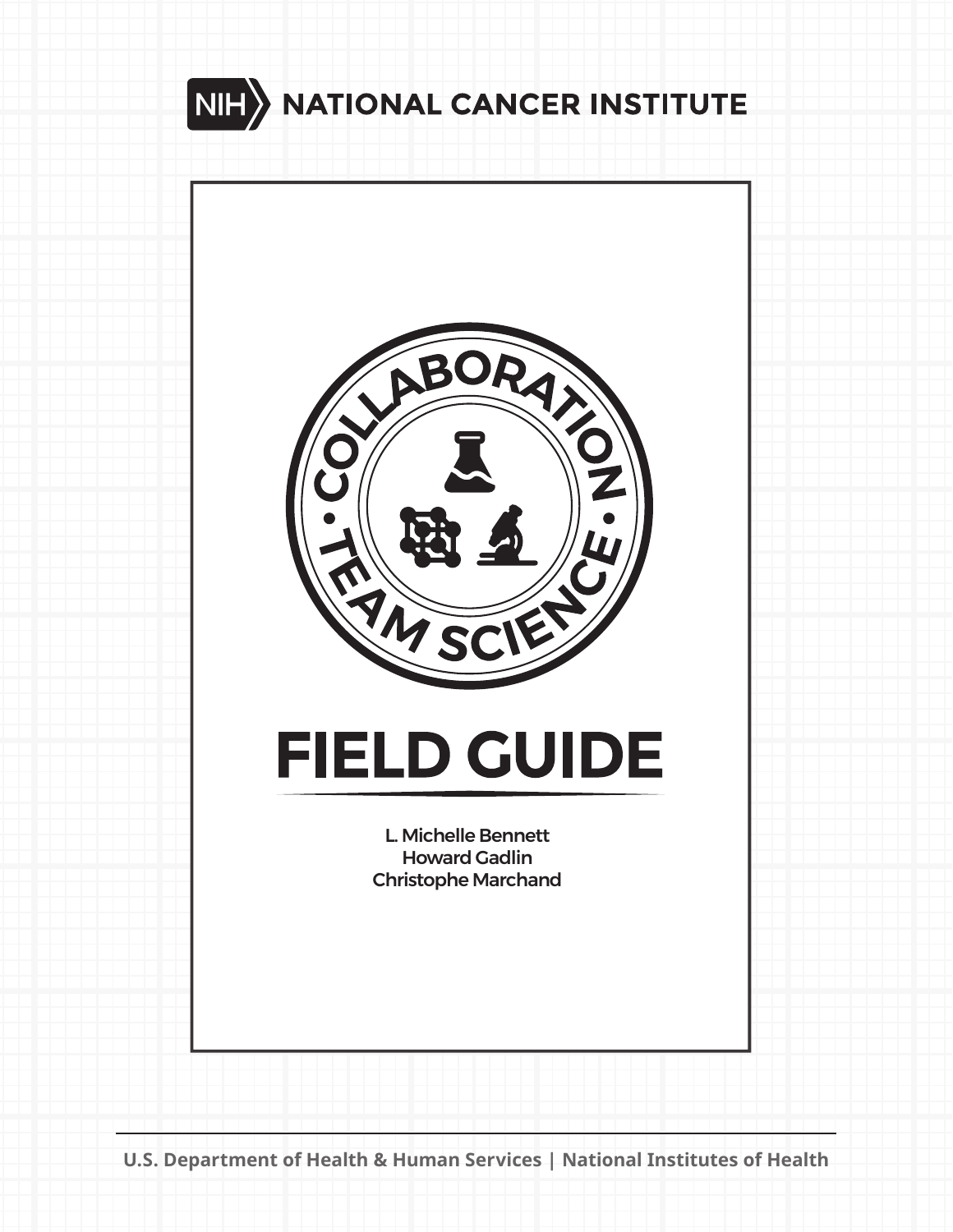# Top Ten **Take Aways**



### **TRUST**

It is almost impossible to imagine a successful collaboration without trust. Trust provides the foundation for a team. Without trust it is nearly impossible to sustain a collaboration.



### **VISION**

A strong and captivating vision attracts people to the team and provides a foundation for achieving team goals. Shared vision provides a focal point around which a highly functioning team can coalesce.



### **SELF-AWARENESS AND EMOTIONAL INTELLIGENCE**

Emotional Intelligence among team members contributes to the effective functioning of research teams. Self awareness gives people greater control over their own emotional reactions to others, improves the quality of their interactions, and helps build otherawareness.



### **LEADERSHIP**

Strong collaborative leadership elicits and capitalizes on the team members' strengths and is a critical component of team success. Leadership can be demonstrated by every team member, not just the formal leader(s).



### **MENTORING**

Mentoring is an indispensable aspect of successful collaboration. A mentor recognizes the strengths of each team member, identifies areas in which newer scientists have the greatest potential to grow, and can help coach people to attain their aspirations. With good mentoring, the development of scientists is synchronous with strengthening team dynamics.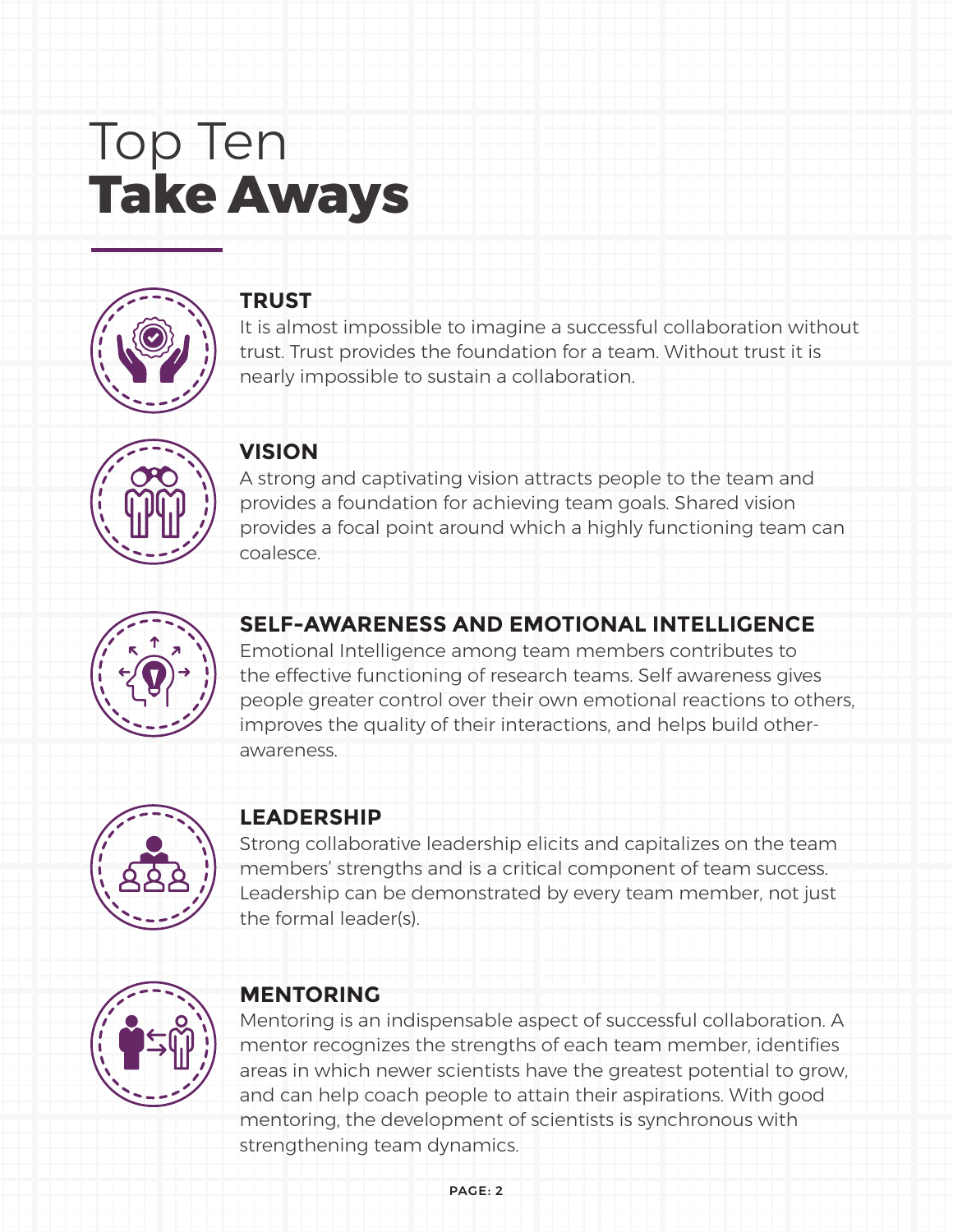

### **TEAM EVOLUTION AND DYNAMICS**

Research teams form and develop through critical stages to achieve their highest potential (Forming, Storming, Norming, Performing). A positive team dynamic sustains and further strengthens a research team, enabling it to achieve successful outcomes.



### **COMMUNICATION**

Effective communication within and outside a research team contributes to effective group functioning. It depends on a safe environment where team members can openly share and discuss new scientific ideas and take research into new, previously unconsidered directions as well as ensure that difficult conversations can take place.



### **RECOGNITION AND SHARING SUCCESS**

Individual contributions should be recognized, reviewed, and rewarded in the context of a collaboration. Recognition and reward of all team members should be done thoughtfully and fairly in the context of the team and the institution.



### **CONFLICT AND DISAGREEMENT**

Conflict can be both a resource and a challenge—a resource because disagreement can expand thinking, add new knowledge to a complex scientific problem, and stimulate new directions for research. A challenge because if it is not handled skillfully, conflict impedes effective team functioning and stifles scientific advancement.



### **NAVIGATING AND LEVERAGING NETWORKS AND SYSTEMS**

Highly collaborative teams can transcend different organizational structures, extending their reach across and beyond the organization. They often function within the context of multiple and sometimes interconnected systems, and they can help establish strong networks of researchers who together can accomplish more than they could as individuals.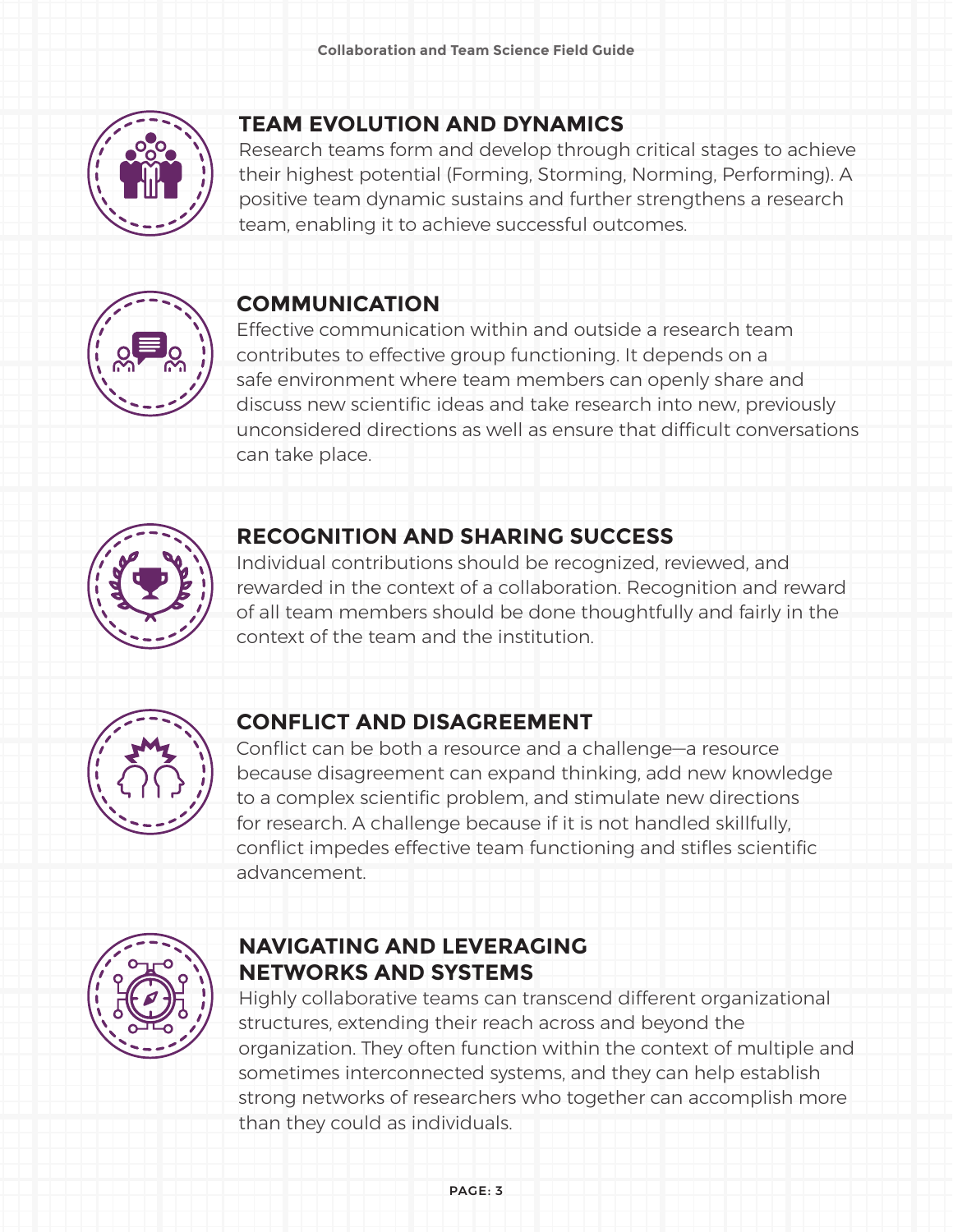# Table of **Contents**

| <b>TOP TEN TAKE AWAYS</b>                                                                                                                             | 02 |
|-------------------------------------------------------------------------------------------------------------------------------------------------------|----|
| <b>INTRODUCTION</b>                                                                                                                                   | 06 |
| <b>CHAPTER 01   ENGAGING IN TEAM SCIENCE</b>                                                                                                          | 07 |
| This Is Pretty Obvious Stuff                                                                                                                          |    |
| <b>CHAPTER 02   PREPARING YOURSELF FOR TEAM SCIENCE</b>                                                                                               | 12 |
| The Value of Self-Reflection<br><b>Understanding Personality Types</b><br>Giving and Receiving Feedback<br>The Value of Mentorship                    |    |
| <b>CHAPTER 03   LEADING RESEARCH TEAMS</b>                                                                                                            | 27 |
| Leadership Dimensions                                                                                                                                 |    |
| <b>CHAPTER 04   BUILDING A RESEARCH TEAM</b>                                                                                                          | 37 |
| Launching a Team<br><b>Setting Expectations</b>                                                                                                       |    |
| <b>CHAPTER 05   TRUST</b>                                                                                                                             | 50 |
| How to Foster Trust Among Team Members<br><b>Types of Trust</b><br>Psychological Safety<br>Creating the Foundation for Trust and Psychological Safety |    |
| <b>CHAPTER 06   VISION</b>                                                                                                                            | 58 |
| How to Develop a Shared Vision                                                                                                                        |    |
| <b>CHAPTER 07   COMMUNICATION</b>                                                                                                                     | 64 |
| How to Communicate About Science                                                                                                                      |    |

Promoting Disagreement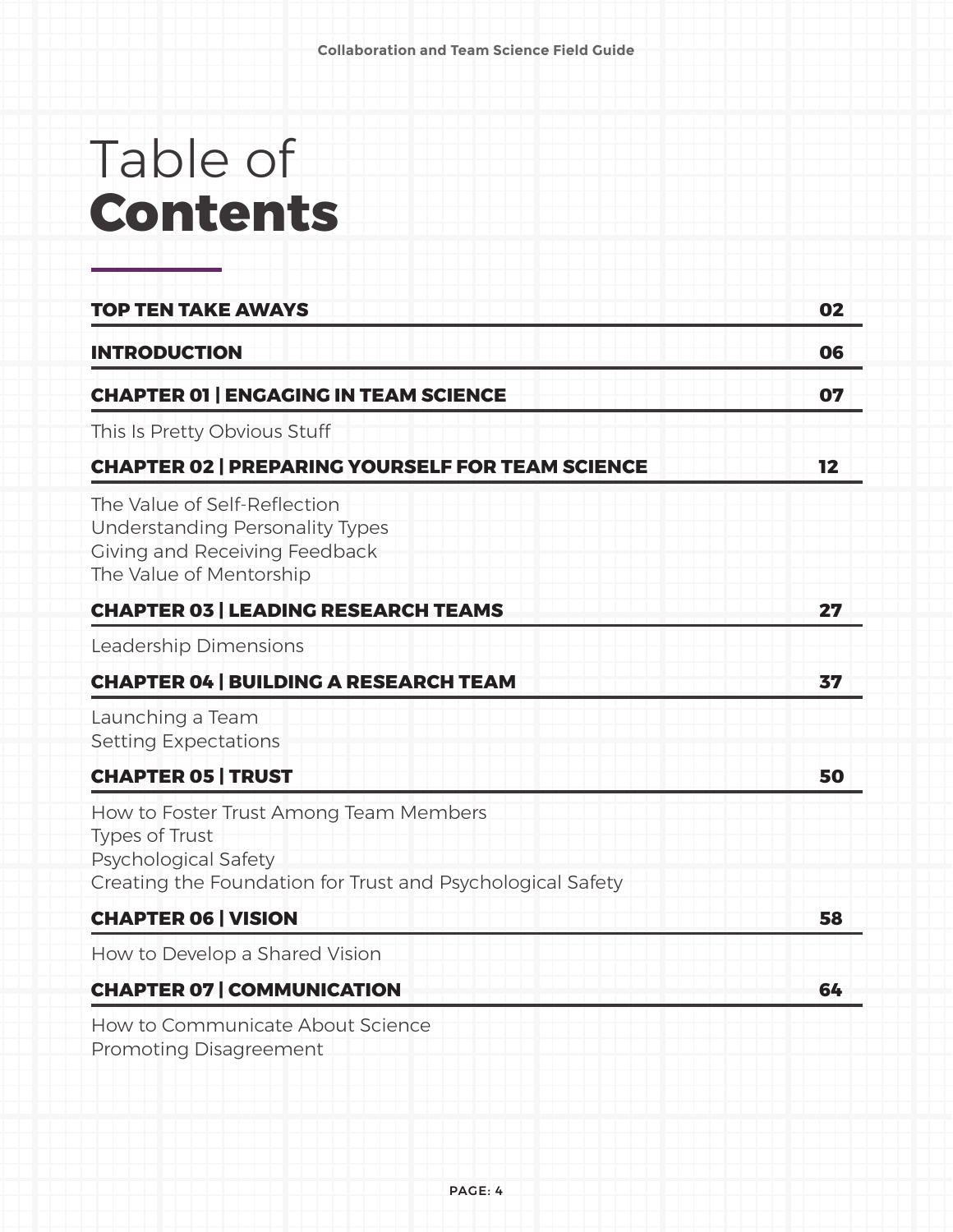| <b>CHAPTER 08   CREDIT AND SHARING</b>                                                                                                                                                                    | 77  |
|-----------------------------------------------------------------------------------------------------------------------------------------------------------------------------------------------------------|-----|
| How to Give Recognition and Share Credit<br>Organizational Recognition and Reward<br>How to Approach Recognition and Reward<br>Recognition, Review, and Reward<br>Catch 22 for the Tenure-Track Scientist |     |
| <b>CHAPTER 09   MANAGING DIFFERENCE</b>                                                                                                                                                                   | 90  |
| How to Harness Diversity in Team Science                                                                                                                                                                  |     |
| <b>CHAPTER 10   CONFLICT IS NORMAL</b>                                                                                                                                                                    | 100 |
| <b>Understanding Conflict</b><br>How to Engage with Conflict                                                                                                                                              |     |
| <b>CHAPTER 11   SUSTAINING AND STRENGTHENING THE TEAM</b>                                                                                                                                                 | 112 |
| How to Strengthen Team Dynamics<br>One Bad Apple                                                                                                                                                          |     |
| <b>CHAPTER 12   NAVIGATING AND LEVERAGING NETWORKS AND SYSTEMS</b>                                                                                                                                        | 122 |
| The Team as a System: Social Network Analysis                                                                                                                                                             |     |
| <b>CHAPTER 13   FUN</b>                                                                                                                                                                                   | 128 |
| <b>ABOUT THE AUTHORS</b>                                                                                                                                                                                  | 130 |
| <b>APPENDIX</b>                                                                                                                                                                                           | 132 |
| Collaborative Agreement Questions (Prenup for Scientists)<br>Welcome to My Team Letter Template<br>Offer Letter/Pre-Tenure Agreement Template                                                             |     |
| BEFFRENAFA AND BEAGURAFA                                                                                                                                                                                  | ュラロ |

#### REFERENCES AND RESOURCES **137**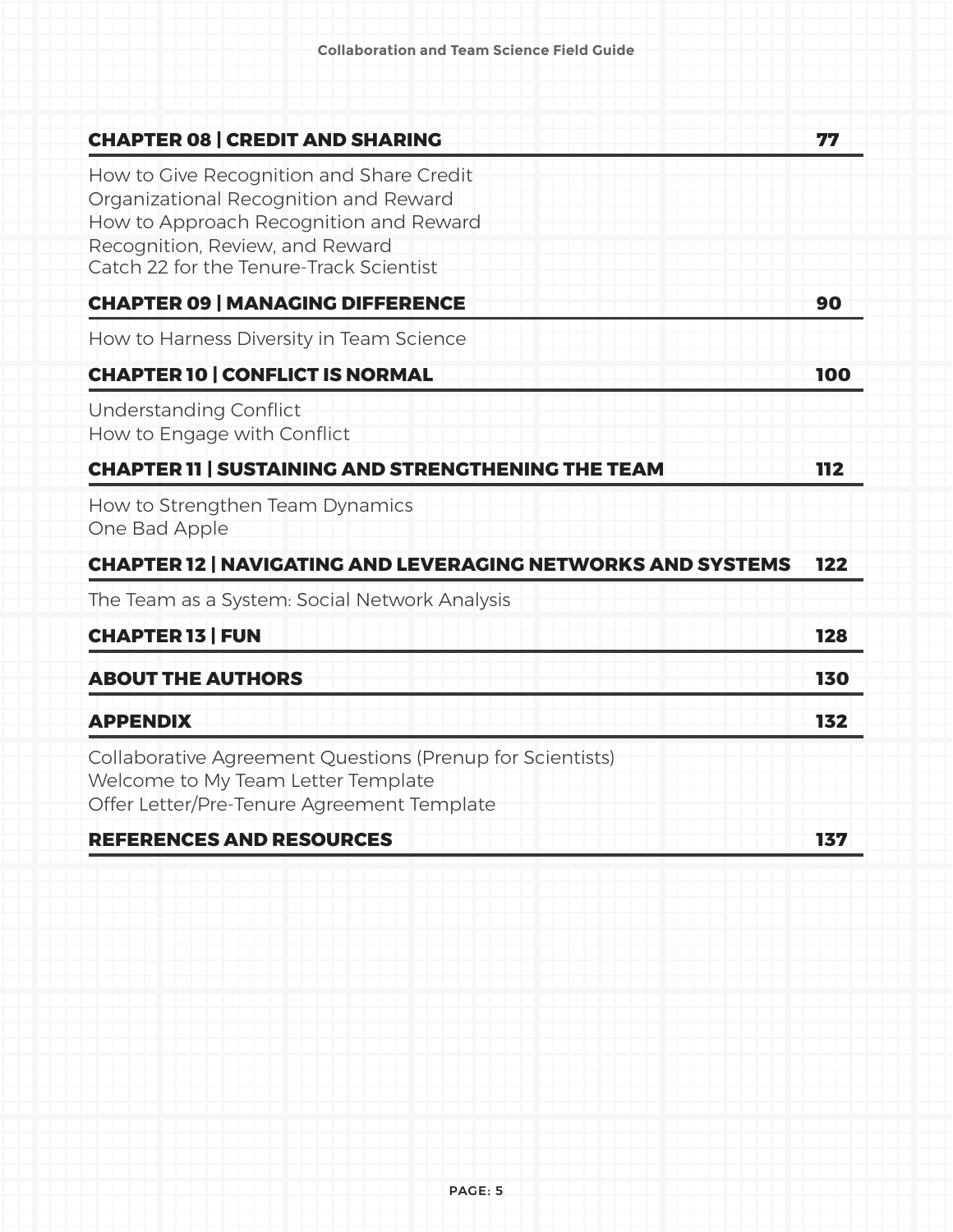# **Introduction**

*Collaboration and Team Science: A Field Guide* was first published in 2010. For nearly a decade, the *Field Guide* has served as a valuable resource for scientists participating in or leading a research team. It has also been used by those considering becoming involved in or building a research team. Graduate courses designed to focus on or integrate team science and interdisciplinary research into their learning have used it as a base text, and professional development offices have provided it to trainees to enhance their understanding of working collaboratively. Institutional leaders have used it to help guide change at an organizational level, shifting research culture from a primary investigator-initiated focus to one that embraces collaborative and efforts that cut across discipline-based departments.

The original research foundation for the *Field Guide* was conducted with scientific teams at the NIH. Since its publication, the authors have had opportunities to travel nationally and internationally to conduct workshops and give lectures, as well as work with and learn from individuals, teams, and organizations. The learning from these experiences is reflected in this second edition.

We were honored and humbled by the initial response to the Field Guide. That reaction enabled us to interact with and learn from others and continue collecting practical information as it pertains to collaboration and team science. As our learning expanded, it seemed time to update the Field Guide to provide additional information as well as to refine or enhance that which existed. We wish to thank Samantha Levine-Finley for her valuable contribution to the first edition of the Field Guide. We also want to thank Darlene Summers for careful editing of this version of the Field Guide. It is with appreciation for the opportunity to contribute that we have integrated several additional sections as well as resources into this new version.

This new version of the Field Guide, as well as the content in the appendixes, can be accessed at *<http://teamscience.nih.gov>.*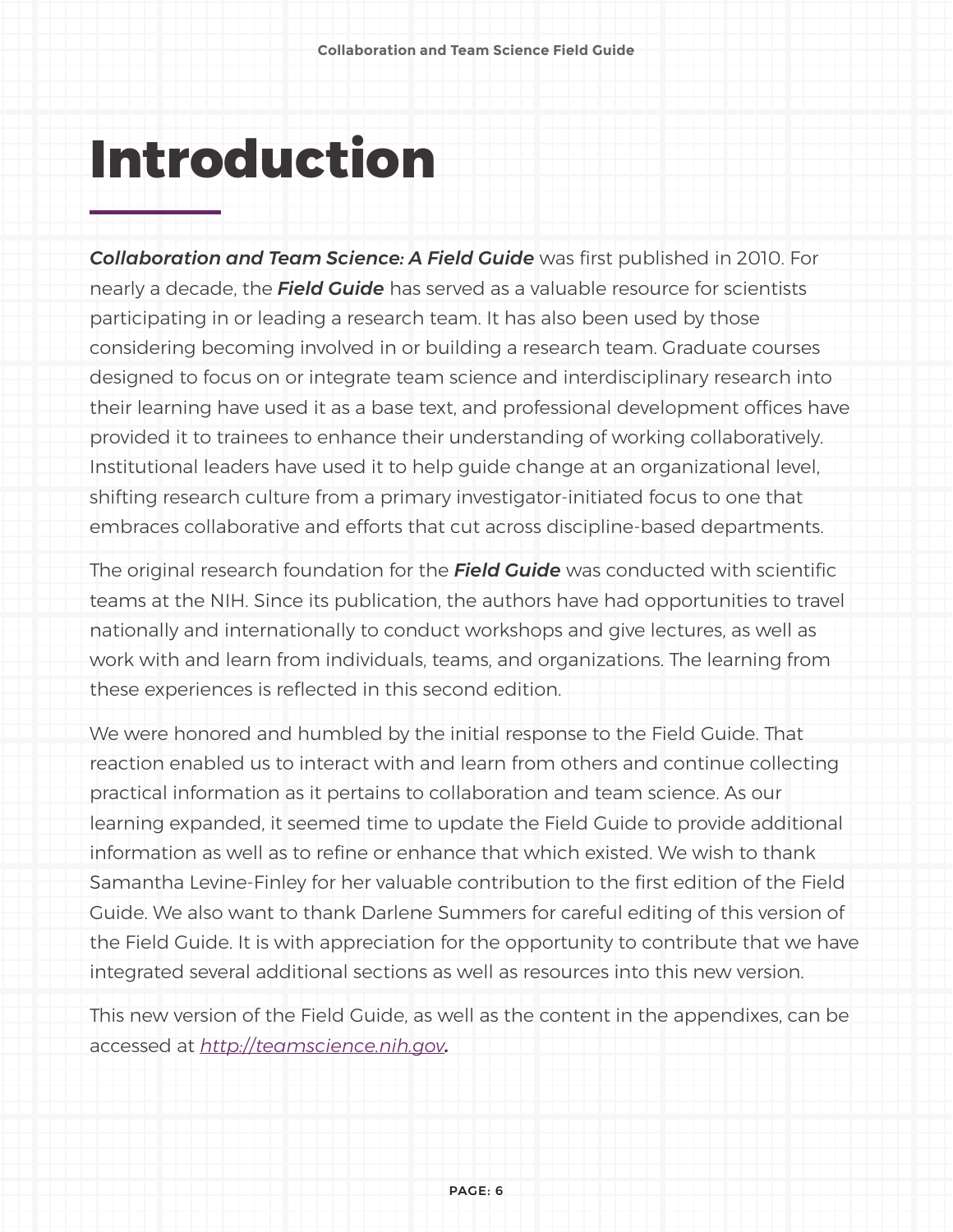## **CHAPTER 01** Engaging in **Team Science**

Increased specialization of research expertise and methods has made interdependence, joint ownership, and collective responsibility between and among scientists near requirements. These features of team science may not suit everyone, but given these current trends, most researchers likely will find themselves asked to participate on or lead a research team at some point in their careers.

The early 2000's was met with a surge of interest and investment in multi- and interdisciplinary team science programs from public agencies and private organizations alike. Today, with modern research methods becoming more specialized and pressing health issues being truly complex, collaborations among scientists trained in different fields have become essential. The field of inquiry termed the Science-of-Team-Science (SciTS) was coined in 2006. This field encompasses an amalgam of conceptual and methodological strategies aimed at understanding and enhancing the outcomes of large-scale collaborative research and training programs. In 2015, a report commissioned by the National Research Council presented an overview of what has been learned about "factors such as team dynamics, team management, and institutional structures and policies that affect large and small science teams." (Cooke and Hilton, editors, 2015).

There are many types of research teams, each one as dynamic as its team members. Research teams may comprise investigators from the same or different fields. Interdisciplinary teams have members trained in different disciplines bringing their unique expertise together to solve a problem or answer a question. Research teams vary by size, organizational complexity, and geographic scope, ranging from as few as two individuals working together to a vast network of interdependent researchers across many institutions and countries. Research teams have diverse goals spanning scientific discovery, training, clinical translation, public health, and health policy (Stokols, Hall et al. 2008).

Innovations and advances not possible within one laboratory are emerging from collaborations and research teams that have harnessed techniques, approaches, and perspectives from multiple scientific disciplines and therapeutic areas. Team science has been described as a collaborative and cross-disciplinary approach to scientific inquiry that draws researchers, who otherwise would work independently or as coinvestigators on smaller-scale projects, into collaborative centers and groups.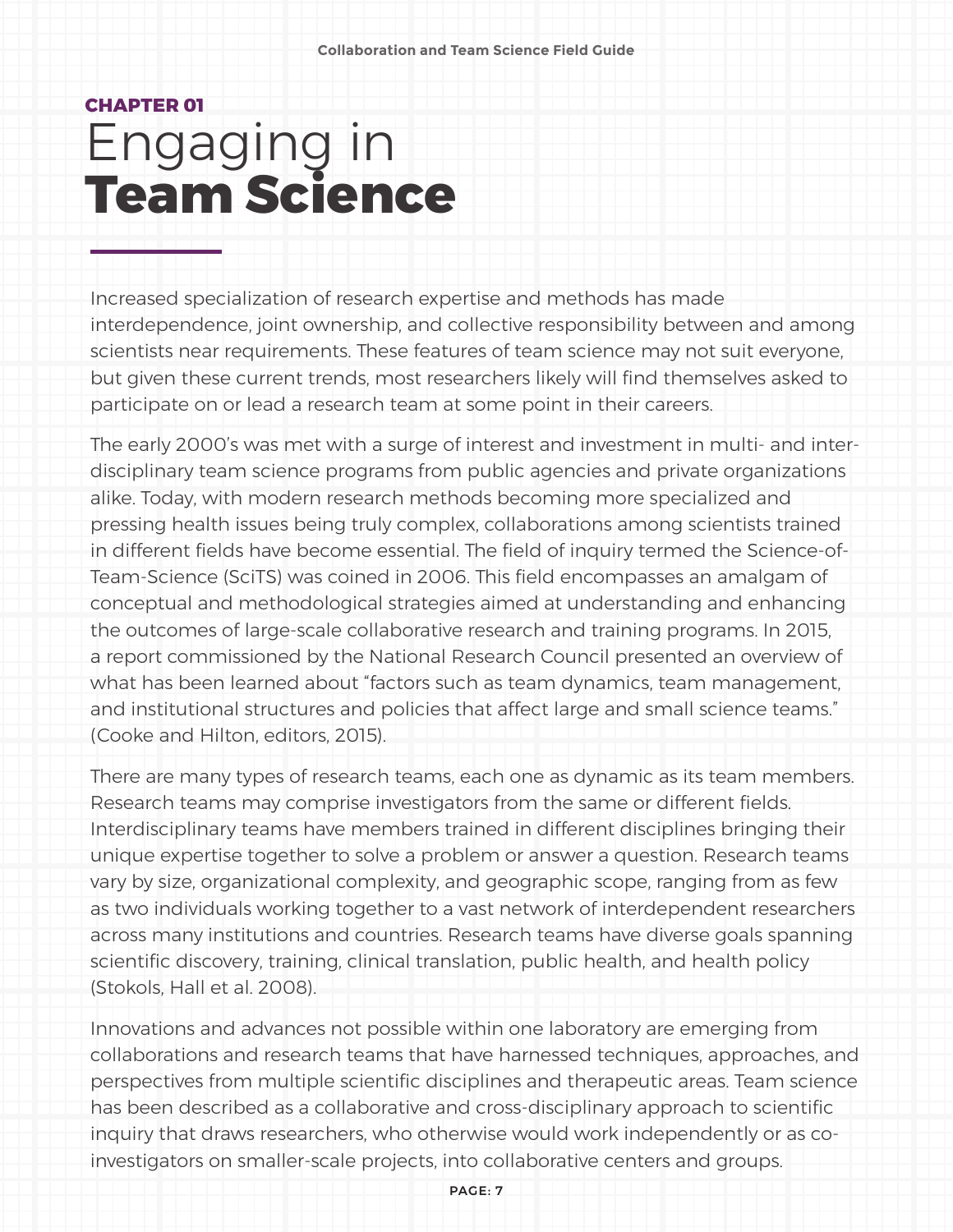As the figure on the next page illustrates, research teams vary across a continuum of interaction and integration. This continuum provides a basic framework for understanding how this *Field Guide* conceptualizes teams. On one end of the spectrum is investigator-initiated research, wherein scientists work individually and independently on their research. They may create a team-like environment within their laboratory but there is little or no interaction with others outside. Collaboration at the mid-level of interaction and integration reflects researchers working relatively independently on different aspects of a common scientific problem with some interaction that may lead to publishing the results together. After this experience, they may or may not work together again. At the opposite end of the spectrum are highly integrated research teams that display high interaction. They exhibit a number of characteristics including, but not limited to, high trust as evidenced by their ability to distribute leadership responsibility, and they share resources, data, and decision-making authority, as well as credit. Well-functioning teams display many of the characteristics described in the following modules. This *Field Guide* addresses a wide range of team science concepts, from low levels of interaction and integration to highly integrated.

### **First Collaboration**

It can be extremely helpful to frame one's first projects, as an undergraduate or graduate student and in some cases a postdoctoral fellow, as collaborations. The collaborator in these instances is the investigator who hired the trainee to support his/her research program. If this relationship is treated as one between peers, based on trust and mutual respect, it will result in an outstanding training environment where the trainee will take on more responsibility, contribute to the research agenda, and accept accountability for experimental successes —and failures.

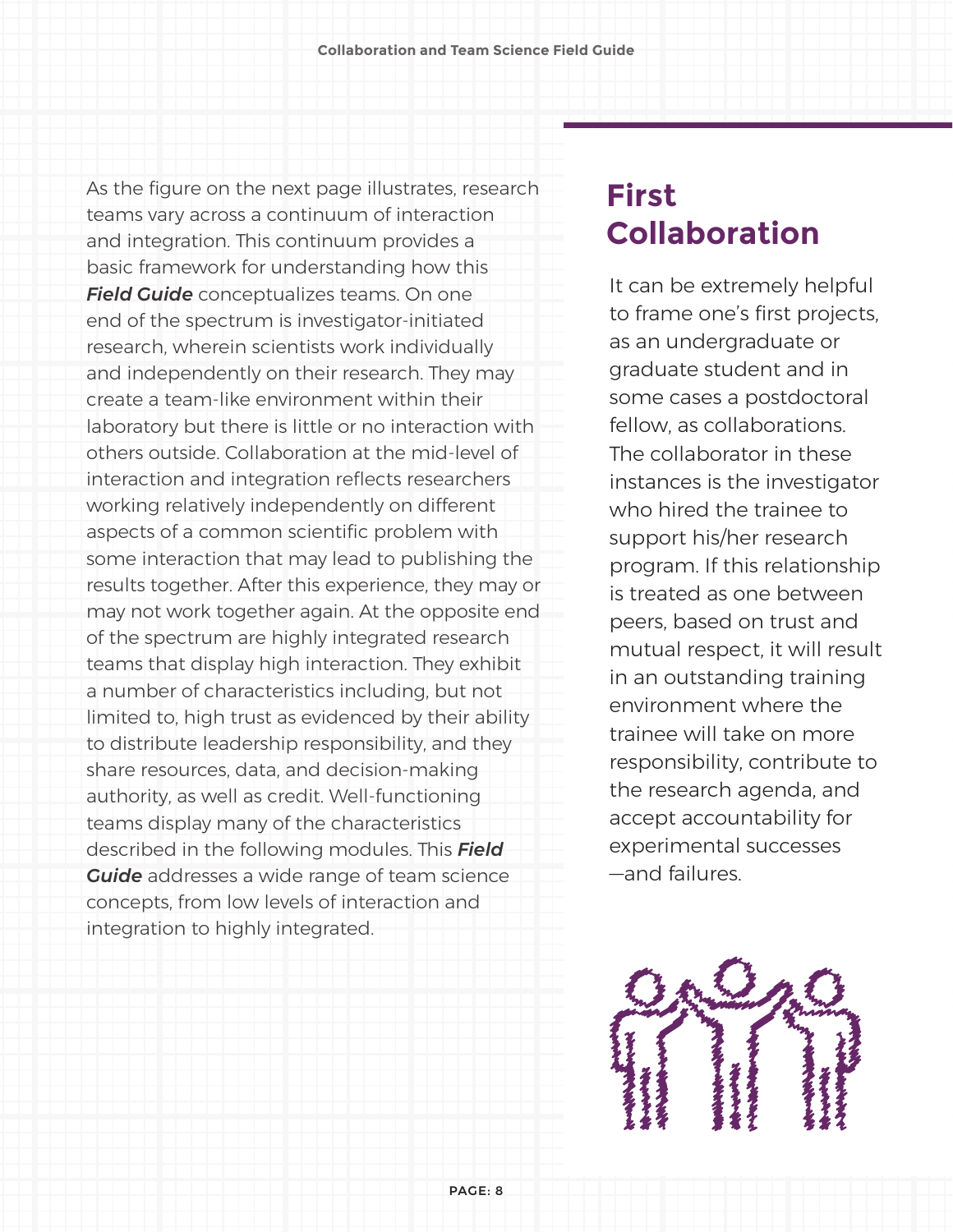## **What Is a Scientific Research Team?**

*…think of it as a continuum…*

### **Level of Interaction and Integration LOW HIGH**

### **INVESTIGATOR-INITIATED RESEARCH COLLABORATION INTEGRATED**

Investigator works largely independently on a research problem with his or her laboratory.

Each group member brings expertise to address the research problem.

Group members work on separate parts of the research problem, which are later integrated.

Data sharing or brainstorming among lead investigators varies from limited to frequent.

### **RESEARCH TEAM**

Each team member brings specific expertise to address the research problem.

Teams meet regularly to discuss team goals, individuals' objectives, and next steps.

Team shares leadership responsibilities, decision-making authority, data, and credit.

Frequently, new leaders emerge to take on projects from new ideas sparked by the joint work.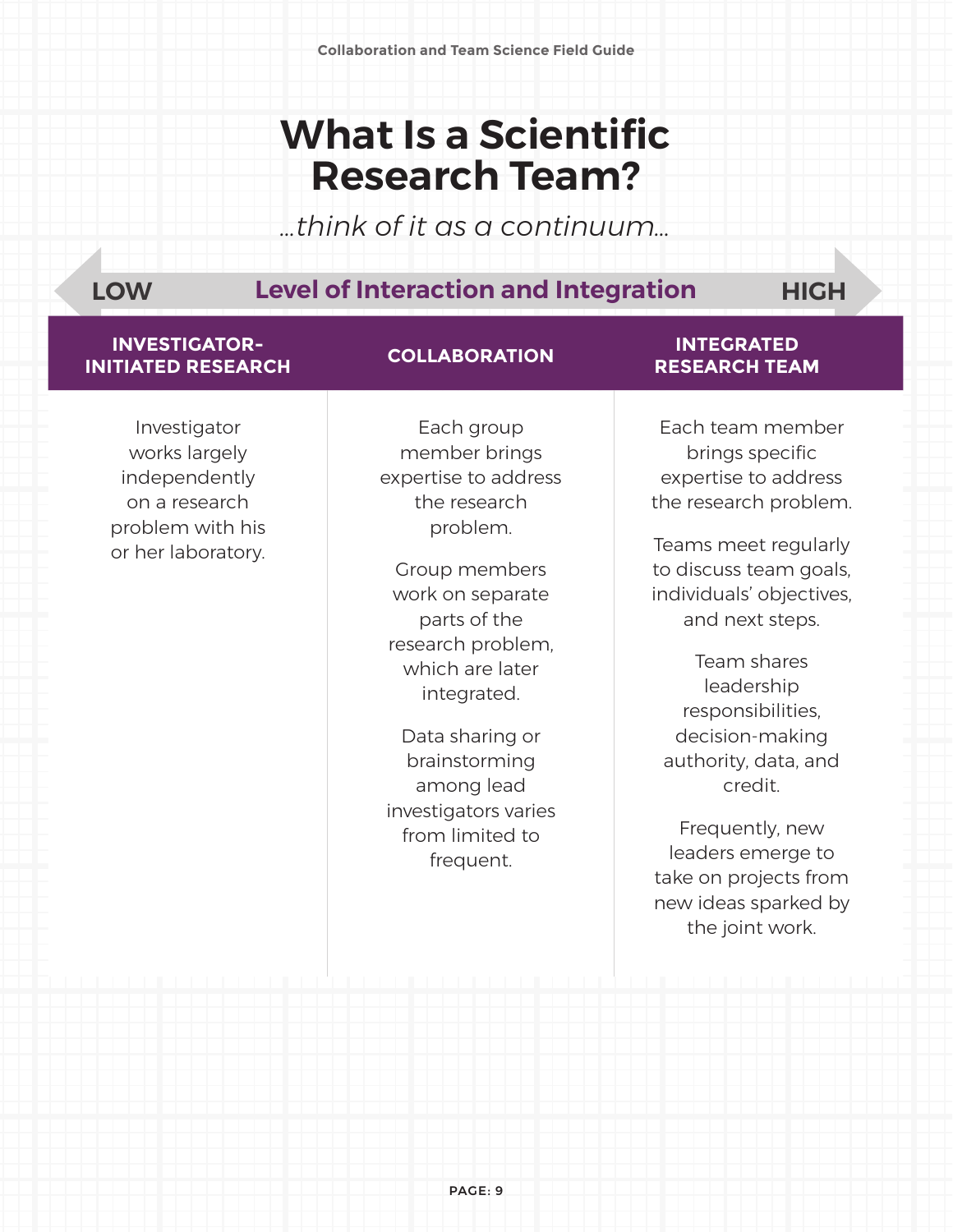Scientific teams vary in their duration. Some teams are put together for a very focused purpose and are not intended to have a life that extends beyond the accomplishment of a specific task. Others may be designed with the expectation of a long-term collaboration, exploring multiple facets of a set of problems that may only be resolved over a lengthy time frame.

As the focus on research teams sharpens, questions are emerging about how research teams can maximize their effectiveness and experiences. Effectiveness can be considered in the context of the overall functioning of the team and its success in its ability to achieve major research accomplishments. We can think of teams in two dimensions: the task dimension and the interpersonal dimension. Task refers to the interactions among group members related to the scientific assignment and interpersonal refers to the relationships among group members and the team as a whole (Fiore, Carter et al. 2015). It is generally believed that a team's chances of achieving its scientific goals is very strongly affected by its ability to establish effective working relationships among its members.

Not every team is successful – some never really get off the ground, others are able to achieve only some of their goals, and some never really maximize their full potential. Other teams are highly successful – reaching and often exceeding their recognized goals and creating positive experiences for team members and the institutions that support them. We acknowledge that a team can be successful with respect to its relationships yet not achieve the scientific success it sought.

Why do some research teams achieve a state of high functioning while others do not? What factors maximize a research team's productivity or effectiveness? How can research teams best be recognized, reviewed, and rewarded? *Collaboration and Team Science: A Field Guide* was developed to help answer these and other questions. For those of you who are thinking this is pretty obvious stuff…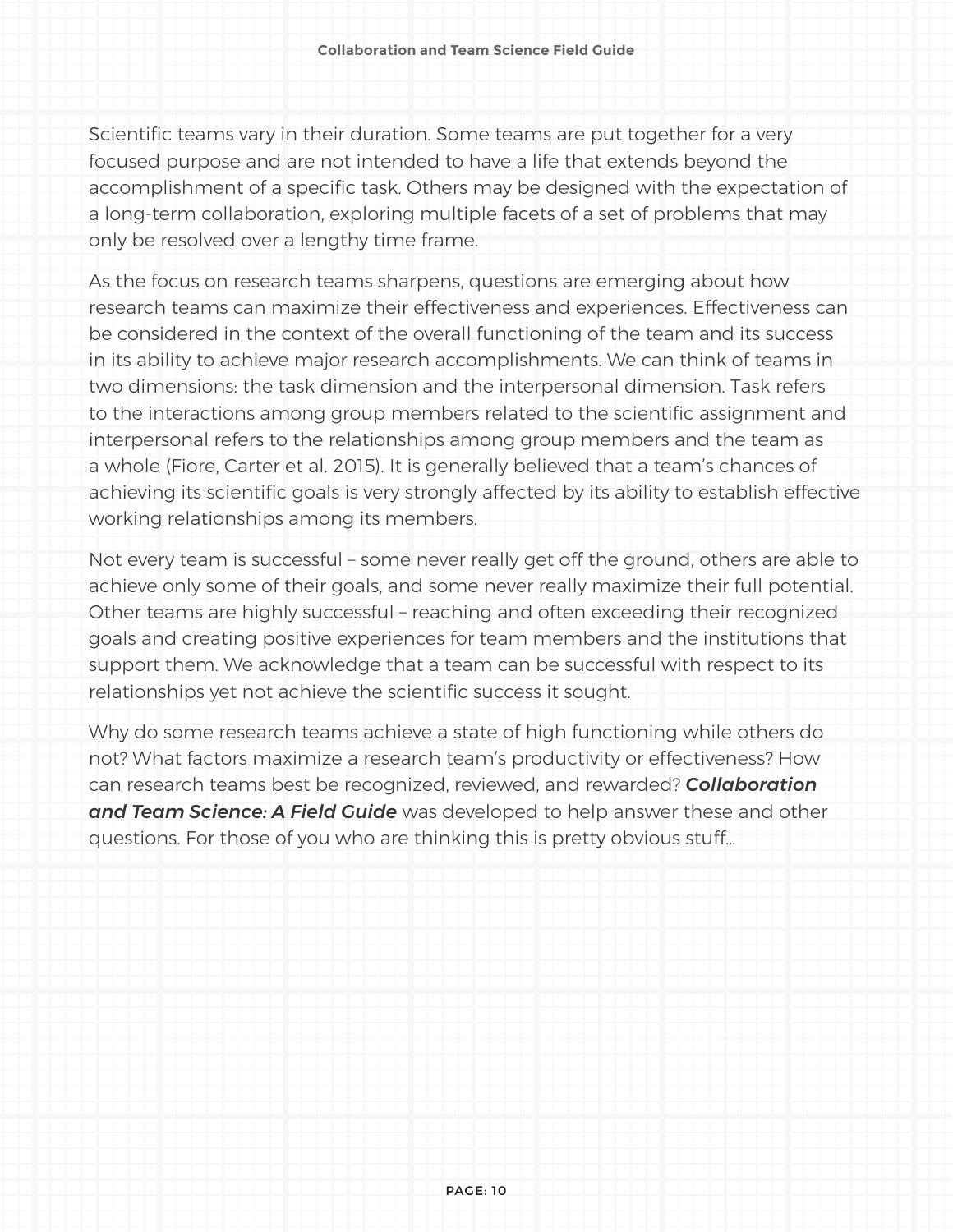### **THIS IS PRETTY OBVIOUS STUFF**

In our experience, people sometimes characterize the principles, ideas, and concepts presented in this manual as pretty fundamental–they are common sense; they are obvious. Others may feel the concepts are difficult to get their head around, especially since there are no concrete data or experiments that can be performed to prove anything, and there is no one formula that assures success.

While much of this may seem obvious, a disconnect exists when we consider many people who are engaged in scientific and personal interactions. For example, while people intuitively know that trust is a strong foundation for collaboration, their behavior during everyday interactions with group members in the laboratory, during seminars, or when discussing data suggests lack of trust. The individual may selfassess as a very trusting person and someone who can easily build trust with others; however, real-life experiences indicate the exact opposite.

We devoted a module in this *Field Guide* to self-awareness because willingness not only to self-examine but to accept and act on feedback from others can greatly enhance one's ability to align his or her self-perception with reality, and even change one's behavior (see *Chapter 02: Preparing Yourself for Team Science* page 12).



 $Q_{\text{Note to the Reader:}}$ 

m

Jote to the Reuu Sample your approach to the Field Guide. You may read it in the order in which it is written, or may prefer to start with a topic that is most relevant to you at the current moment. Each module is devised to stand alone but also contains references to other modules because, not surprisingly, there are important connections among concepts. We have included **Take Aways** at the end of each module that provide the key elements from the section.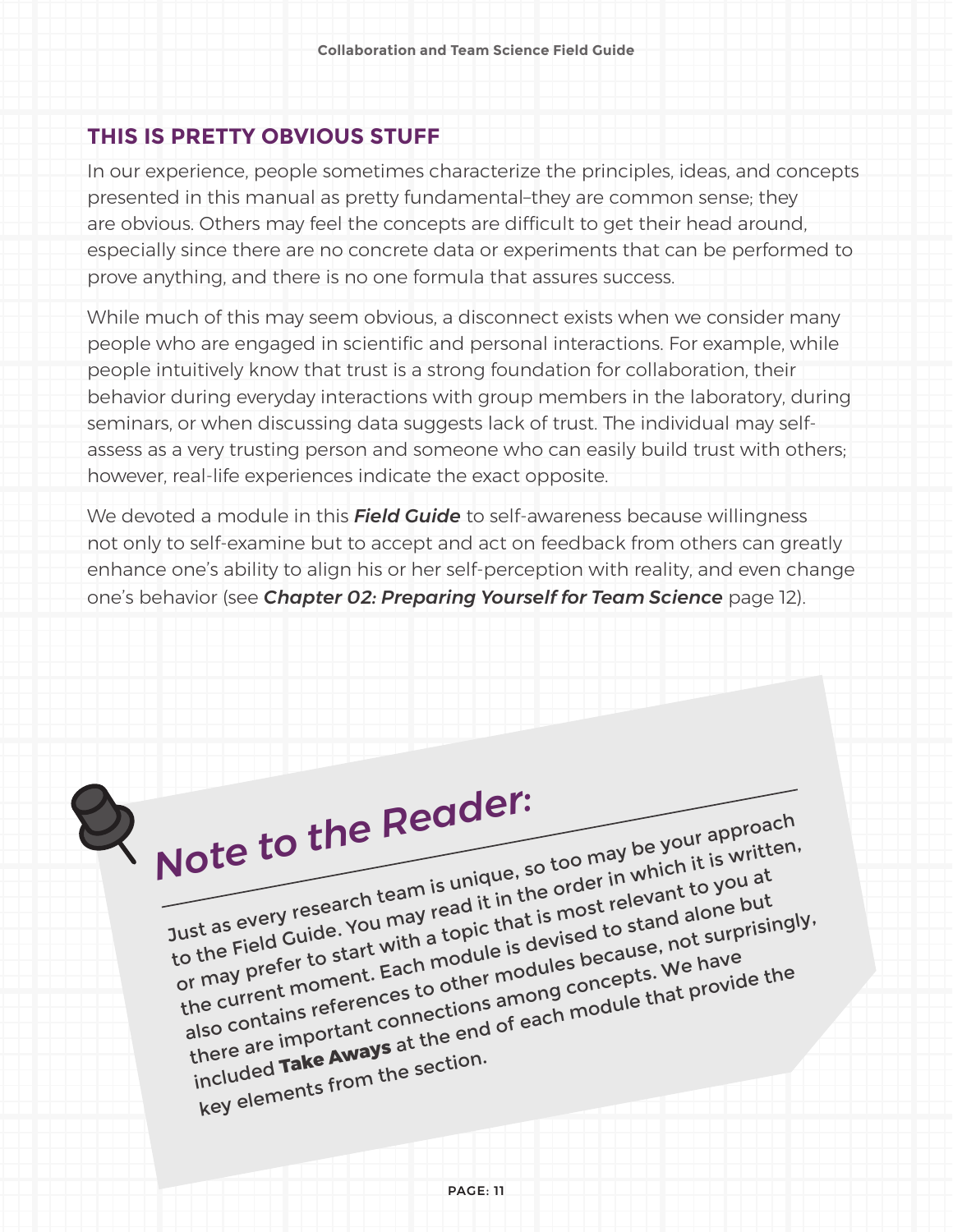## Preparing Yourself **CHAPTER 02 for Team Science**

Team science is rapidly becoming a primary mode of operation for biomedical researchers and clinicians working on complex questions involving human health. Making the most of the opportunities that team science has to offer may seem fraught with the challenges of adapting from a solo-investigator culture to one of collaboration. For example, each person often has a different perception and experience of what this "team science" stuff is all about. We included the scenarios below to help stimulate thoughts around some of the challenges you might face as you consider participating on or leading a team and to formulate questions so you can make the most of the opportunities team science presents.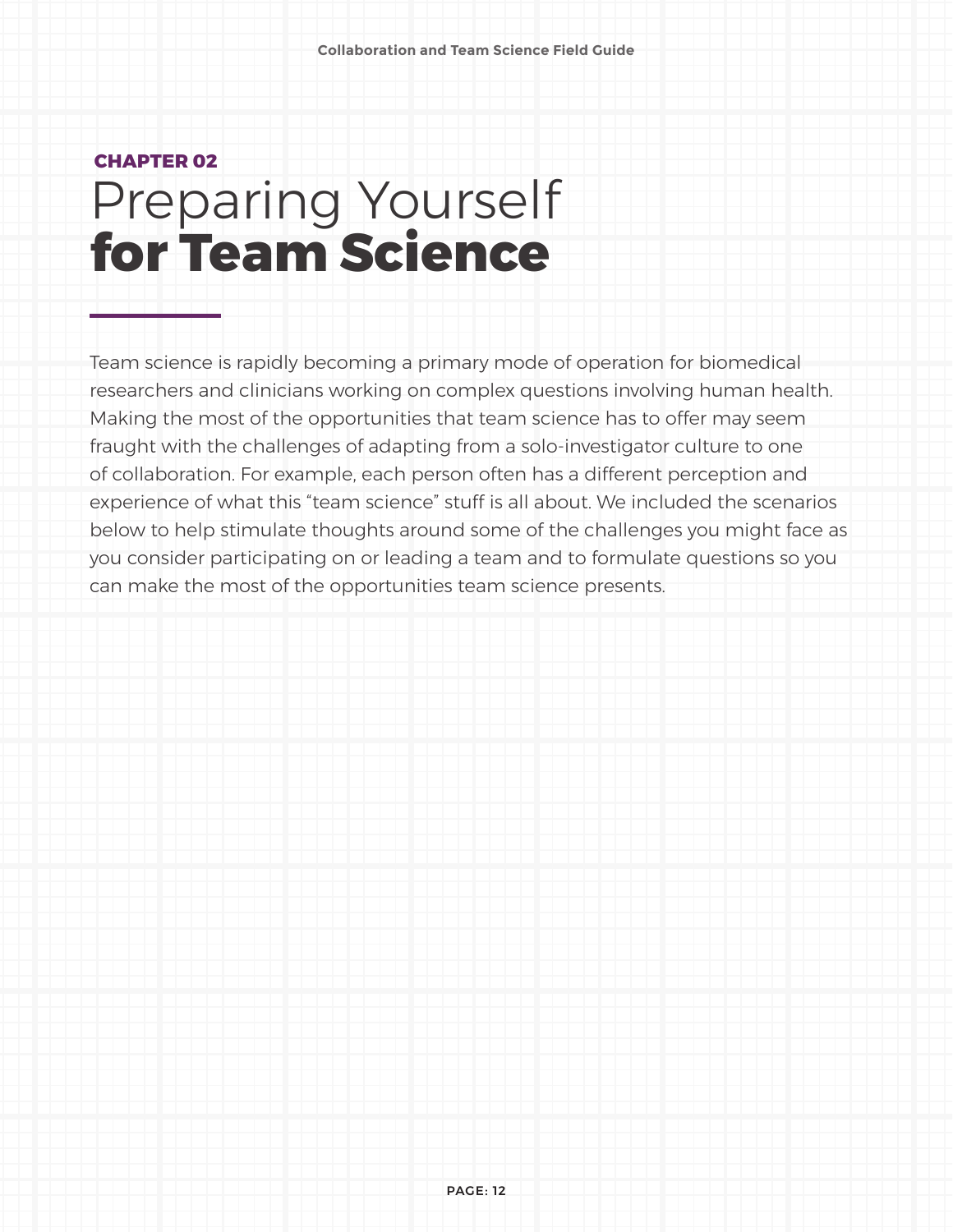## IT'S WORKING: CASE STUDY 1

It's lunchtime and Dr. Welstrom is walking to the cafeteria with a colleague from another laboratory, Dr. Miller. Dr. Miller starts discussing a problem he is having with a specific team research project. He says he feels stuck; he has most of the expertise he needs but lacks it in one particular area that would allow him to truly advance his research. Dr. Welstrom tells him that she not only has the expertise and resources to help, but that she sees another line of inquiry that could be important to follow. Her contributions would help with the publication that Dr. Miller is trying to prepare, broaden its scope, and contribute globally to the research project. Dr. Welstrom invites him to provide her with the cell lines she would need to perform the experiments and says she'll provide him with any findings. Dr. Miller says that it is not how his laboratory does things. Instead, he wants to introduce Dr. Welstrom to the team leader who is always open to new skills and perspectives of other scientists that will help them get the data needed. The laboratory finds it more rewarding to work as a team to uncover the multiple facets that underlie complex scientific questions, rather than have people work in isolation and just contribute data. As Dr. Welstrom enters the cafeteria and approaches the colorful salad bar, where she sees all the different vegetables that will combine to become her lunch, she realizes that she has the opportunity to become part of an interdisciplinary team. What does she need to know as she starts this new venture?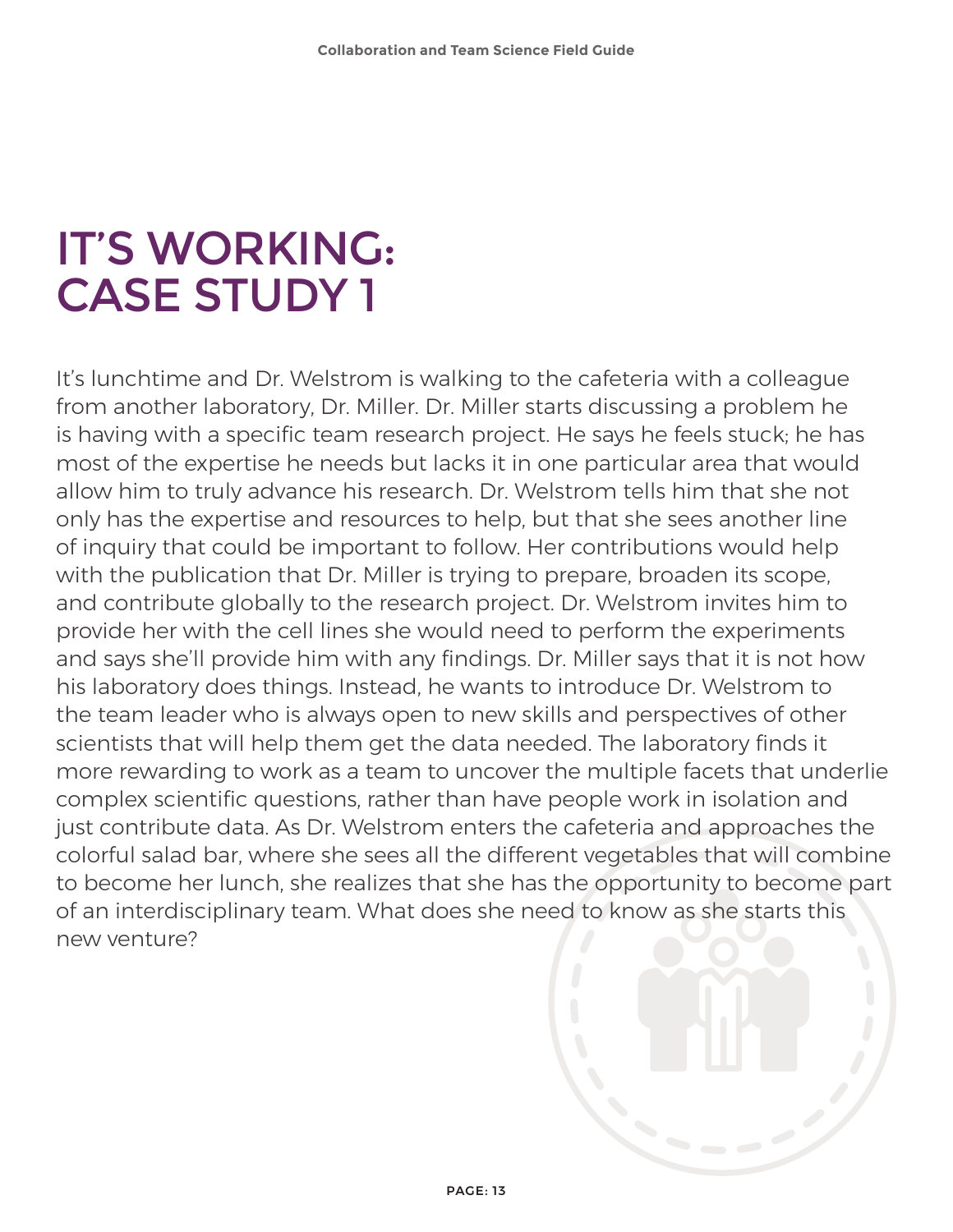## IT'S NOT WORKING: CASE STUDY 2

Dr. Antonelli has been running her own laboratory for a few years and things are going fairly well. She has had a couple of papers in high-impact journals and is feeling good about the contributions her group is making to her current projects. She has been formulating an idea for a much larger effort that would require her to bring together a number of experts in different fields. Dr. Antonelli is hesitant to try to pull the trigger on starting this initiative because she just can't put her finger on the problem. Dr. Antonelli has noticed that people in her laboratory don't offer much during weekly laboratory meetings and, when they do, they are reluctant to give details about their experiments. Sometimes they even make disrespectful comments to each other. She has been surprised when junior scientists have come to her with requests to work on projects that are irrelevant to the lab's mission. Most concerning, Dr. Antonelli finds herself having to stamp out often bitter arguments between laboratory members over authorship and reliability of data. Why are things going wrong, and what can Dr. Antonelli do about it? And if she does do something about it, can she apply what she has learned to that bigger, bolder project that is bubbling in her mind?

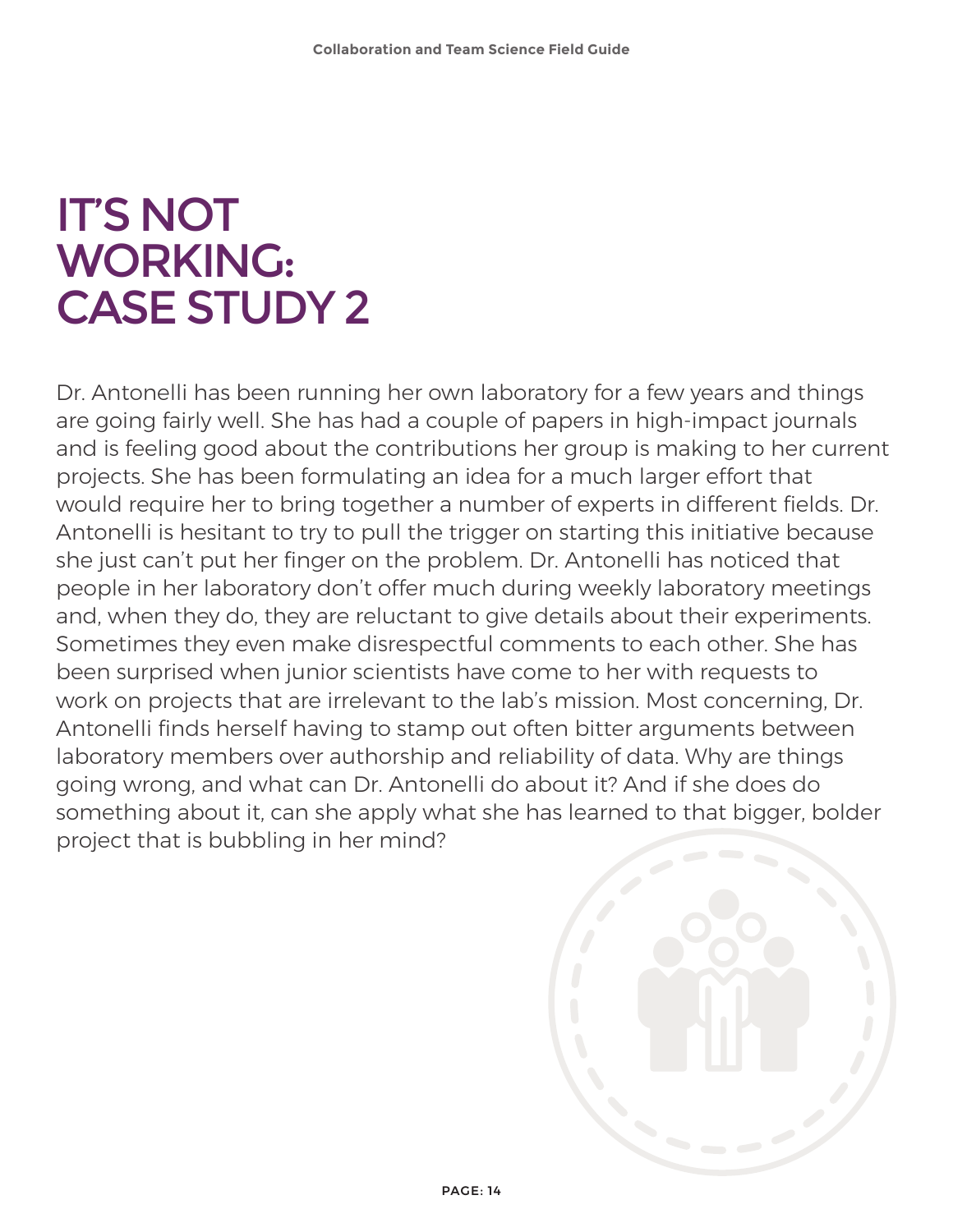Some people naturally function as part of a research team, whereas others must develop and apply skills to enable them to successfully contribute to team efforts. The same can be said for the ability to lead teams. We have found that effective team members and team leaders possess skills that contribute positively to the overall functioning and success of the team. They must be able to contribute to building trust, communicating effectively, and both giving and receiving constructive feedback. In addition, they must embrace a collaborative spirit, meaning they are willing to share data, credit, and decision–making with other team members.

At this juncture, we want to point out that the notion of collaboration can also introduce threats. For investigators who have been trained to work independently, have been promoted based on individual accomplishment, and who are routinely rewarded for their singular contributions to science, a shift to an approach or culture that involves others as equals can be foreign. In the collaborative setting, there is a requirement for the leaders to share decision-making, power, knowledge, resources, and credit. Investigators may feel more comfortable to think about taking this step after tenure or otherwise secure in their position. Yet, even this can feel risky.



### **COLLABORATION INTRODUCES THREATS**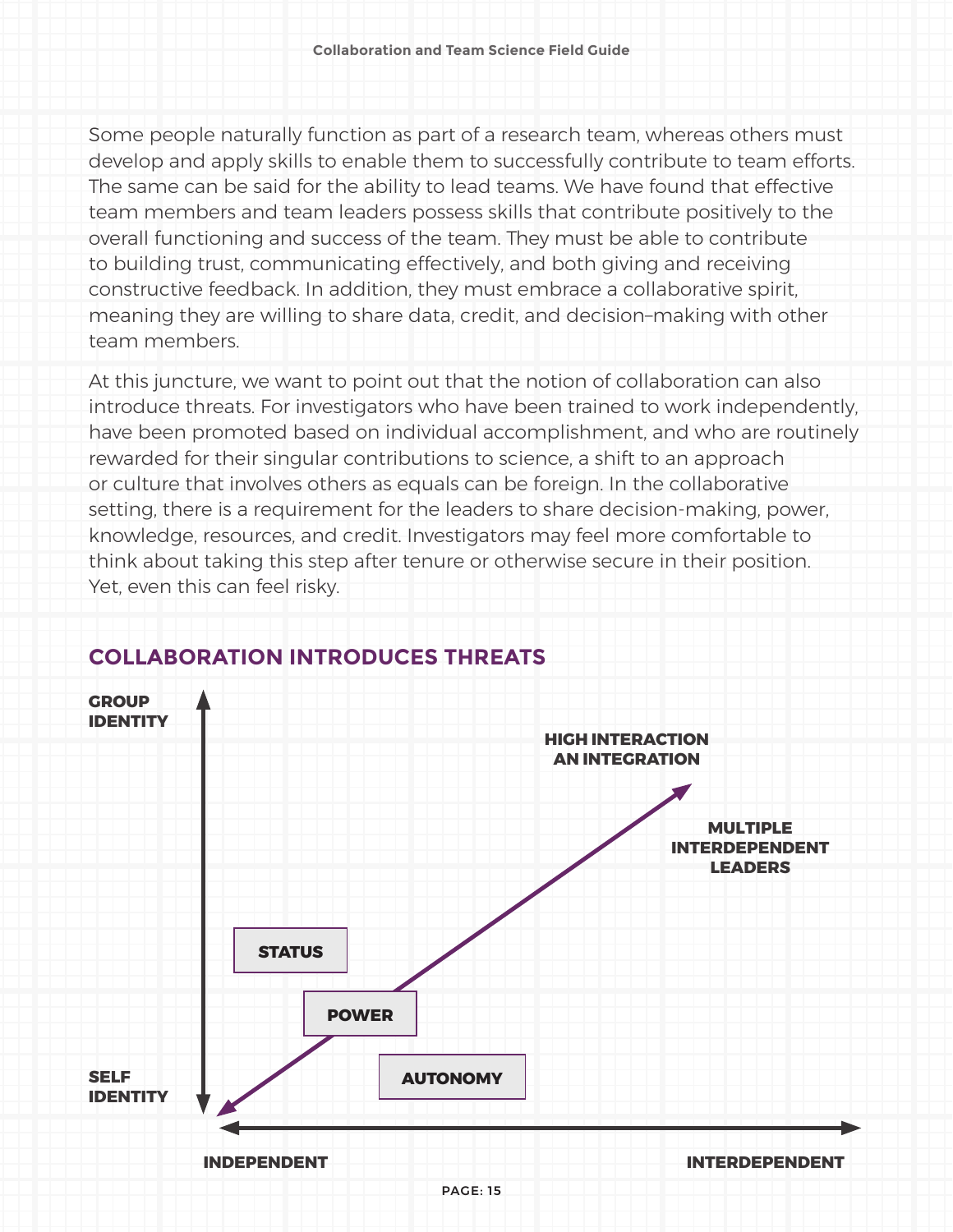### **Negative Impacts of Emotional Reactions**

Everyone has emotions and emotional reactions to people and events. However, being unaware of your own strong emotional reactions may have negative consequences, including:

- Narrowing vision and creativity
- Stifling curiosity, openness, and playfulness of mind
- Hindering ability to recognize nuances
- Distorting perceptions
- Lowering team morale

### **THE VALUE OF SELF-REFLECTION**

The strength of collaboration skills often depends on an individual's level of personal insight and self-awareness, ability to be in touch with his or her thoughts and feelings, level of consciousness of his or her impact on other people, and strengths and weaknesses. Selfawareness does not emerge without effort; usually it is the result of actively engaging in self-reflection and exploration.

The following tips may help establish a positive orientation toward participating in teams:

- Recognize that others may have a different understanding or perception.
- Ask questions to understand how others perceive an experience.
- Appreciate that different perspectives are what contributes to creativity, innovation, and problem solving.
- Remind yourself that different disciplines look at the world in distinct ways, use different methodologies and techniques, may have unfamiliar conceptual frameworks and even distinctive norms and values.
- As a team leader or member, be aware of your emotional reactions and try to manage them the best you can. Emotional reactions can have strong and direct negative impact on the rest of the team (see Negative Impacts of Emotional Reactions box).

Whether you are a member or a leader, your contributions to the team can benefit from self-reflection. Although you may not think that the consideration of the finer points of interpersonal dynamics is relevant to biomedical research, there is more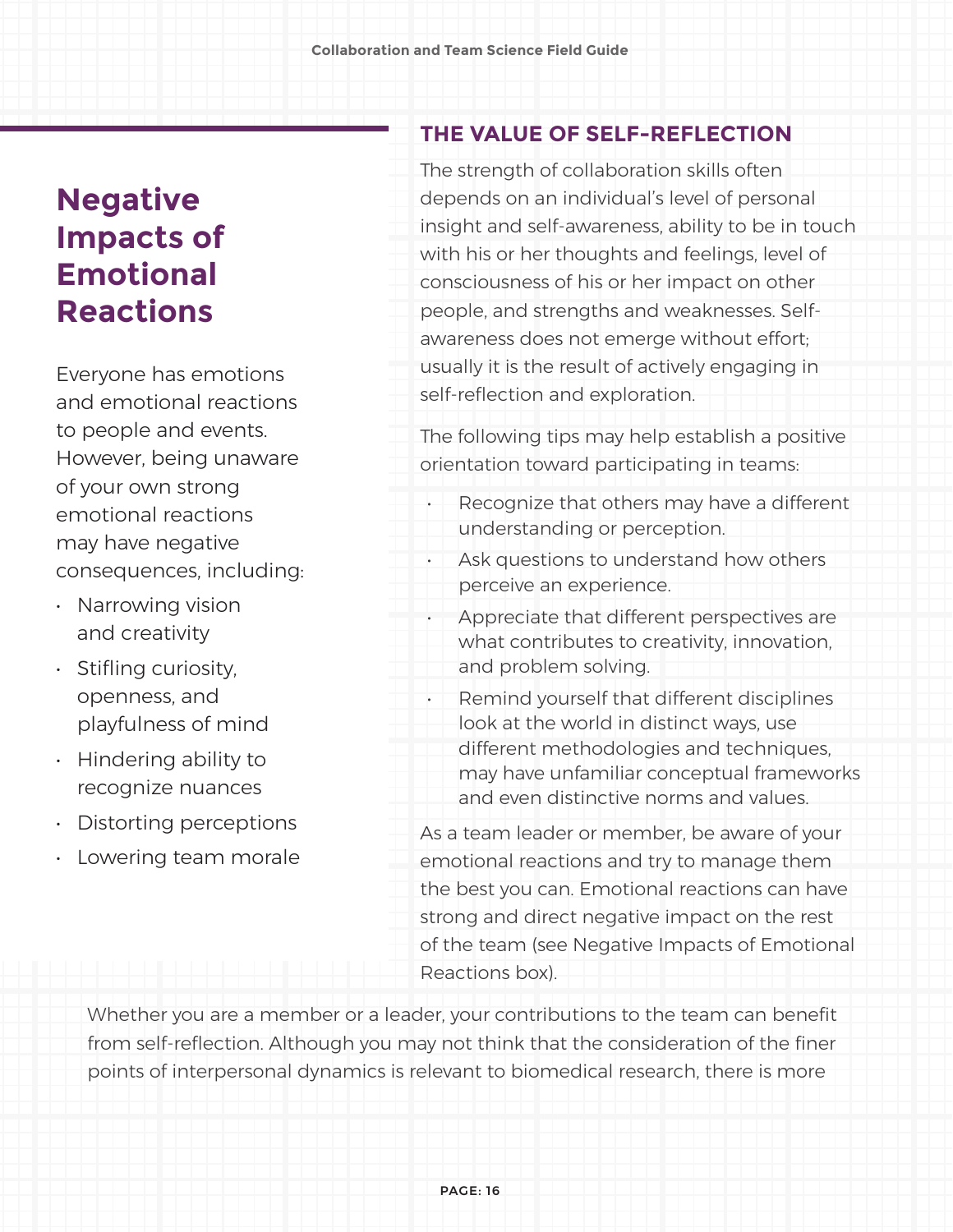of a connection between scientific thinking and self-reflection than appears at first glance. Both depend heavily on inferential reasoning—selectively focusing on observable data, drawing inferences about what the data might mean, and finding ways to test those inferences with additional observable data. Although the "data" of interpersonal relationships may not have the facticity of data in research studies, they are nonetheless available for observation, inference, and reflection.

Over the years, studies of interpersonal dynamics, group functioning, and individual cognitive and emotional processes have established that, through self-reflection and communication, people can become more aware of themselves, their behavior, and the impact they have on others. More importantly, such awareness can give people greater control over their own reactions to others and improve the quality and direction of their relationships.

For this reason, self-awareness among team members is crucial for the effective and satisfying functioning of research teams. As written by Cohen and Cohen in *Laboratory Dynamics (Cohen and Cohen 2012),* an excellent discussion of management skills for scientists, "… self-awareness allows you to exercise behavioral options and choose the behavior that will be most effective, rather than the one that may make you feel good for the moment, but that you will later regret."

However, to move toward self-awareness, a person must overcome what social psychologist Lee Ross (Ross 1996) has described as "naïve realism"—the belief that we see events as they really are. Each person believes that his or her attitudes and beliefs derive from an objective reaction to information and that other rational people will react in the same way if they are open to the same information. In this regard, scientists are like most other people.

Although there is no single approach that works for everyone, developing selfawareness by yourself may be a challenging task. You may find it helpful to start by looking within yourself to become more aware of the strengths and weaknesses you bring to a team and then seek out a mentor, coach, or other role model who can help you navigate the nuances of your research team.

Some institutions offer free professional development training and coaching sessions. Raising your self-awareness by discovering your personality type (see Myers-Briggs Type Indicator page 20) or your *Why-It-Matters* (why you are the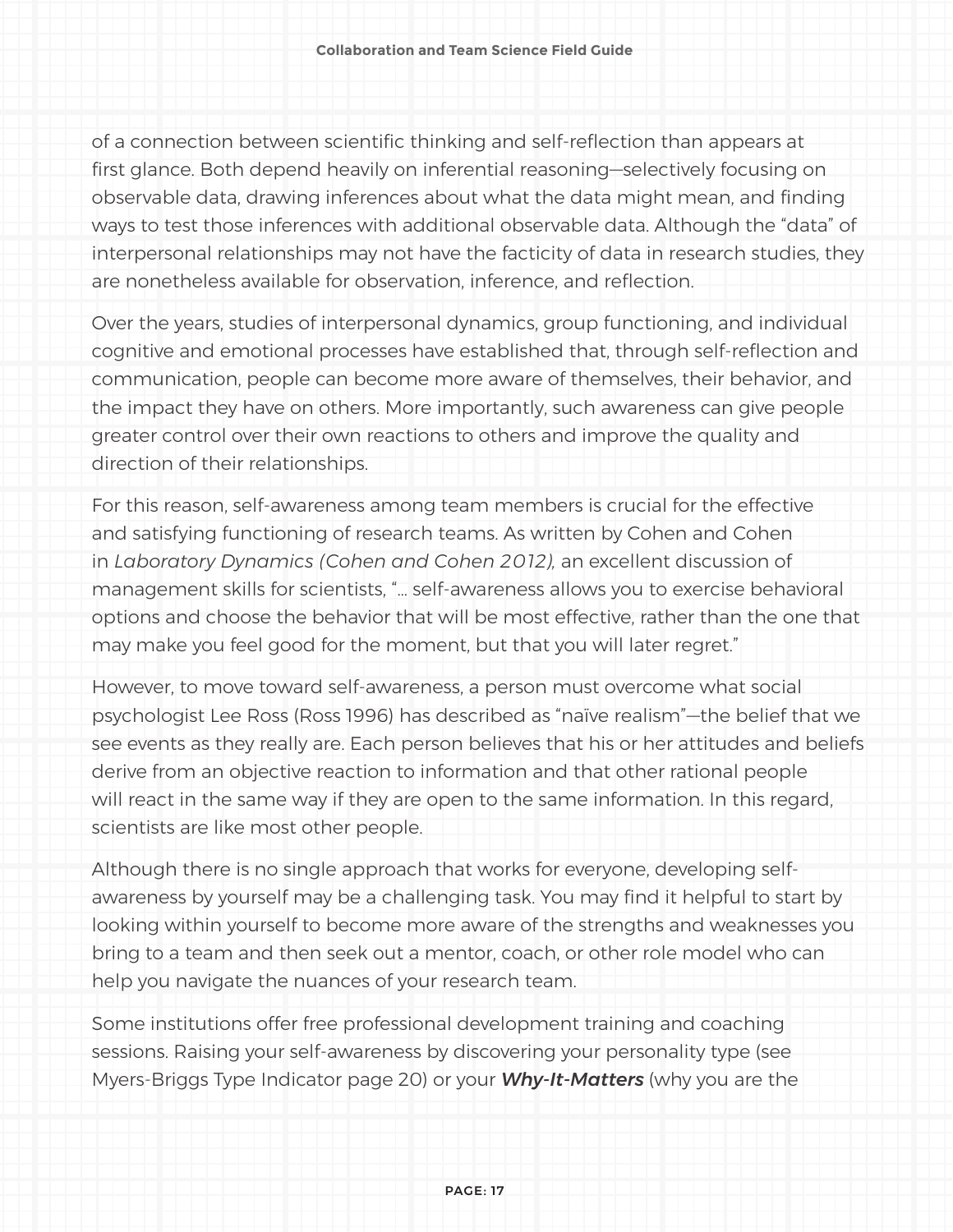## CASE STUDY 3

Two colleagues, Dr. Maxim and Dr. Lao, have just presented their research results at a conference. A question from the audience challenges the pair's conclusions. Dr. Maxim responds defensively because he "heard" and "experienced" the challenge as an attack. Dr. Lao jumps into the discussion with a very different attitude; she welcomes the challenge and is eager to debate the data and its interpretation that led to the conclusion. Instantly, each person in the room, including Dr. Maxim and Dr. Lao, draws conclusions and creates "stories" to explain the researchers' different reactions. Why do the two researchers bring a very different perspective when being asked the same question?

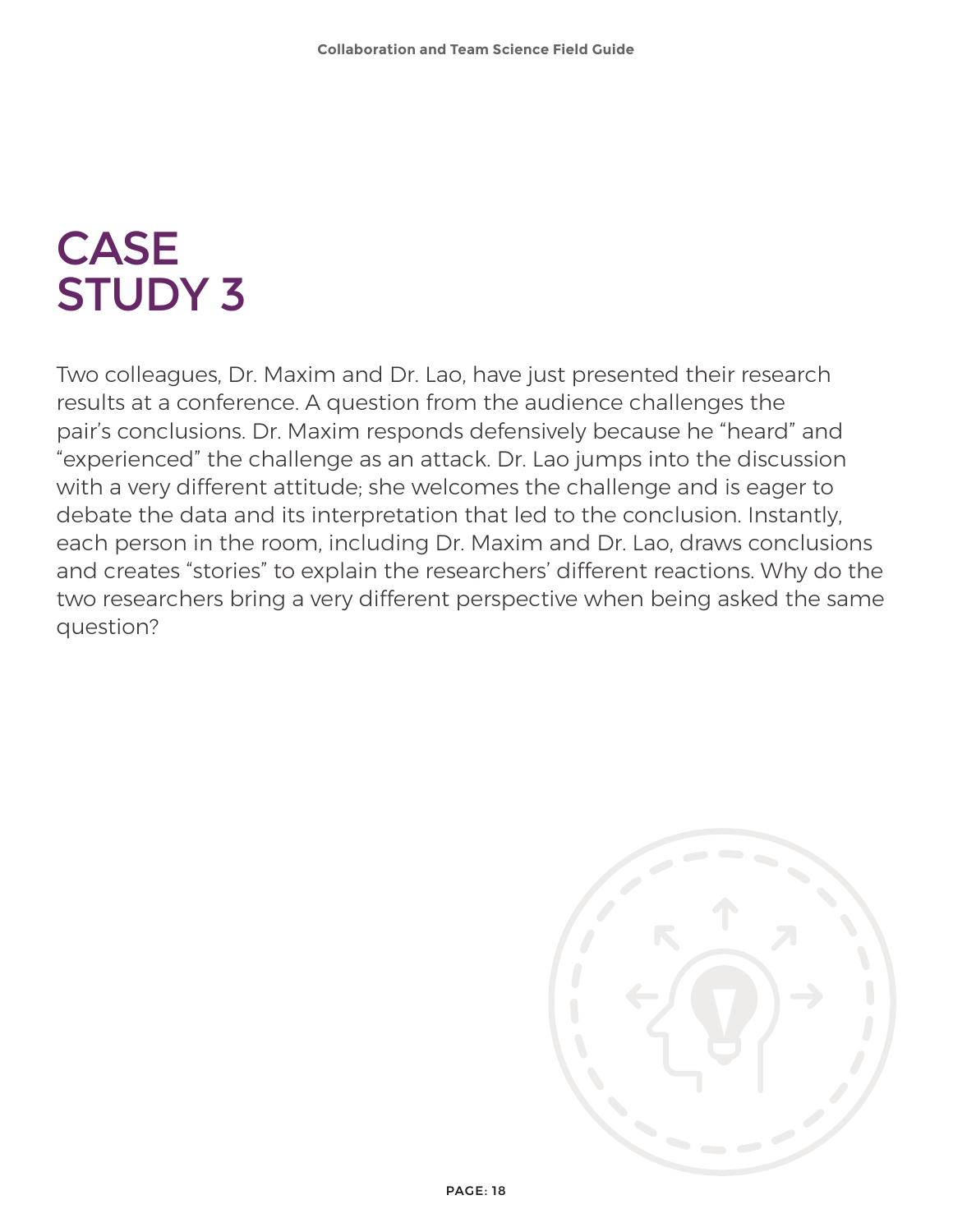best at doing what you do) may well become a life-changing experience and it may be easier to seek out a professional trainer as part of your journey. Professional development experts have access to assessment tools, which may help you to draw a more complete picture of your personality and work style. In addition, these experts can help you develop strong leadership skills and provide feedback to help your professional development.

The following sections provide tools and resources that can help you explore and become more aware of how you see yourself and the world, which will provide useful insights into your contribution to the team dynamic. In addition, this exploration will help you understand better those around you.

### **UNDERSTANDING PERSONALITY TYPES**

There are myriad ways to describe differences in psychological functioning. Among the most well-known approaches to describing differences in the ways people think and feel is the Myers-Briggs Type Indicator (MBTI), a questionnaire derived from the psychological theories of C. G. Jung. This psychometric test assesses people in terms of their preferred stance toward others—extroverted versus introverted—and their preferred modes of psychological functioning—judging versus perceiving, thinking versus feeling, and sensing versus intuition (see page 20).

The MBTI is commonly used to assess an individual's personality type by considering his or her attitude, functioning, and lifestyle. It can help you understand your own way of thinking and feeling and can also help you appreciate personality differences that exist among other people.

For example, becoming aware of something as "obvious" as the difference between extroversion and introversion can help you work with, adapt to, and accept—rather than react against—someone whose orientation is different from your own. You will likely find that people with different styles can complement each other and offer strengths where others are less skilled.

The MBTI is just one tool for beginning to think about personality types. You may find it useful to simply reflect on how you see yourself and how you think others see you. For example, you might ask, "How collaborative am I?" and "How collaborative do others think I am?" Other questions you might ask can focus on your style of interacting with others: "How argumentative am I?" and "How argumentative do others think I am?" Cohen and Cohen (2012) provide excellent examples of questions for self-reflection and tools that allow you to rate your style of interaction as well as how you think others perceive you.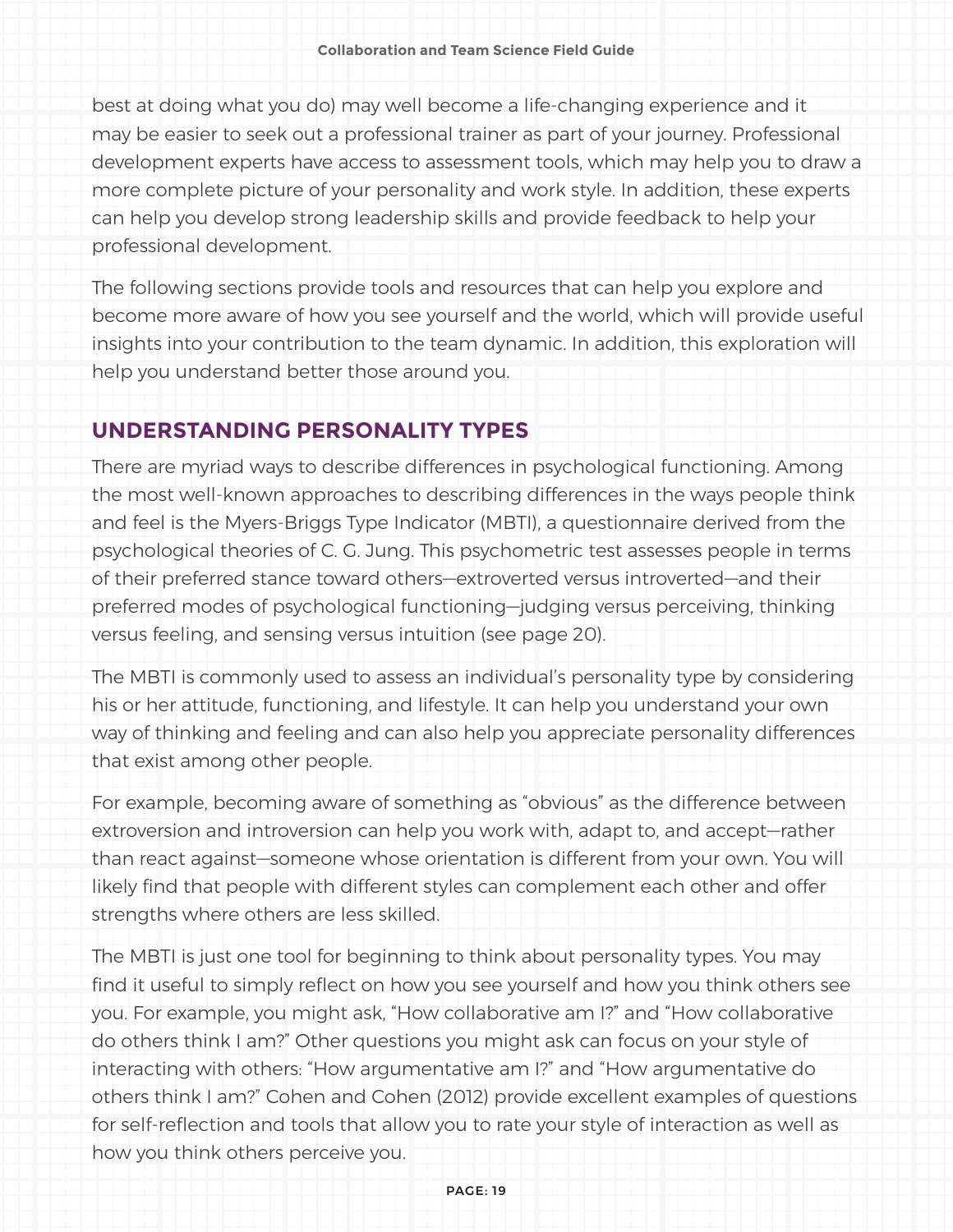### **Myers-Briggs Personality Types**

### **ATTITUDE**

 $\cdot$  Do you prefer to focus on the outer world of people and things (extraversion [E]) or on your own inner world of ideas and images (introversion [I])?

### **FUNCTIONING**

- Do you prefer to focus on the information you receive through your five senses (sensing [S]) or do you prefer to interpret and add meaning to the patterns and possibilities you see (intuition [N])?
- When making decisions, do you prefer to first consider objective logic and facts (thinking [T]) or do you prefer to consider people and feelings involved (feeling [F])?

### **LIFESTYLE**

• In dealing with the outside world, do you prefer structure and boundaries (judging [J]) or do you prefer openness and adaptability (perceiving [P])?

There are 16 Myers-Briggs personality types that result from combinations of preferences in these areas. For example, someone who prefers to focus on the outer world, receive information through his/her five senses, make decisions based on logic and facts, and be in settings characterized by structure and boundaries has personality type ESTJ.

The MBTI conceptualizes personality type as similar to left- or right-handedness: individuals are either born with, or develop, certain preferred ways of thinking and acting. No one type is better or worse; however, individuals naturally prefer one overall combination of type differences. To take the MBTI or to learn more, visit *[www.myersbriggs.org](http://www.myersbriggs.org)*.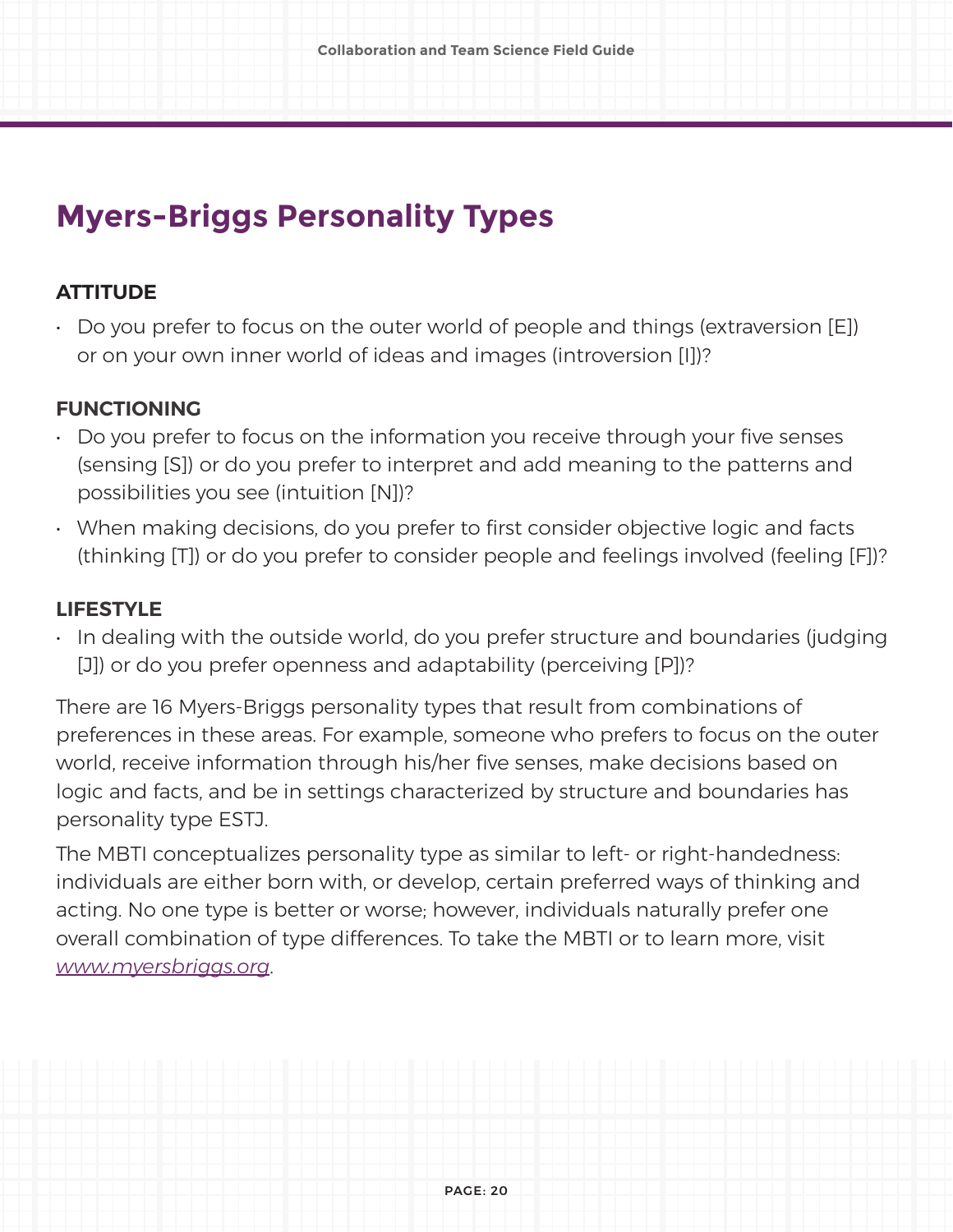# VALUE OF ASSESSMENTS

Assessments are powerful ways of learning more about ourselves and, by extension, others. They are not a meant to be used to assign labels to yourself or others, nor are they meant to describe unchangeable personal characteristics. Rather, they capture preferred ways of acting and interacting that can be influenced by internal and external factors. This is especially true when people are angry, hungry, or tired since we tend to go to the style we are most comfortable with in these situations. One value of becoming aware of your predominant style is that it can help you experiment with different ways of handling challenging situations.

### **GIVING AND RECEIVING FEEDBACK**

Even in conditions of high trust, it can be hard to give or receive honest feedback about behavior or the job being performed. This can be especially true for team leaders. If you are a team leader, your role will likely supersede your personal characteristics in the workplace, even in casual team environments where friendships exist. As team leader, your reaction to feedback—including your emotional response—is likely to have an impact on team members and "set the tone" for the team as a whole. For example, if you welcome feedback from all team members and thank them, they will learn by watching you. It is especially difficult for people with less power or in subordinate positions to provide candid feedback, especially if you, as team leader, have the ability to impact their careers. Ensuring they feel safe receiving and giving feedback is essential.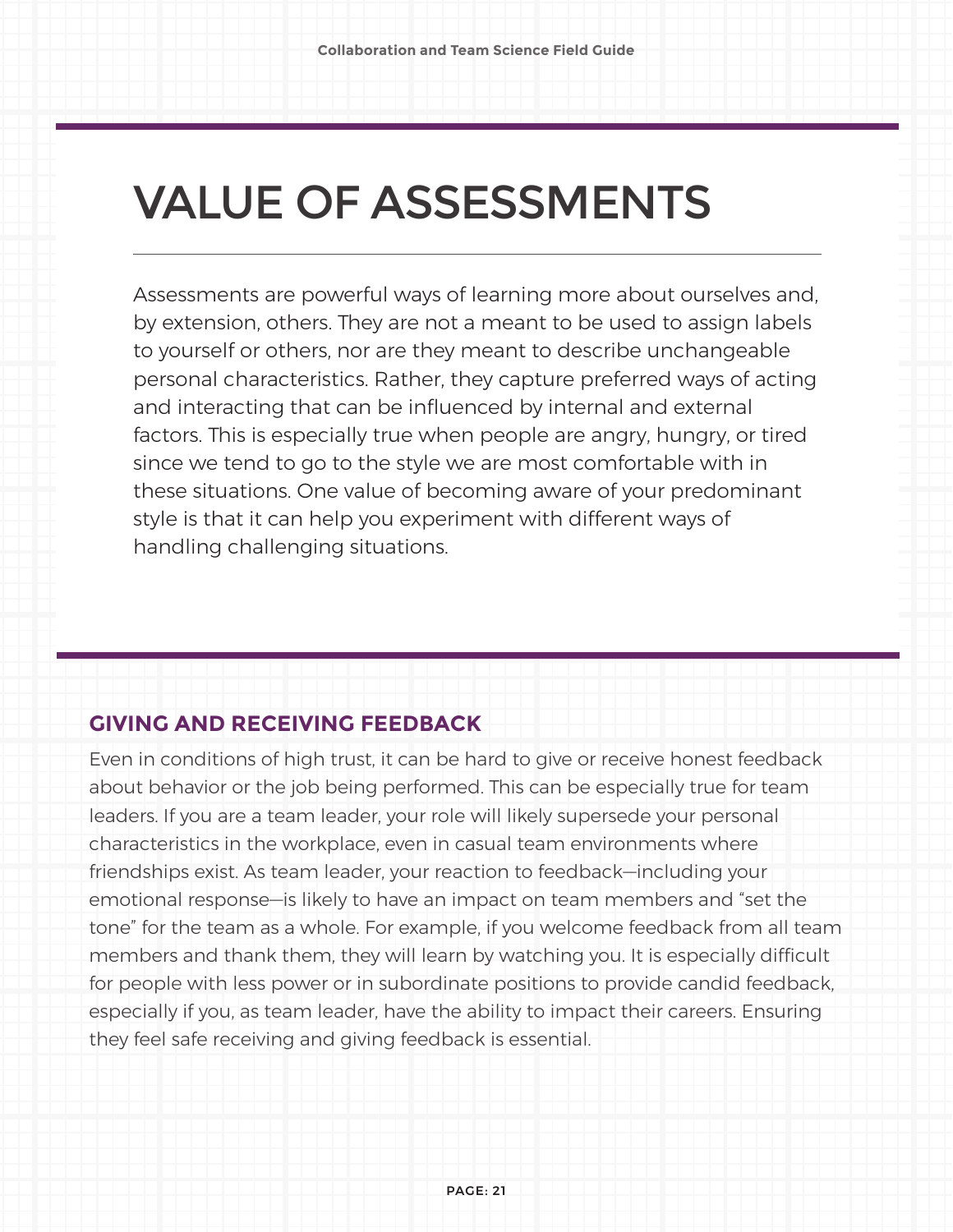The single most important factor in encouraging candid feedback is establishing an atmosphere in which disagreement and constructive criticism are welcomed. To establish such an atmosphere of psychological safety, team members must have a positive experience when they voice disagreement with the team leader or other team members. If your response to another team member's expression of differences is defensiveness, rebuttal, ridicule, punishment, or exclusion—whether in private or public—team members will be unlikely to speak up, even when asked. However, if you meet team members' efforts to voice disagreement with both receptivity and appreciation, you will begin to build a base from which others can voice their opinions—both positive and negative—to improve overall team function. While it may be impossible to get to the point of absolute honesty and frankness, it is possible to move further in that direction.

There are a number of approaches for giving feedback, one of which is called the Situation, Behavior, Impact, Future (SBIF) model (see text box page 22). For receiving feedback, the rules are simple. Greet the input with a sincere "Thank-you" and if you do not fully understand the comments someone is making, ask some questions. Whatever you do, there is no need to respond defensively or to explain yourself. The "Thank-you" is adequate.

In recent years, "360-degree evaluations" have become a popular managerial and self–evaluation tool, particularly in circumstances where the ability to work well together is important. In a 360-degree evaluation, each person being evaluated receives feedback from peers, supervisors, and subordinates. To increase the likelihood of truthful responses, the feedback from peers and subordinates is kept anonymous.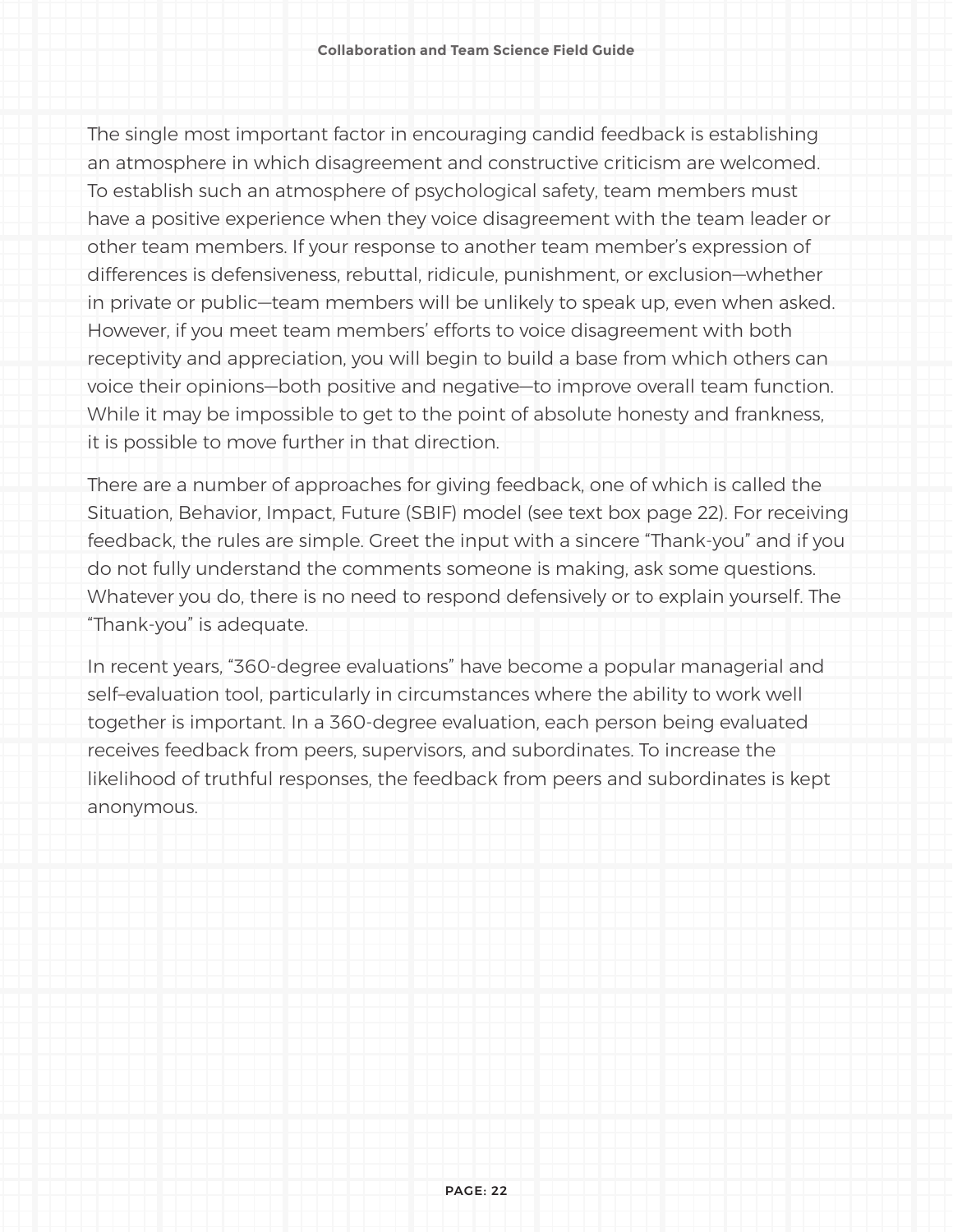## GIVING FEEDBACK: THE SITUATION, BEHAVIOR, IMPACT, FUTURE (SBIF) MODEL

When giving positive or constructive feedback the goal is to be as specific as possible so the recipient knows exactly what they did well or can learn how to do better next time. The following approach can help you deliver specific feedback.

- **Situation**  describe the exact situation and location where the behavior occurred: "During our monthly team meeting yesterday, …"
- **Behavior**  describe the exact behavior that was observed: "…you repeatedly made bold statements arguing that my proposed approach will not work. …"
- **Impact** describe the impact that behavior had: "…When you made those statements, it made me feel unsupported and it drained all my energy. …"
- **Future** (if constructive in nature) describe what behavior you would like to observe in the future: "I would appreciate if instead of making such statements in front of the entire team, you could discuss your concerns regarding my scientific approach with me in person first. We could then take the discussion to the entire team for their input on the various possible approaches."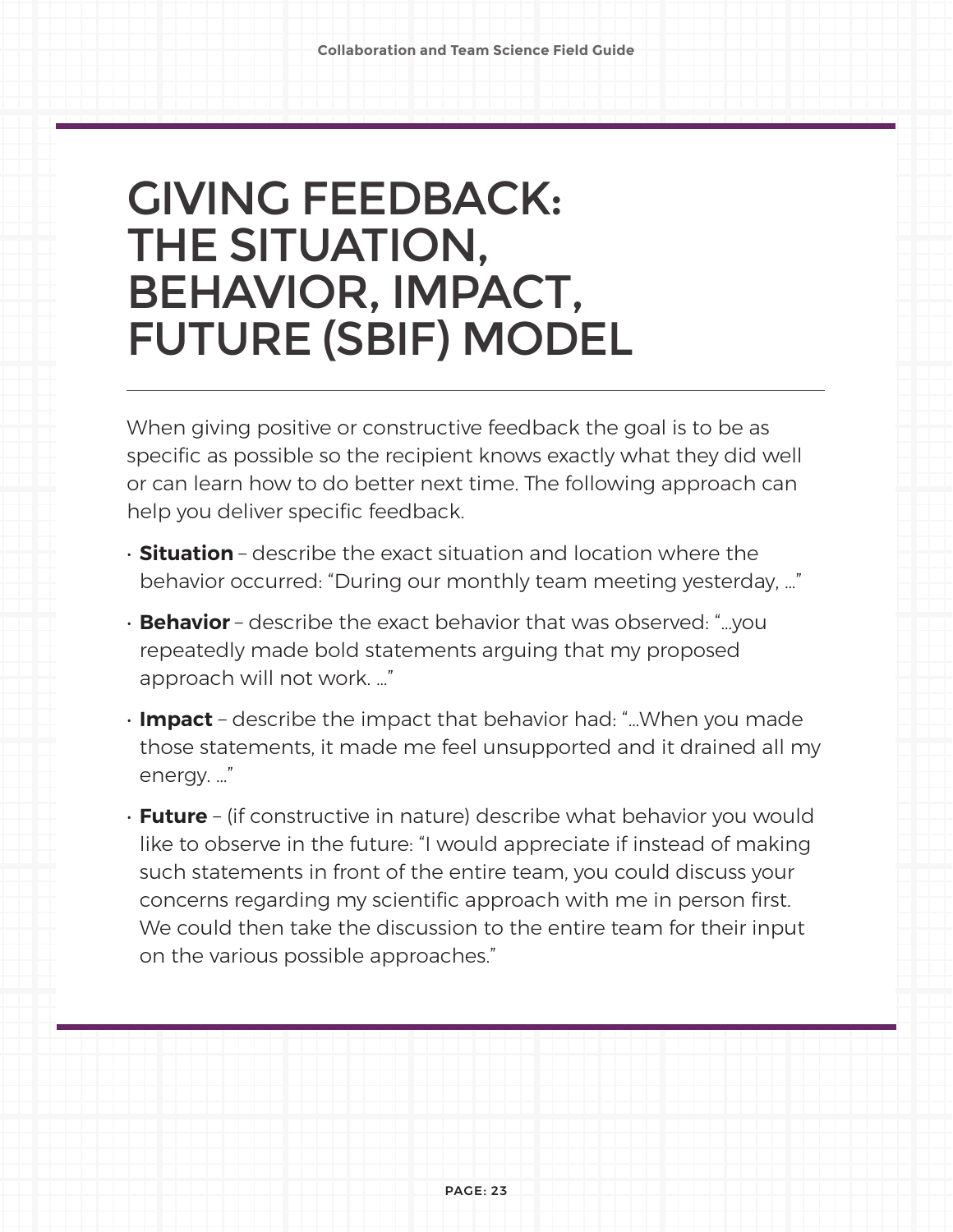### **THE VALUE OF MENTORSHIP**

Mentoring is an indispensable aspect of successful collaboration. When embarking on a collaborative effort for the first time, or as your collaboration evolves into a highly integrated and diverse team, being or having a good mentor can help. No matter how reflective you may be, there are limits to what you can achieve on your own. Having another person help with the process of self-reflection can be enormously important. In science, a mentor can play that role.

#### **Being a Mentor**

Leading a successful research team extends beyond supervising and managing. It extends to the role of mentors: being someone who recognizes the strengths of each team member and identifies areas in which newer scientists have the greatest potential to grow.

Mentors can exist at every career stage and help others learn the nuances of the science, unravel and handle the politics of the organization and/or the discipline, develop scientific and other skills in various areas, and create strategies for successful collaborative interactions. Great mentors can help you achieve success along your chosen career path through assisting with networking, identifying opportunities, and tackling complex scientific situations or questions by assembling the right resources and sharing the formative successes and failures they faced along the way.

#### **Seeking a Mentor**

Regardless of your career stage, mentors can serve as a sounding board as you work your way through a maze of issues, challenges, and opportunities. If you do not have a mentor, consider seeking out and identifying an individual who would be a strong mentor for you. Although your supervisor may or may not be a mentor to you, he or she can be a terrific resource for identifying others who can help guide you. Mentors do not even need to know they are serving as a mentor to you. Sometimes just by observing someone you respect and admire in a meeting or interacting with others, you can take away powerful lessons learned.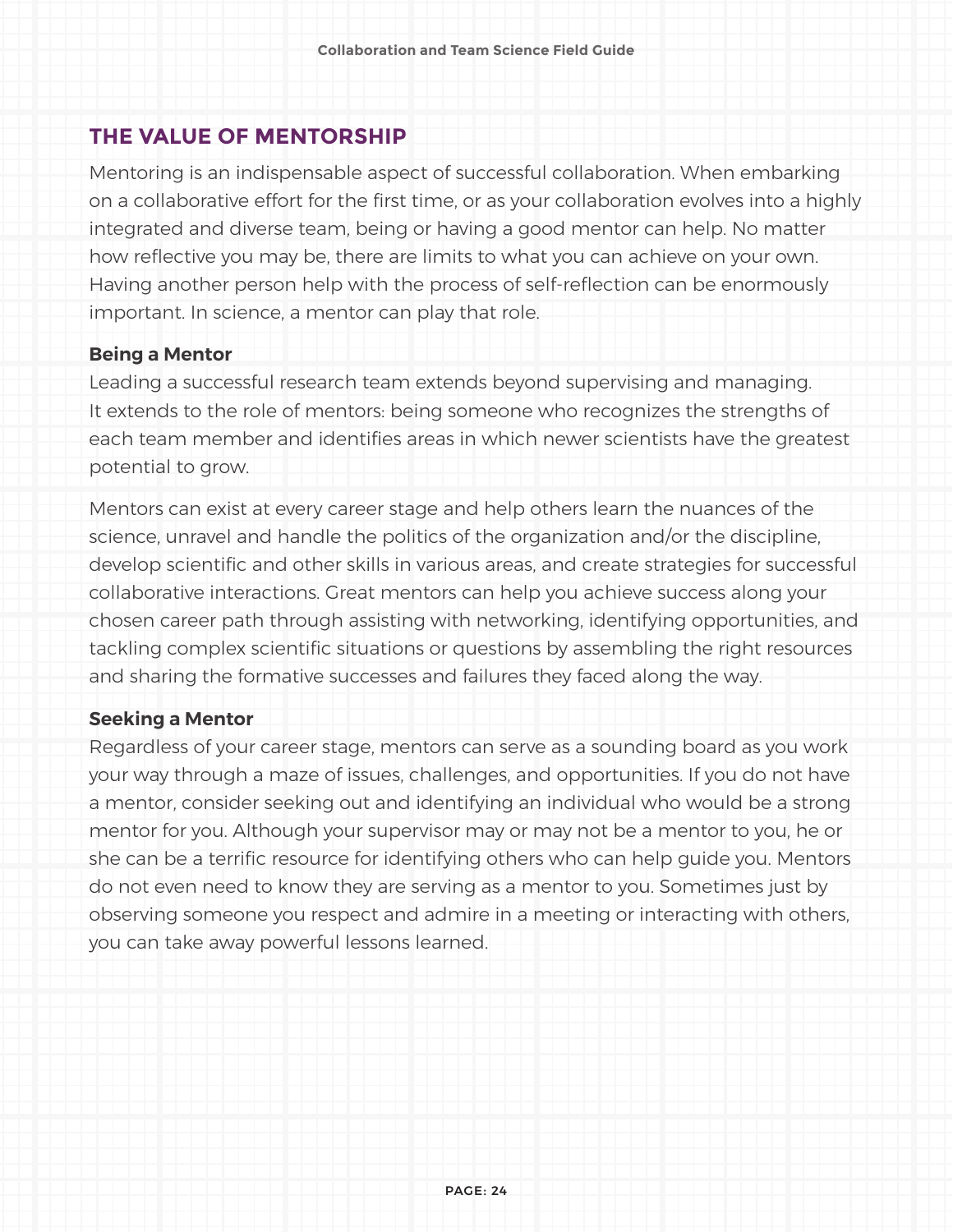# A GOOD MATCH IS IMPORTANT

Before you enter a mentoring relationship with someone else, take time to discuss the goals and expectations you both have. Try to figure out if it will be a good fit.

### **Questions for Mentors:**

- What qualities in a mentee will bring out the best qualities in you as a mentor?
- What four characteristics define you best in the role of mentor?
- What kind of mentoring arrangement do you prefer?

### **Questions for Mentees:**

- What do you want out of a mentoring relationship?
- What goals have you set for yourself? Short term? Long term?
- How do you learn best?
- How do you like to be challenged?
- What kind of mentoring arrangement do you prefer?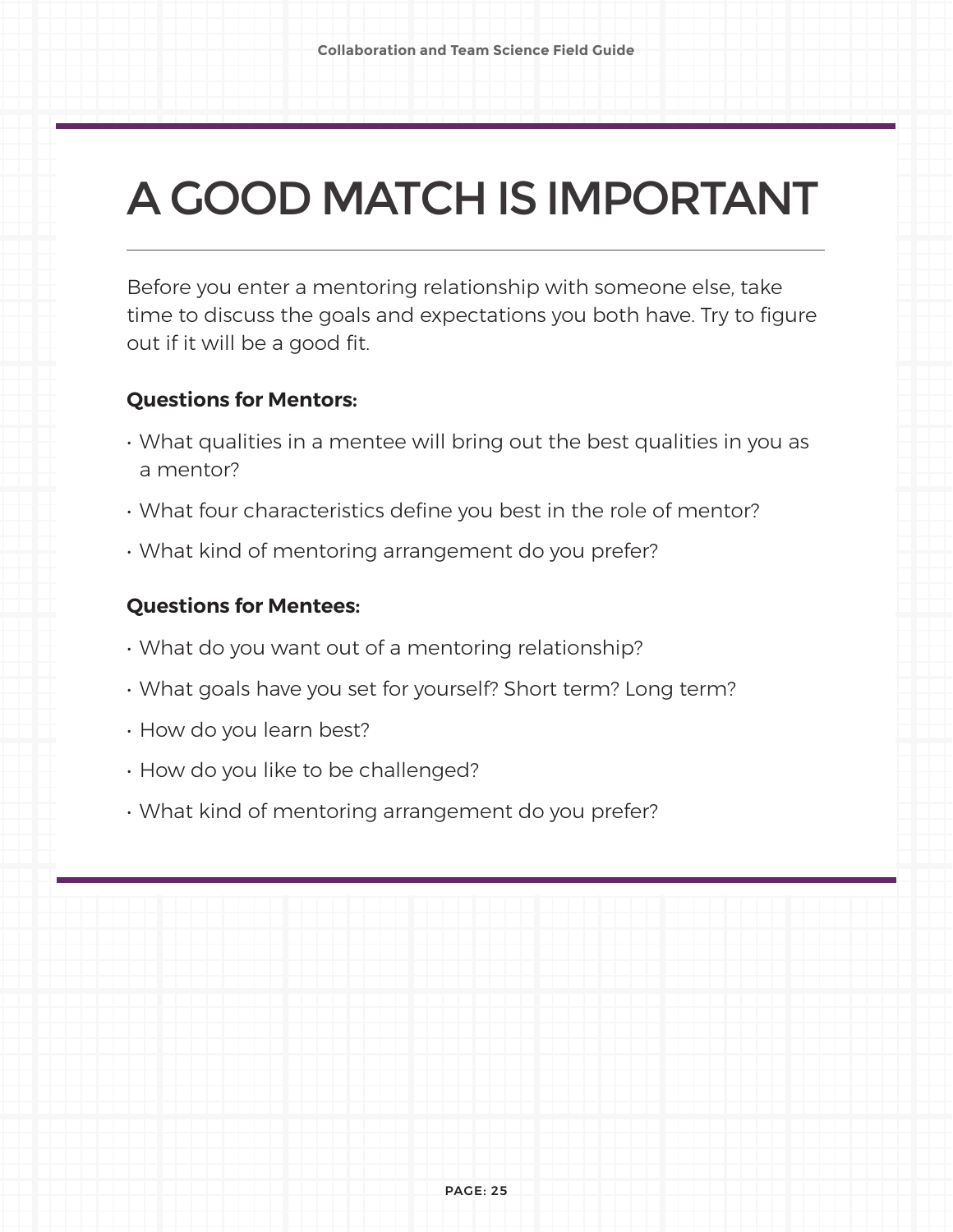### **Ask Yourself: Am I Ready to Participate on a Research Team?**

- Can I thrive as a member of a highly collaborative research team?
- To what extent? What would it take?
- What would I gain? What do I most hope to gain?
- Do I have anything to lose? What is my biggest worry about being on a team?
- Am I willing to share data and credit with team members?
- Am I willing to accept constructive feedback and training from team members?
- Am I willing to provide constructive feedback and training to team members?
- Can I openly discuss issues and concerns with team members?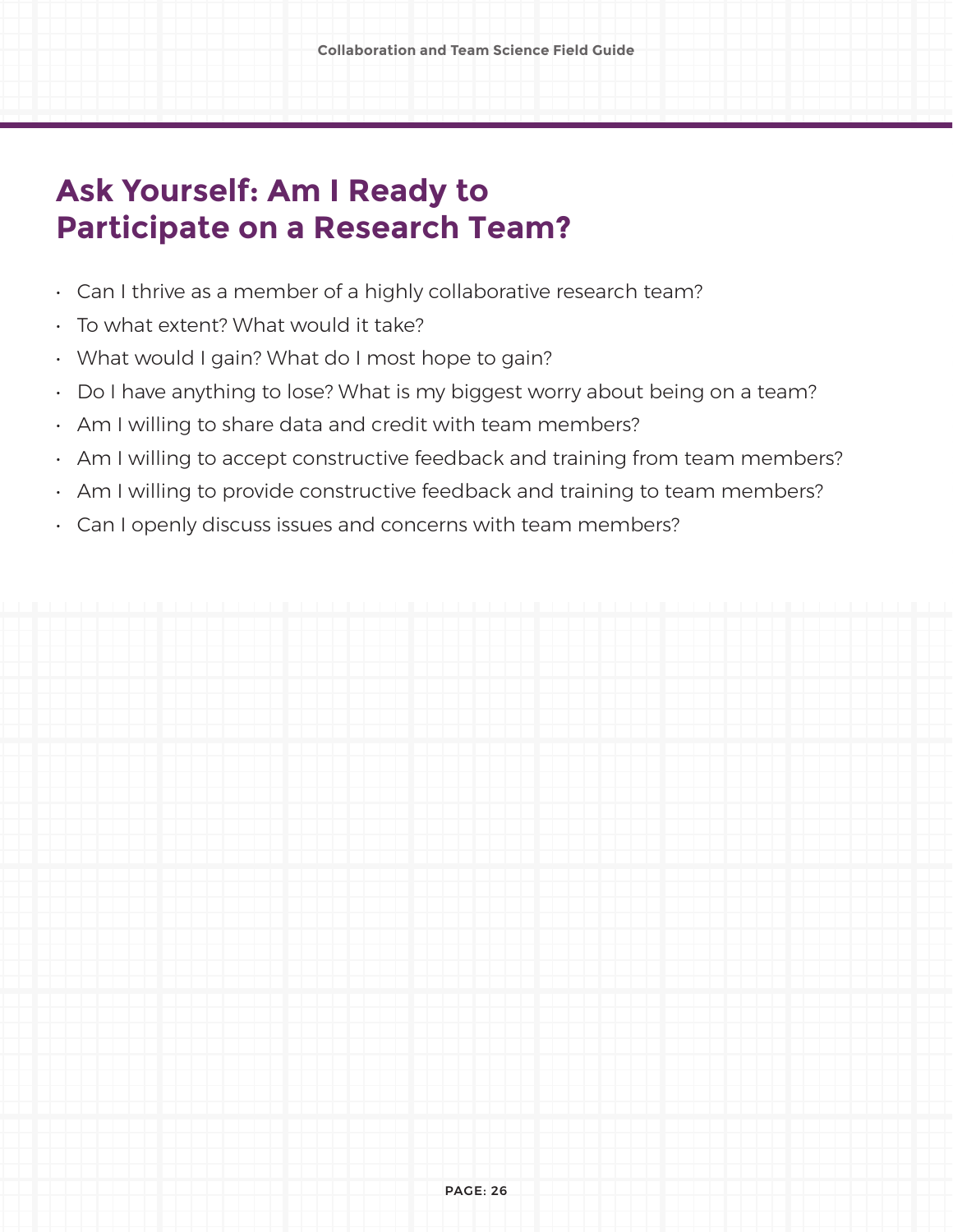#### **CHAPTER 03**

# Leading **Research Teams**

Leading a research team requires more than finely honed research expertise and subject matter proficiency; it requires the development and application of multiple skills and thoughtful interaction with team members. As a team leader, you must be able to clearly and decisively communicate, share information, and articulate the team's shared vision. You must be prepared to model a collaborative approach to science and motivate other members to do so as well. You must also support and empower team members, assign roles and delegate responsibilities, and manage team members' expectations.

### **LEADERSHIP DIMENSIONS**

Bringing together a talented group of researchers to work cooperatively to solve a problem takes time, commitment, passion, and a lot of hard work. Whereas everyone on the team plays an important role, typically one or two individuals steer the effort. As a leader, you can bring people together to brainstorm, discuss new ideas, develop strategies and timelines, and coordinate small contributions of individual resources that together can get a project off the ground. You can build both personal and scientific trust among the team members and provide a conduit to senior leadership in the organization. In addition, you can foster mutual respect, the desire to share data and credit, a willingness to continually challenge each other to advance the project while containing conflict, and develop a dynamic process that evolves over time.

The characteristics of successful research team leaders are as diverse as the teams they lead. There are a number of common strengths exemplified by leaders that contribute to the overall success of the team. Leaders of collaborative efforts, no matter what their personal style, seem to be effective at: energizing and supporting participation among team members; communicating across different areas of specialization; and finding ways to address difficult issues.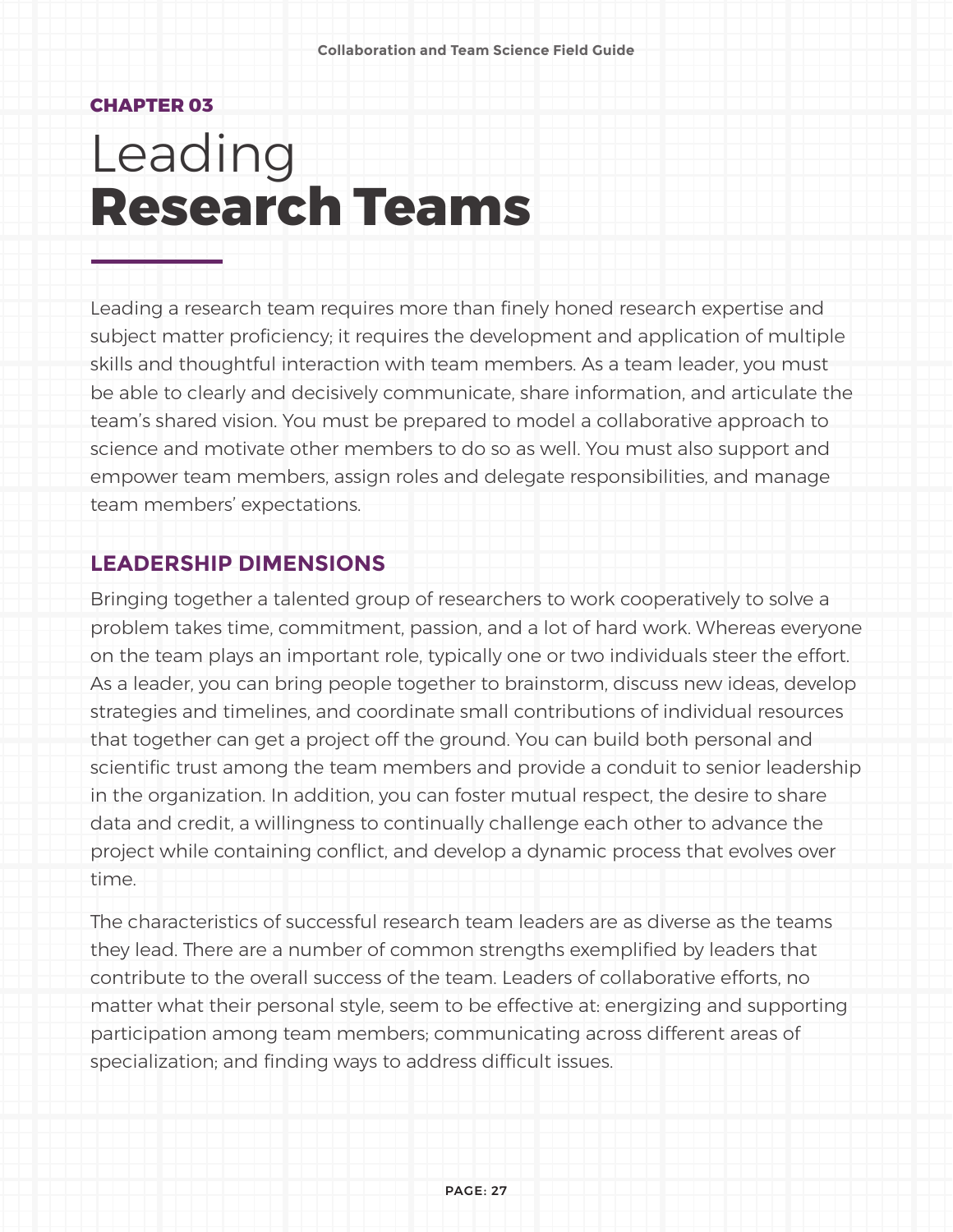Leadership styles, like leadership characteristics, vary widely. Some leaders employ a style in which they both self-identify as the team leader and are seen clearly by others as heading the effort. They are in command and in charge. Others would be less inclined to describe themselves as leaders and could be thought of as driving from the back of the bus. That is a leadership approach that is less directive and provides many of the team members the opportunity to take on leadership roles in the context of the overall project.

Non-authoritarian leadership styles seem to be more common across successful team leaders. However, there are some leadership styles that can damage and derail a team effort, including:

**Absentee leadership**—unavailable or insufficiently involved

**Inhibited leadership**—conflict avoidant or averse and reluctant to handle difficult people or situations

**Defensive leadership**—resistant to feedback regarding systemic problems and projecting outward blame

**Hostile leadership**—actively promoting competition and conflict within the team

Strong scientific and interpersonal communication skills are critical and required to keep the group interacting, cohesive, and on course. Communication includes both the subjects for discussion as well as the logistical strategies for effective interactions. As a leader, you must ensure that the team outlines roles and responsibilities, commitment of resources, and how credit for participation in team efforts will be shared and assigned. Communication strategies may include teleconferencing, interactive Web-based collaboration tools, listservs, and e-mail. Workshops and retreats provide forums for face-to-face interaction as well as strengthening and broadening networks. In addition, the importance of learning each other's scientific languages cannot be understated (See *Chapter 07: Communication*).

How people speak can play a role in the collaborative setting and can depend on the context. Leaders who are conferred high status by their followers and peers typically use powerful language (statements that are assertions without any qualification). In contrast, we typically do not associate strong leadership with the use of powerless language. Powerless language is characterized by the use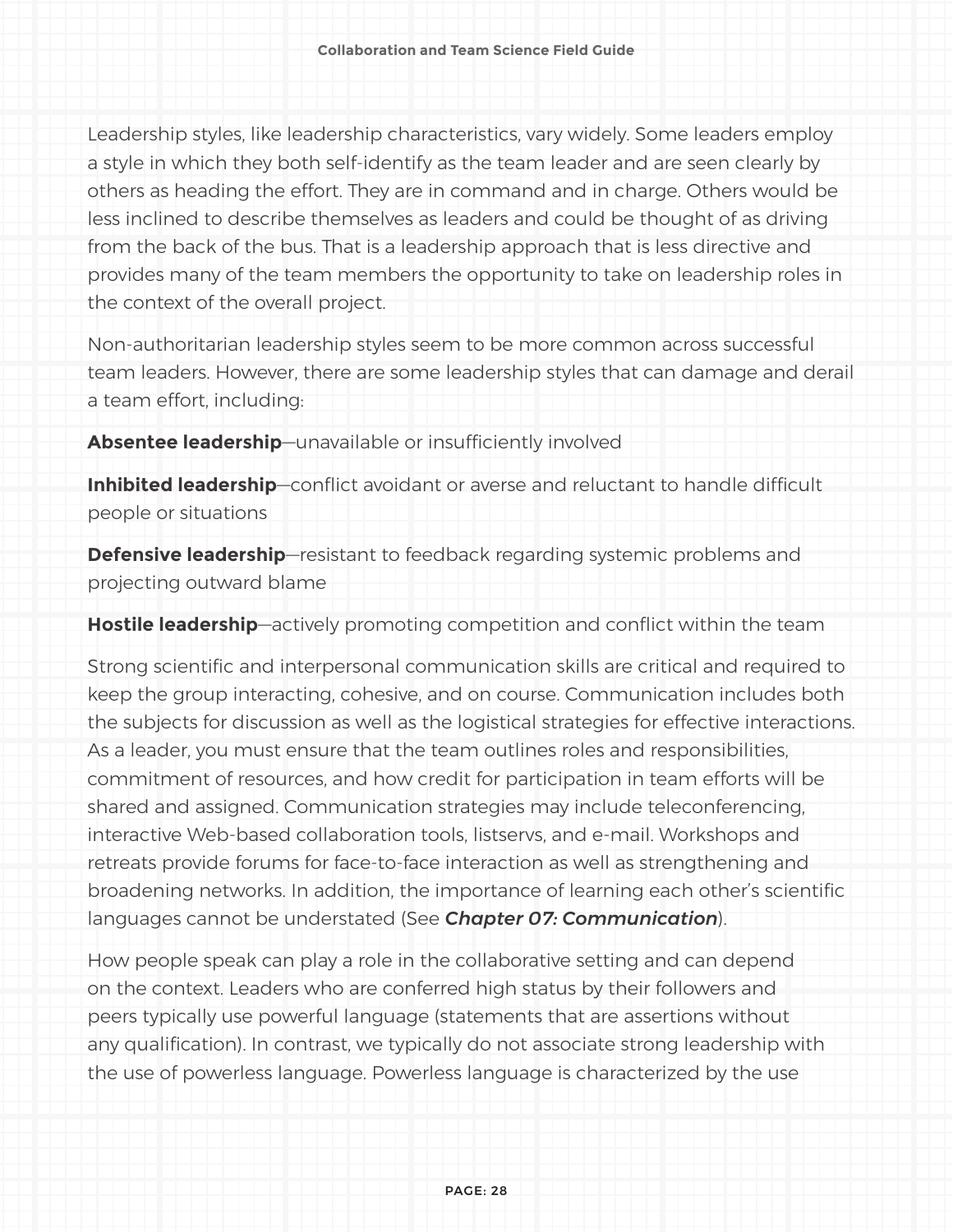of hesitations, hedges, disclaimers, raising one's voice at the end of a sentence, and tag questions (e.g., "I think…," "it has been said that," "maybe I'm wrong but," and "don't you agree?"). Powerful language is devoid of such elements. A study was conducted to evaluate status conferral to individual leaders in the context of independent and interdependent work. Results demonstrated that in the context of highly interdependent work, that higher status was conferred to leaders who used powerless language. This was due in part to the perception that the leader was more strongly focused on the group as a whole than on his personal role within the group (Fragale 2006).

Other studies have found that women are much more likely to use powerless language than are men, which might be another factor to explain why having more women on a team leads to better functioning. When you qualify someone's assertions with an expression such as "perhaps I am mistaken, but…," you create a comfortable space in which someone else can safely offer her or his perspective. There is accumulating evidence that having women in leadership roles or on the team contributes positively to overall functioning and productivity (more in *Chapter 09: Managing Difference* section). Several studies have found that women speak less frequently and also are much less likely to interrupt other speakers in team meetings than are men. If we remember that the intent of a team is to direct multiple perspectives on a problem, then it makes sense that teams in which there is more even participation are likely to be more creative and make more progress than teams in which participation is monopolized by a few people.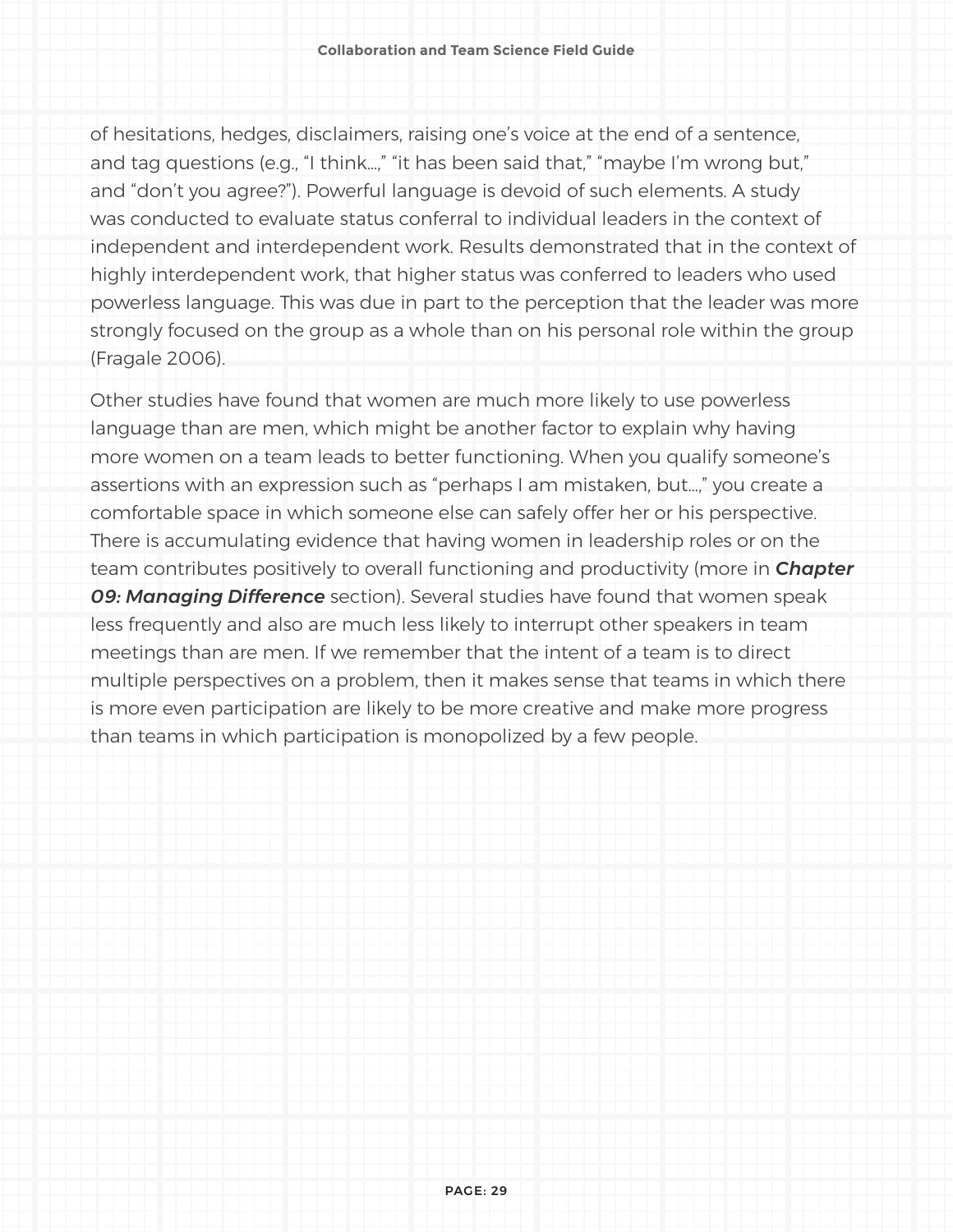## **STRENGTHS** BASED LEADERSHIP

Leaders of collaborative teams are in the enviable position of being able to draw on the greatest talents of each member. All it requires is that the leader(s) can recognize and exploit those strengths for the benefit of the team and its research project. Some leaders have a talent for identifying the strengths of others quickly. Other leaders may take longer and can use multiple ways to identify an individual's strengths and how they contribute best to a team. Perhaps the simplest and most straightforward method is to ask everyone to share what they think their own strengths are. Another approach is to take advantage of the *StrengthsFinder* book or other assessments available online (Rath 2007). The results of these can be discussed in the group setting enabling individuals to share what resonates or not about their individual assessment results as well as allowing feedback and observations from team members. When people are contributing their greatest strengths to a project, they are typically energized by the process. When people are asked to contribute in ways that drain and tire them, it can be difficult to sustain motivation for the effort.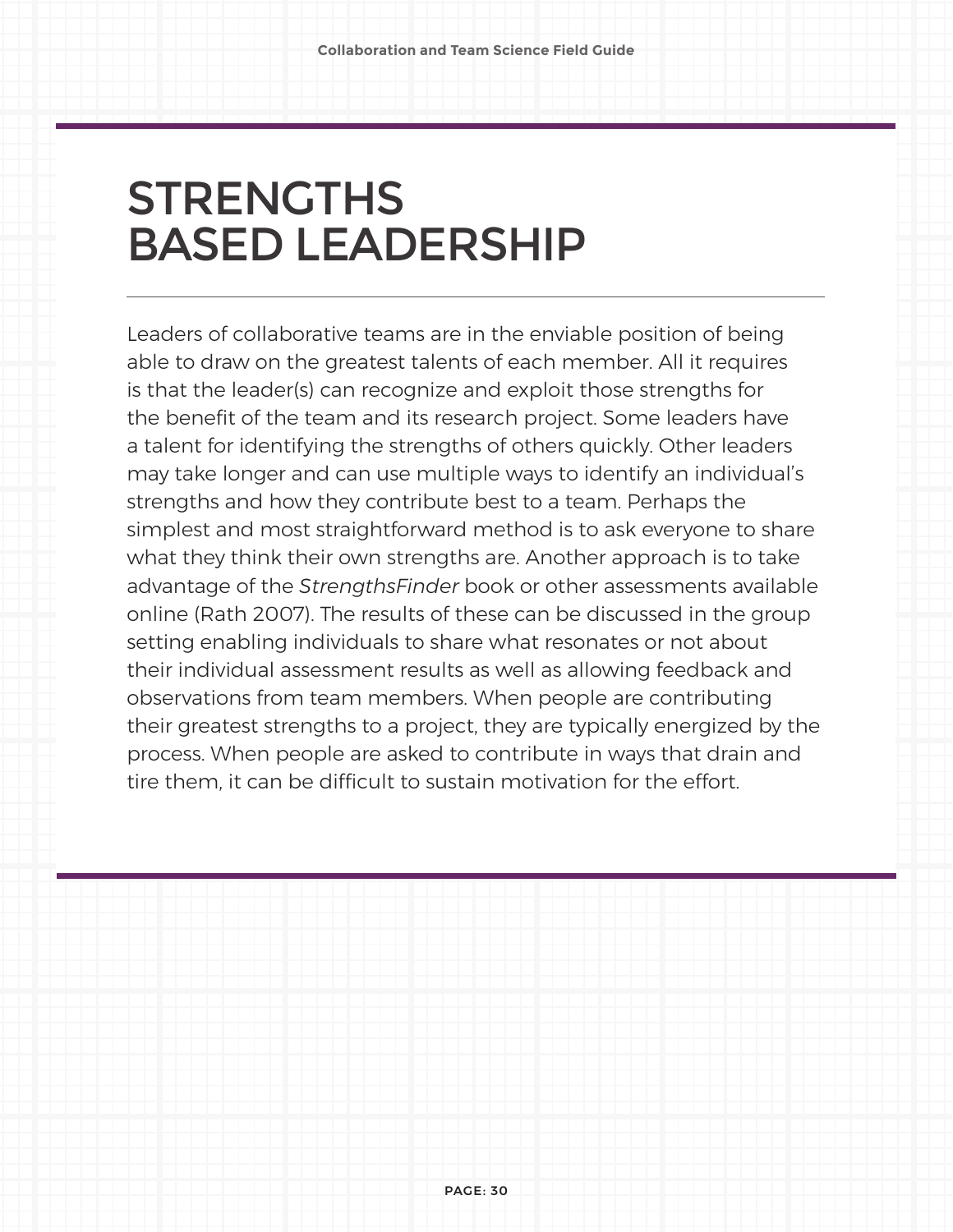## THERE IS NO FORMULA FOR THE PERFECT LEADER

Characteristics that Contribute to Successful Team Leadership include:

- Self-awareness
- Other awareness
- Shared responsibility for success
- Accountability for issues and problems
- Mentoring others
- Managing up and across
- Creating a safe environment
- Having difficult conversations
- Speaking up, challenging ideas
- Fairness in decisions and actions
- Giving your best everyday
- Serving as a role model

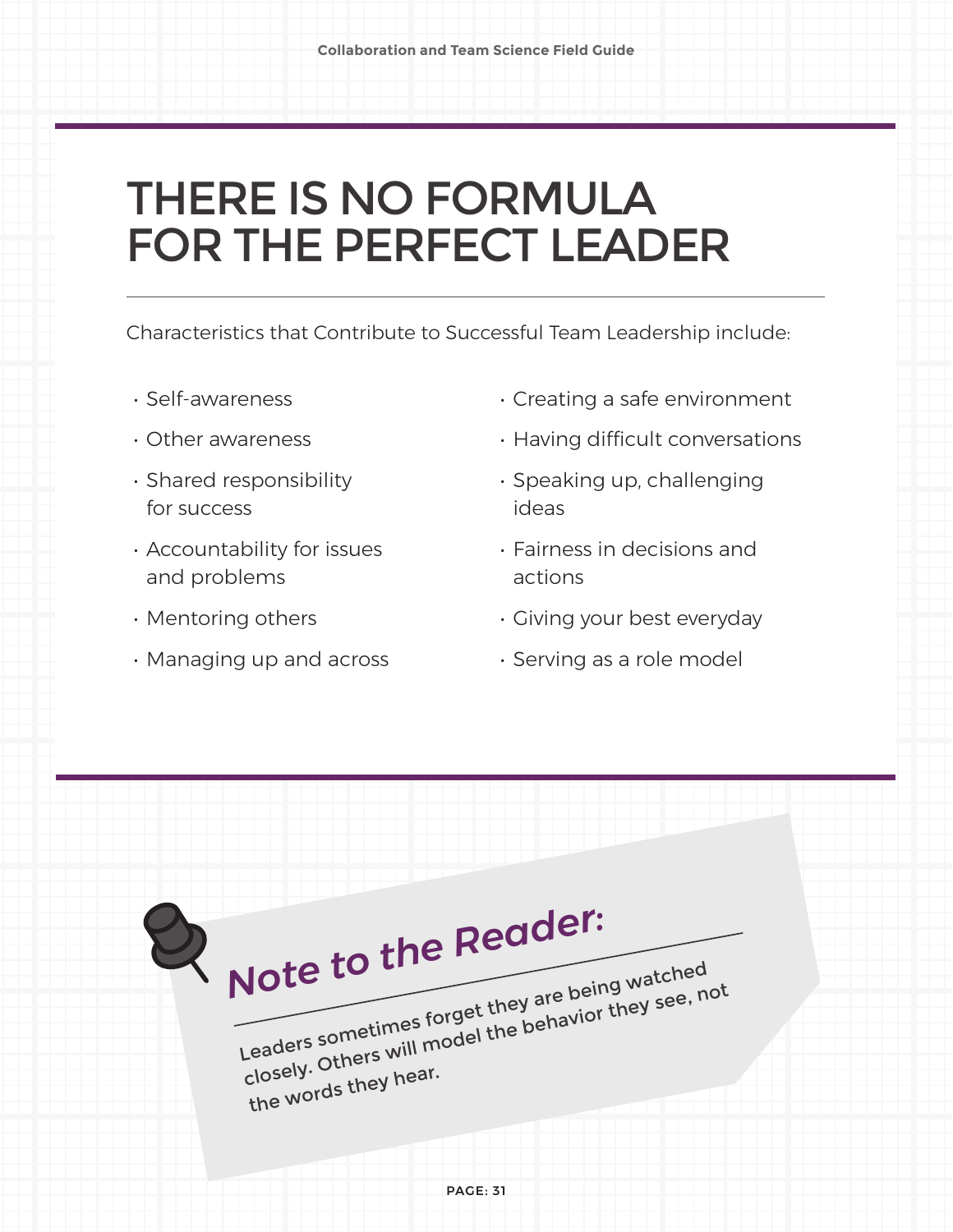### **Ask Yourself: Am I Ready to Lead a Research Team?**

- Am I able to clearly and decisively communicate and share information with team members?
- Am I prepared to clearly articulate my vision to team members?
- Am I prepared to model a collaborative process and inspire team members to achieve our shared goal?
- Am I willing to support team members at all levels and assign roles and responsibilities?
- Am I willing to manage team members' expectations?
- Am I prepared to select team members who will thrive in the team's culture?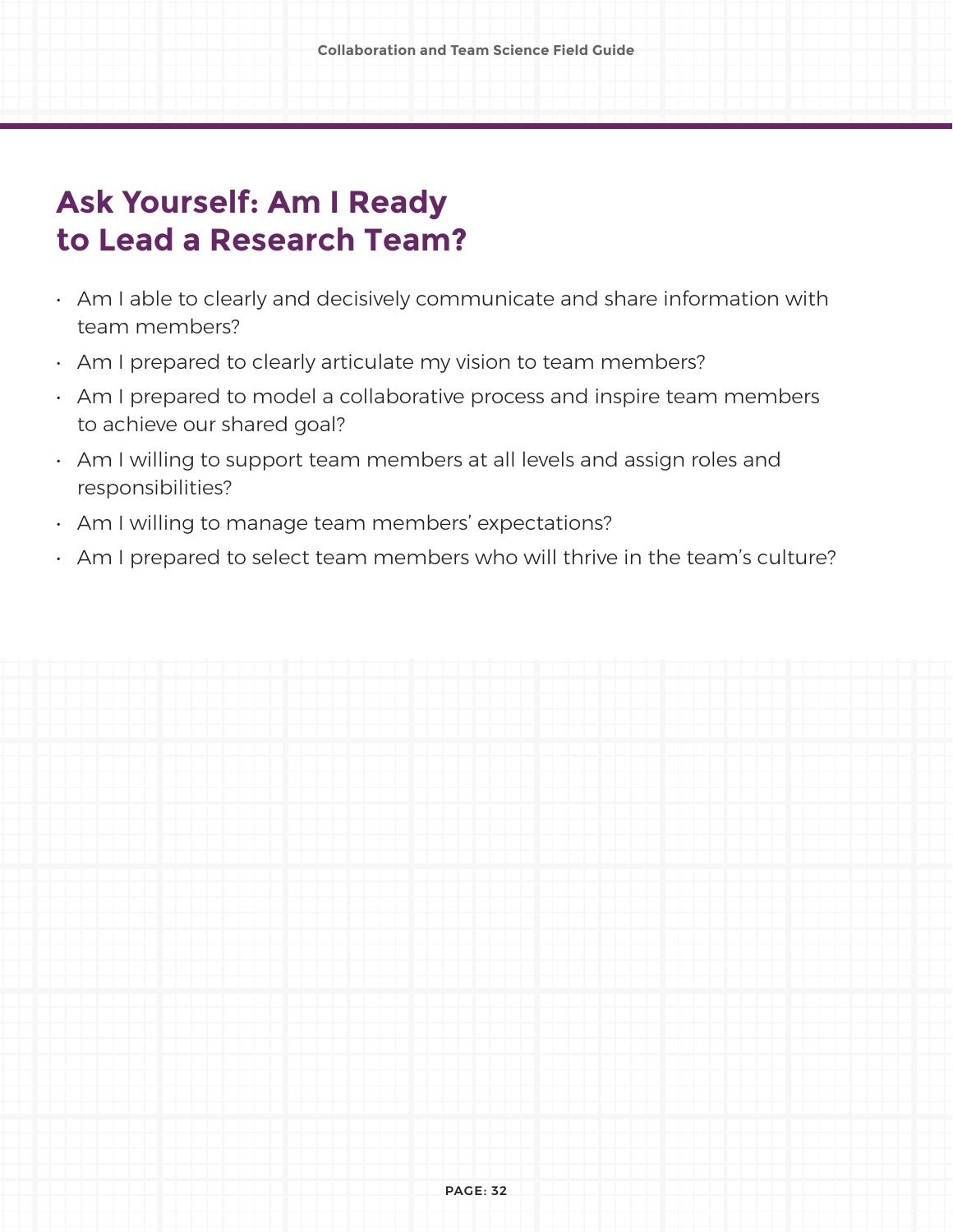## IT'S WORKING: CASE STUDY 4

Dr. Bello and colleagues had been sharing ideas for many months around a possible new project. Some preliminary data from one of the team members resulted in a lot of excitement. The group started to coalesce around what felt like a promising direction for a new research project at the intersection of several disciplines. As the team became more excited about the project and generated enough data to submit a grant application, Dr. Bello started integrating time into their meeting agendas to ensure that the dynamics of the team were working well. Dr. Bello had extremely strong self-awareness as a result of taking advantage of professional and leadership development opportunities at work. Dr. Bello was able to help the group develop trust, surface tensions early, and openly challenge and question research results. In addition, team members took time to create a research plan that outlined roles and responsibilities and talked about how they would hold each other accountable to the commitments each of them made.

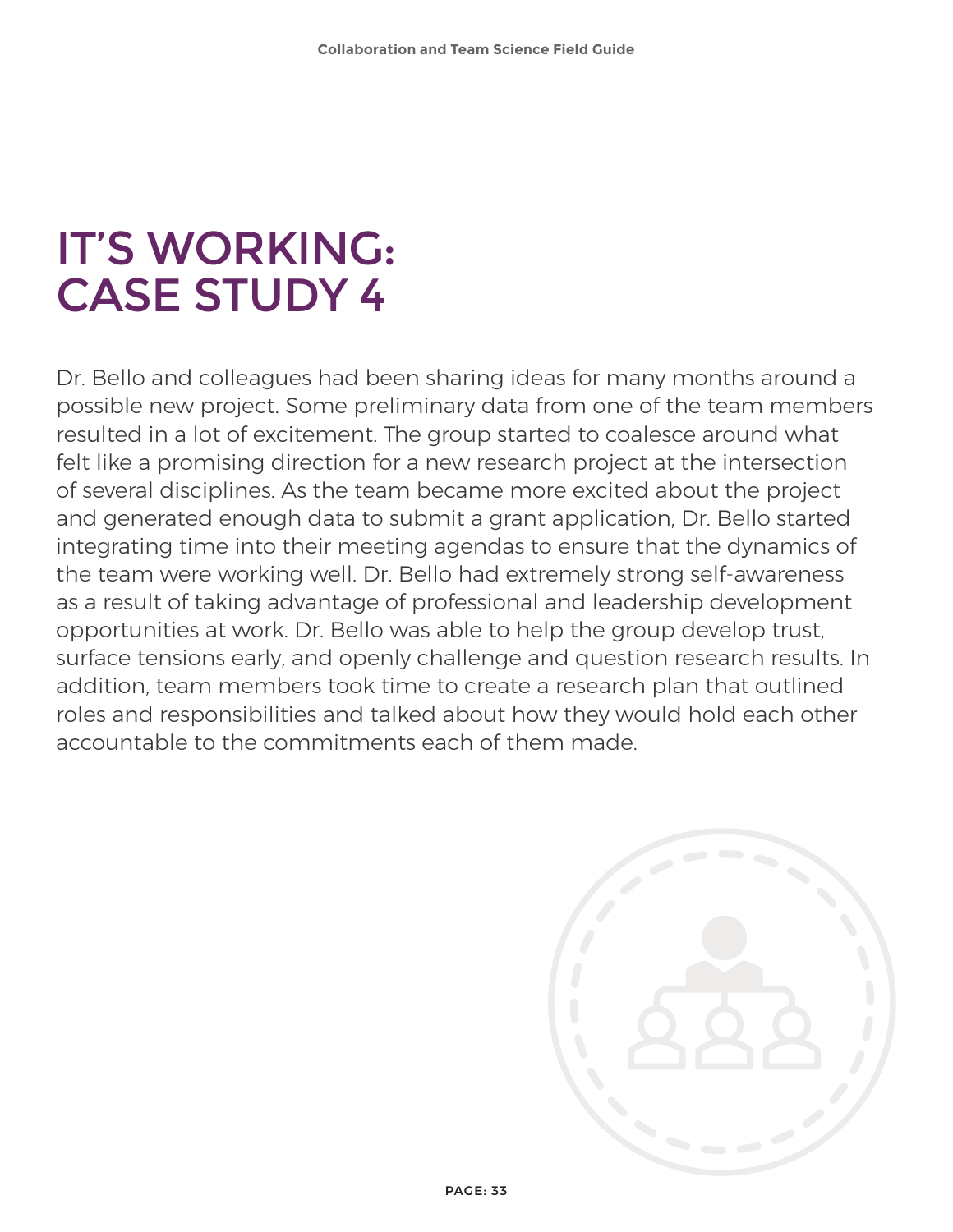## IT'S NOT WORKING: CASE STUDY 5

Drs. Spark and Rey had just completed a manuscript and submitted it for publication. Paper writing had gone pretty smoothly with each of them writing their respective sections based on the work they performed and merging the content. They were quite enthusiastic about the results they combined from similar sample sets and decided they should continue working together. They set up a meeting and asked Drs. Tan and Gagnon to join them. As they started developing ideas and performing initial experiments over the following months, the group members seemed more focused on their individual efforts as opposed to that of the group. In addition, Dr. Tan was not performing the promised experiments, instead making excuses about other priorities. As commitment continued to wane, other group members also found it difficult to find time to complete their assignments. Soon, Dr. Tan stopped attending meetings all together. Dr. Gagnon followed suit. Data generated were either left unpublished or found their way into their individual publications.

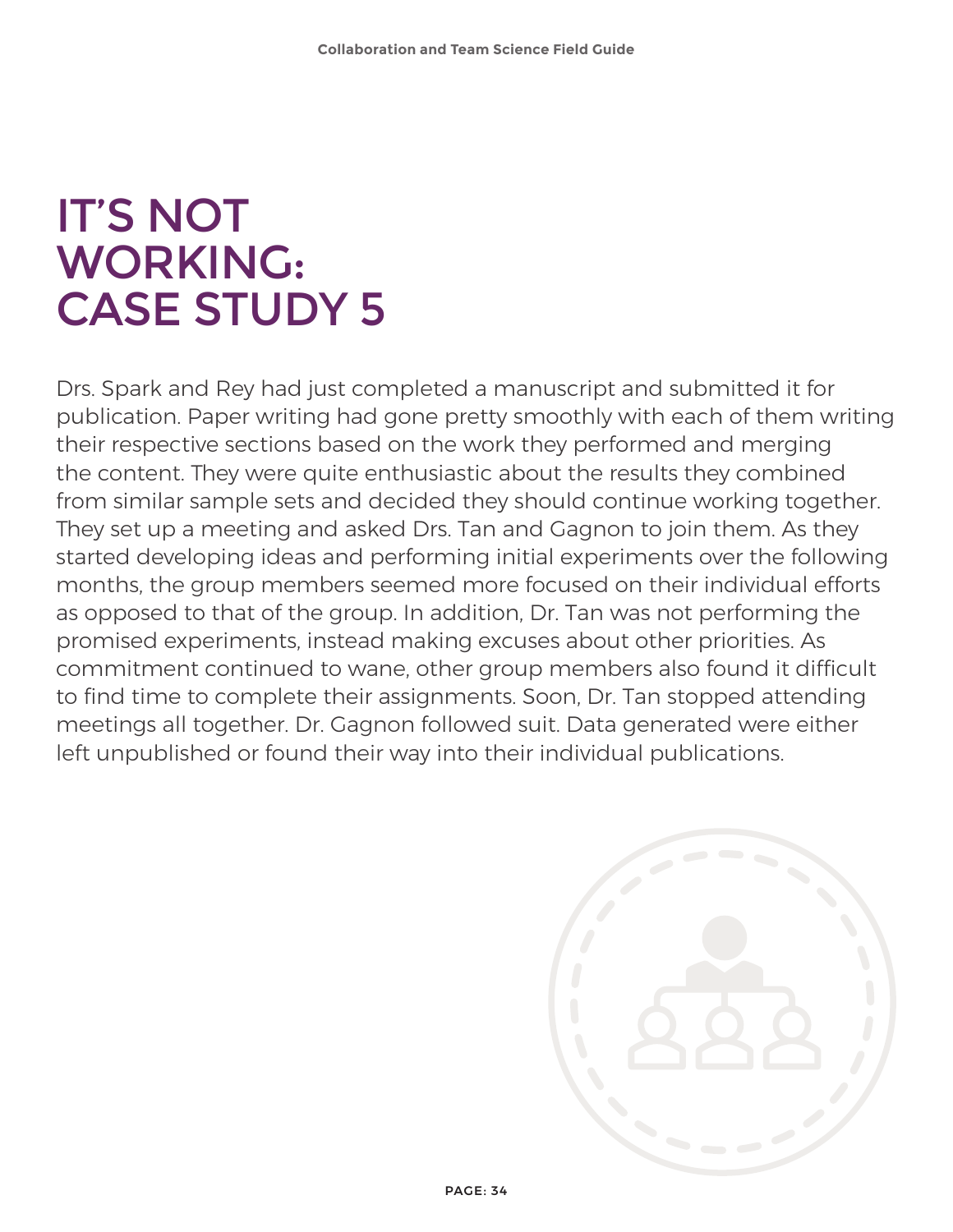### **ASK YOURSELF IF IT'S WORKING**

### **When It's Working:**

- Leaders understand their strengths and weaknesses as well as those of the team members.
- Leaders hold themselves and their groups accountable.
- Leaders can detect when there is tension and effectively intervene to resolve it at the earliest stage possible.
- Leaders create environments where people feel safe sharing ideas about the science as well as bringing up interpersonal issues related to the team.
- Leaders engage others to take on tasks where they are less skilled or competent.
- Leaders are fully supportive of the people around them succeeding and taking on leadership roles.
- Leaders are fully present both physically and when interacting with team members.

### **When It's Not Working:**

- Leaders have little or no self-awareness and as a result also have little awareness of the dynamics that surround them.
- Environments of trust and psychological safety are not created.
- People are hesitant to share concerns about others' scientific data.
- Interpersonal conflicts are avoided or work arounds are created.
- Members are more likely to blame and make excuses than take responsibility or act with accountability.
- Members are too busy to meet regularly.
- When in meetings, members are often checking email or engage in side conversations.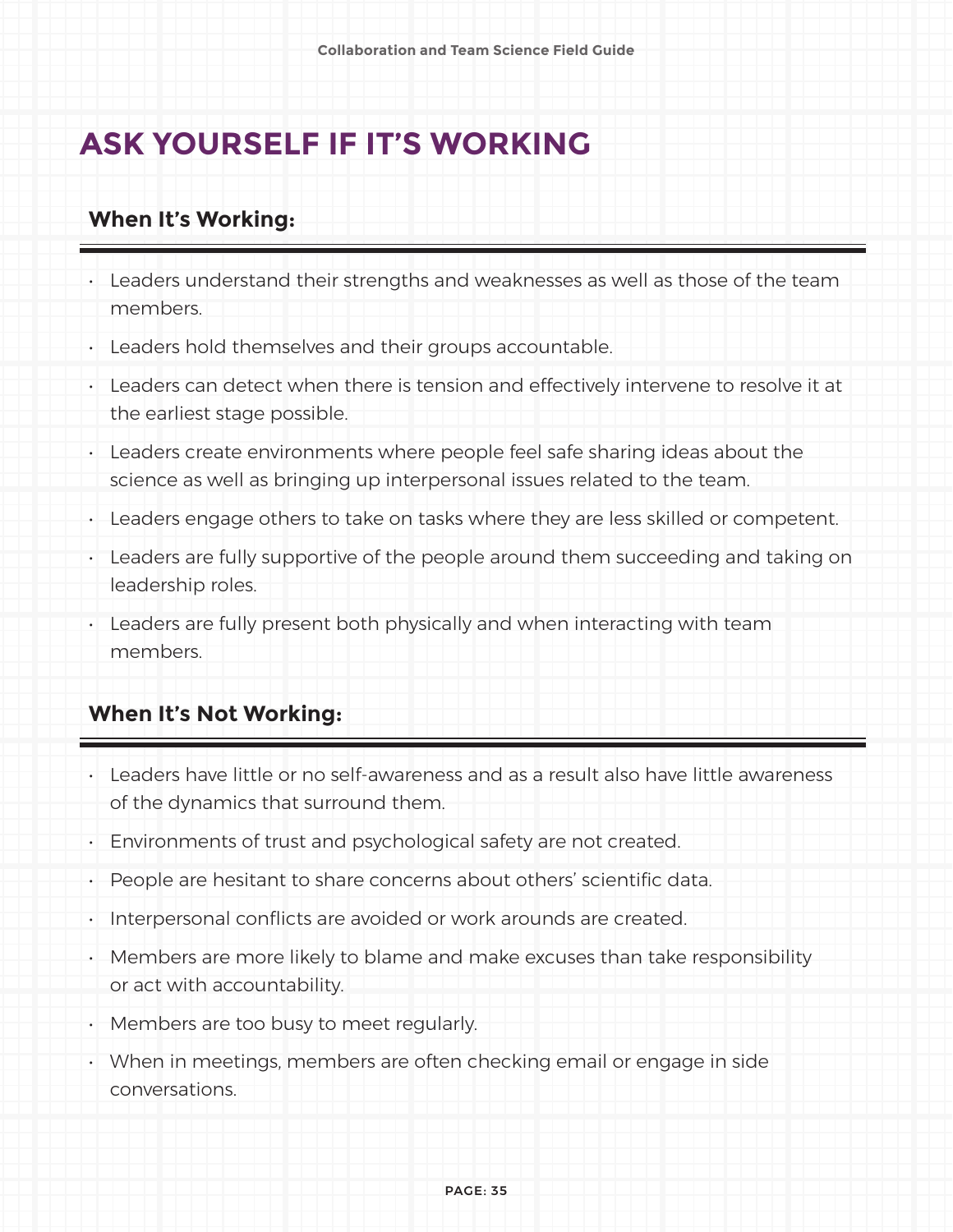### **Take Aways:**

#### **The leader…**

- Is self- and other-aware.
- Ensures leadership and management functions for the team are fulfilled, and may call on others to contribute to those roles.
- Knows what motivates and energizes the team members and tries to align their strengths with the work that needs to be done.
- Welcomes the contributions of all team members.
- Delegates responsibility to the lowest levels possible.
- Is willing to handle conflict and encourage disagreement.
- Understands he/she is being watched and team members will model his/her behavior.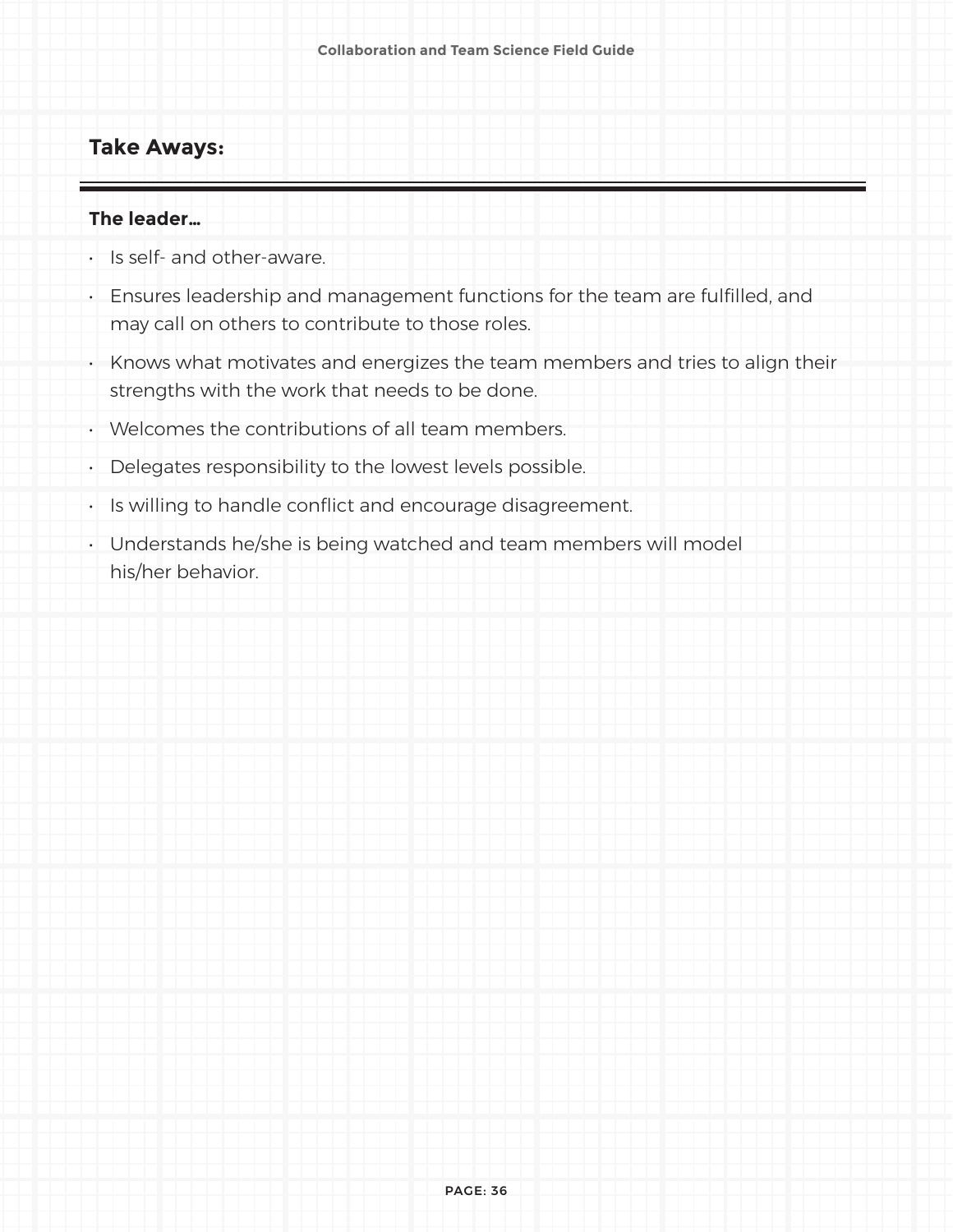## **CHAPTER 04** Building a **Research Team**

Whether you are leading or participating on a research team, it is critical to understand what contributes to successful team functioning and what can negatively impact the development of a productive group. As science becomes ever more specialized, researchers increasingly need the support, input, and expertise of scientists from several research fields to move their efforts forward. Yet, bringing together individuals from various disciplines or specialties, and at different stages in their careers, is a task that requires forethought and care. After all, people from different disciplines often bring expectations, norms, and ways of thinking that are unique to their field. It is crucially important that collaborators agree on expectations at the earliest point of a project as possible and reconcile any conflicting views. If handled well, the process of integrating scientists from diverse backgrounds can result in the formation of a highly functioning group. If done indiscriminately, the team may not endure.

#### **LAUNCHING A TEAM**

You can build a research team from the top down (by leaders in their respective fields and/or organizations) or from the bottom up (by junior and senior scientists at the grassroots level). Both approaches can result in the development of highly effective teams.

A well-known example of the top-down formation of a highly successful research team was the one established by the World Health Organization (WHO) in 2003 to solve the spreading SARS (Severe Acute Respiratory Syndrome) pandemic. WHO brought together 11 researchers from 9 countries to identify the pathogen responsible for SARS deaths. Once organized, the team quickly embraced several key principles of effective teams—frequent communication about data, results, and next steps; processes to share data and clinical samples; and a shared commitment to a concrete goal. As a result, a mere month later, the team determined that a previously unrecognized coronavirus was the causative agent of SARS (Peiris, Lai et al. 2003).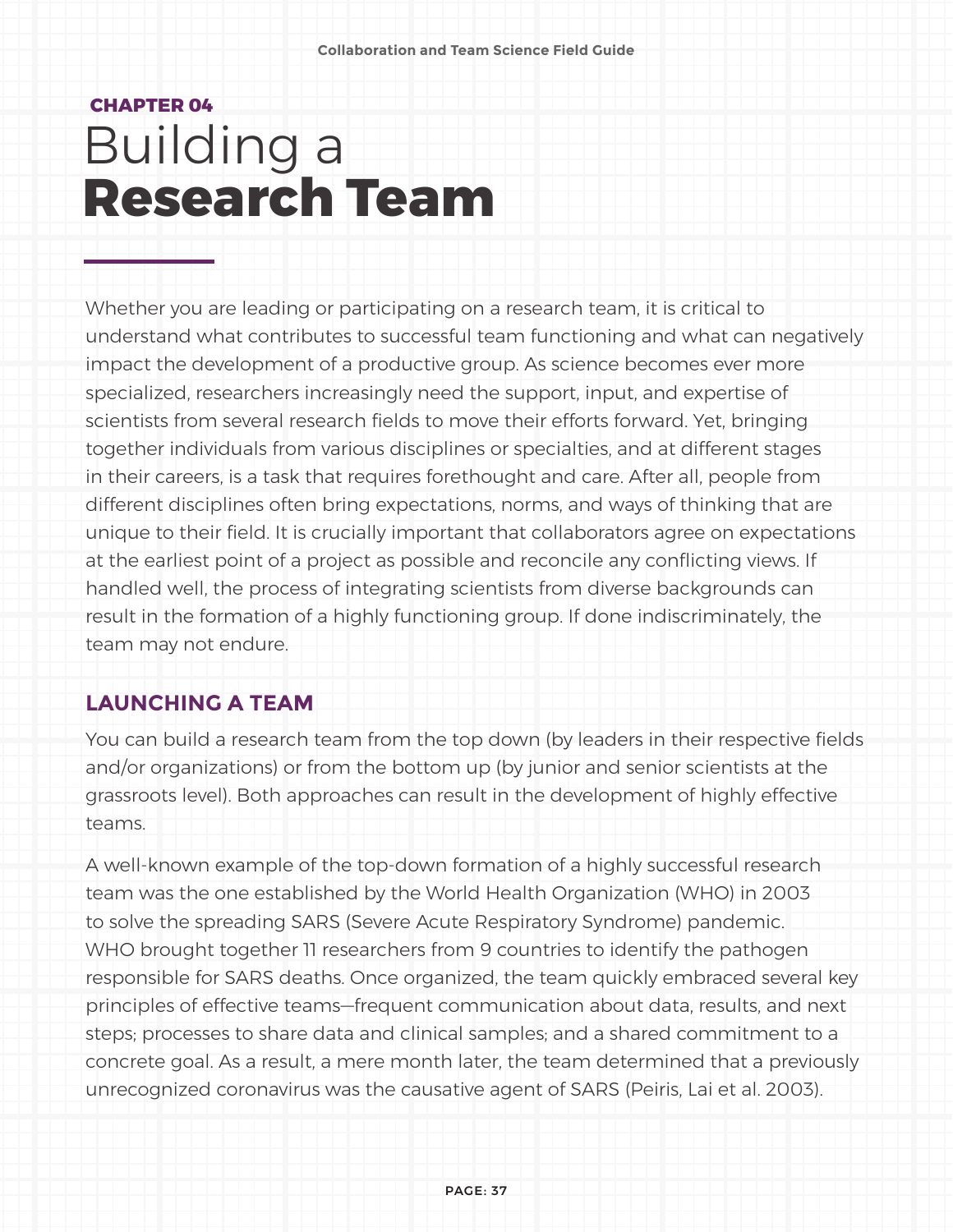Bottom-up teams form when scientists identify a common interest and come together to tackle a problem or achieve an agreed-upon goal. Examples of bottomup teams and collaborations can be found across the biomedical sciences, from simple collaborations to highly complex and interactive research teams. People will often be drawn together by a common interest and will self-assemble to collaboratively address a challenging question. With leadership support for their scientific endeavors, self-assembled multidisciplinary efforts can be highly successful.

When interviewing potential new team members:

- Develop interview questions that require the candidate to articulate his or her interest and experience in working on a research team.
- Ask for examples of how the candidate has successfully contributed to a team in the past, what challenges he or she encountered, and how they were resolved
- When checking a candidate's references, inquire about his or her capacity to collaborate and function as a supportive member of a team.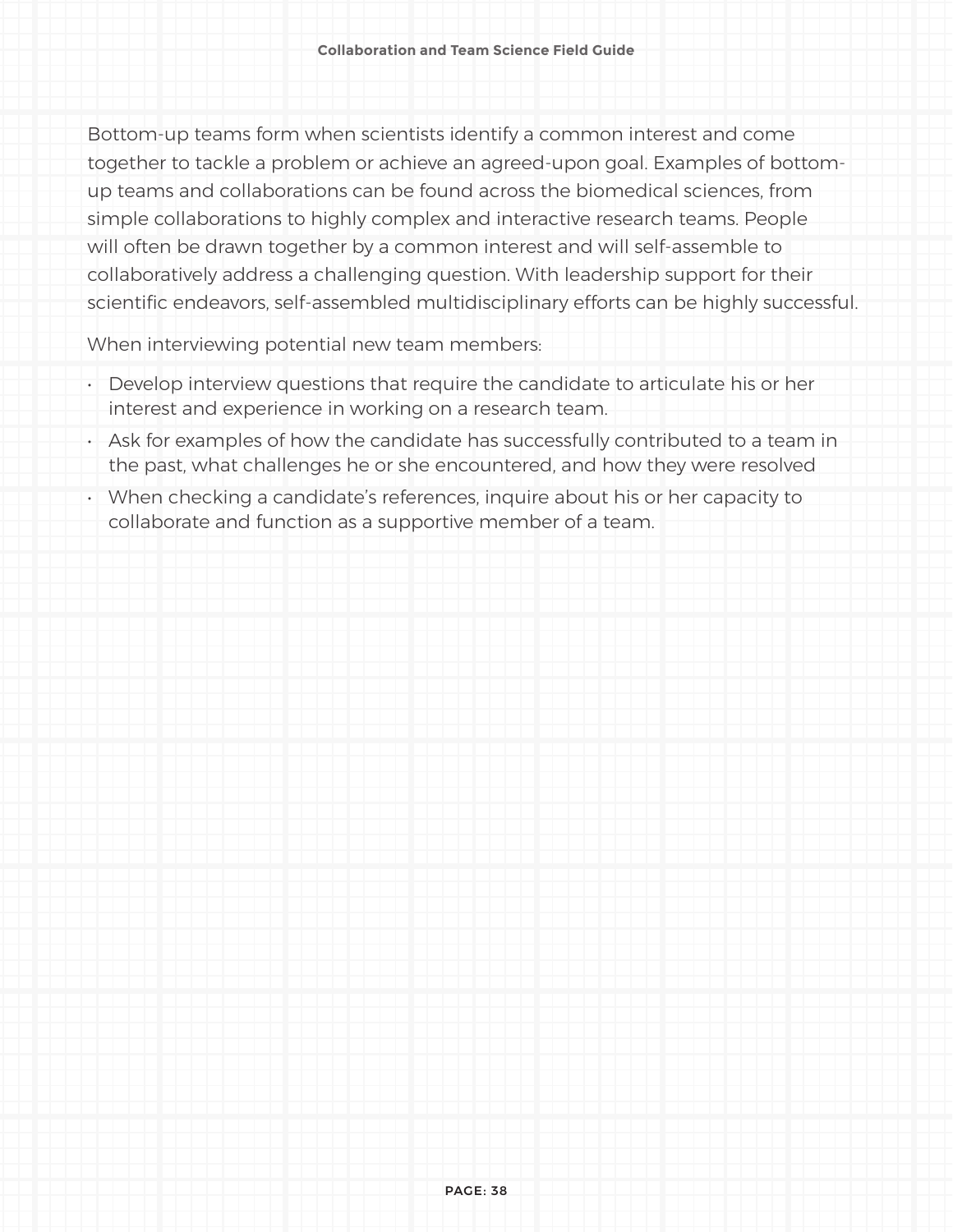# IT'S WORKING: CASE STUDY 6

Most of Dr. Wu's team members applied for their positions, knowing from the beginning that they would be working as part of a collaborative research team. During interviews, Dr. Wu was clear in communicating each team member's expected roles and responsibilities, processes for sharing data and credit, as well as the team's overall vision and goals. She even provided them with a "Welcome to My Team" letter that outlined what she expected and what could be expected of her in return. She then asked about each applicant's objectives and commitment to team science to determine compatibility. If the person indicated that he or she was more comfortable working as a solo investigator than as part of a team, Dr. Wu suggested that another laboratory or project might be a better fit. "It's a personality thing," she said. "You can really tell a lot about what kind of team member someone will be by asking the right questions and being open to their answers."

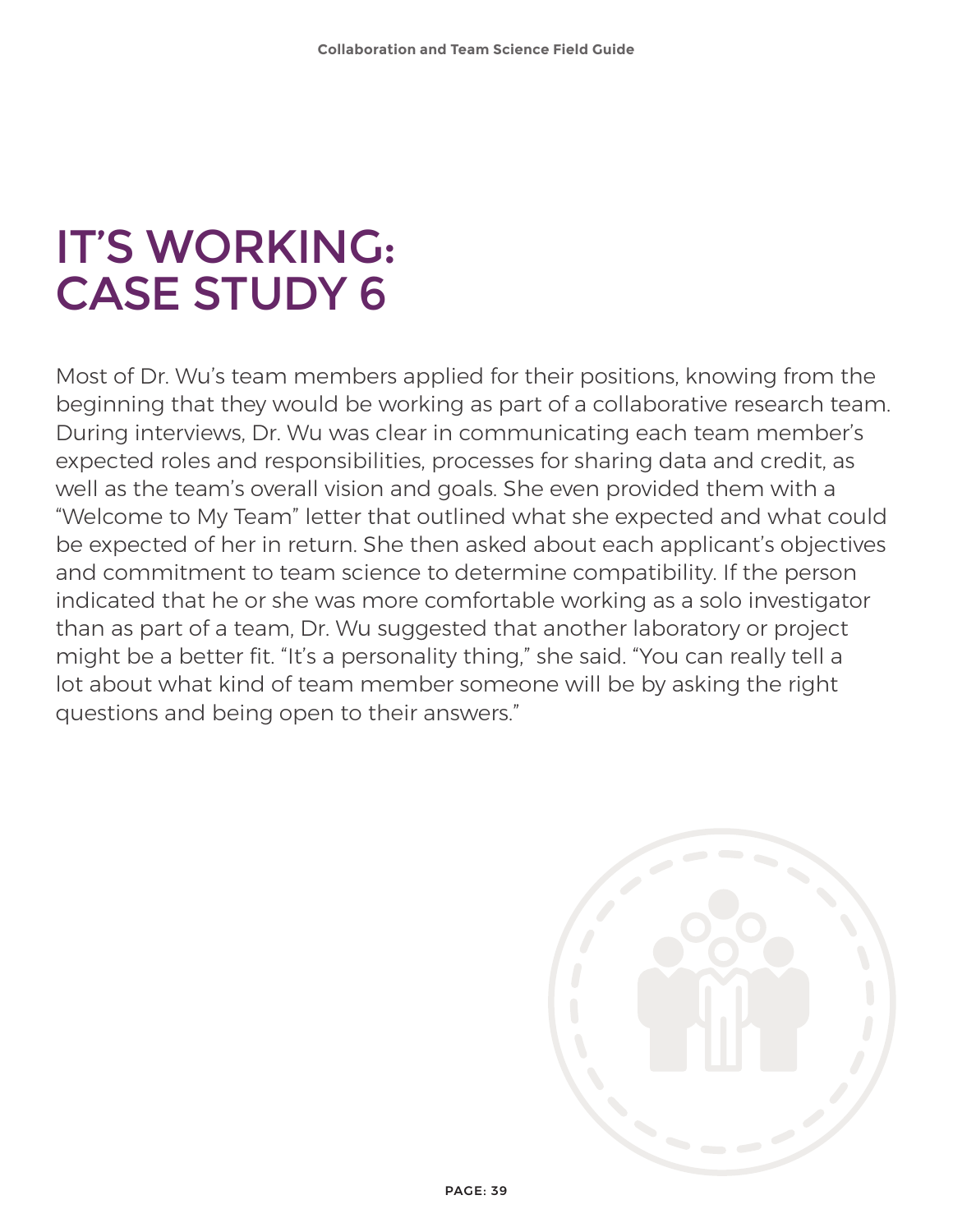## IT'S NOT WORKING: CASE STUDY 7

Dr. Anderson had come to the conclusion that several of his junior team members joined his team primarily because of the research funding he was able to offer. Once these team members had the resources they needed, they stopped attending team meetings and withdrew from interactions with members of the team. Other team members, especially senior researchers in leadership roles, continued participating in the team effort, but failed to share data openly or discuss research results. Team members often did not interact directly and were openly resistant to considering alternative ideas or perspectives offered by other team members. "On paper, we are a research team, but I get the feeling many team members are focusing on their own research," he said. "I guess they do not share my collaborative spirit."

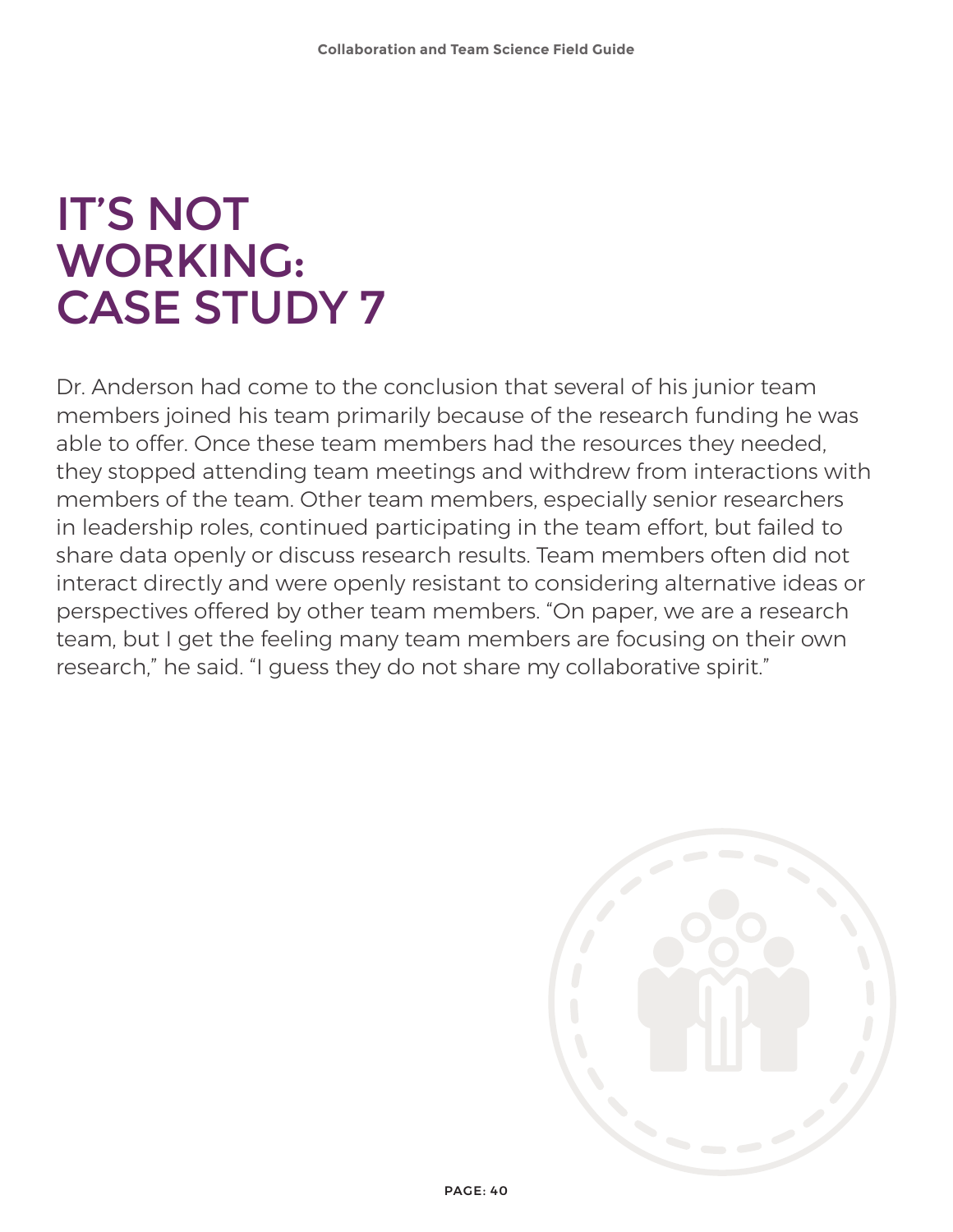Many lessons can be learned from these case studies and the interviews we conducted with scientists and researchers who are part of interdisciplinary scientific teams at NIH. In the world of biomedical science, tremendous value is placed on individual accomplishment; both the team leader and the participants need to be mindful of the balance between individual professional growth and the achievement of a scientific goal by the group. In the pages to follow, you will learn more about the importance of creating this balance, including strategies to carve out leadership roles for team members and to define success metrics for reviews and other evaluations to assure recognition and reward (see the sections *How to Give Recognition and Share Credit* and *Recognition, Review, and Reward* in *Chapter 08: Credit and Sharing*).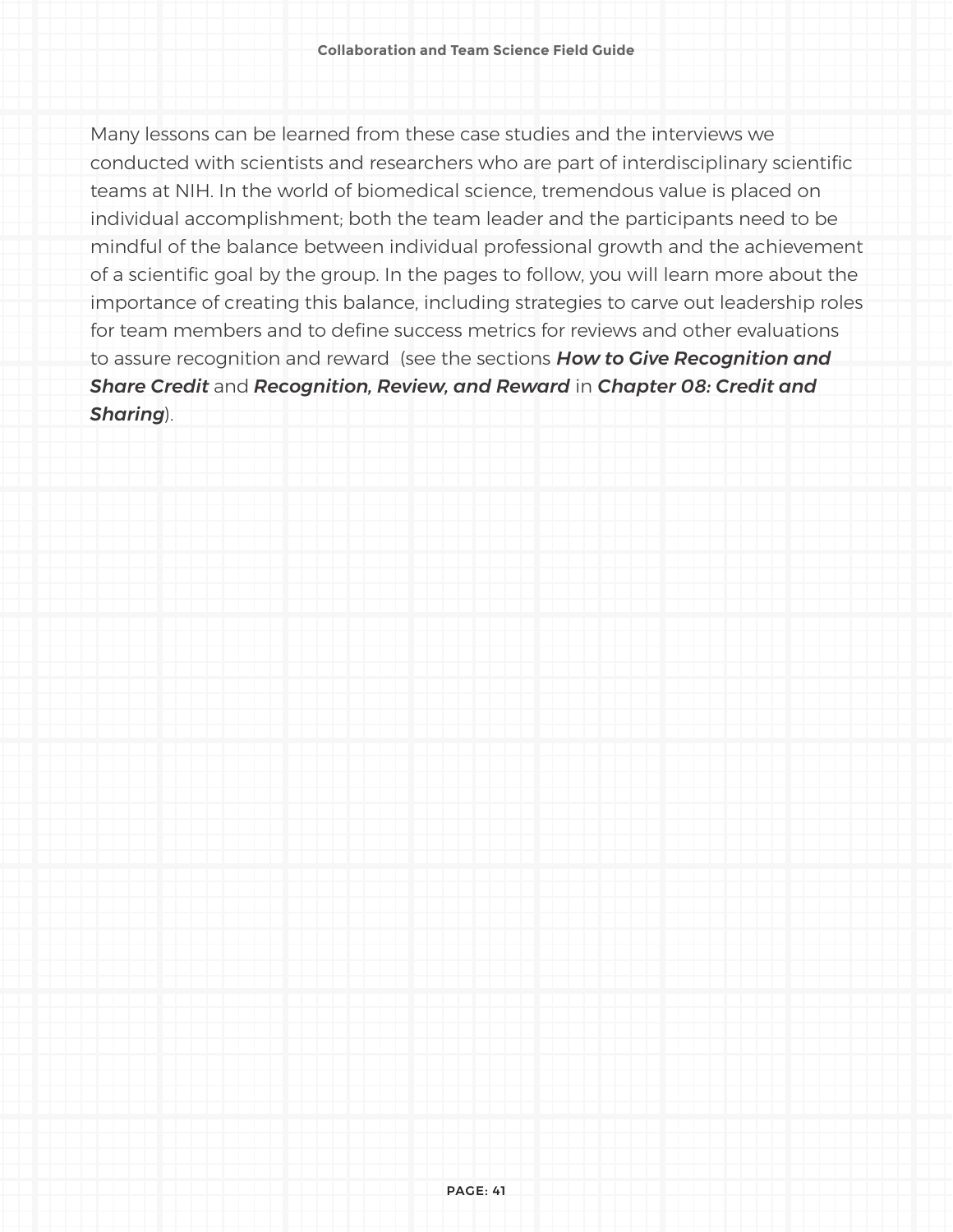### **Interviewing New Team Members**

Interviewing is a key part of bringing new talent into an existing team or building a team from scratch. In addition to reviewing a candidate's CV, letters of reference, and research statement, it is informative to utilize different types of questions to be sure to gain insight into the individual's values and past performance as well as how he or she is likely to deal with everyday challenges. When conducting interviews, be sure to ask the potential team member to expand on his or her answers and give specific examples. In addition to listening attentively, watch for body language and visual cues that may provide additional insight.

### **Values-Based Interview Questions**

Values-based interview questions can help you learn more about whether a potential team member's values are consistent with the principles that guide your team. The first step is to identify the characteristics of an ideal candidate. Next, develop interview questions that will help determine if the candidate has those values or characteristics. Sample values-based interview questions include:

- Describe three things you particularly liked about your past job(s). What were the key ingredients that made those situations so agreeable?
- What would you do if you realized you had made a mistake in your work?
- In working on a research team, you may encounter some people who are more challenging to work with than others. Describe your approach to working collaboratively.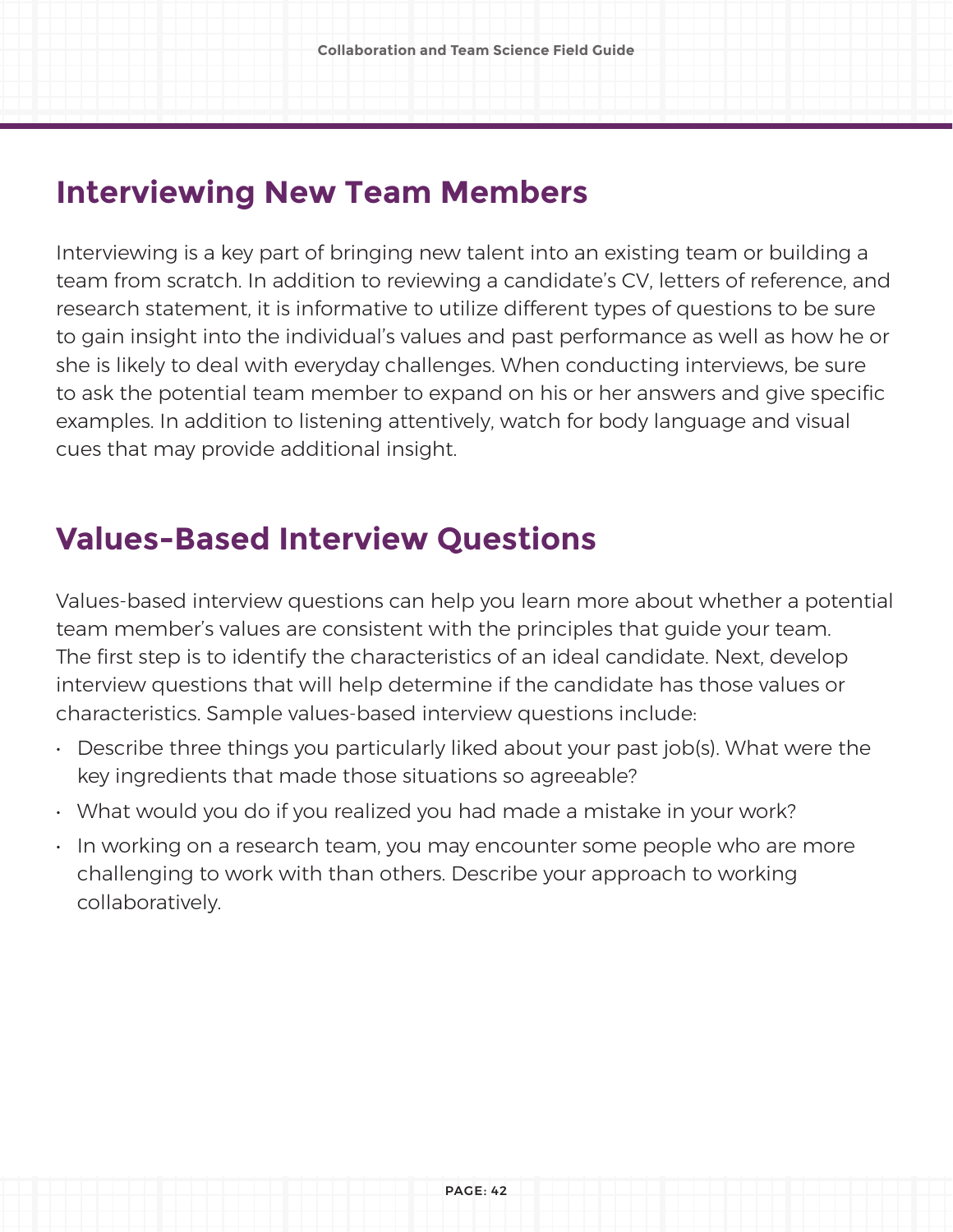### **Performance-Based Interview Questions**

Performance-based interview questions can help you determine whether the candidate is capable of performing the job at stake (Hale 2002, Adler 2007). While a person's résumé says that he or she "led a team that successfully identified a gene that modifies disease susceptibility," performance-based questions encourage the candidate to describe how this achievement was accomplished. In addition, ask the candidate to speculate on how he or she would approach a particular situation. For example, you might say: "The successful candidate in this position will be responsible for developing a policy for data sharing and communicating research results for our laboratory. How might you approach such a task?" Deeper questions such as these can help you determine how an individual may actually perform in the position and provide insights as to the candidate's potential for success on the team. Sample performance-based interview questions include:

- Describe a project that you led that had a tight deadline and its outcome.
- One project of great importance to the team is [explain project]. How would you approach it?
- Tell me about a time when you have led a team and a time when you have been a participant on a team.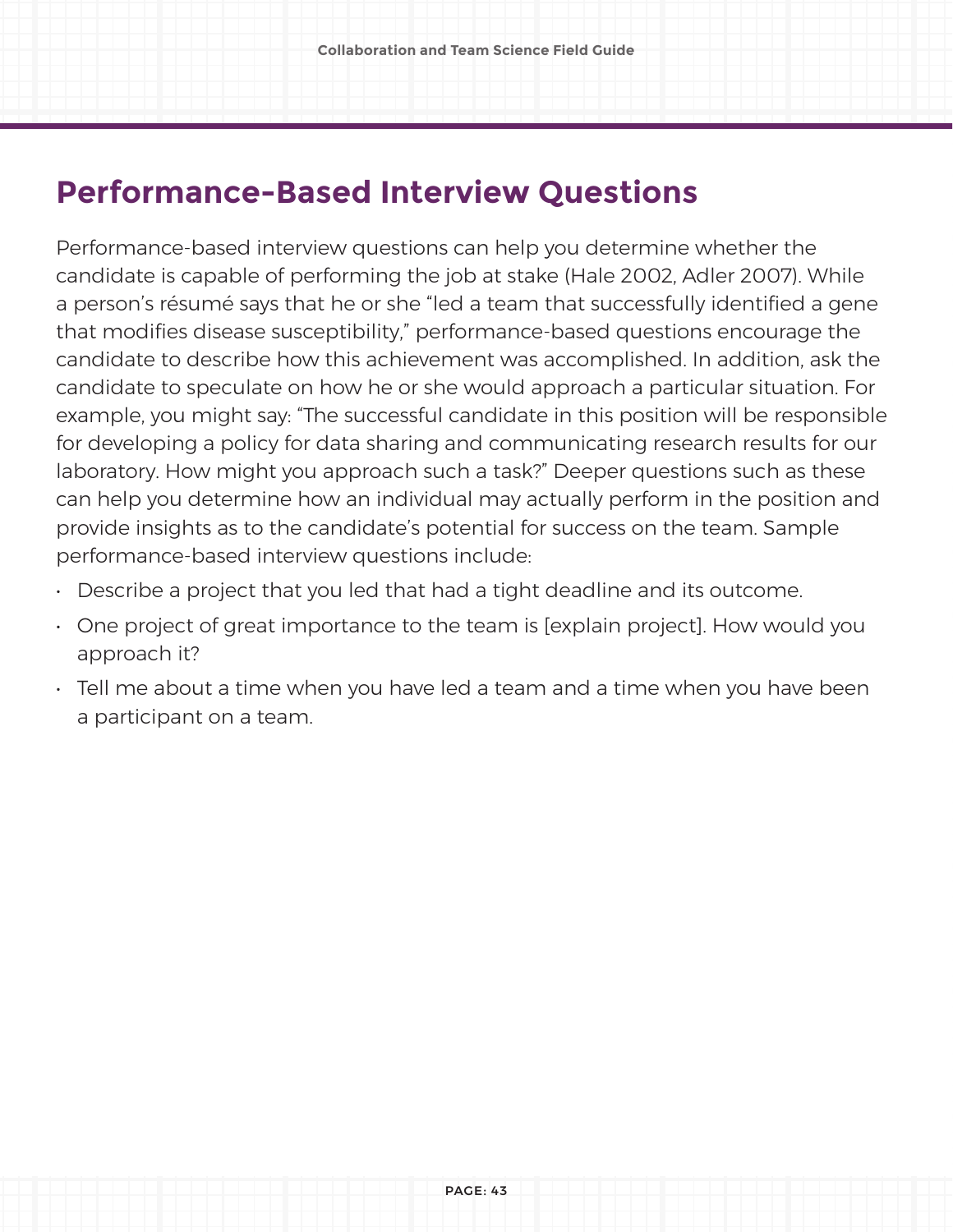### **Behavioral-Based Interview Questions**

Behavioral-based interview questions can help you understand how a candidate may behave or react under certain circumstances and what skills he or she would bring to specific situations (Fitzwater 2000). Behavioral interviews are based on the premise that you will have a better idea of how an individual may function on your team if there is past behavior to assess. It is usually most helpful to present a specific scenario and then ask the potential team member to describe how he or she would behave in the situation at hand. After the question is answered, you could then discuss the impact of his or her behavior. Sample behavior-based interview questions include:

- There is considerable disagreement within your team about what should be the next set of studies in your project. How would you handle this situation?
- Your team has adopted a new policy that you think is overly restrictive. How would you respond?
- $\cdot$  A fellow team member tells you he is upset; he says you did not take his idea for a new research direction under serious consideration. How would you respond?

#### **SETTING EXPECTATIONS**

There are many ways to go about building a research team—some more effective than others. If you are charged with or are interested in building a research team, there are several considerations to keep in mind:

- Make sure each person understands his or her roles, responsibilities, and contributions to the team's goals.
- Establish expectations for working together; as a participant, understand your contribution to the end goal.
- Recognize that discussing team goals openly and honestly will be a dynamic process and will evolve over time.
- Be prepared for disagreements and even conflicts, especially in the early stages of team formation (see box *Understanding Your Team's Evolution* page 46).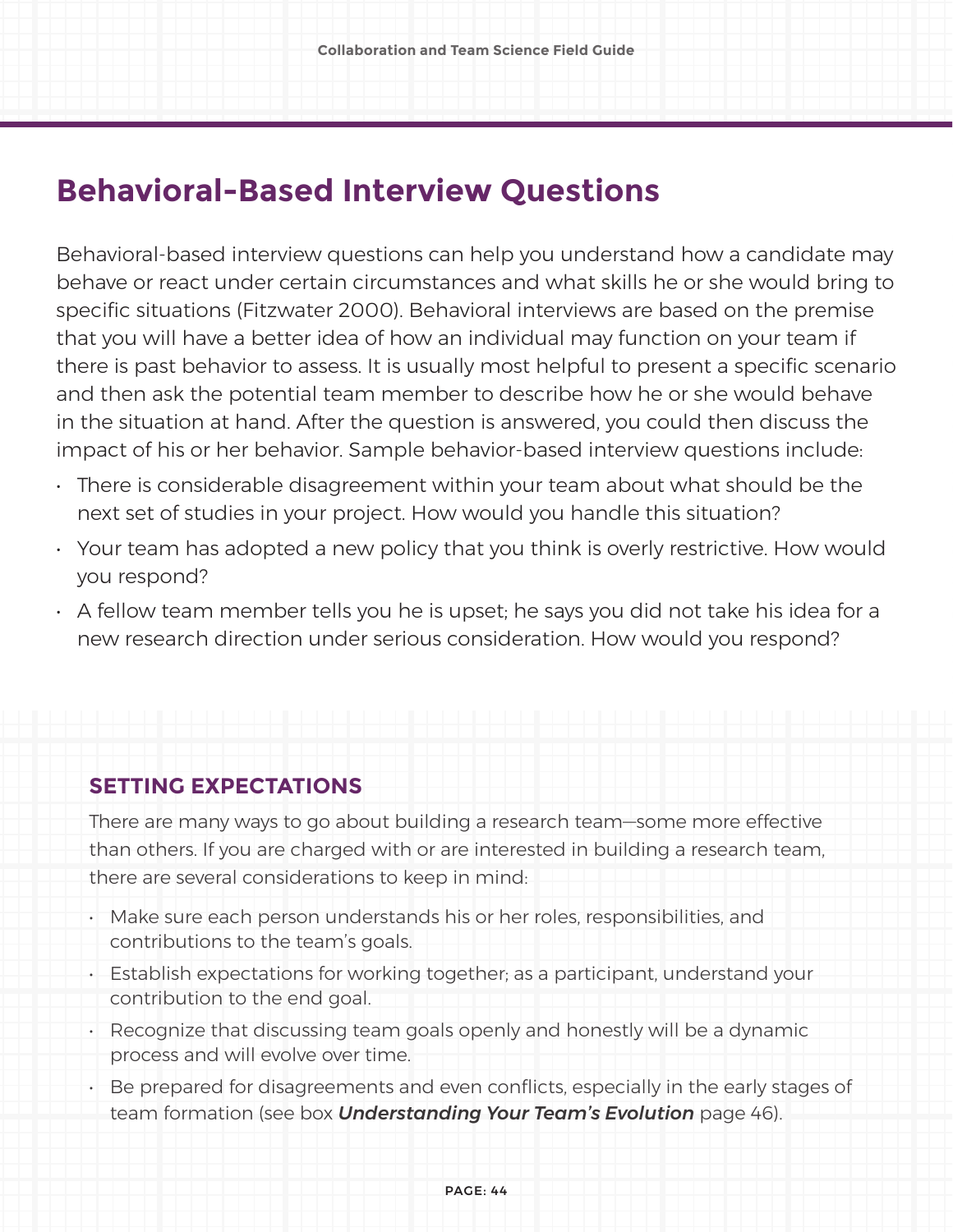- Agree on processes for sharing data, establishing and sharing credit, and managing authorship at the start and over the course of the project.
- Develop a process to regularly consider new scientific perspectives and ideas related to the research.

Several tools exist for setting expectations including:

- Collaborative agreements
- Welcome letters
- Institutional Agreements

A collaborative agreement can serve several purposes. First, it can explicitly and precisely state the goals of the project and describe how each of the collaborators will contribute to the project. Second, it can delineate how to handle communications, data sharing, differences of opinion, and other project management process issues. Third, it can address the administrative aspects of the collaboration—finances, accountability, staffing, etc. And finally, in the current scientific environment, it also can provide an opportunity to reflect on potential conflicts of interest.

The Welcome to My Team Letter can provide a scaffold for building deeper trust. It includes description of what team participants can expect of the team leader(s) and each other, what the leader(s) expect of the members, and can describe the process that will be followed if there is a disagreement. Team Letters can be written by the leader and shared with the team or they can be written collaboratively among team members. Ideally the letter would be reviewed at some regular interval to keep it up to date (Bennett, Maraia et al. 2014).

Institutional agreements such as offer letter, pre-tenure agreements, jointappointments documents as well as promotion and tenure criteria can all play a role in the dynamic between individuals and teams relative to the larger organization. (More in *Chapter 12: Navigating and Leveraging Networks and Systems*).

Documents for expectation setting can only provide the framework within which the collaboration will occur. Implementing the agreement requires translating these aspirations into practice, and this requires structuring the working relationships in a way that engenders trust among the collaborators (see *Chapter 05: Trust*). Templates for developing these agreement types are located in the *Appendix.*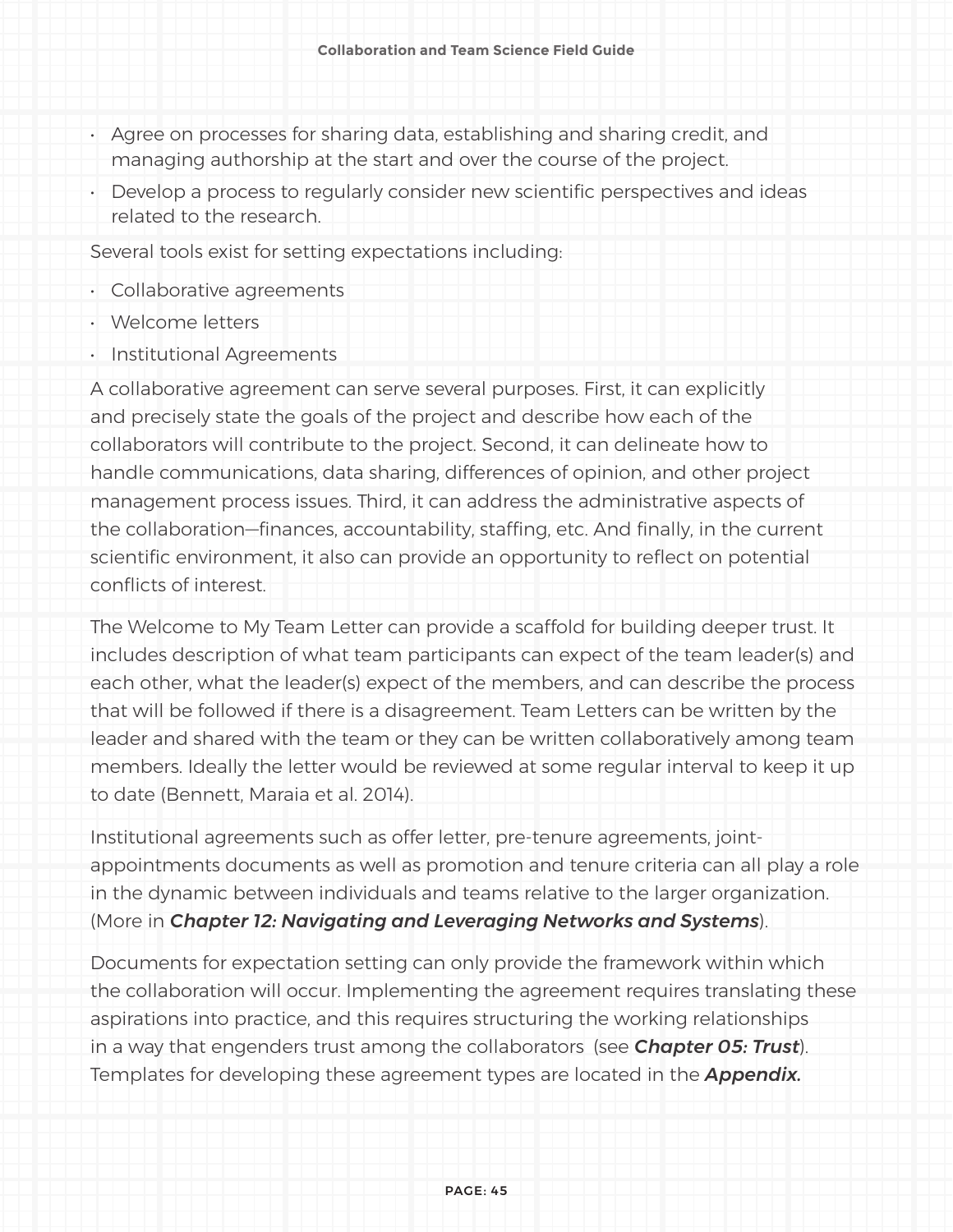### **Understanding Your Team's Evolution**

The Model of Group Development published by Bruce Tuckman in 1965 theorizes that research teams and other groups form and develop in critical stages to achieve their highest potential (Tuckman 1965, Tuckman and Jensen 1977). Over 50 years later, Tuckman's model is still cited and used within leadership courses and by organizational development experts. You may find it extremely helpful to note these stages, which include the four originally described by Tuckman and a fifth he added years later, as your team evolves.

- 1. **Forming:** The team is established using either a top-down or bottom-up approach.
- 2. **Storming:** Team members establish roles and responsibilities. This process may trigger disagreements or "turf battles" and reveal a reluctance to appreciate the perspectives and contributions of people from different disciplines or training. However, if collegial disagreement is supported and premature pressure to consensus is resisted, people will begin to open up to one another.
- 3. **Norming:** Team members begin to work together effectively and efficiently, start to develop trust and comfort with one another, and learn they can rely on each other.
- 4. **Performing:** The team works together seamlessly, focuses on a shared goal, and efficiently resolves issues or problems that emerge.
- 5. **Adjourning or Transforming:** Two things can happen when a team accomplishes its initial goal(s):
	- **•** Teams may come to a natural end. The team's dissolution should be celebrated and the accomplishments recognized and rewarded.
	- **•** The team may take on a new project with a new goal, applying its ability to work together to solve a new problem.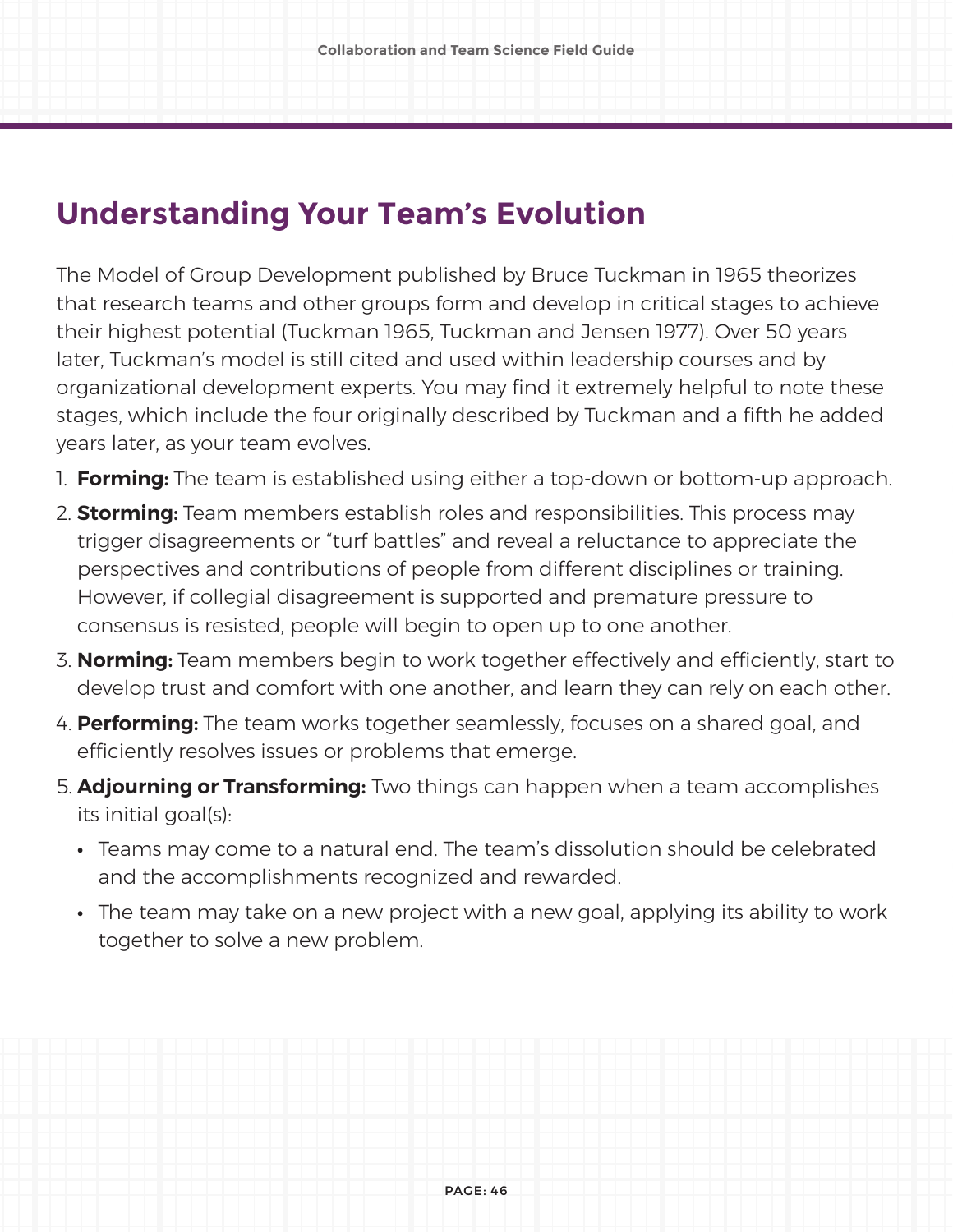#### **MODEL OF TEAM DEVELOPMENT**

**Bruce Tuckman, 1965, 1977**

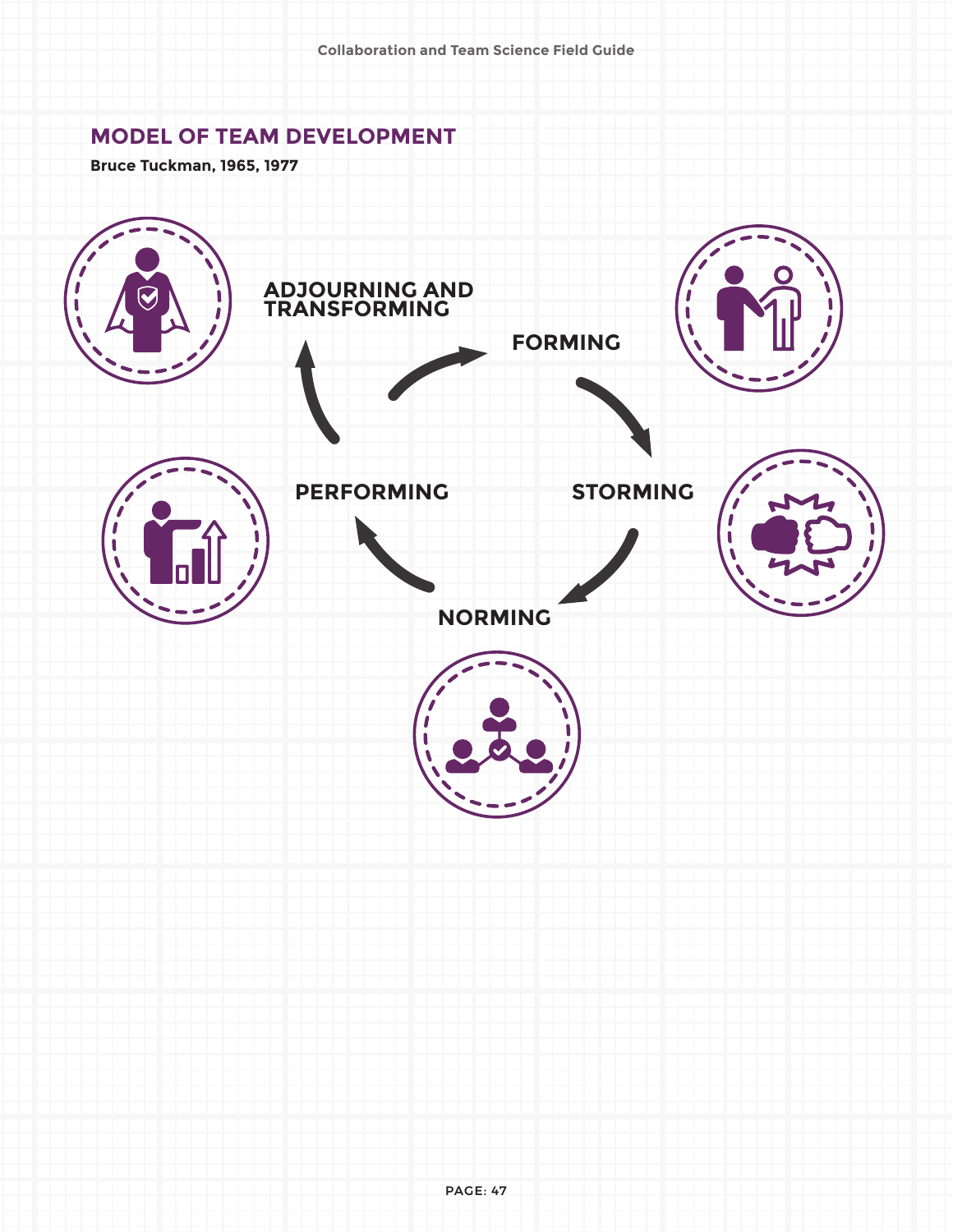### **ASK YOURSELF IF IT'S WORKING**

#### **When It's Working:**

- Team leaders recruit members whose strengths include being part of a research team.
- Team members reach out to leaders who can guide their professional growth and development in the context of the team.
- During interviews, candidates and potential collaborators are made aware of the team's culture and the expectations for working together and sharing data.
- If a person doesn't fit with the team, it is addressed directly and if there is no resolution, the individual either leaves of his/her own accord or is encouraged to find another project.
- Team members take advantage of tools such as Collaborative Agreements and Welcome Letters (Bennett, Maraia et al. 2014).

#### **When It's Not Working:**

- Members prioritize their own objectives before the overall team goal.
- Members lack a clear understanding of the overall vision for the team.
- The leader fails to provide clarity around roles, responsibilities, and expectations for each of the team members.
- Individual team members begin working for their own gain at the expense of the team.
- Working through scientific, experimental, or personal challenges openly and honestly becomes difficult and fraught with conflict.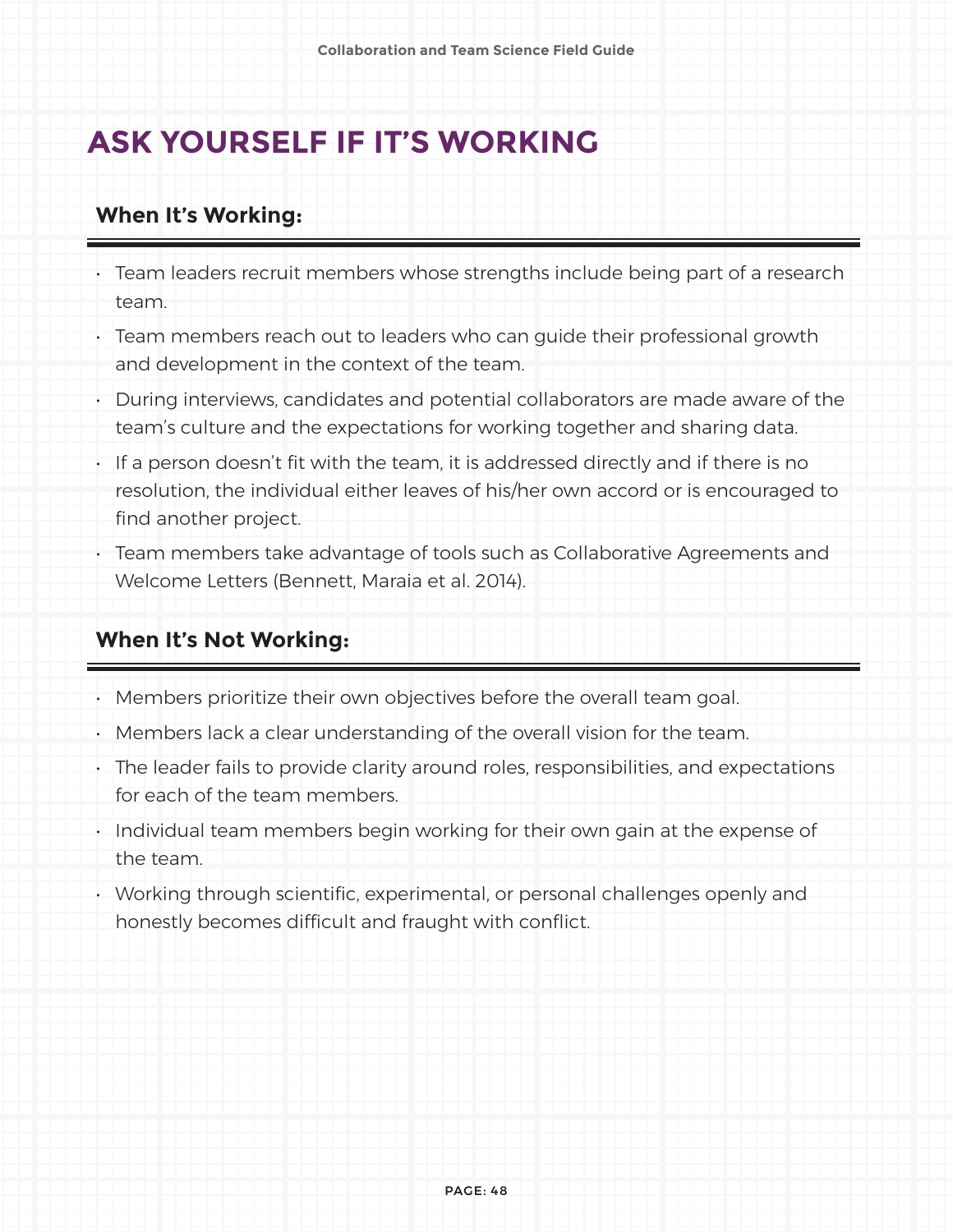#### **Take Aways:**

- Whether you are building a team or considering becoming part of a team, ask questions of potential team participants and be certain you understand their expectations of team functioning.
- Understand that teams evolve over time and go through periods of "storming" before reaching peak performance.
- Make sure team members' roles and responsibilities are clear to everyone involved.
- Agree up front on how to achieve open and honest communication, share data, and evaluate scientific achievement and progress.
- As a group, agree on expectations, and how to respond if they are not met.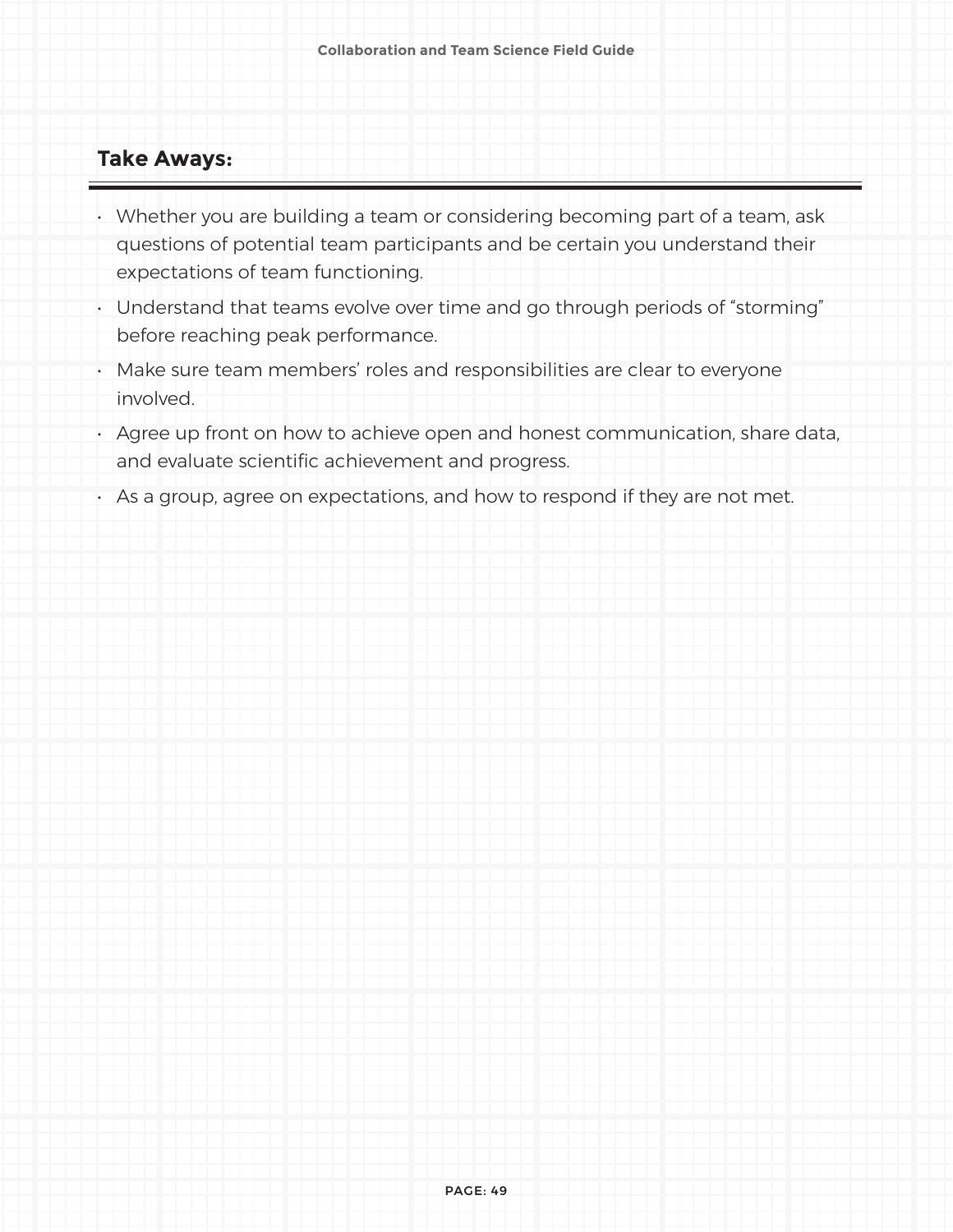## **CHAPTER 05 Trust**

Let us be honest: Working with others means relying on them, and relying on others always entails some level of risk. Taking that risk requires some level of trust. It is almost impossible to imagine a successful collaboration without trust. A lack of or the erosion of trust almost always leads to the collapse of collaboration.

Trust is not a simple, one-dimensional variable. It is based on an assessment we make of another person's or group's abilities, honesty, reliability, and intentions. To experience trust, research team members must have confidence in the abilities of their colleagues to do good work, do it on schedule, produce reliable results, and openly share and discuss interpretations of data collected. Team members must also feel confident that their colleagues are committed to the collaboration, that they care about the interests and needs of others on the team, and that they are invested in the success of the team as a whole. Finally, trust requires faith in the candor of one's colleagues—the belief that they will be truthful in their communications and in the conduct of their scientific research.

#### **HOW TO FOSTER TRUST AMONG TEAM MEMBERS**

- Hold weekly data meetings or case conferences—be sure that all team members have the opportunity to present data and receive feedback.
- Model and teach team members how to give feedback that is both complimentary and constructive.
- Encourage scientific debate and exchange—challenge ideas with the goal of making a decision or reaching a conclusion based on scientific information.
- Create an environment where every team member feels safe to share ideas and ask questions of other team members.
- Hold team members accountable for following through on their commitments.
- Encourage the sharing of knowledge and cross-training whenever practical among group members.
- Develop a process to handle disagreements over clinical issues or science or other laboratory issues, before conflict arises.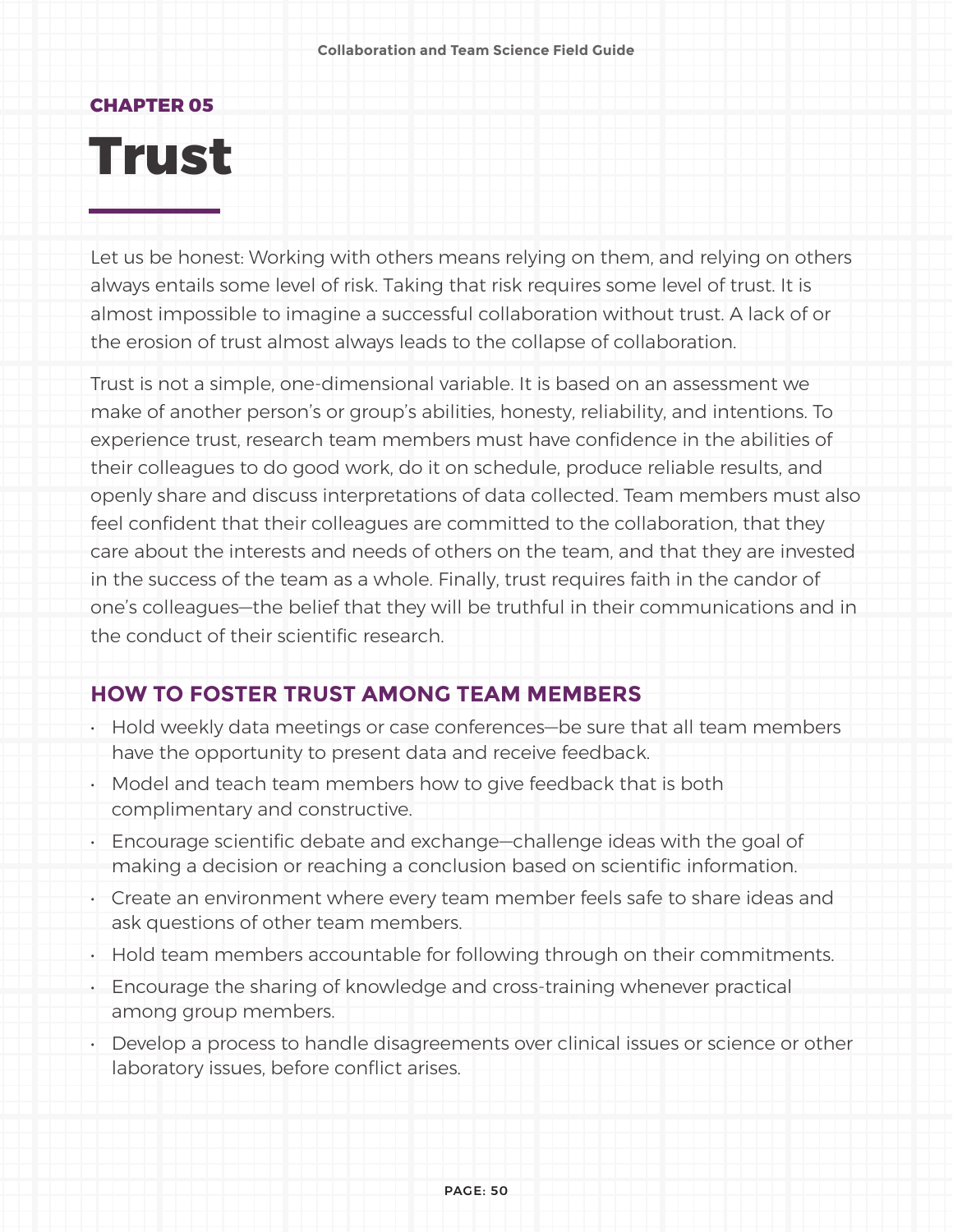#### **TYPES OF TRUST**

While we often think of trust as deeply personal, that is not always the case. Driving on a highway, for instance, entails some degree of trust in the other drivers but not in a way that is personal. This type of trust is known as "calculus-based" trust it is situation-specific and is contingent upon the assumption that people will conform to established norms or procedures. In other words, people do what they are supposed to do because the rewards outweigh the penalties and ensure a reasonable degree of reliability.

When someone says "trust," we typically think of "identification-based" trust. This kind of trust is built around a sense of compatibility of goals or values or an intellectual or emotional connection. With this sort of trust, each party is confident that the shared interests or strong connection mean they can act on behalf of each other. It is this trust that can endure and provide the platform for sustained collaboration and interactions. It is also critical for providing the foundation for effective communication, successful team building, and the sharing of data and credit (see *Chapter 04: Building a Research Team*; see *Chapter 07: Communication* and *Chapter 08: Credit and Sharing*).

Two other types of trust are frequently seen in the scientific setting: competencebased trust and swift trust. If you have ever known a scientific colleague with "golden hands" who can help you get any protocol or procedure working, you have experienced a relationship built on competence-based trust. You may not know the individual well, but you know you can count on her/him to help you get your method working.

When groups are formed quickly and for a short duration to accomplish a task, that is called teaming. These short-lived teams can be vital for solving a problem or overcoming a barrier yet are not meant to endure. Teaming relies on swift trust. In this situation, roles are defined, the goal is clear, deadlines are defined, and everyone gives each team member the benefit of the doubt, proceeding as if trust exists.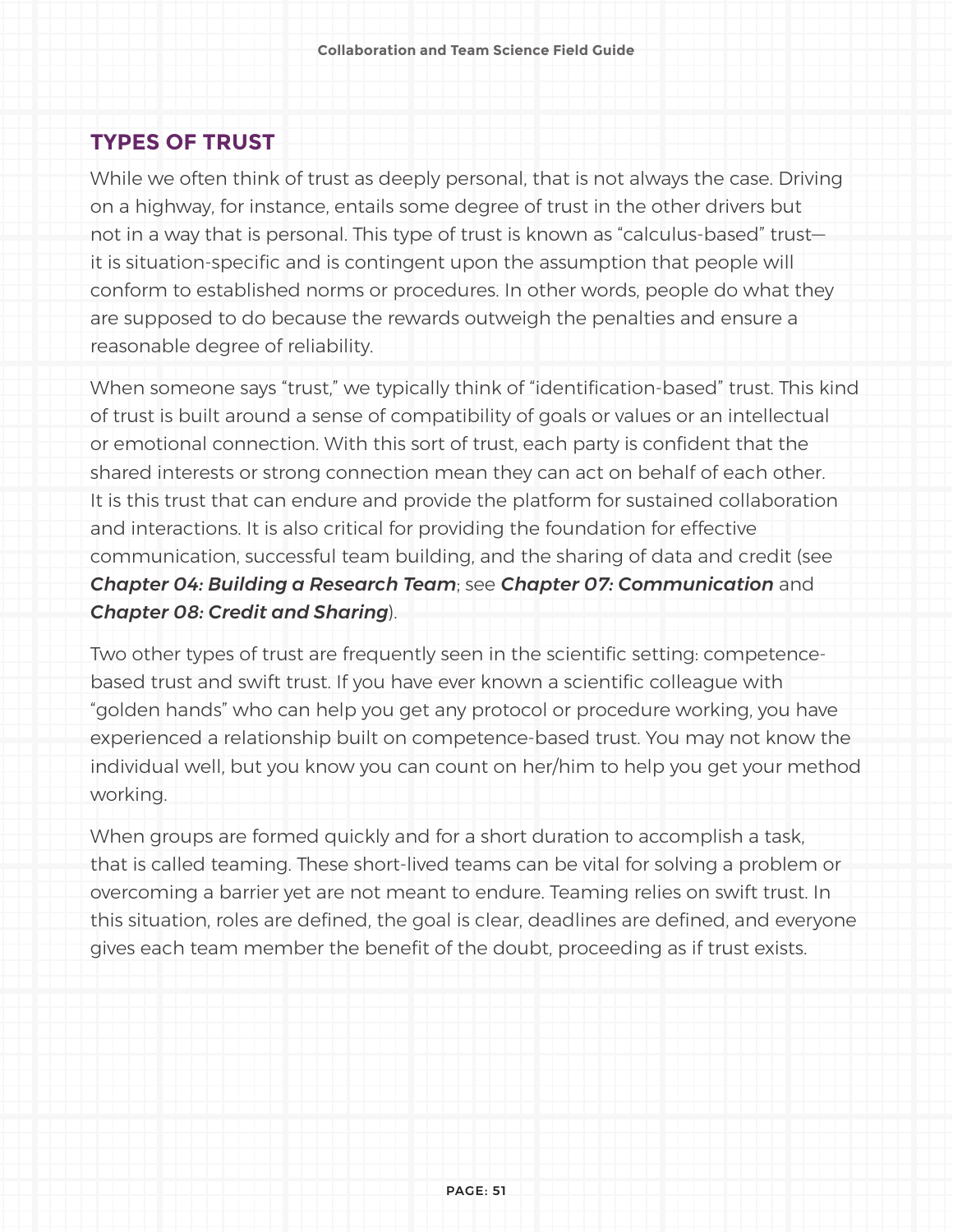There are often connections between the forms of trust. For example, teams can start working together using calculus-based trust, using Collaborative Agreements or Welcome Letters, as the foundation. From here, trust can grow and expand. Scientists, for whom work is almost always more than just work, can develop deep relationships that are personal though not intimate.

### **Four Forms of Trust**

- **Calculus–based trust** built on calculations of the relative rewards for trusting or losses for not trusting
- **Identity–based trust** built on an assumption of perceived compatibility of values, common goals, emotional/intellectual connection
- **Competence-based trust** built on the confidence in people's skills and abilities, allowing them to make decisions and train others
- **Swift Trust** built on giving all team members the benefit of the doubt that their intentions are good with clear goals and limited time

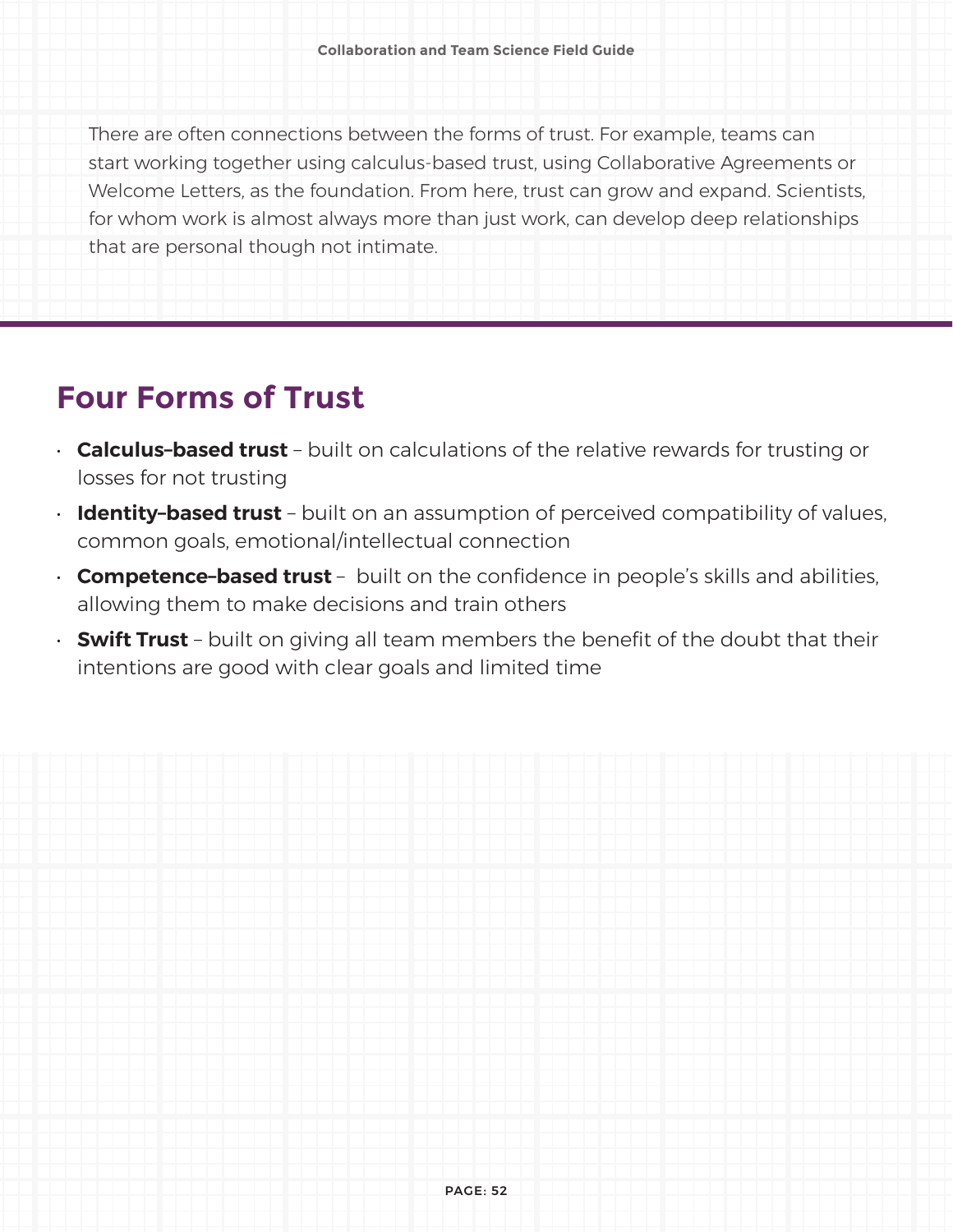# IT'S WORKING: CASE STUDY 8

Team members on an interdisciplinary, multi-institutional research project established a publication and data analysis committee. This committee was charged with ensuring the team adhered to the International Committee of Medical Journal Editors (ICMJE) fair authorship guidelines. It also provided a forum in which decisions on authorship and related issues were openly made by an assembly supported by all investigators. This committee was also empowered to review and approve data analysis plans and study-wide papers. The processes for submission were clearly defined by the committee. Over the course of several years, all issues that came before the committee were handled satisfactorily.

# IT'S NOT WORKING: CASE STUDY 9

Dr. Salazar and Dr. Buchanan, two scientists from different institutions, were involved in a long- term collaboration. The two PIs did not develop a partnership agreement in advance and there were no explicitly agreed-upon guidelines for determining authorship. Dr. Salazar published a paper in a high-visibility journal using data that had been generated by postdocs in her laboratory as well as by postdocs in Dr. Buchanan's laboratory. Although Dr. Salazar acknowledged Dr. Buchanan's lab's contribution in the paper, none of the researchers from that laboratory were included as authors. Dr. Buchanan disagreed with the way the data from her laboratory were presented in the published paper and asked her to retract it. When Dr. Salazar failed to address the concerns raised, Dr. Buchanan contacted senior-level scientists in Dr. Salazar's organization to air her complaints. These leaders initiated a formal investigation into the charges. By this time, the two investigators no longer trusted one another and their collaboration came to a halt.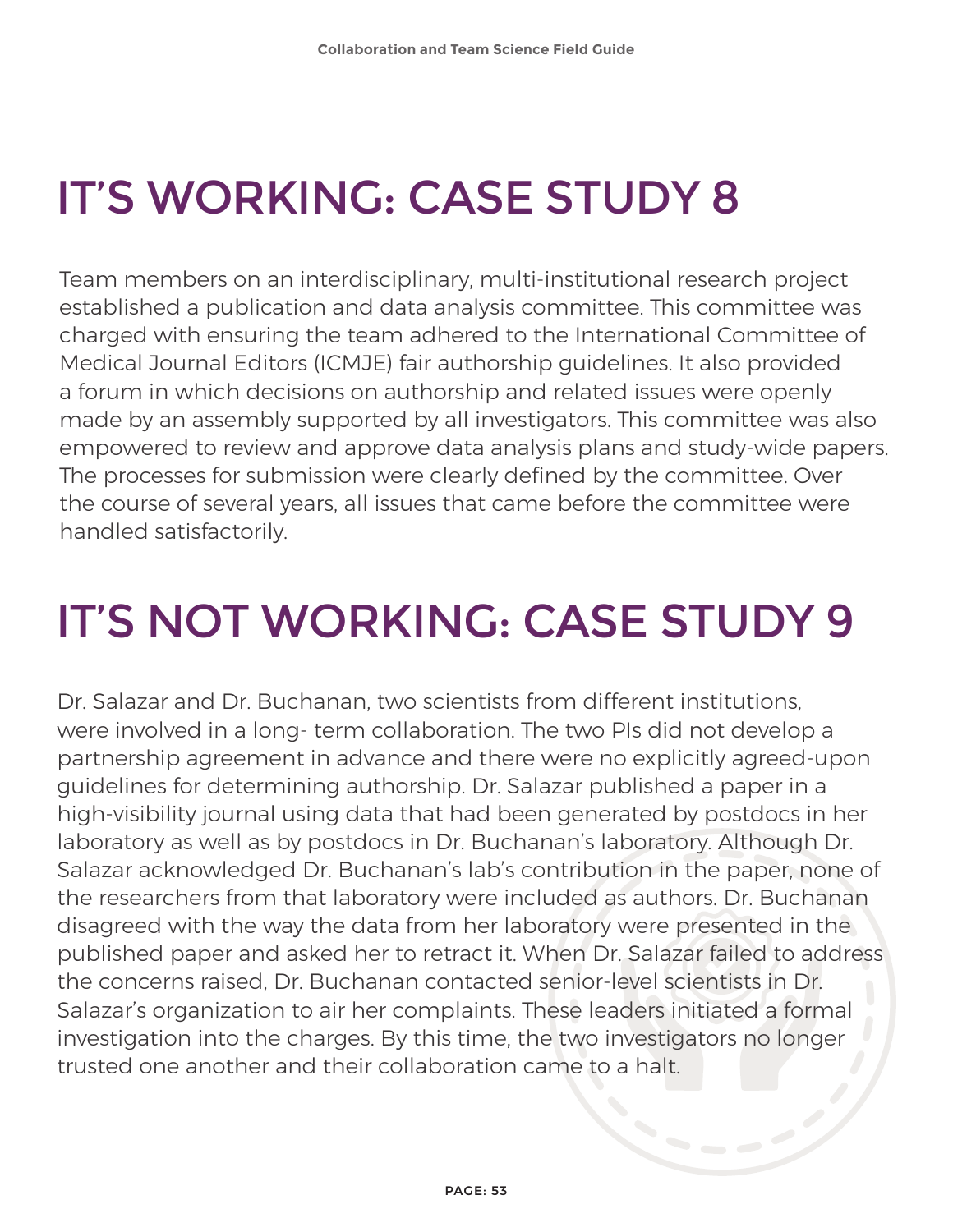#### **PSYCHOLOGICAL SAFETY**

Psychological safety has a reciprocal relationship with trust, another key element in successful team functioning. Each supports the other. If people are reluctant to speak up and interact with their colleagues it will be difficult to develop trust with them and working well together without trust is almost impossible. For any team to function, its members need to feel free to speak up, share ideas, ask questions, and express disagreement. Without that, there is no team, just an assemblage of people working in parallel. The tragedy of the Columbia space shuttle is now the classic example of what can happen in an organizational climate where speaking out is not okay and people fear the consequences if they do. Amy Edmondson, who studied for over two years the 2003 explosion of the space shuttle, has identified four major "risks to image" that her research shows inhibit people from speaking up as shown in the table below (Bohmer, C. et al. 2004; see also *The Space Shuttle Columbia's Final Mission: hbswk.hbs.edu/item/the-space-shuttle-columbia-s-final-mission*).

| <b>Being Seen as</b> | <b>Results in reluctance to</b>                   |
|----------------------|---------------------------------------------------|
| Ignorant             | ask questions or seek information                 |
| Incompetent          | admit mistakes or ask for help                    |
| <b>Negative</b>      | disagree, express concerns, or<br>offer criticism |
| <b>Disruptive</b>    | seek feedback or interrupt flow<br>of work        |
|                      |                                                   |
|                      |                                                   |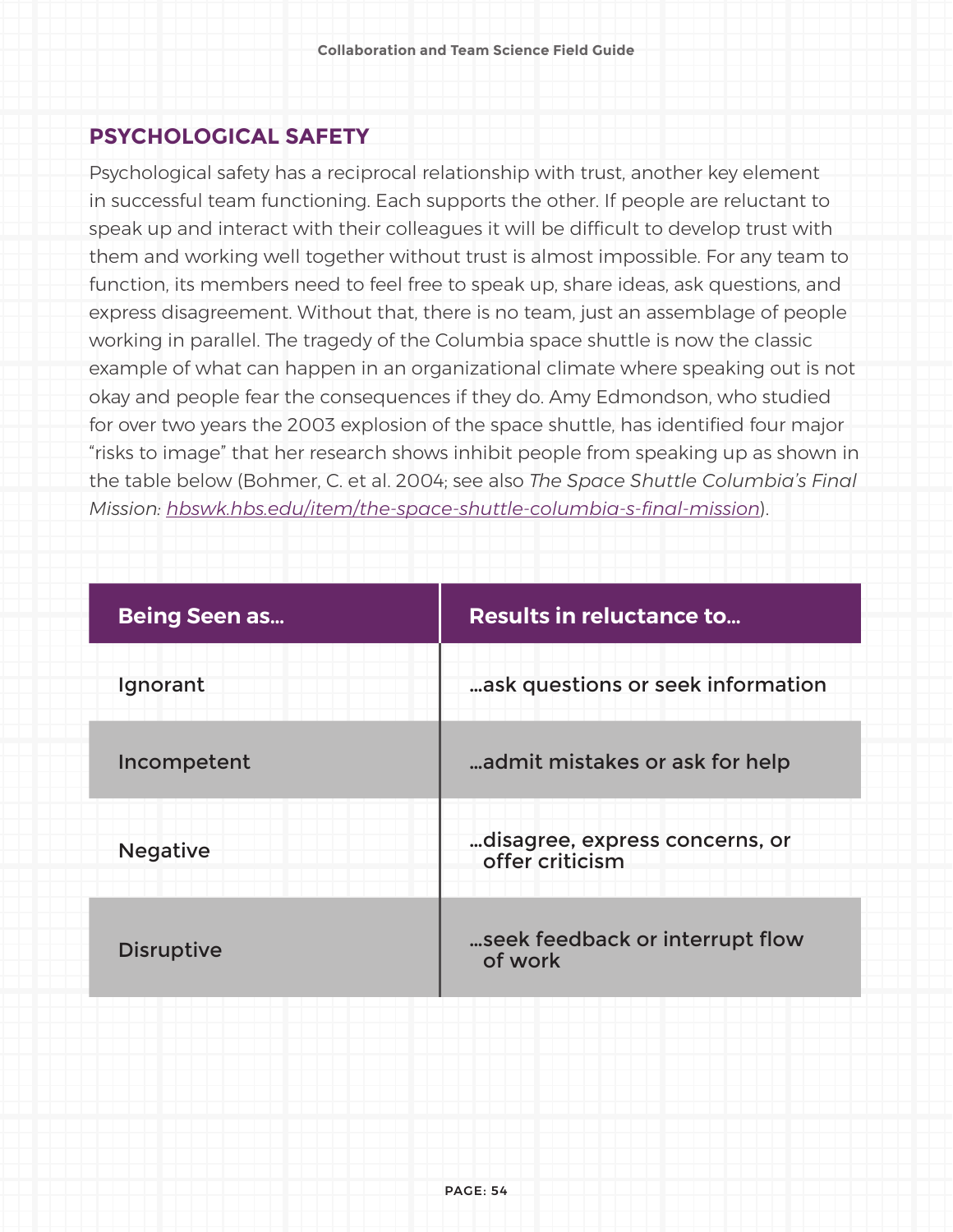It is important for team members to be conscious of the degree of psychological safety in their teams. Without psychological safety, teams cannot identify problems and errors, clarify misunderstandings, or work together toward team goals. Leaders in particular play a major role in creating, modeling, and supporting psychological safety within a team. Among the steps leaders can take to create the conditions for psychological safety are:

- Invite participation (and mean it)
- Admit mistakes and show fallibility
- Acknowledge gaps in knowledge—admit to not knowing something
- Be available to team members
- Be fair when holding people accountable
- Clearly convey what is acceptable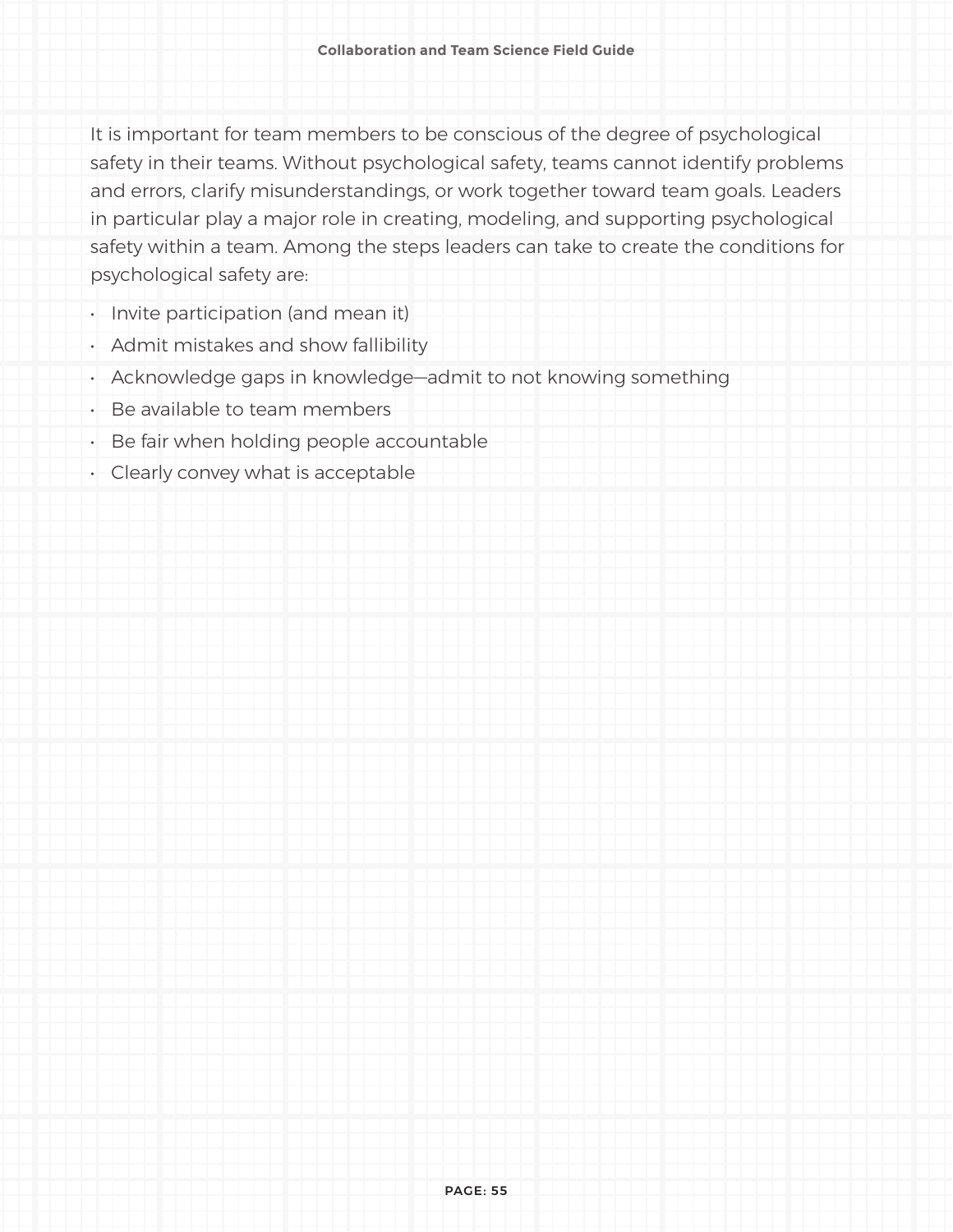### **ASK YOURSELF IF IT'S WORKING**

#### **When It's Working:**

- Trust provides a foundation for the team's success.
- There is frequently open communication, discussion, and even disagreement in a safe environment.
- The team encourages sharing opinions and is able to achieve consensus when appropriate.
- Data sharing is common and discussion of next steps is collegial and cooperative.
- Team members teach each other and support each other's work.
- Team members show confidence in each other's motives and commitment to the group's mission.

#### **When It's Not Working:**

- Team members remain focused on themselves and their own efforts.
- The group cannot openly discuss scientific projects or issues involving team dynamics out of fear.
- Individuals are suspicious of others' motives and are less inclined to share data or other information that might help others advance their efforts.
- The collective discusses issues only at the most superficial level.
- Team members are more likely to see others in the group as competitors rather than as collaborators.
- Team meetings are regularly followed by smaller meetings of sub-groups where discussion is more candid and free-flowing and people raise issues they were reluctant to discuss in the larger group.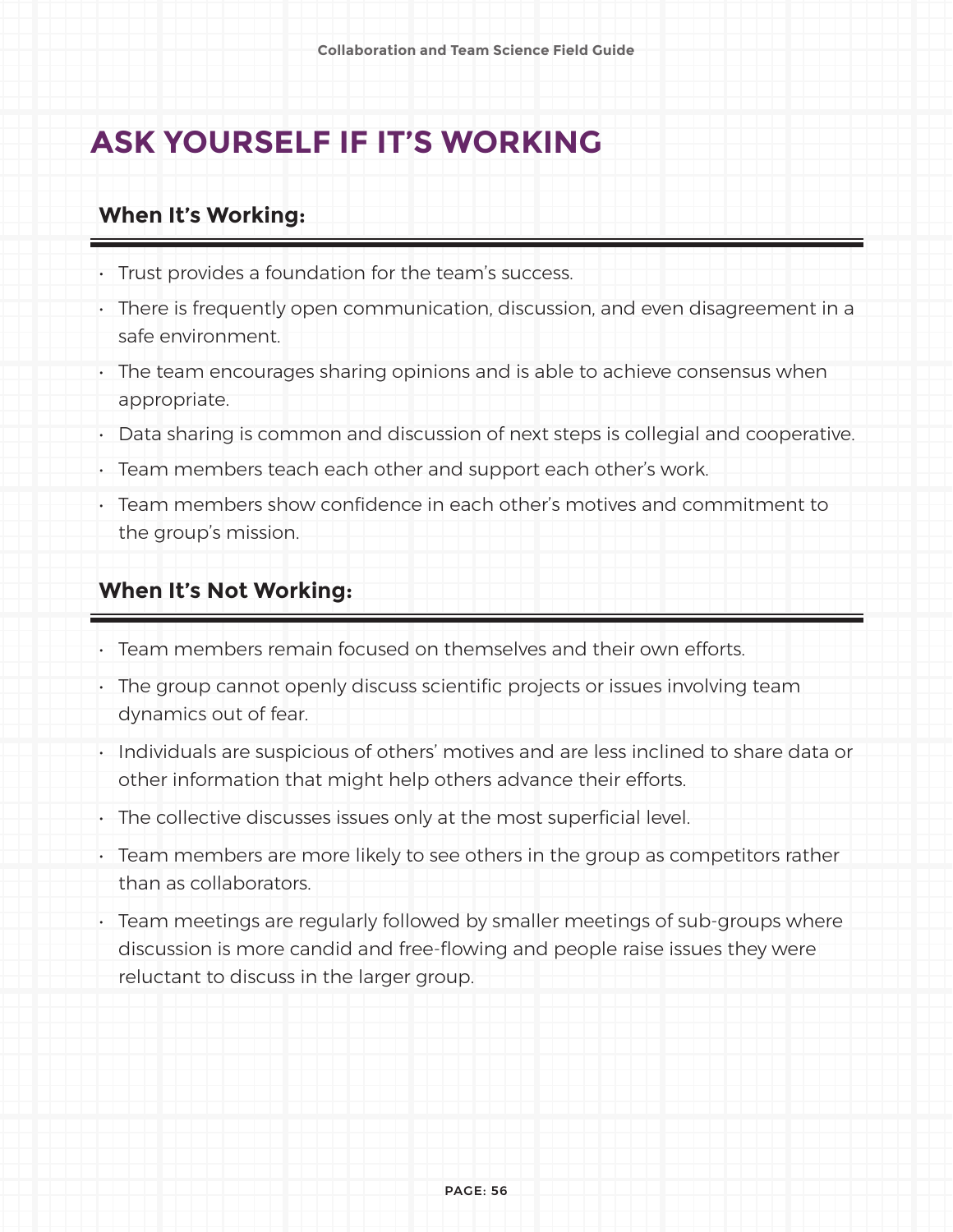#### **Take Aways:**

- Building and maintaining trust takes work; it is risky to place too much faith just in good interpersonal chemistry.
- There cannot be trust if collaborators are not explicit about what they expect from each other.
- Scientists need to attend to the quality of scientific and relational communications and interactions within their laboratories and among their collaborations.
- A written collaborative agreement can provide guidelines and processes for addressing every major issue that might arise in a collaboration.
- Trust is fragile—handle with care. If someone's trustworthiness becomes an issue it is addressed promptly.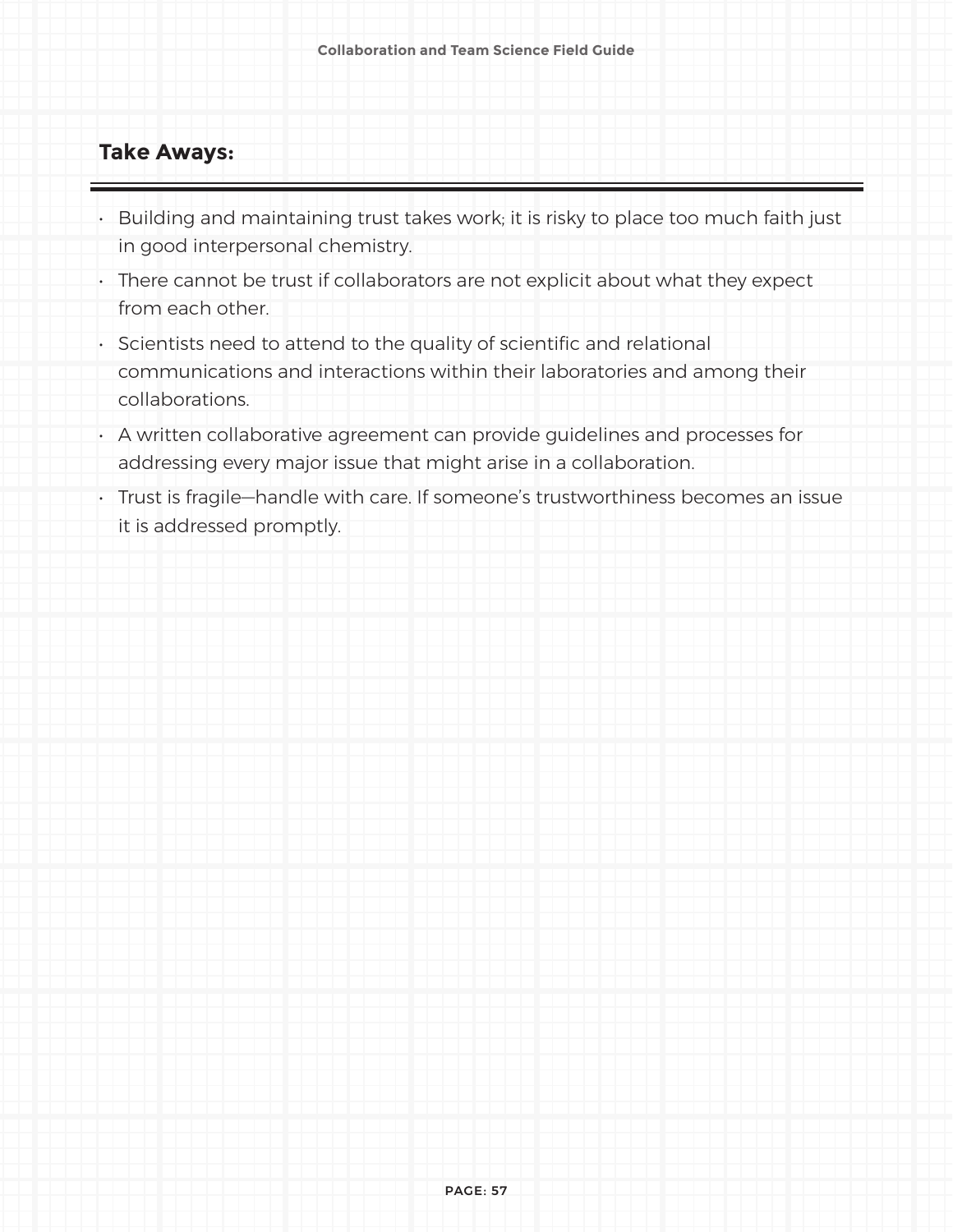## **CHAPTER 06 Vision**

We have more choices of how to spend our time than we can accommodate. Researchers are pulled in many different directions and challenged to prioritize how they will spend their time. If the vision for a collaborative project is not compelling, it will be difficult for people to pull their attention away from something perceived as more pressing.

A strong and captivating vision serves as a magnet to attract people to participate and helps create the highly functioning team's foundation. It is not uncommon for team members to have a slightly different sense of the team's vision depending on their roles and responsibilities within the team or their stage of career development. What is most important is that each person understands the overall vision and goals of the project and how they contribute to the collective effort.

#### **HOW TO DEVELOP A SHARED VISION**

- Write a vision statement for your laboratory, collaboration, or team.
- Ensure that all team members can describe the team's goal, or the "big picture."
- Encourage all team members to articulate their own research goals and how these goals relate to the "big picture."
- Discuss each team member's accomplishments and challenges and how these relate to the team's overall mission.
- Instill in team members a sense of ownership of their contribution to the team's goals.
- Encourage team members to accept responsibility and be accountable for their accomplishments and failures—without blaming.

Team members at a very junior level of their career, such as high school students, may have a thorough understanding of their own project and a general understanding of the overall vision for the project. Yet they might not have the depth of knowledge to understand the intricacies of all the different components that come together to form the entire effort. As individuals advance in their scientific training and their level of responsibility increases, they tend to develop a greater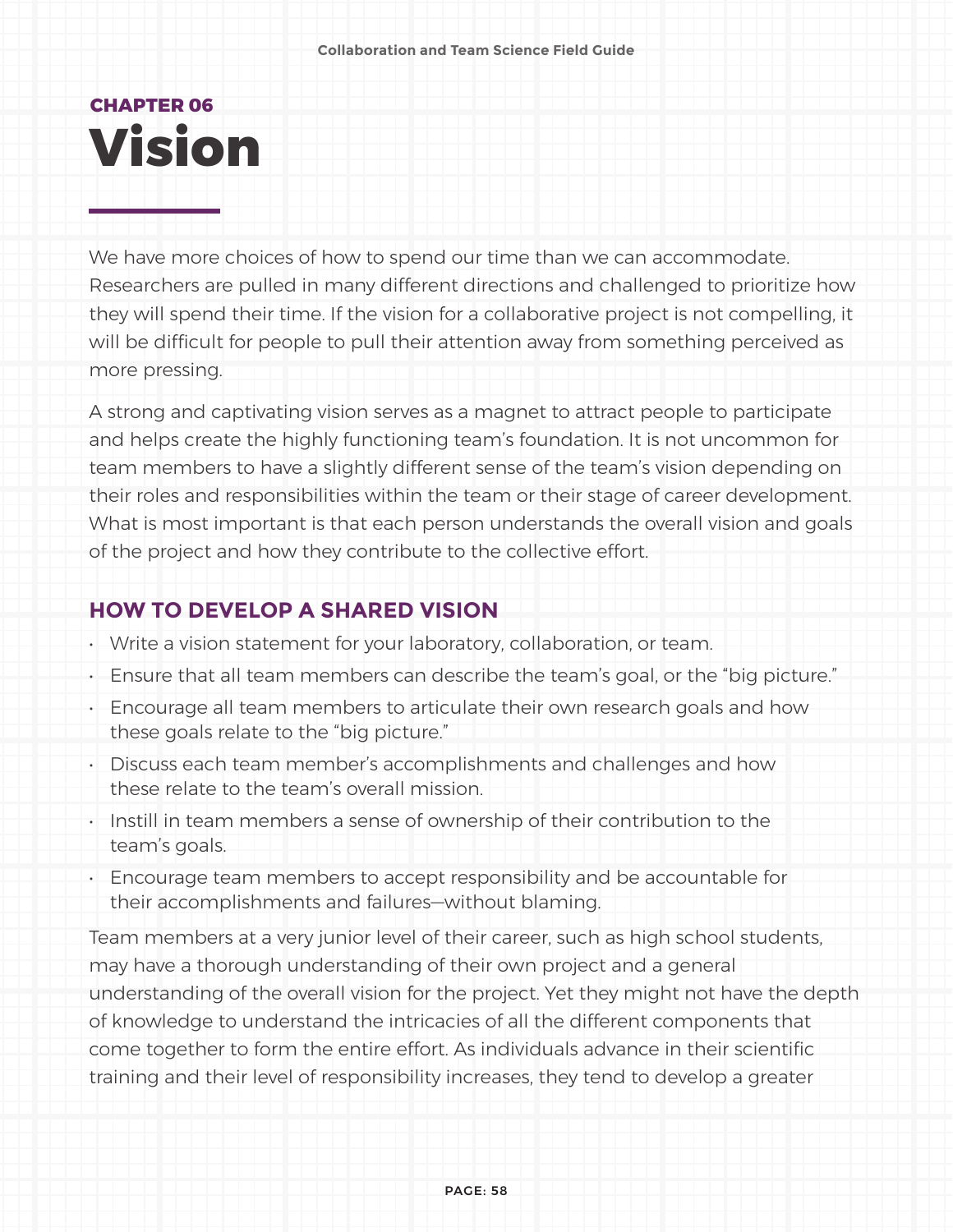depth and breadth of overall understanding. They become more and more aware of what each team member is doing and how those concurrent efforts combine to support the mission of the team. Beyond this understanding, though, a hallmark of successful teams is that all members can articulate the feeling of being part of a larger whole and indicate that the work they are doing is helping to successfully achieve the vision.

Our research uncovered the risks that emerge when team members do not share a common vision. Group cohesion is strained when individuals cannot articulate the overall vision for the project or describe how their individual efforts contribute to the larger effort. A researcher may express less commitment to an overarching effort than to his/her individual success. Without shared vision, group members are, in effect, not working on the same project. For this reason, they do not see themselves as being part of a "team." Consequently, they may show evidence of low trust, lack of willingness to share data with other group members, desire to keep all credit to themselves, and poor communication with team members. In extreme cases, they may even subvert one another's work. Needless to say, these elements can compromise the ability of a team to effectively and successfully function.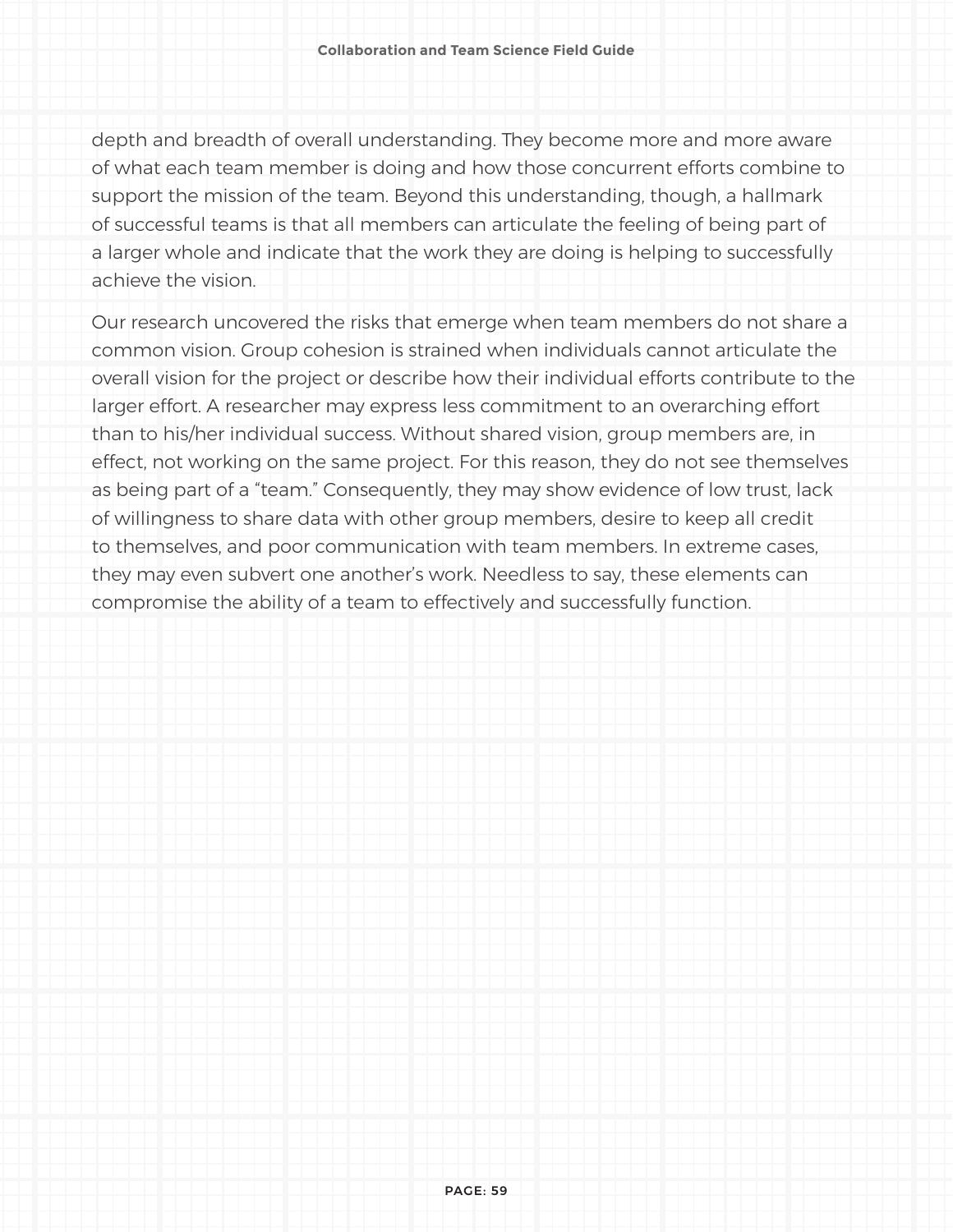# IT'S WORKING: CASE STUDY 10

Dr. Henry recently joined a research team. Dr. Torres, the team leader, has set clear and tangible short- and long-term scientific goals for her team. Dr. Henry and his fellow team members are able to articulate the goals and understand how their research results and other contributions will help achieve the team's overall vision. The team frequently discusses where it is going and how it wants to get there. In fact, once a quarter, Dr. Torres convenes the entire team to discuss the team's progress toward its goals and whether adjustments need to be made. At these meetings, each team member again articulates his or her research goals and the team discusses how the pieces fit into the bigger picture.

# IT'S NOT WORKING: CASE STUDY 11

A PI, Dr. Cohen, and a branch chief, Dr. Millstrom, appeared to have a shared vision for the collaborative project in which they were involved. However, when it came to the implementation phase, it became clear they did not agree on how to achieve the vision. They were at odds about when to move the findings from the laboratory into the clinical setting. Dr. Millstrom argued that the preclinical results were sufficient. Dr. Cohen argued that the mechanism behind the preclinical data was unclear and until there was a better understanding of the results, the project should not be advanced to the clinic. Mediators and experts needed to be brought in to help make the best decision for the research project.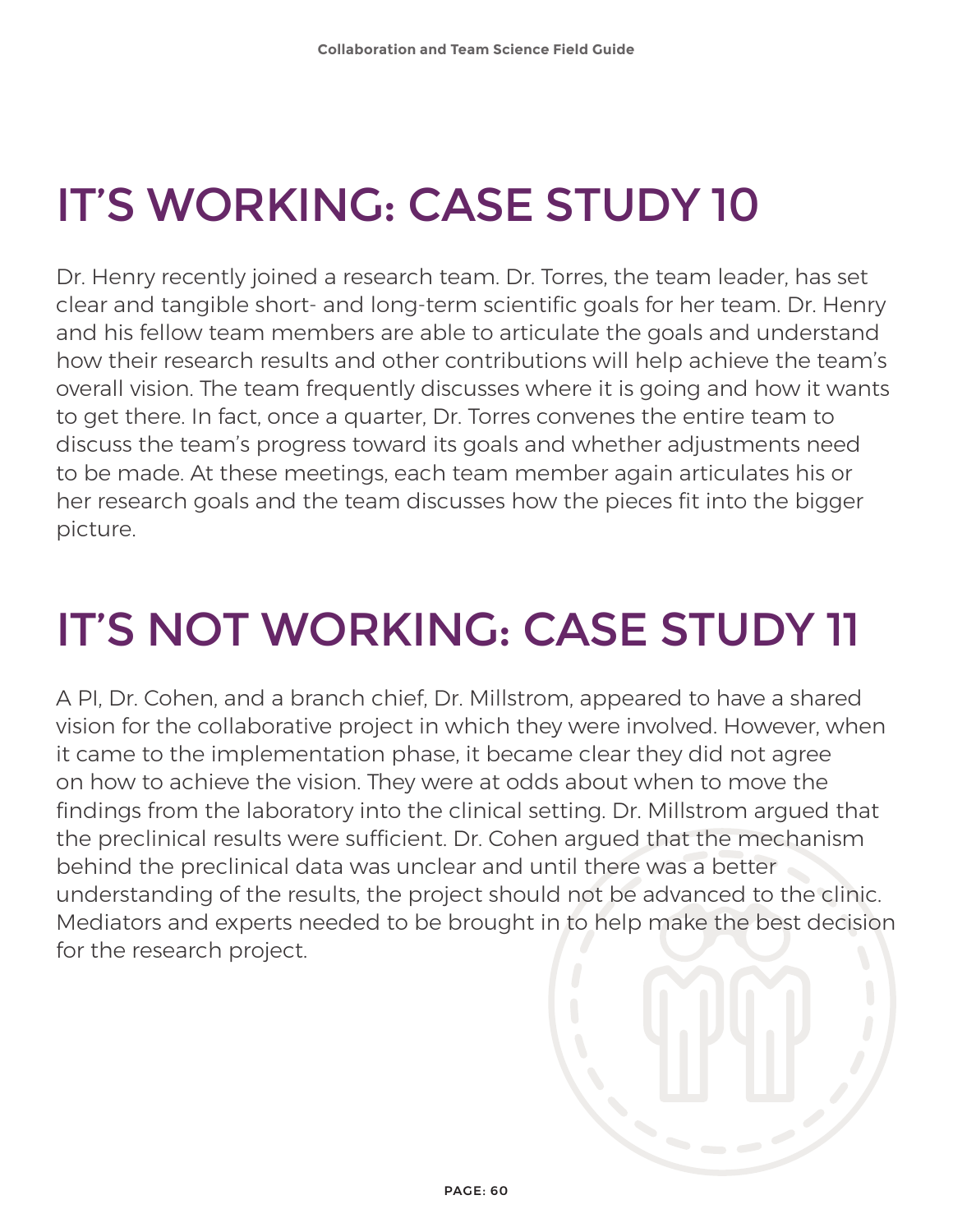### **ASK YOURSELF IF IT'S WORKING**

#### **When It's Working:**

- Each team member knows what goals he or she is working toward and how they relate to the team's overall goals.
- Team members share a sense of purpose and ownership.
- There is a high level of commitment, responsibility, and accountability among all team members.
- Team members support—rather than compete with—one another.
- In achieving the shared vision, members are just as willing to share credit and criticism.
- There is a tendency for team members to stay at work even after the official work day has ended.

#### **When It's Not Working:**

- Team members have difficulty understanding how their individual goals relate to the big picture.
- Team members are focused on their own individual achievements above the overall focus of the group.
- Team members tend to compete with—rather than support—one another.
- Cohesiveness among team members is weak; individuals are focused on personal projects, sometimes at the expense of another scientist's work.
- Team members find it difficult to share data and credit, leading to conflict and tension within the group as a whole.
- There is a tendency for people to leave work early or as quickly as possible at the end of the official work day.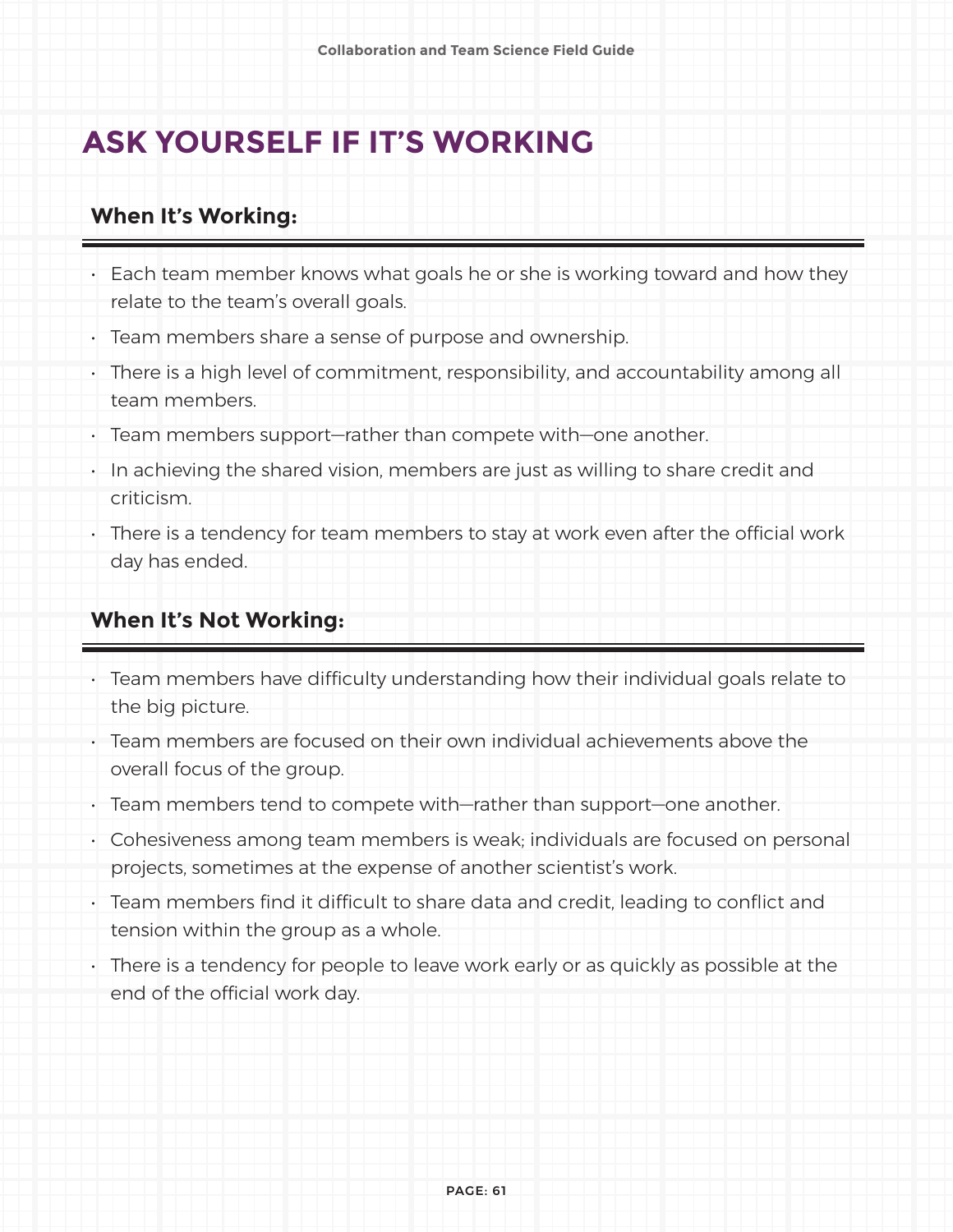#### **Take Aways:**

- Whether you are leading or participating on a research team, you must be able to articulate and commit to the team's overall goals.
- Each team member's individual research goals should be clearly stated and their importance should be recognized in the context of the team's effort.
- A team's vision is dynamic and will change over time; regularly review and revise (as needed) the team's vision statement and that of each team member.

| 30 Second Challenge:                                |
|-----------------------------------------------------|
| Describe the vision for your collaborative research |
| project in 30 seconds.                              |
|                                                     |
|                                                     |
|                                                     |
|                                                     |
|                                                     |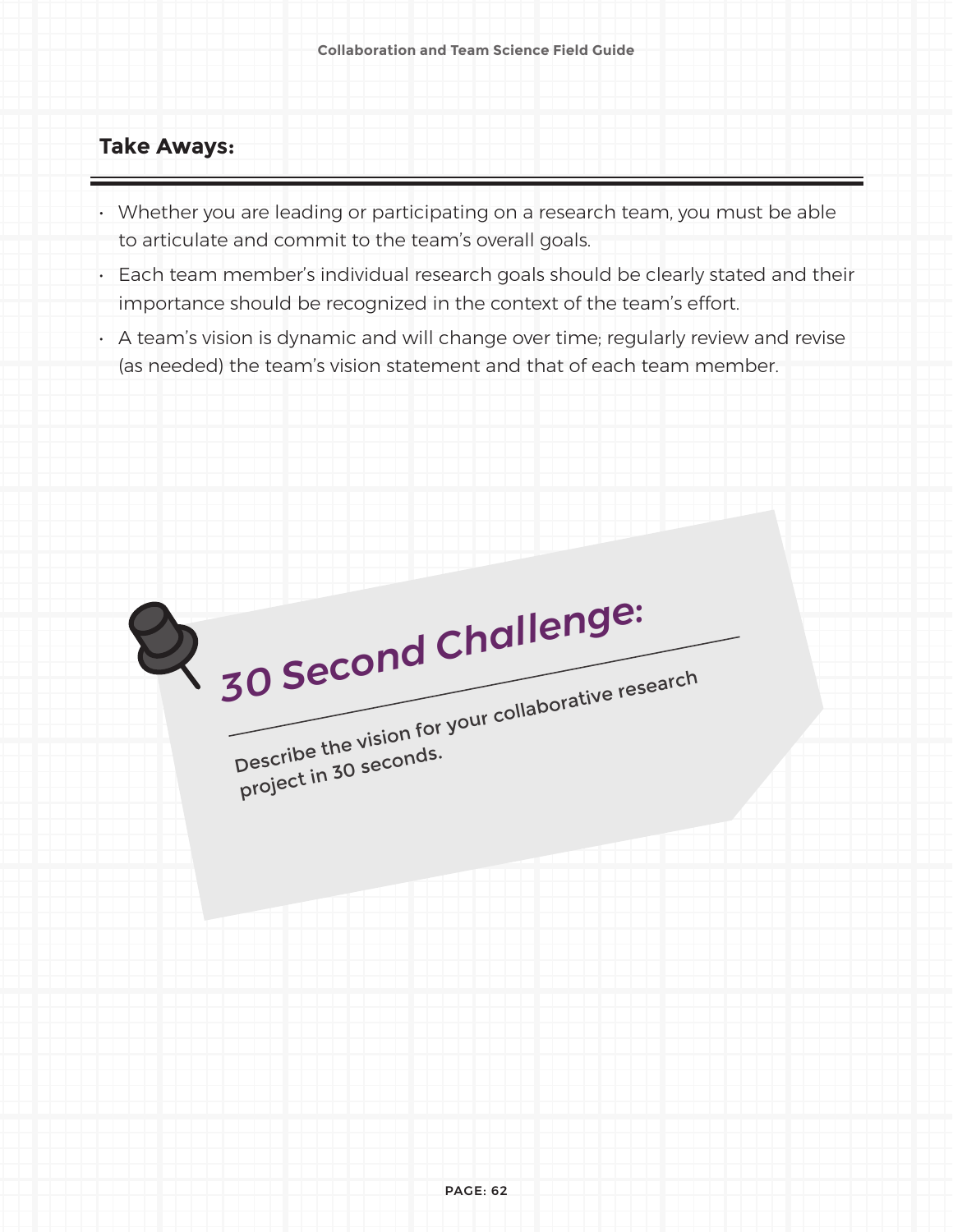# SWOT ANALYSIS

A SWOT (**S**trengths, **W**eaknessess, **O**pportunities, **T**hreats) analysis is a process for thinking strategically about a project and identify paths toward achieving the projects goals. It entails analyzing strengths and weakness within the team and opportunities and threats in the larger environment. It could be an instructive exercise for a team to have each member fill in this matrix and then for their entries to be posted and compared. To do so allows the team to become aware of differences in individual perceptions and experiences of the collaborative project.

|                 | <b>STRENGTHS</b>     | <b>WEAKNESSES</b> |
|-----------------|----------------------|-------------------|
| Internal        |                      |                   |
|                 | <b>OPPORTUNITIES</b> | <b>THREATS</b>    |
| <b>External</b> |                      |                   |

PAGE: 63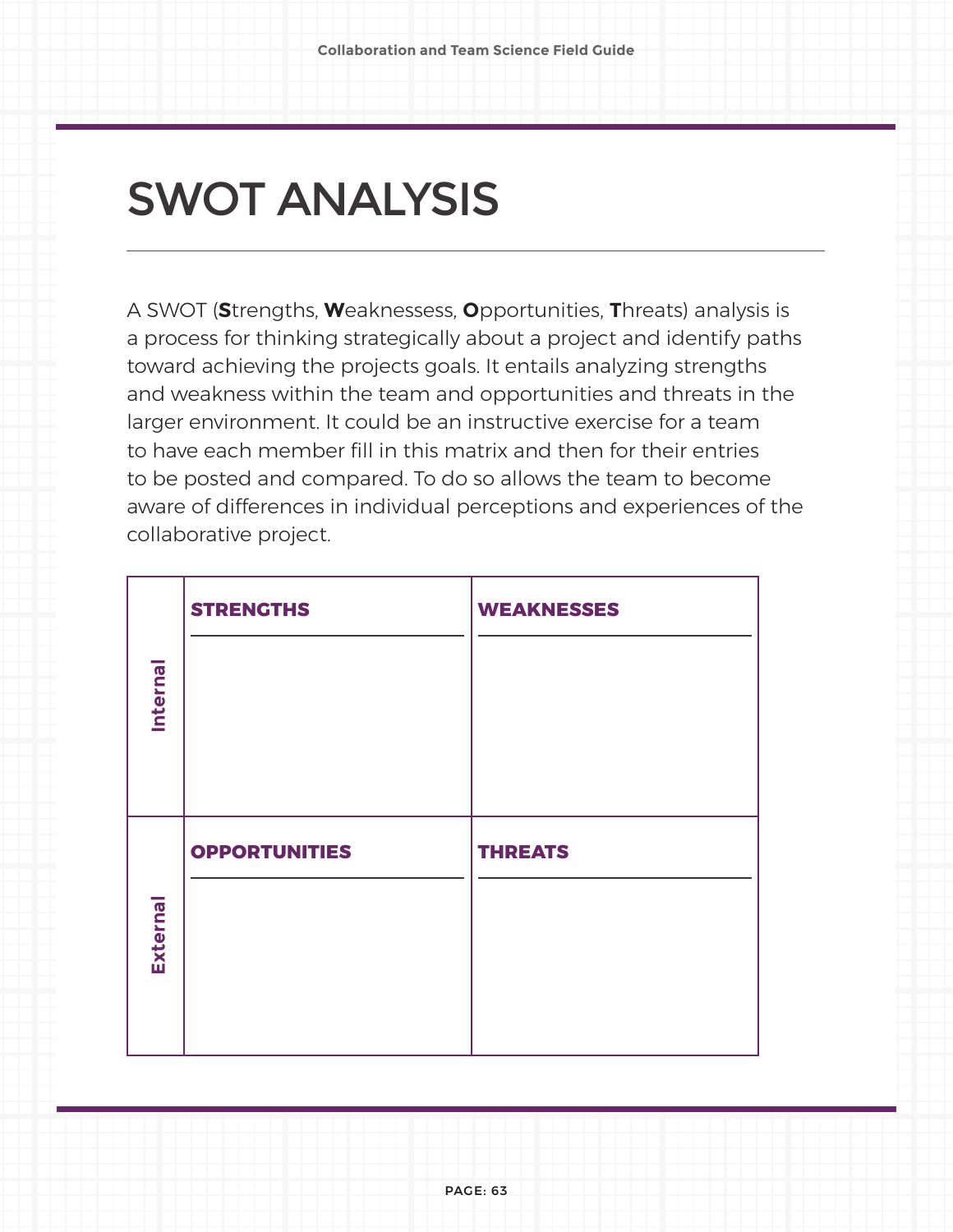## **CHAPTER 07 Communication**

One common communication challenge faced by interdisciplinary teams who begin a project together includes trying to understand what each other is saying. Different scientific disciplines have their own vocabularies, jargon, and phrasing that is not necessarily understood by others. Even more, it is not uncommon for disciplines to use words that might have one meaning in everyday plain language but another in the context of the science they are conducting. It takes time, patience, and even translation for groups to learn each other's languages or even recognize that the words they are using mean different things. When this becomes clear, you may find it helpful to stop action and take the time to make sure everyone has the needed vocabulary and understanding required to contribute fully to the discussions at hand.

Communicating with your team about science—everything from scientific discourse to the discussion of data and the implications of research results—may be an easier topic for some people to handle than others. As you work through this module, you will see that much of what we have learned about success in communicating about science relies upon trust (see *Chapter 05: Trust*).

Researchers of interdisciplinary teams have identified several common problems... in such collaborations: differences in epistemology and method, different ways of formulating research questions, and differences in communication styles between members… During meetings goals are defined, knowledge is shared, and new common perceptions of the problems at hand are developed. It is through the sequential meeting process that this group identifies and establishes a common "working" set of definitions, concepts, goals and knowledge practices (From Monteiro and Keating 2009).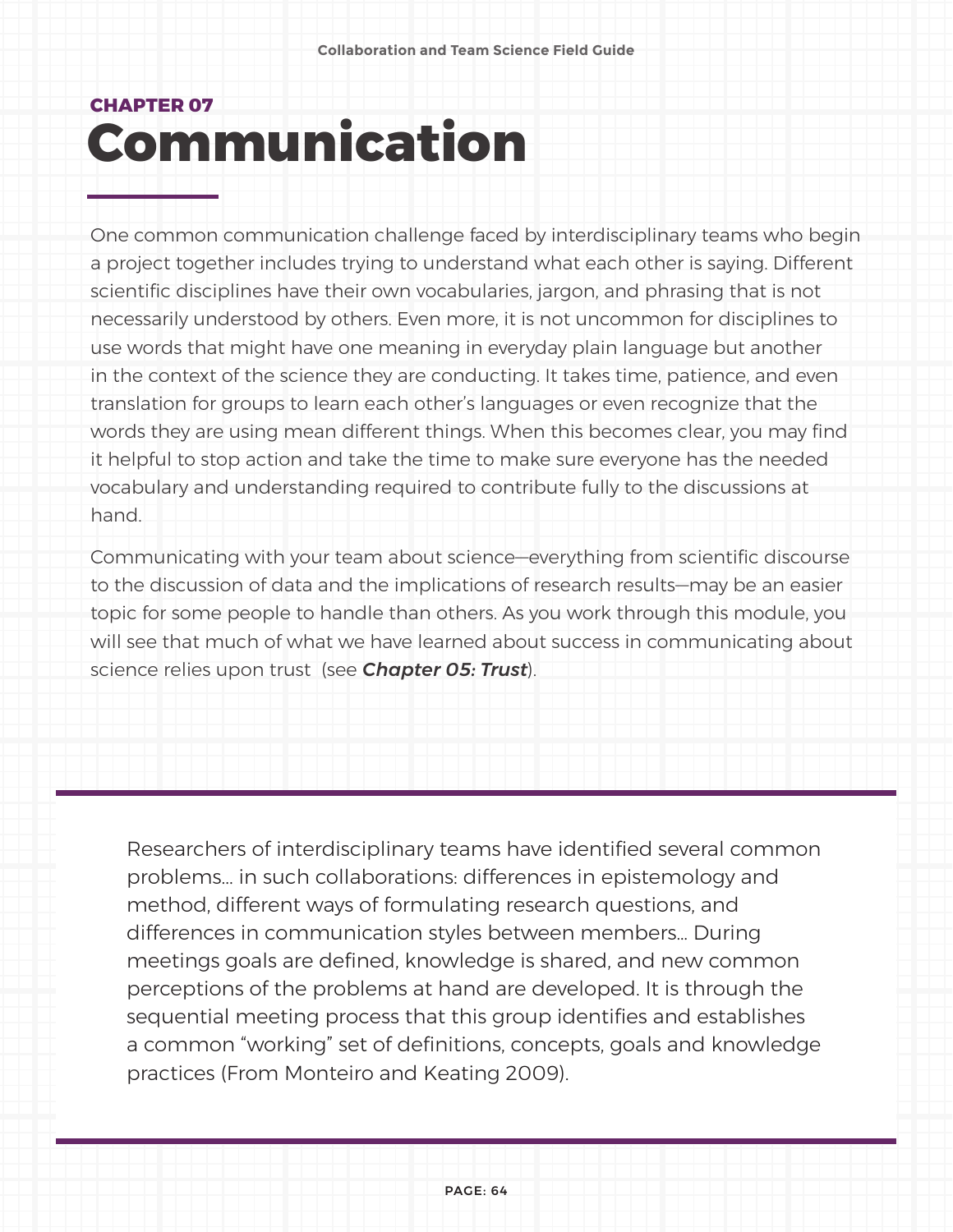#### **HOW TO COMMUNICATE ABOUT SCIENCE**

Among the scientific teams we studied and have worked with, those that were highly integrated had established a concrete schedule of activities that guided the work of the group. In general, they held weekly laboratory meetings to talk about data and results and had regular journal club meetings where relevant papers, methodologies, and/or scientific approaches were discussed; in addition, each group member presented a formal seminar at least once per year. Differences of opinion or alternative interpretations of presented data were addressed from a scientific perspective rather than considered personal affronts, and all members of the team, regardless of their career level, were invited and expected to contribute to all discussions. In other words, everyone had a voice. The groups intentionally revisited their goals and objectives on a regular basis and redefined them as needed to align with the most recent data and results. Strong communication about the science provided for a solid platform on which to move the science forward and clearly articulate the mission, goals, and objectives of the team.

#### **Supporting Idea Generation and Creativity**

- Embrace the notion that differing opinions may hold the seeds to creativity and important new ideas.
- Expect team members grounded in different disciplines to have different perspectives on scientific issues.
- Conduct regular meetings in which team members take turns presenting data and providing feedback.
- Ensure that all team members feel able to participate in discussions about data, methods, results, and other aspects of the science, as well as various issues affecting the group.
- Convene a journal club or other forum to discuss current topics and methodologies.
- Provide an environment and opportunities for team members to talk informally about their work.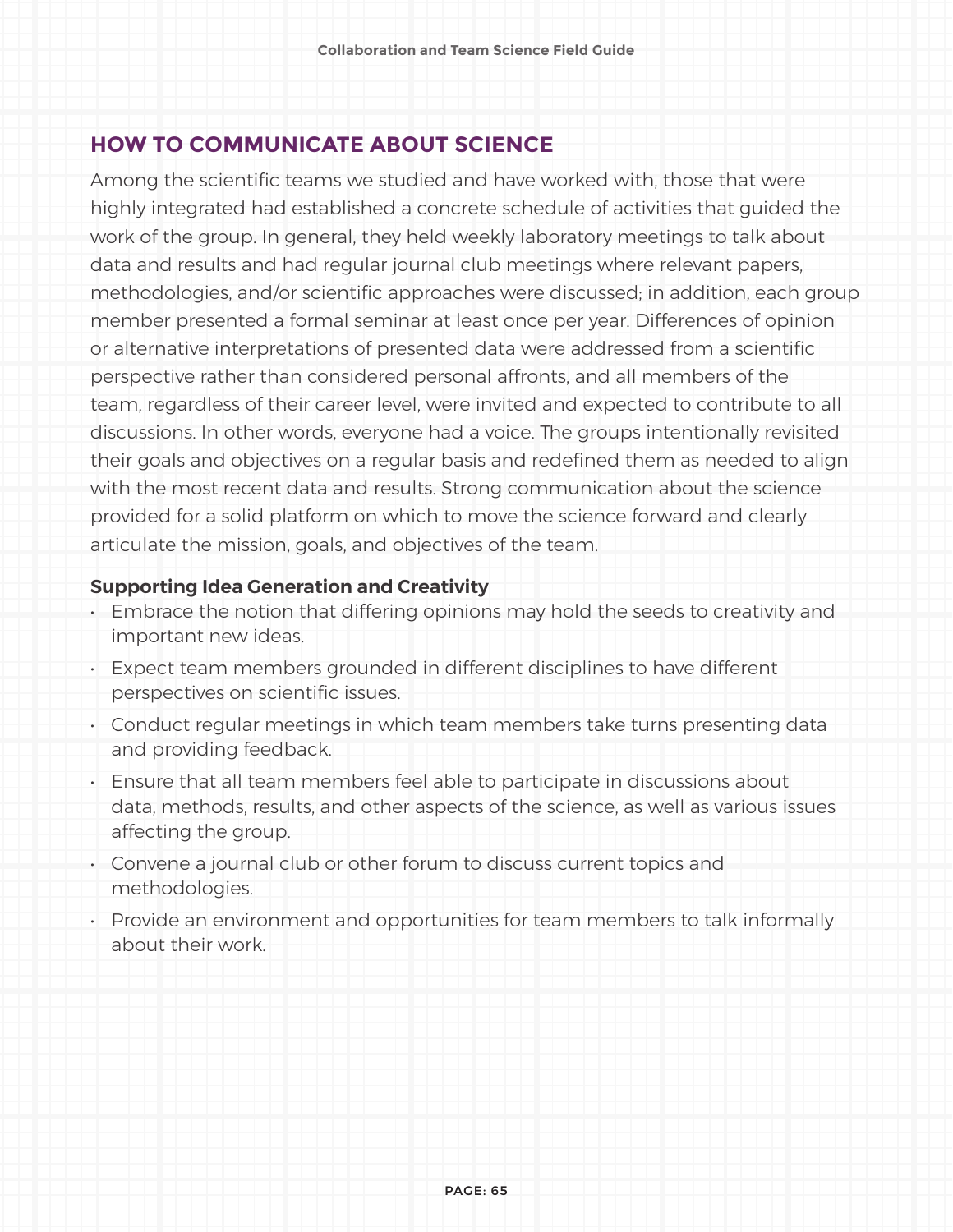#### **Tending to Team Dynamics to Enhance Communication**

- Establish ground rules for how people are expected to communicate with each other during meetings.
- Develop an expectation that data and results will be shared with all team members as well as procedures for doing so.
- Respectfully address and resolve debates over science or scientific results through literature reviews, experimentation, outside expert opinion, and other relevant methods.
- Help people translate when there are differences in concepts, methodologies, and frameworks.
- When disagreeing, be sure to disagree with the idea, not the person.
- Support the contribution of team members at all levels of seniority.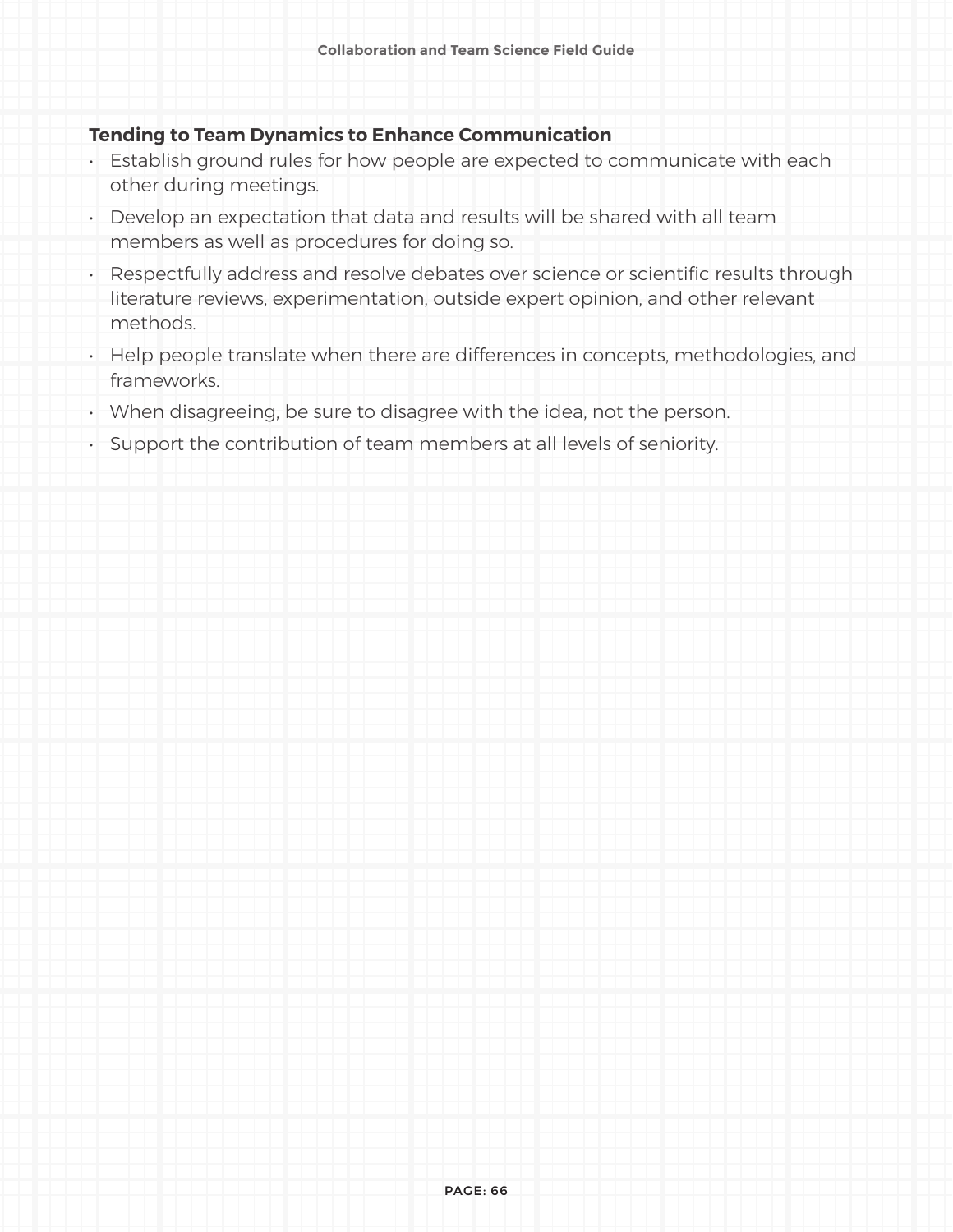# FRAMING: THE ART OF PERSUASION

As a team leader or team member, you will have to present projects, initiatives, requests, issues, or ideas to key stakeholders (leadership, potential collaborators, reviewers, etc.), and it is important to frame your presentation towards your audience. As Jay A. Conger writes in his book *The Necessary Art of Persuasion*, "There is just as much strategy in how you present your position as in the position itself. In fact, I'd say the strategy of presentation is the more critical. (Conger 2008)"

What is persuasion? It is the ability to present an issue, idea, or request in a convincing manner that leads stakeholders to willingly support it and act upon it.

According to Jay A. Conger, we should all be careful with the persuasion exercise most of us perform every day in our own heads. This is mainly a self-persuasion exercise and it is not intended to be framed towards any stakeholder's perspective. Instead, we all should use a more rational approach based on Conger's 4 C's strategy: **C**redibility, **C**ommon Ground, **C**ompelling Positions, and **C**onnection.

**Credibility:** First, you need to establish your credibility either through your expertise (knowledge/track record), your relationship (history/ quality/trustworthiness/shared values), or your body language (voice tone/interaction/eye contact). You can also use credibility substitutes such as experts, supporting evidence, pilot study, ambassador, or network.

**FRAMING: THE ART OF PERSUASION CONTINUES ON PAGE 68 >>**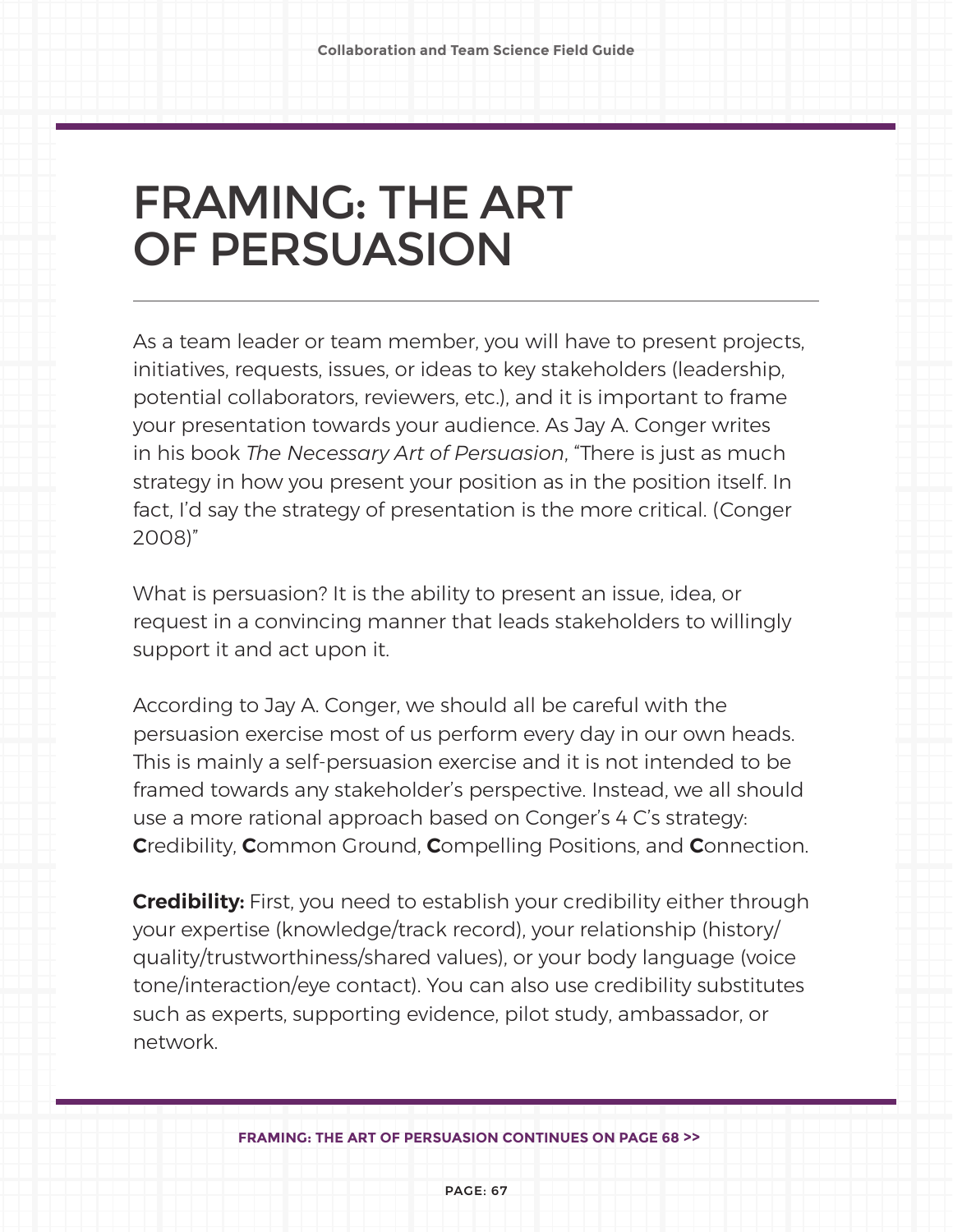# FRAMING: THE ART OF PERSUASION CONT.

**Common Ground:** Second, you need to frame your presentation to your stakeholder's view of the idea or issue, speaking about shared benefits, values, and beliefs. Custom frames need to be used for each different stakeholder.

**Compelling Positions:** Third, build your arguments to support your frame. Choose evidence and data from your stakeholders' perspectives and use vivid details to make them compelling. Do not hesitate to tackle the killer questions up front.

**Connection:** Finally, appeal to your stakeholders' identity and address their emotion. Support your solution with stories, values, illustrations with emotional appeal. Describe how individuals will be impacted personally.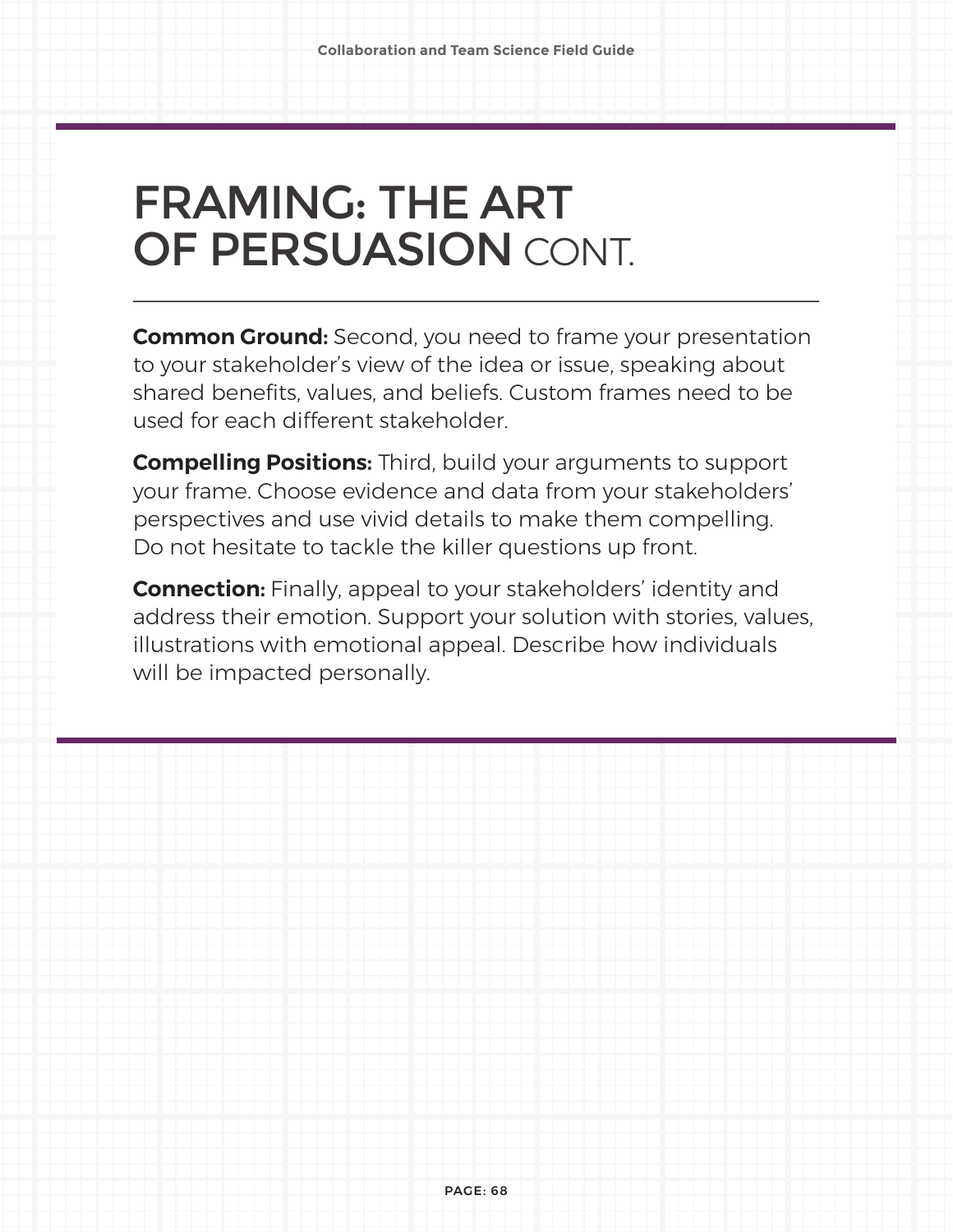#### **PROMOTING DISAGREEMENT**

We find it useful to differentiate between (scientific) disagreement and (interpersonal) conflict. The paradoxical task of research teams is that they must become a place where, simultaneously, disagreement is freely expressed and personal conflict is contained and managed. Science thrives on disagreement; it is the motivator for scientific progress. Interpersonal conflict is an inevitable part of human interaction and, if not managed well, can be tremendously destructive. Of course, scientific disagreements sometimes segue into personal conflicts, especially when scientific disagreements become personalized. That is why it helps enormously to de-personalize scientific disagreements.

At the outset of any collaboration, a scientific team should decide how its members will address both scientific disagreements and interpersonal conflicts. Whereas interpersonal conflict can disrupt the effective working of a team, scientific disagreement, if handled properly, will not threaten the working relationship. However, it is helpful if a team agrees to structure regular opportunities for communication and establish shared attitudes and norms regarding both conflict and disagreement (See *Chapter 10: Conflict Is Normal*). Teams can put aside time in which relevant scientific issues are discussed in a format where the only goal is to better understand the different conceptions and positions of the discussants.

Scientific disagreements are different from those in other areas—such as politics which are generally addressed or "settled" by debates during which each side attempts to win by proving the other wrong. In debates, the initial positions of opposing parties remain fixed and one or the other side is declared a winner. Winning a debate usually means that the winning party made better arguments for the position they argued. In science, the process of addressing disagreement is more important than the initial positions in the disagreement. Often the initial positions are changed by the very process of dialogue.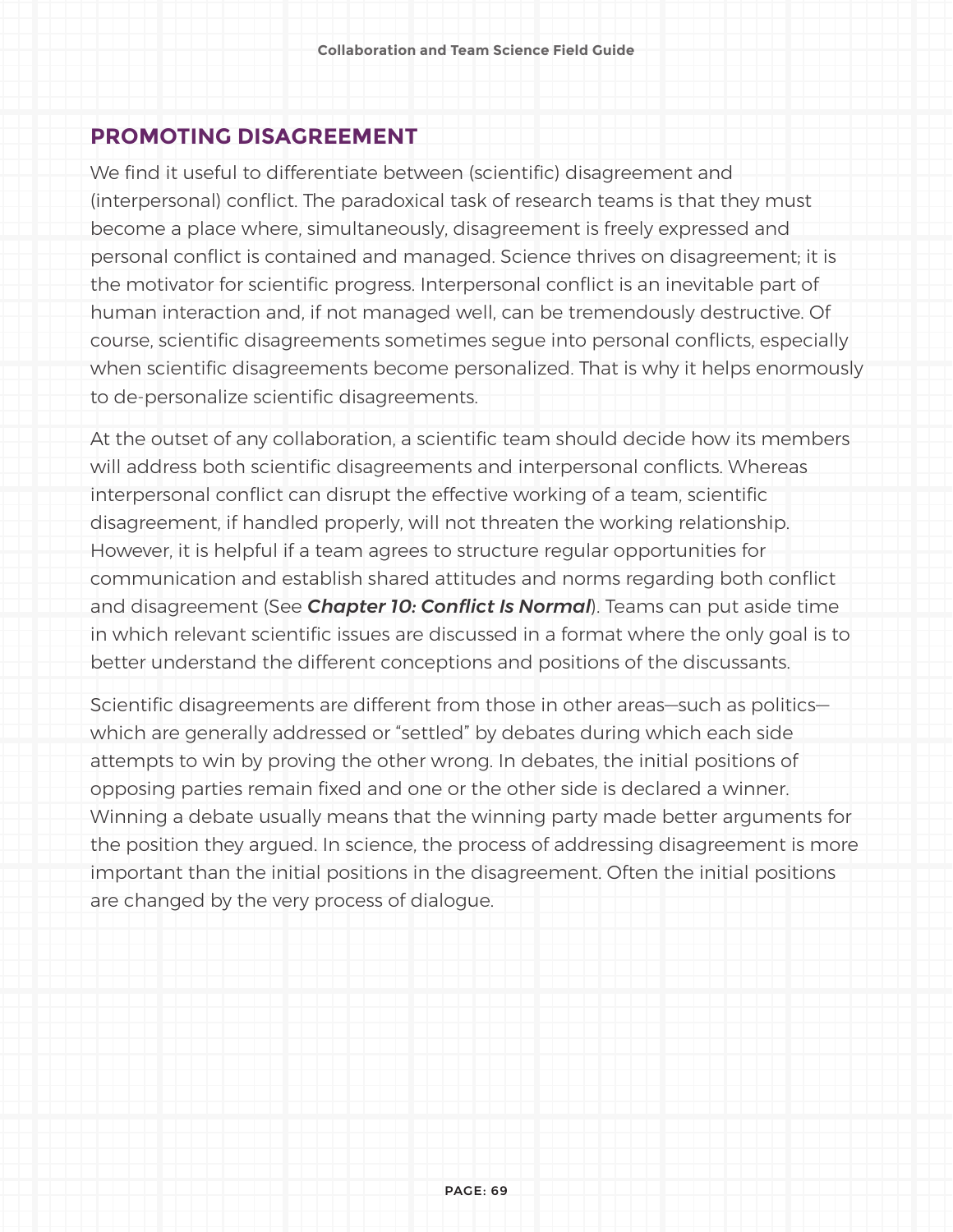#### **PRODUCTIVE COLLISION**



**DISAGREEMENT**

A line of scientific inquiry can begin with disagreement; the disagreement is then the basis for hypothesis formation and the first step towards a fact-based exploration for fundamental understanding. Although science can be incredibly competitive, it is not meant to be guided by either a primary concern for preserving relationships or a desire to win the argument regardless of the relevant facts. The Nobel Prizewinning behavioral scientist Daniel Kahneman has actually developed and employed a methodology of *adversarial collaboration* that attempts to exploit the strengths of both dialogue and debate and also elevates science above personal rivalry (Mellers, Hertwig et al. 2001). When we look at it from the broadest perspective, science is a form of adversarial collaboration in which people with competing perspectives work toward the solution of shared problems and puzzles.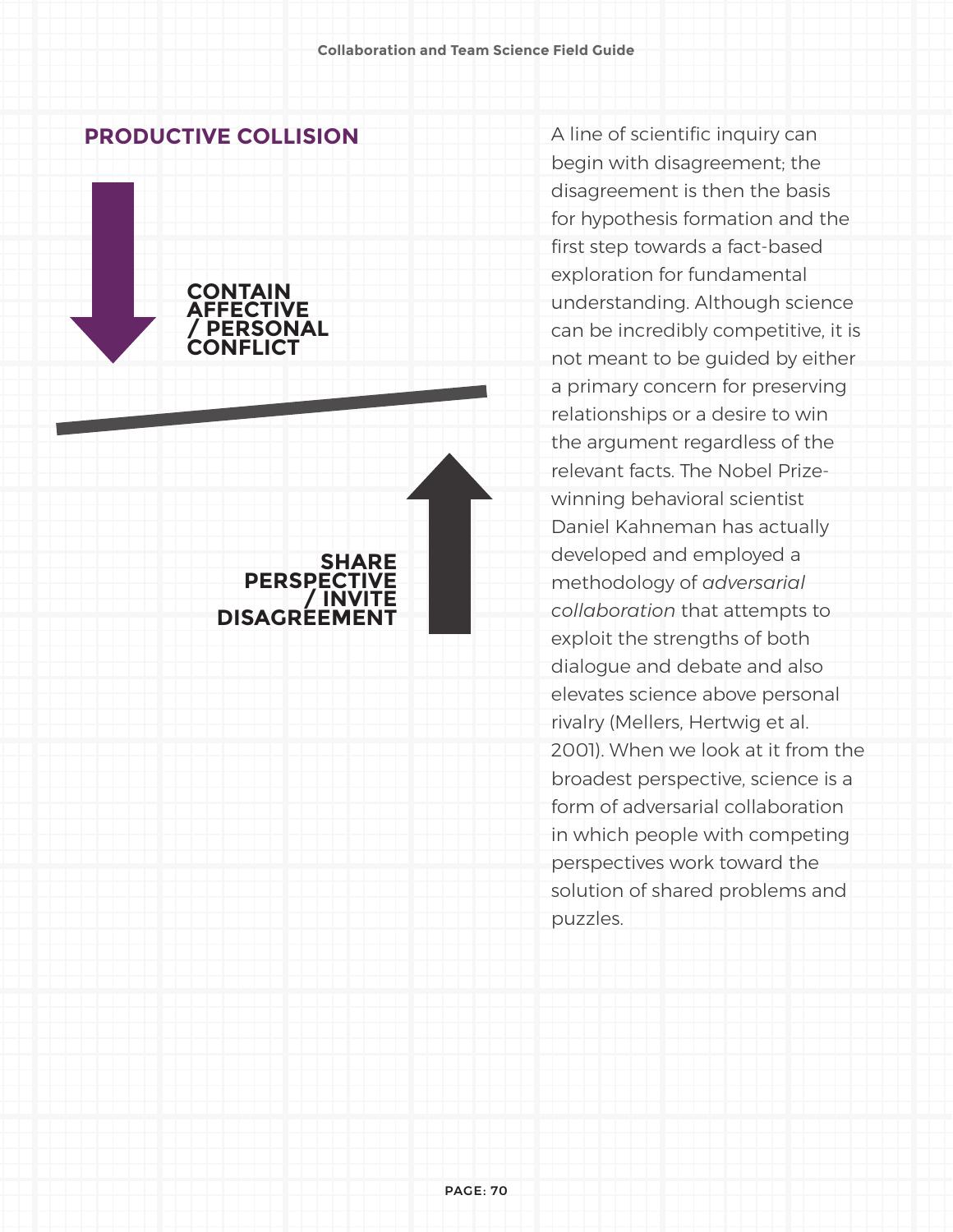## IT'S WORKING: CASE STUDY 12

Dr. Andrews, a tenured scientist, was asked to join a scientific research team that was formed after a grassroots effort met early success and gained the favor of the Institute director. Her expertise in statistics would fill a gap for the research team, which was preparing to initiate a new clinical trial. The team leader explained to Dr. Andrews that the team was highly integrated and that they attributed the quick pace of the research progress to regular meetings at which results and next steps were discussed. When Dr. Andrews agreed to join the team, she received the meeting schedule, which included both data-sharing and strategic sessions; she then revised her own schedule to accommodate the new commitments. While attending these new meetings meant Dr. Andrews needed to resign from a committee on which she was proud to serve, she understood that a commitment to this new group was among her highest priorities. She quickly became accustomed to very dynamic group meetings during which everyone participated and challenged the presenters. When her turn came, she welcomed the discussion around her analyses and ideas, which enhanced her contributions to the ongoing experimental design of the protocol.

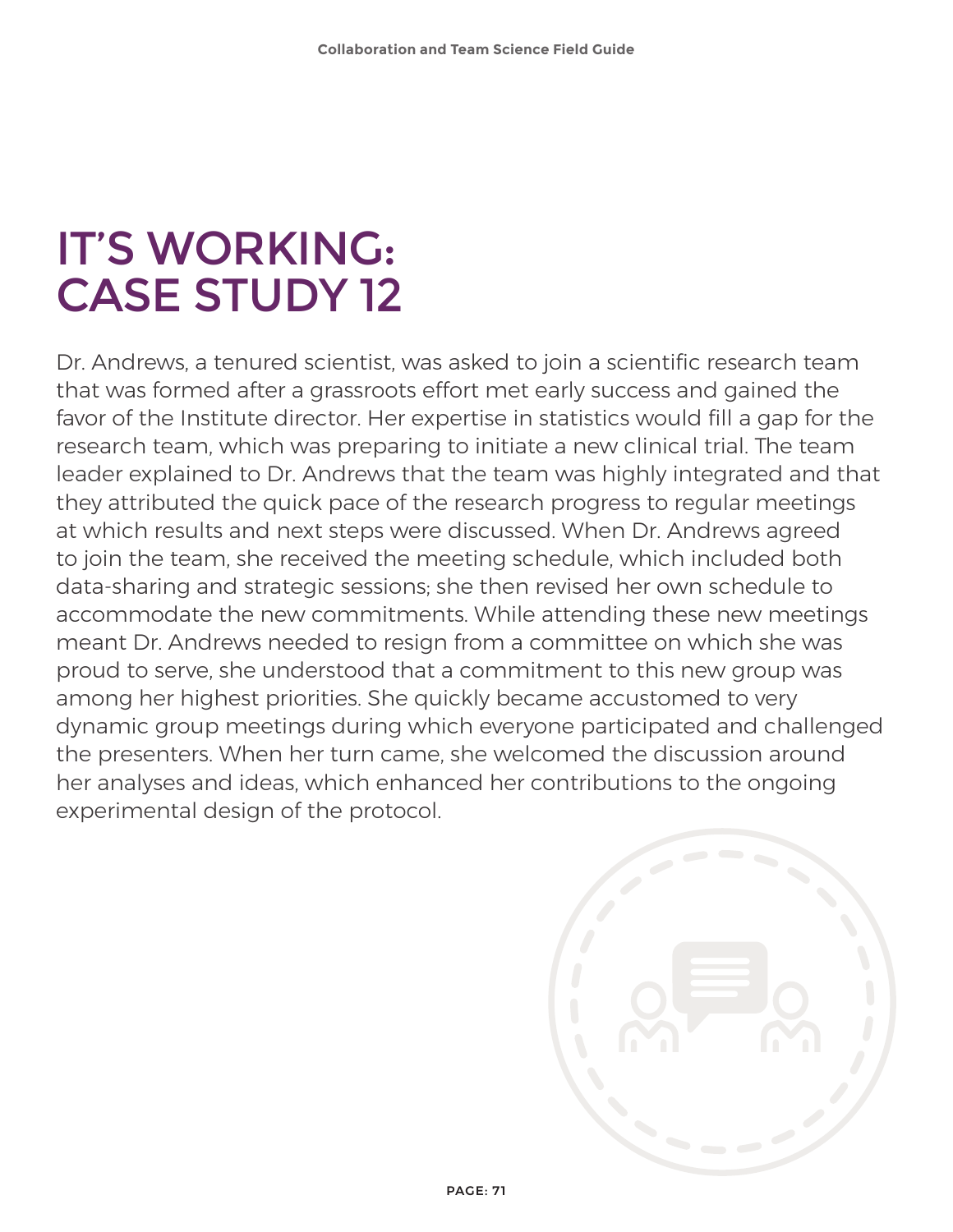## IT'S NOT WORKING: CASE STUDY 13

Dr. Polcyzk's branch conducts monthly meetings to discuss experimental data, interpretations, and next research steps. The meetings are largely perfunctory in nature. It is expected that they will occur, but minimal effort or enthusiasm is invested. At these meetings, the presenter is rarely asked to clarify his or her data and is seldom asked questions or for more information; the discussion is brief and everyone is eager to get back to his or her own work. When questions are asked, the presenter is usually defensive and guarded in what he or she will share with the broader group. There are rarely questions that challenge a presenter's interpretation of data.

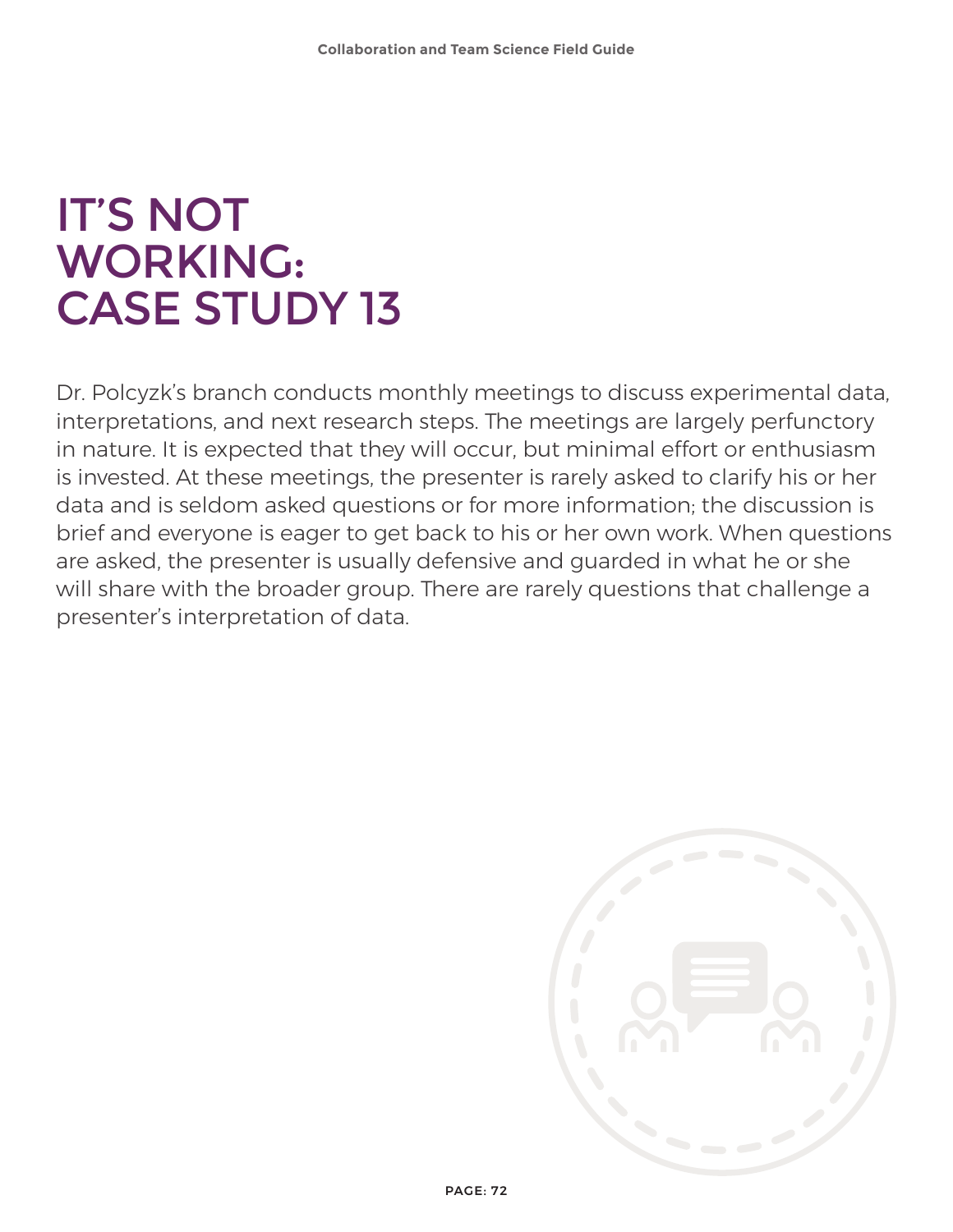### **ASK YOURSELF IF IT'S WORKING**

#### **When It's Working:**

- Team members develop a common language for the project, eliminate or clearly define discipline-specific jargon, and translate across disciplines.
- Open discussion, differing opinions, and constructive criticism are encouraged and lead to healthy scientific dialogue.
- Team members become interested in learning more about the work of other team members from different disciplines.
- Over time, team members have the capacity to integrate the perspectives of others into their thinking and into hypothesis generation.
- The team works on projects in which everyone can see a path to clinical or scientific application.
- Interpersonal conflict is dealt with and addressed early before relationships are damaged.

#### **When It's Not Working:**

- Team members fear sharing an idea or challenging a result could damage their image or reputation.
- There are "turf wars" and other indicators that individuals are defensive and/or hoarding data, reagents, or other resources.
- There is less focus on the science and more on the personal aspects of the team's interactions.
- Separate "factions" emerge within the team, establishing artificial barriers to scientific discussion; the team may engage in "unhealthy agreement" to avoid conflict.
- Members approach scientific discussions as debates and may become combative or avoid discussion altogether.
- Group meetings feel more like debates than opportunities for dialogue.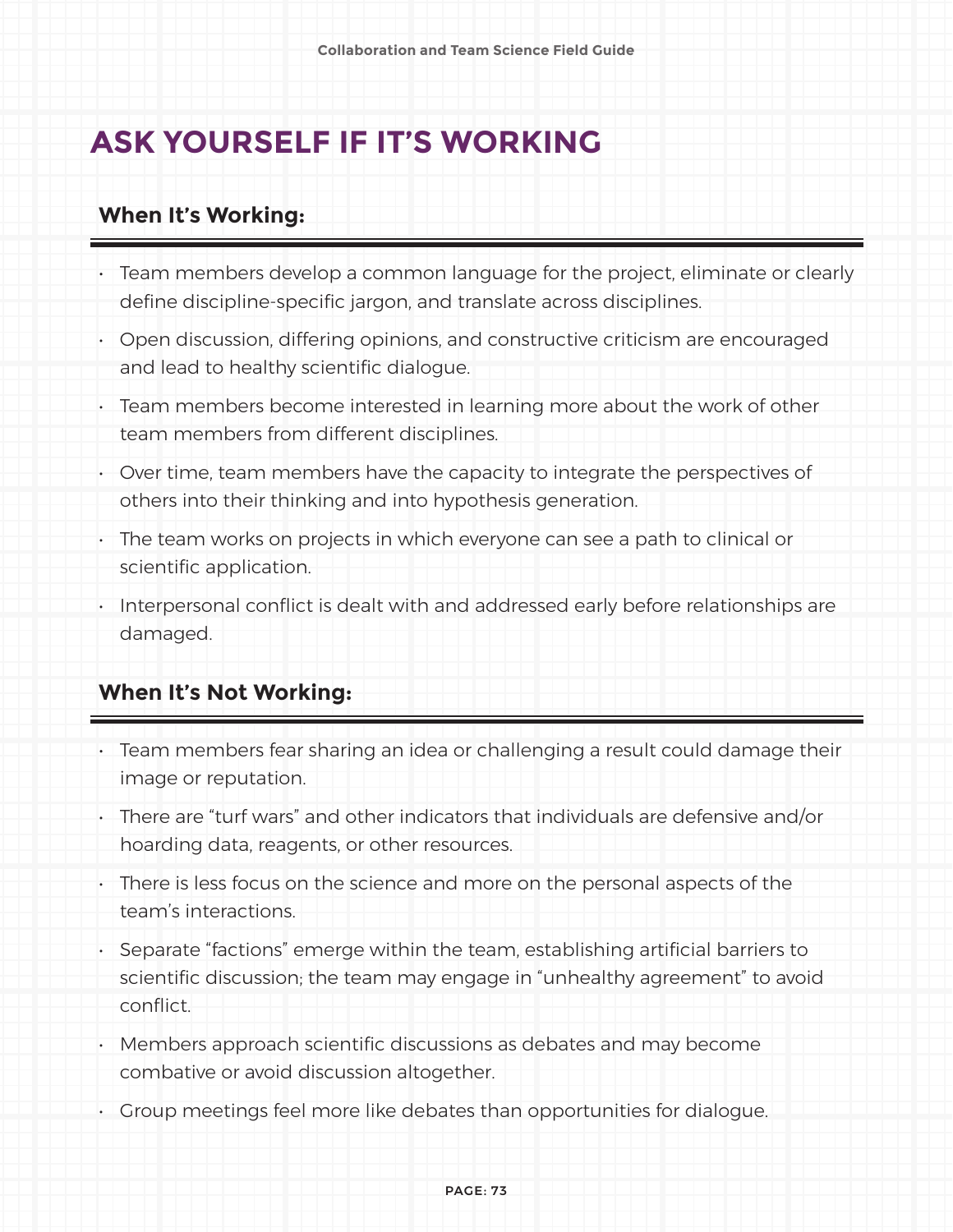#### **Take Aways:**

- Expect that all group members will participate in laboratory meetings, journal clubs, and other scientific discussion that facilitates the direction of the research project.
- Establish an infrastructure that guides behavior, helps the team become comfortable having dynamic scientific discussions and debates, and leads to strong collaborative relationships.
- Learn how and encourage others to disagree productively about the science as a component of professional growth and development.
- Remember that open scientific communication and consideration of new ideas and perspectives can result in more rapid achievement of accomplishments and take research into new, previously unconsidered directions.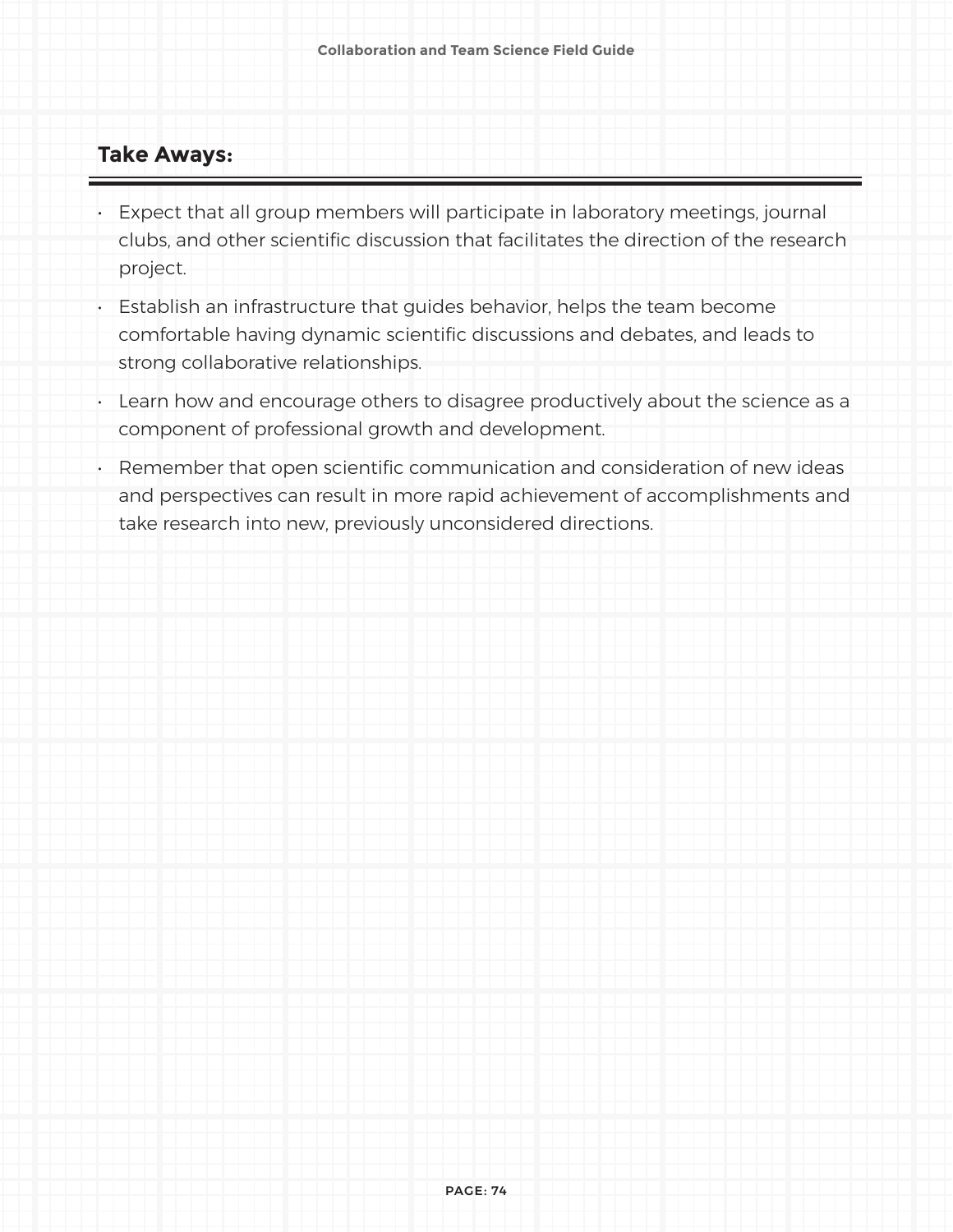# Debate, Discussion, Dialogue

|                       | <b>Debate</b>                                                                                                                                                                                     | <b>Discussion</b>                                                                                                                                                                                                            | <b>Dialogue</b>                                                                                                                                                                                                                                     |
|-----------------------|---------------------------------------------------------------------------------------------------------------------------------------------------------------------------------------------------|------------------------------------------------------------------------------------------------------------------------------------------------------------------------------------------------------------------------------|-----------------------------------------------------------------------------------------------------------------------------------------------------------------------------------------------------------------------------------------------------|
| Communication         | In debate, two sides<br>oppose each other<br>and attempt to prove<br>each other wrong.<br><b>Forceful assertion</b><br>of one's position.<br>Debate creates closed-<br>minded attitude.           | <b>Exchange of</b><br>information,<br>opinions, experiences<br>Little attention to<br>identity, power,<br>and status.<br><b>Discussion tends</b><br>to contribute to the<br>formation of an abstract<br>notion of community. | In dialogue, two<br>or more sides<br>work together<br>toward common<br>understanding.<br><b>Understanding based</b><br>on appreciation<br>of differences and<br>personal experience.                                                                |
| Self-Orientation      | Debate defends<br>one's own position<br>as the best solution<br>and excludes<br>other solutions.<br><b>Precludes revealing</b><br>one's assumptions.                                              | In discussion, one of<br>the primary goals is to<br>clarify and understand<br>the issue, assuming<br>that all are working<br>with a stable reality.<br><b>Orientation toward</b><br>being right.                             | In dialogue, one<br>submits one's best<br>thinking, knowing<br>that other peoples'<br>reactions will help<br>improve it rather<br>than destroy it.<br>In dialogue people<br>reveal assumptions<br>and personal values.                              |
| tion<br>Other-Orienta | In debate, one looks<br>for glaring differences<br>in opinion. In debate,<br>one listens to find<br>flaws and weaknesses<br>in the other position.<br>Aim is to critique and<br>defeat the other. | In discussion, one<br>listens primarily to be<br>able to insert one's<br>own perspective. Little<br>regard for participation<br>of others.                                                                                   | In dialogue, one listens<br>to the other side(s) in<br>order to understand,<br>find meaning and<br>points of connection.<br>One searches for<br>strengths in the other<br>positions. Dialogue<br>oriented toward<br>modifying one's<br>perspective. |

**COMPARING DEBATE, DISCUSSION, DIALOGUE CONTINUES ON PAGE 76>>**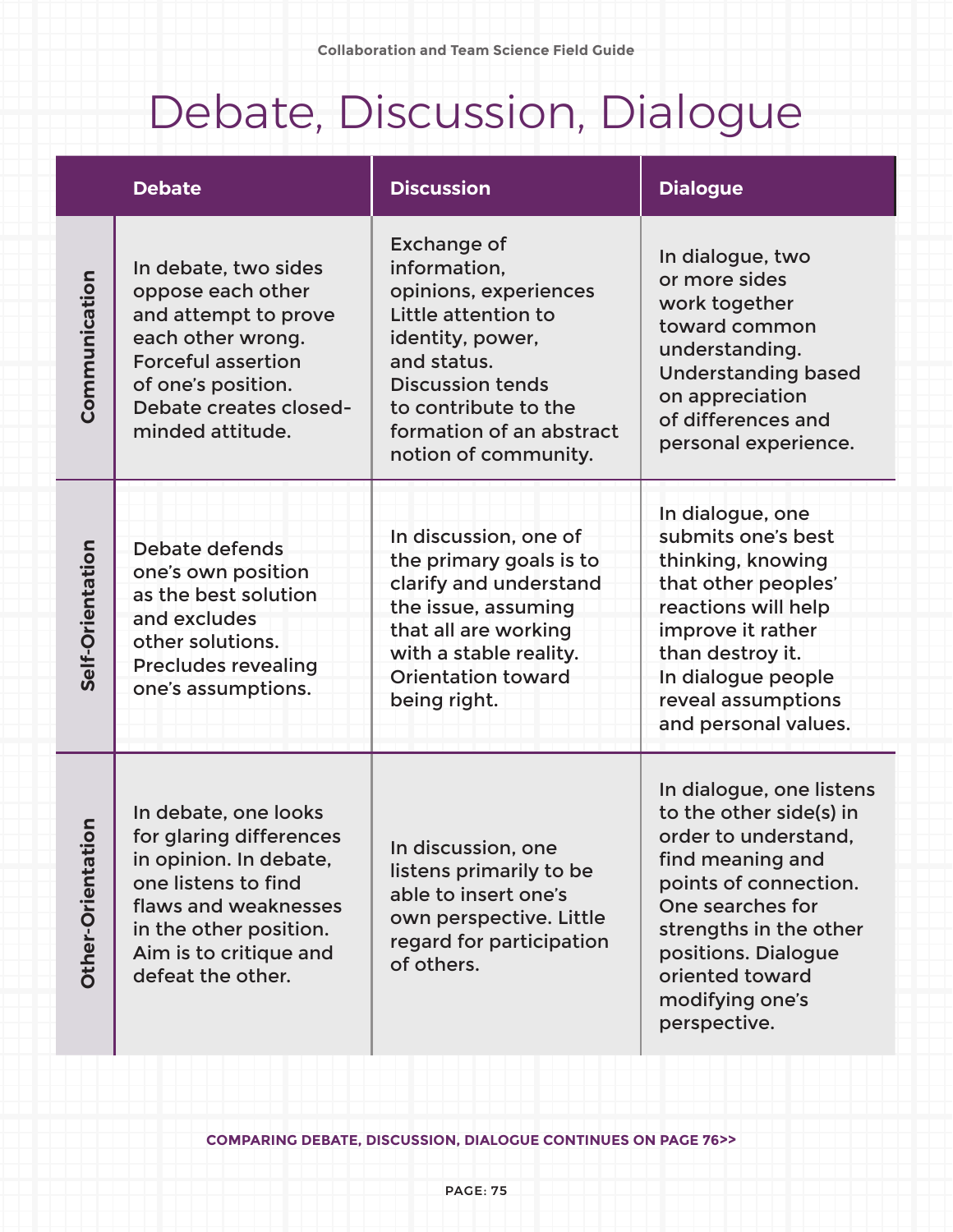### Debate, Discussion, Dialogue

|                  | <b>Debate</b>                                                                                                                                                                             | <b>Discussion</b>                                                                                                                  | <b>Dialogue</b>                                                                                               |
|------------------|-------------------------------------------------------------------------------------------------------------------------------------------------------------------------------------------|------------------------------------------------------------------------------------------------------------------------------------|---------------------------------------------------------------------------------------------------------------|
| Emotions         | In debate, one is not<br>concerned with the<br>feelings or emotions<br>of the other. In debate,<br>one does not consider<br>how the debate will<br>affect relationship with<br>the other. | In discussion, emotional<br>responses may be<br>present but may be<br>unwelcome. Strong<br>focus on content rather<br>than affect. | In dialogue, emotions<br>help to deepen the<br>understanding of<br>personal and group<br>relationship issues. |
| <b>End State</b> | In debate, winning is<br>the goal.                                                                                                                                                        | In discussion, the more<br>perspectives voiced, the<br>better.                                                                     | In dialogue, finding<br>common ground is<br>the goal.                                                         |

Compiled and adapted by Ratnesh Nagda, Patricia Gurin, Jaclyn Rodriguez & Kelly Maxwell (2008), based on "Differentiating Dialogue from Discussion" a handout developed by Diana Kardia and Todd Sevig (1997) for the Program on Intergroup Relations, Conflict and Community (IGRC), University of Michigan; and, "Comparing Dialogue and Debate," a paper prepared by Shelley Berman, based on discussions of the Dialogue Group of the Boston Chapter of Educators for Social Responsibility (ESR). Other members included Lucile Burt, Dick Mayo-Smith, Lally Stowell, and Gene Thompson.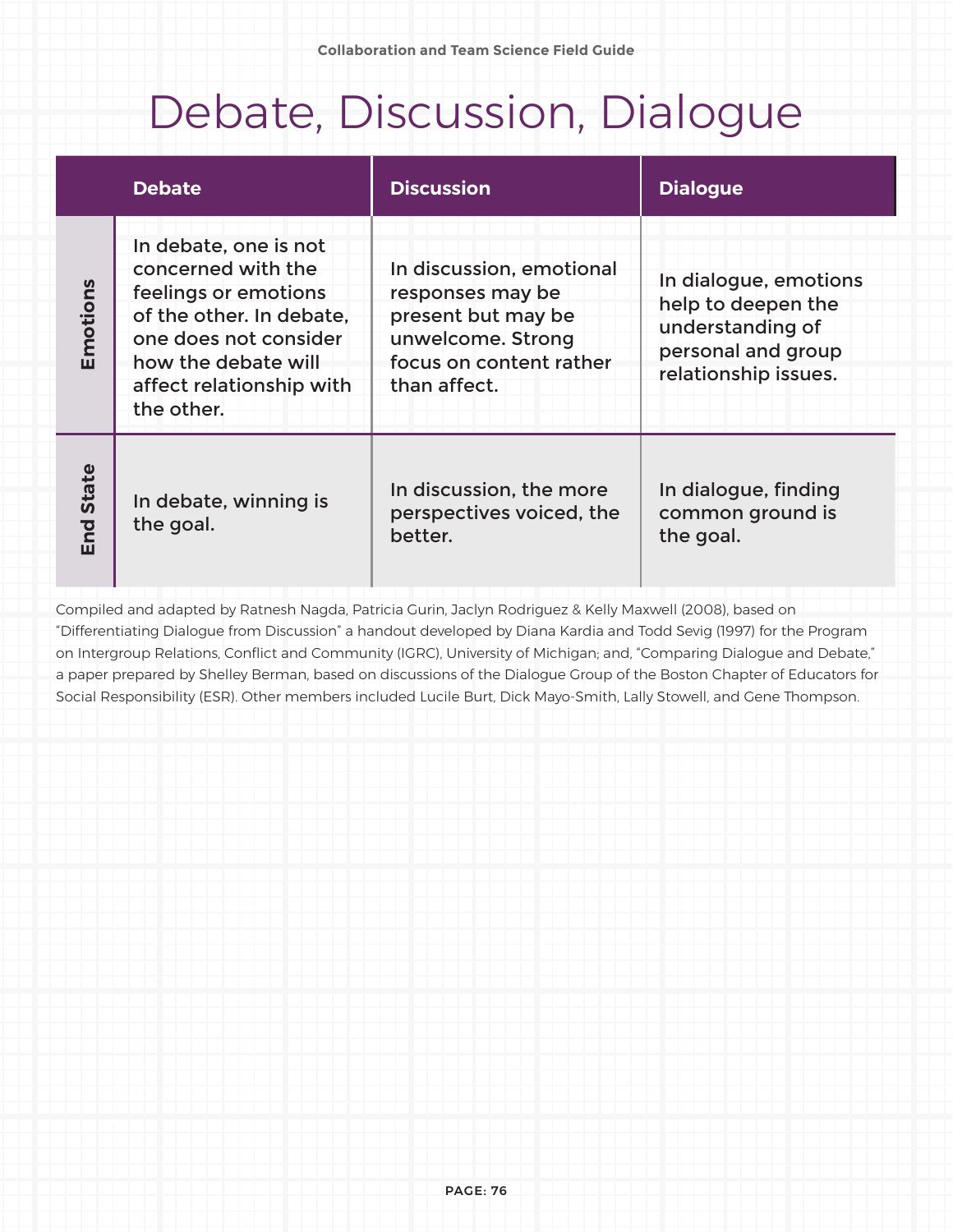### **CHAPTER 08** Credit **and Sharing**

Of all the aspects of team science, sharing recognition and credit is among the most difficult to master. Professional recognition is important regardless of where a researcher is on his or her career path: it plays a role in tenure decisions, grant submissions, promotions, scientific awards, and acceptance to prestigious organizations, among other things. For decades, scientists have largely been recognized—and thus rewarded—for their individual accomplishments. However, support is increasing for the idea that individual contributions can be recognized and rewarded in the context of a collaboration. Recognition and reward of all team members should be done thoughtfully and fairly.

How credit is attributed can vary greatly from team to team, and the decision about how to share credit will impact all team members. The best time to make these decisions is either before work begins or as early as possible. Waiting until the paper is written and authorship discussed can jeopardize the work as well as relationships among team members. Sometimes it is not possible to determine order of authorship at the outset of a collaboration. In these circumstances, collaborators can agree in advance on the criteria that will be used for making authorship decisions and the process by which those decisions will be made.

#### **HOW TO GIVE RECOGNITION AND SHARE CREDIT**

- Build and maintain trust among team members (see the section *How to Foster Trust Among Team Members* in *Chapter 05: Trust*).
- Unambiguously assign or negotiate roles and responsibilities for the various team members—this is especially important for team leaders.
- Establish as early as possible a process and criteria for determining how authorship and other forms of credit will be decided. This can be done in the form of Collaborative Agreements, Welcome Letters, or other types of documents (see *Appendix*).
- Create a credible process by which team members can raise concerns about how credit is being or will be determined as soon as questions arise.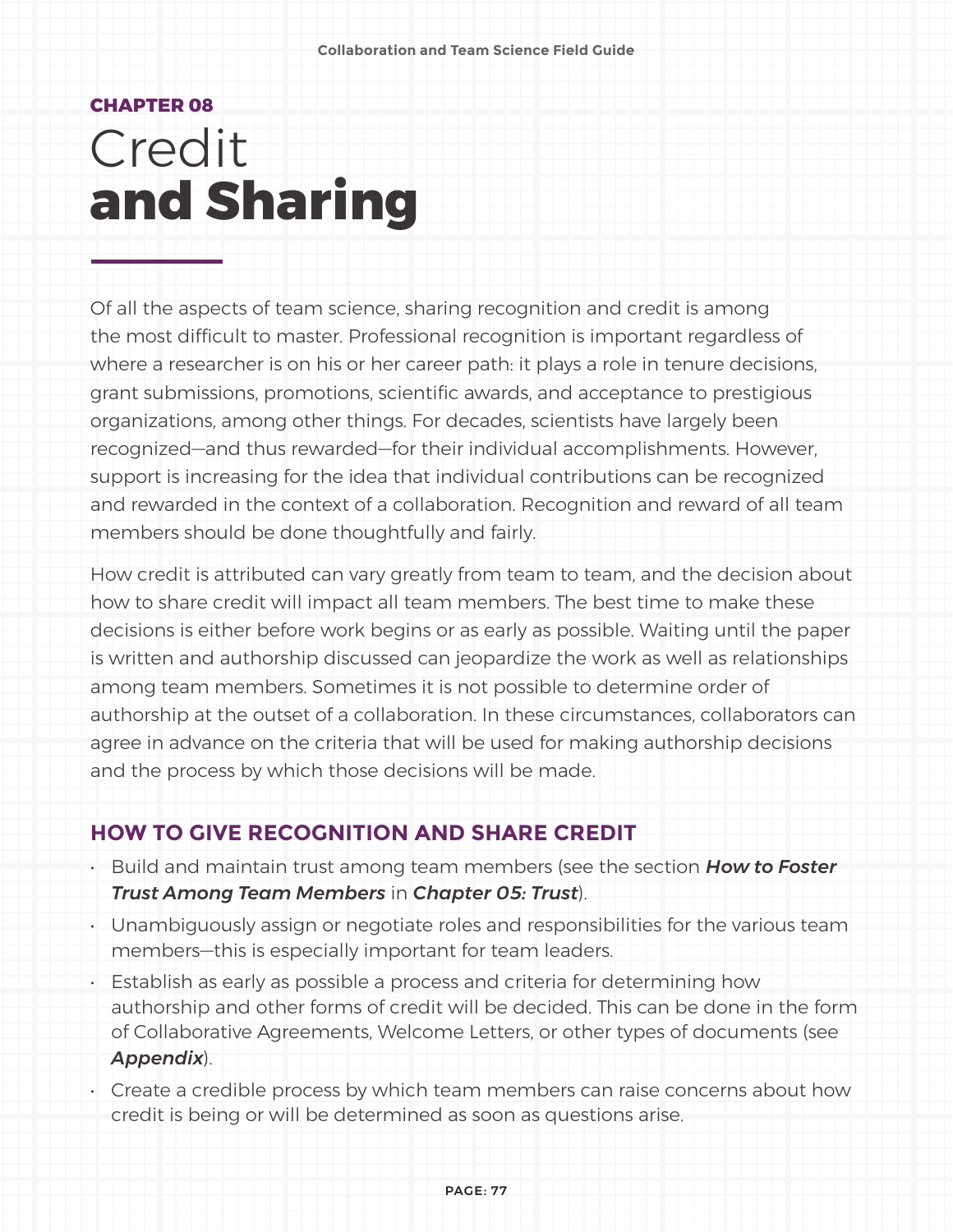### **Proposed Framework for Evaluating Collaborative Academics**

A recent publication puts forward a simple framework to appropriately recognize and review academic researchers participating in collaborative research or team science. Aligned with the pillars of the academic model, the framework combined qualitative and quantitative assessment in the areas of education and service, stature and accomplishment, and urges the collection of evaluative data. Assessment of the following scientific activities is suggested: design, implementation, analysis, and contributions to publications. In addition, the framework encourages assessment through other more creative approaches, including input from lead investigator collaborators, teaching, input into grant applications, and commitments such as journal clubs (Mazumdar, Messinger et al. 2015).

- Identify early on in your scientific relationship those who will be responsible for answering questions and responding to outside inquiries about various scientific aspects of the project.
- In public presentations, identify team members and explicitly acknowledge their contributions to the research endeavor.
- Appropriately attribute all people who contribute to writing, performing experiments, or provide intellectual input.

The formation of highly productive, integrative research teams has outpaced institutional mechanisms that support, review, recognize, and reward individuals who contribute to these collaborations. For research teams to flourish, there must be paradigm shifts for both scientists working in teams and the organizations that evaluate their work. Appropriate recognition and reward of team science is critical for promoting the success of existing teams as well as for nurturing new ones. At NIH, there are several examples of changes that have been made to help shift the perception that recognition and reward for team science projects are lacking. Most notably, in 2006, the NIH modified its intramural tenure evaluation guidelines to include recognition for participation in team science. The guidelines indicate that substantial impact of independent pursuits, as well as those characterized as team science, will qualify an individual for recognition for tenure. Another NIH effort recognizing the importance of collaboration in 2007 was permitting R01 applications to be submitted by multiple PIs.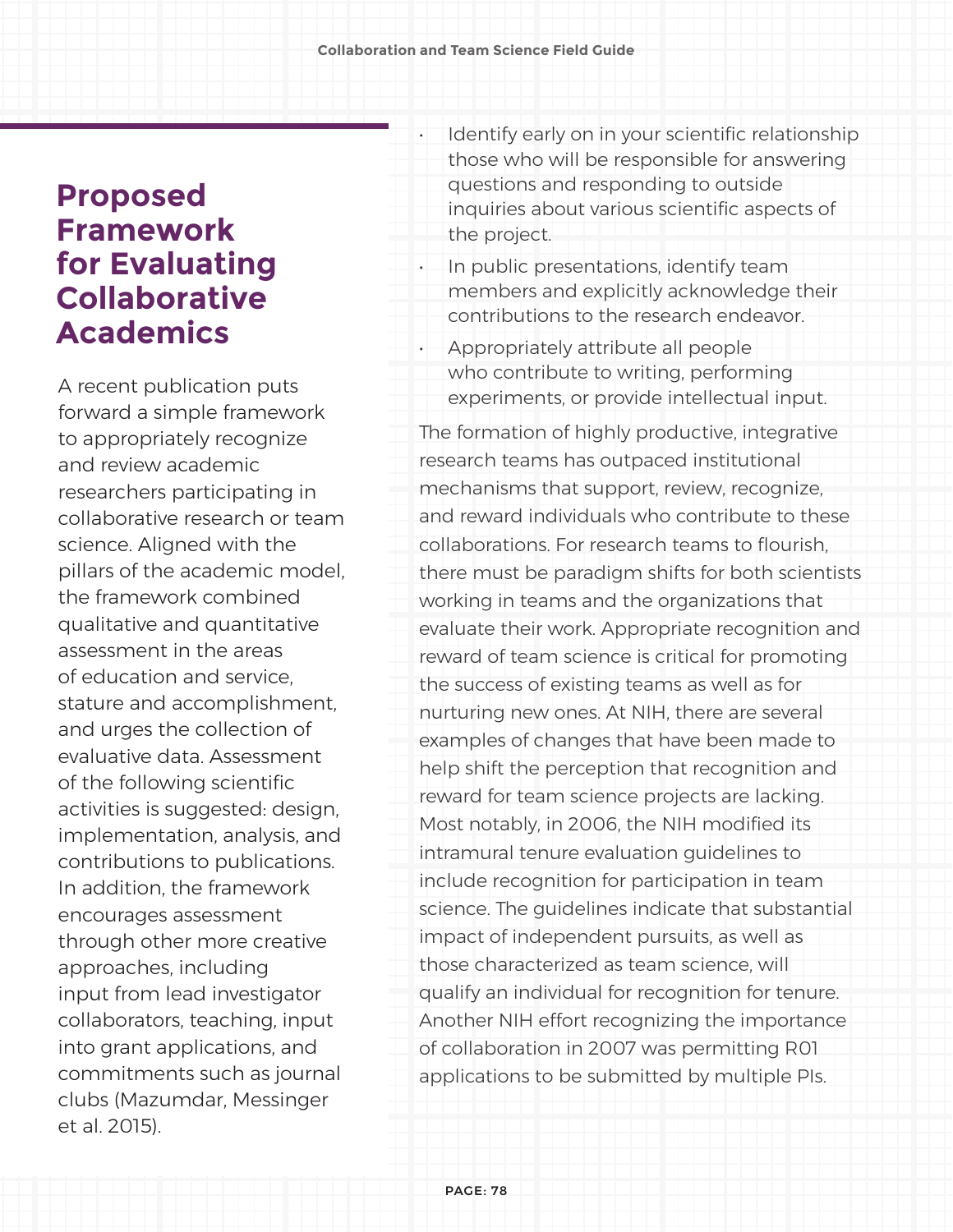# IT'S WORKING: CASE STUDY 14

A collaborative research team set up a publications committee to actively address authorship issues from the very beginning of the project. The leader, Dr. Kamela, encouraged team members to generate and present to the group their proposals for potential experiments and get their ideas out into the open. Dr. Kamela also made explicit the expectation that the resulting data would be shared and discussed openly with the team. The team agreed on clear and specific authorship rules and how they would share credit. The publications policy was included as an appendix on every research plan.

# IT'S NOT WORKING: CASE STUDY 15

Two fellows from different laboratories were working, at the direction of their supervisors, on a collaborative project. While the scientific question was clear and the work was distributed based on expertise, authorship had never been discussed as an aspect of the collaboration. When it was time to write the paper, both fellows assumed they would be first author. A heated and emotional dispute erupted when it became clear that neither one would give up his position of thinking he should be first author. Accusations of discrimination, poor-quality research, lack of intellectual contributions, among others, were made. Many hours of valuable time over many days were spent trying to come to a resolution. The supervisors continued their collaborations; the fellows, however, remained bitter and frustrated.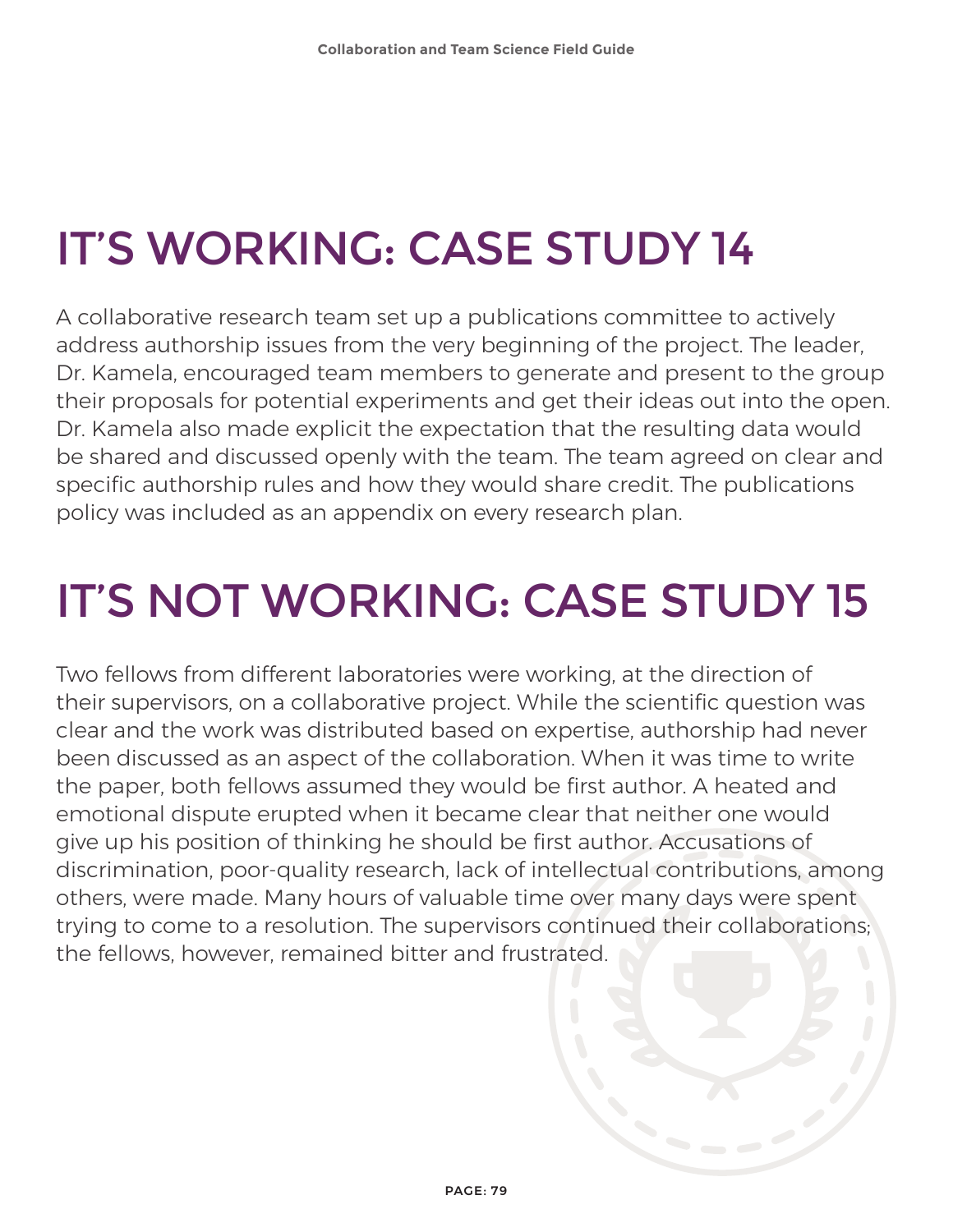Leading medical and research associations are recognizing that there are research accomplishments that ought to be attributed to a scientific team. The American Association for Cancer Research, for example, has created the Team Science Award that recognizes interdisciplinary approaches to translational cancer research. Additionally, many journals now have explicit policies about how joint authorship is determined.

#### **ORGANIZATIONAL RECOGNITION AND REWARD**

Institutions have trouble giving an individual credit for a scientific accomplishment if credit for the achievement was shared among multiple people. There is a belief among some established researchers involved in team science or highly collaborative work that there comes a time in their careers when they should cede senior authorship on papers and pass speaking invitations to more junior members of the team so that the junior members can attain greater recognition, take a more prominent role, and further develop their careers. Review teams that value the individual investigator grapple mightily with how to deal with such situations. There can be the misperception that the senior investigator is no longer playing an important role; why otherwise would she or he give up the last author position or not give the talk? What happens when two team collaborators at roughly the same career development stage aspire to the same progression of promotions? While science is inherently competitive—and needs to remain so to assure the most robust research approaches and outcomes—does it make sense to promote just one of two equally outstanding scientists purely based on the premise that it has always been done that way and no mechanisms are in place to support the promotion of both? Culture shifts in how sharing and giving credit are perceived will be another critical element to assuring there is enthusiasm for participating in collaborative ventures.

Another shift in the culture of academic institutions is the implementation of a new role that is intended to support collaborative research. Although the titles, roles, and responsibilities of the individuals in these positions vary from institution to institution, we have become aware of a trend among some institutions to actively support collaboration and team science. Whether they are referred to as research development professionals, boundary spanners, or laboratory managers, the individuals in these positions play a critical role in making connections across the institutions, helping researchers find other scientists who could contribute to a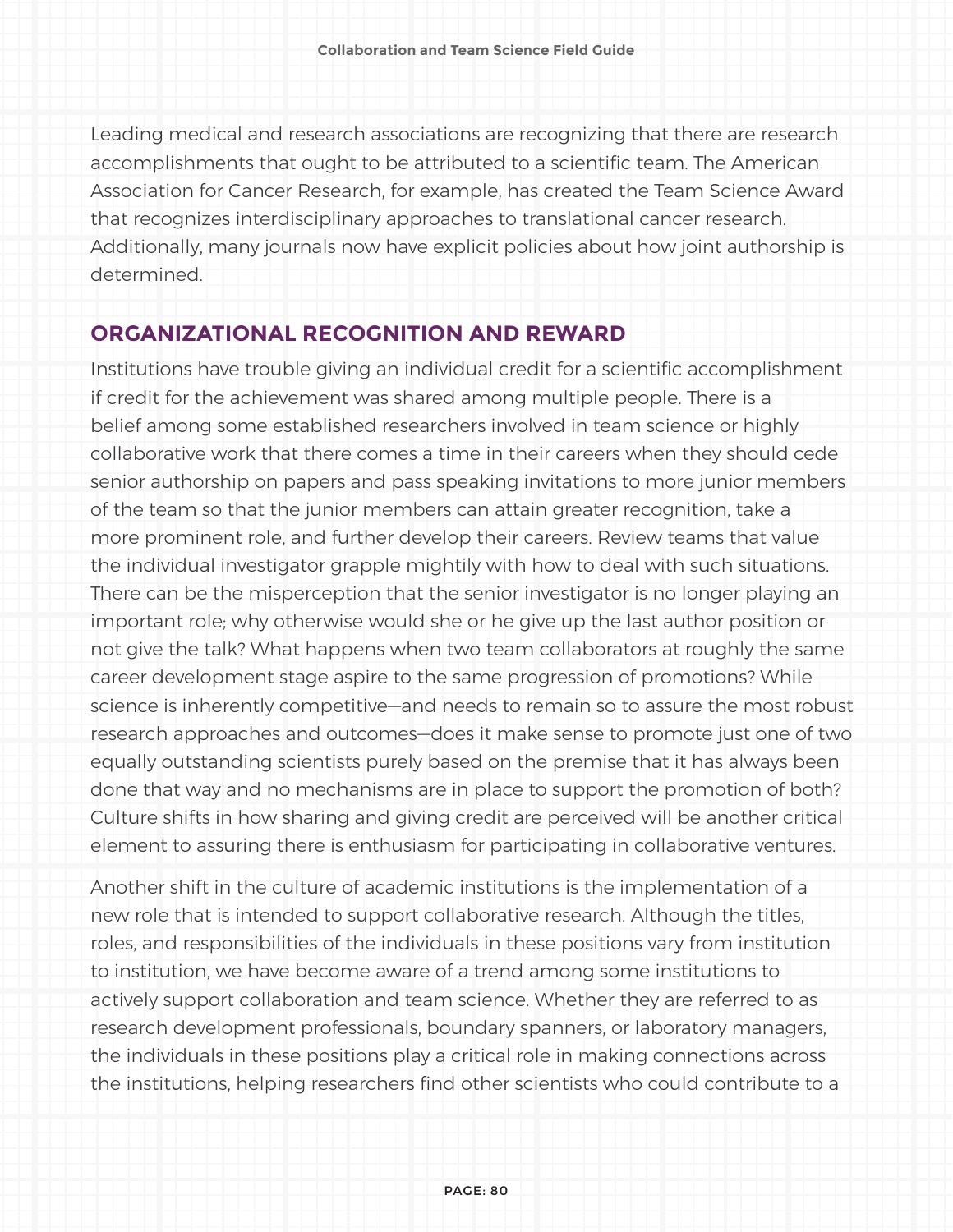collaborative venture. In addition, they can help to identify funding opportunities, to provide a point of contact for the researchers in the open laboratory setting, or to structure a grant application to convey how team science will advance the research goals. As research becomes more and more collaborative, a greater need exists for individuals who can play a scientific coordination role in the context of the science itself or the scientific administration.

### **ASK YOURSELF IF IT'S WORKING**

#### **When It's Working:**

- How credit and authorship will be attributed, including meeting abstracts, papers, and intellectual property, is decided at an early stage of the research project.
- All team members understand and accept the process and criteria for allocating authorship and acknowledgments.
- An environment of psychological safety is created and sustained which enables group members to willingly and openly discuss any issues or concerns that arise.
- Team members share data, discuss interpretation, and jointly plan next steps.
- Strategies for recognizing and rewarding individuals participating on teams is established.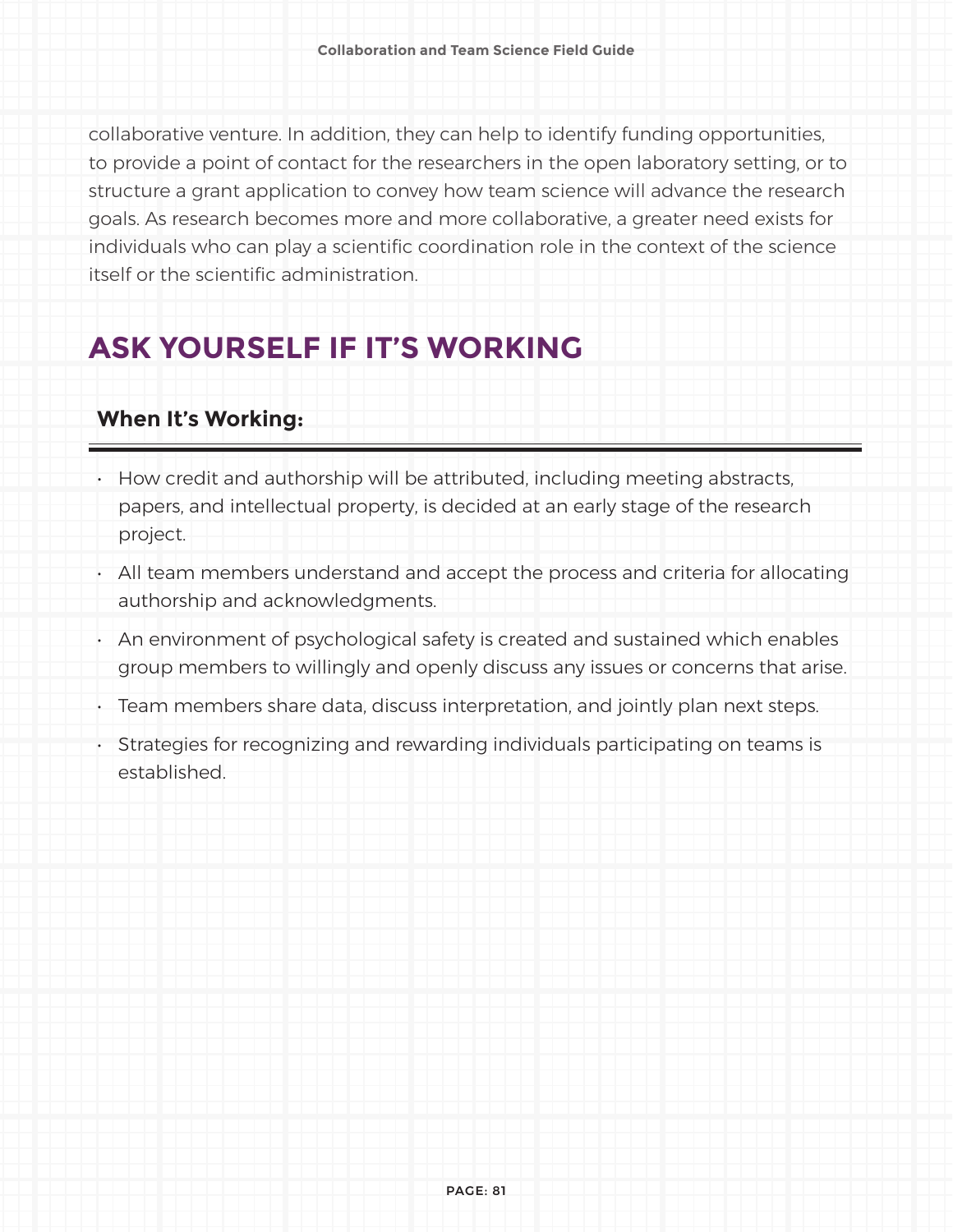#### **When It's Not Working:**

- Team members resent their supervisors and colleagues because they think they should have gotten credit when they did not.
- Team members are willing to accept credit and recognition, but unwilling to give it in return.
- Communications are troubled, and issues and concerns of team members are not openly discussed.
- Team members become reluctant to openly share their data.
- Members are unwilling to ask for agreements in the early stages of the scientific collaboration.
- Personal and professional relationships suffer.

#### **Take Aways:**

- Develop agreements for how credit for research accomplishments will be attributed.
- Have a clear understanding of authorship criteria and responsibilities early in the life of the project.
- Be mindful of team members' career development when developing agreements:
	- 1. For whom is the credit and recognition most critical?
	- 2. Are there any team members who can begin letting more junior members have greater recognition? This may take the form of authorship, corresponding authorship, and/or presentation of invited talks.
- When joining an organization, ask it to outline how your contributions to team science will be formally reviewed and recognized.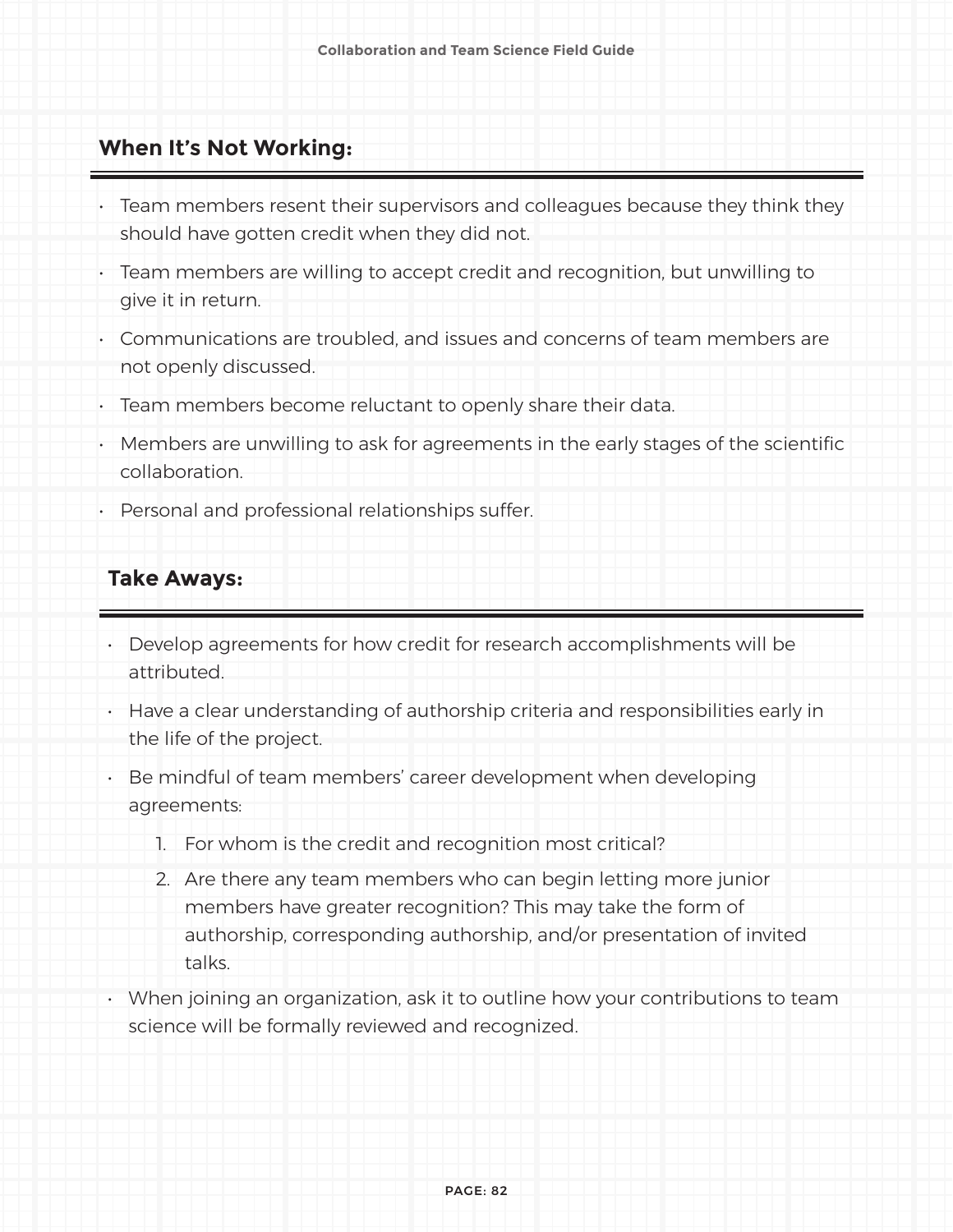#### **HOW TO APPROACH RECOGNITION AND REWARD**

Unfortunately, there are still many tales of scientists and clinicians at prominent institutions who find out during a tenure review process or other evaluations that they are viewed as "not demonstrating the required independence" to make it to the next step in their career trajectory even though they heard that working with multiple colleagues on complex scientific problems is valued. In other words, promotion policies, institutional norms, and personal values of evaluation committee members are not always up to date with the messages being broadcasted by organizational leadership; this can have a strong negative impact on those participating in team science.

It is difficult for an early career scientist to contemplate the benefits of team science if s/he works in an institution that does not recognize or reward collaborative efforts or whose mentors suggest not engaging with others for fear of giving the impression that they are not completely independent. In addition, regardless of career stage individuals in disciplines that are inherently collaborative (such as bioinformaticians and statisticians) are often confronted with the challenge of demonstrating how they have made independent contributions in the context of the team even when publications would not have been possible at all without their expertise.

For this reason, the ability of a research team leader to engage positively with and gain the support of his or her organizational leadership cannot be understated. As a team leader, you can put into place specific processes, if only for your special circumstance. For example, you could negotiate to include appropriate review and recognition of collaborative research efforts in a new recruit's start-up package.

To correctly approach recognition and reward:

- Assure that processes and procedures are in place to robustly and rigorously review, recognize, and reward researchers involved in highly collaborative research teams.
- Communicate and demonstrate to those participating on and leading research teams that their efforts, if truly outstanding, will be appropriately rewarded.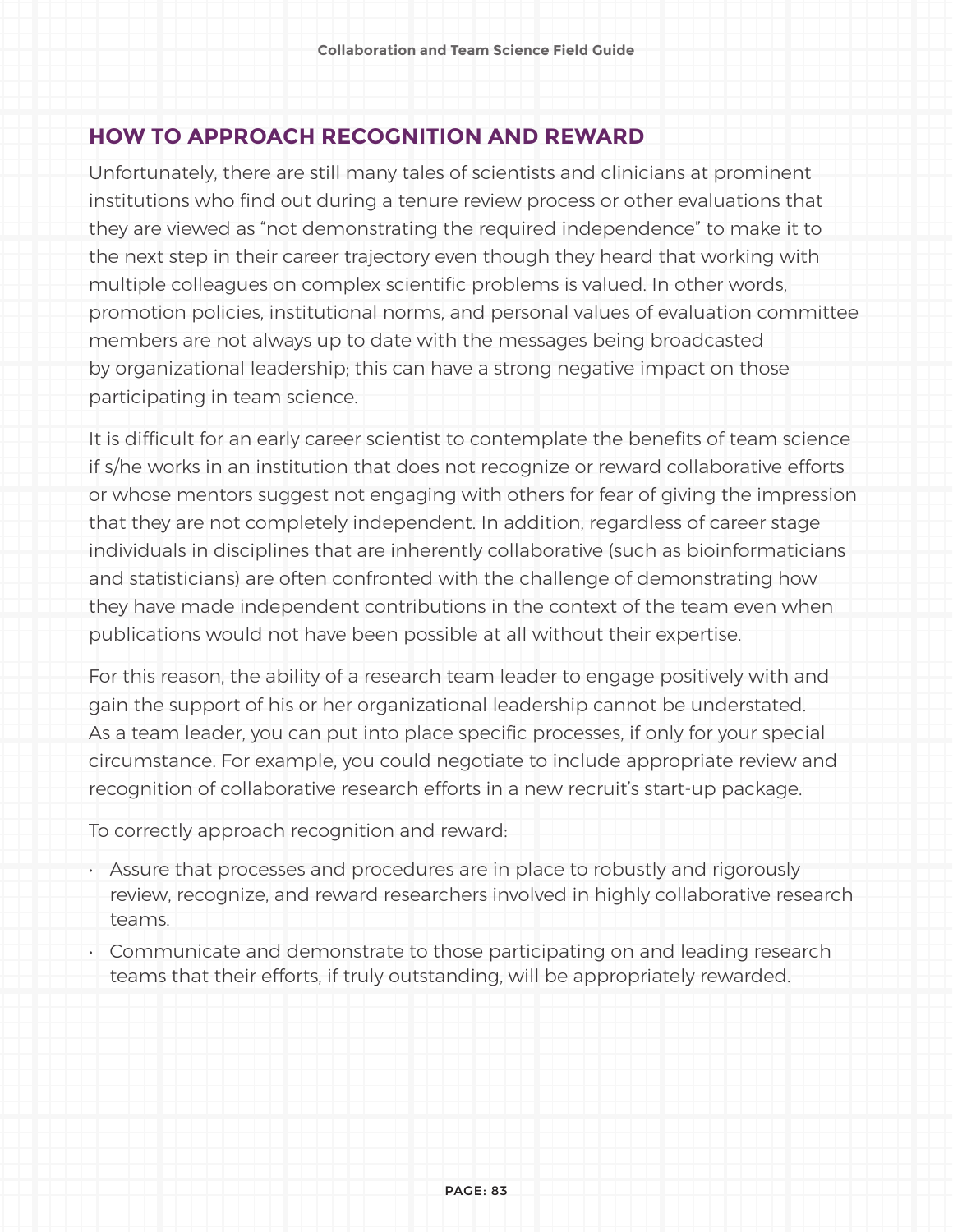#### **RECOGNITION, REVIEW, AND REWARD**

The development of institutional procedures, policies, and processes for assessing the accomplishments and contributions of scientific teams, as well as of the individual members who contribute to those efforts will send strong messages about the value of this approach. Routine team science criteria for review panels, metrics or milestones for the researcher involved in collaborative work, and policies and procedures to assure that young investigators are not punished for participating in collaborative teams are lacking. The creation of such mechanisms would signal institutional commitment to the community.

In 2017, the National Institutes of Health published a Funding Opportunity Announcement (FOA, PAR-17-340) for a RM1 grant entitled "Collaborative Program Grant for Multidisciplinary Teams." This FOA has been designed to support highly integrated research teams of three to six PIs to address ambitious and challenging research questions that are important for the mission of the National Institute of General Medical Sciences (NIGMS) and that are beyond the scope of one or two investigators. Teams have been encouraged to consider far-reaching objectives that will produce major advances in their fields. These objectives should require considerable synergy and should not be achievable with a collection of individual efforts or projects. Such a funding mechanism recognizing the effort of multiple PIs involved in highly integrated research teams should ultimately promote the advancement of their individual careers.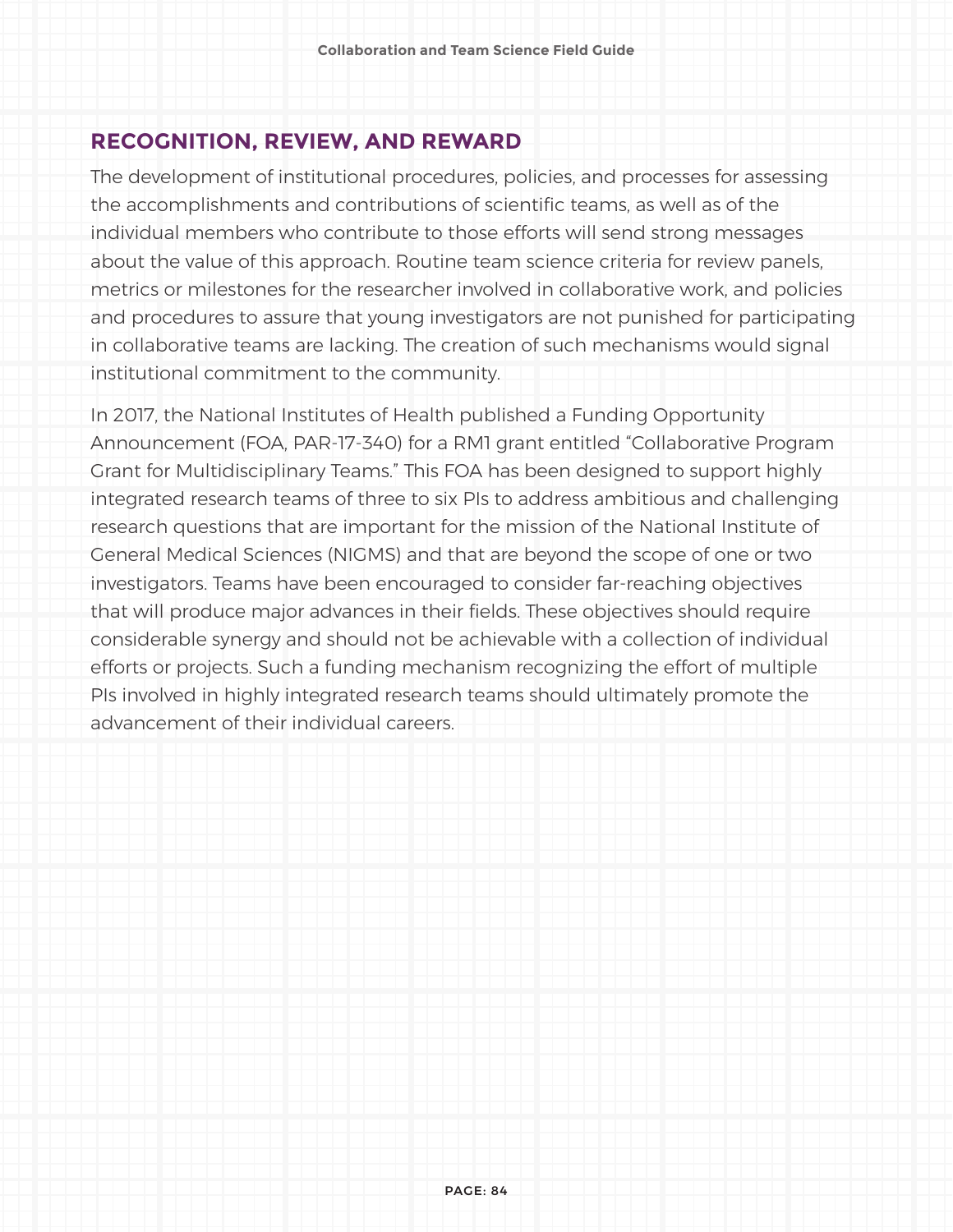#### **CATCH 22 FOR THE TENURE-TRACK SCIENTIST**

One question surfaces in tenure committee meetings: "Has Scientist X demonstrated independence?" For tenure–track investigators to be awarded tenure, they need to do outstanding science and demonstrate their independence. As a result, early-career, energetic researchers are typically cautioned against collaboration and counseled to focus exclusively on independent efforts. After many years of research successes achieved through individual effort, they are, once tenured, allowed and perhaps even expected to collaborate and join with others to solve complex scientific problems. By this time, they may or may not be inclined to pursue such efforts.

Systems, policies, and criteria need to be put in place by institutions to assure earlycareer investigators that they can participate on collaborative research teams and that they will be appropriately reviewed and rewarded during the tenure process for doing outstanding science as part of collaborative interactions.

Various tools exist:

- Offer letter
- Pre-tenure agreement
- P&T criteria
- Joint appointment agreements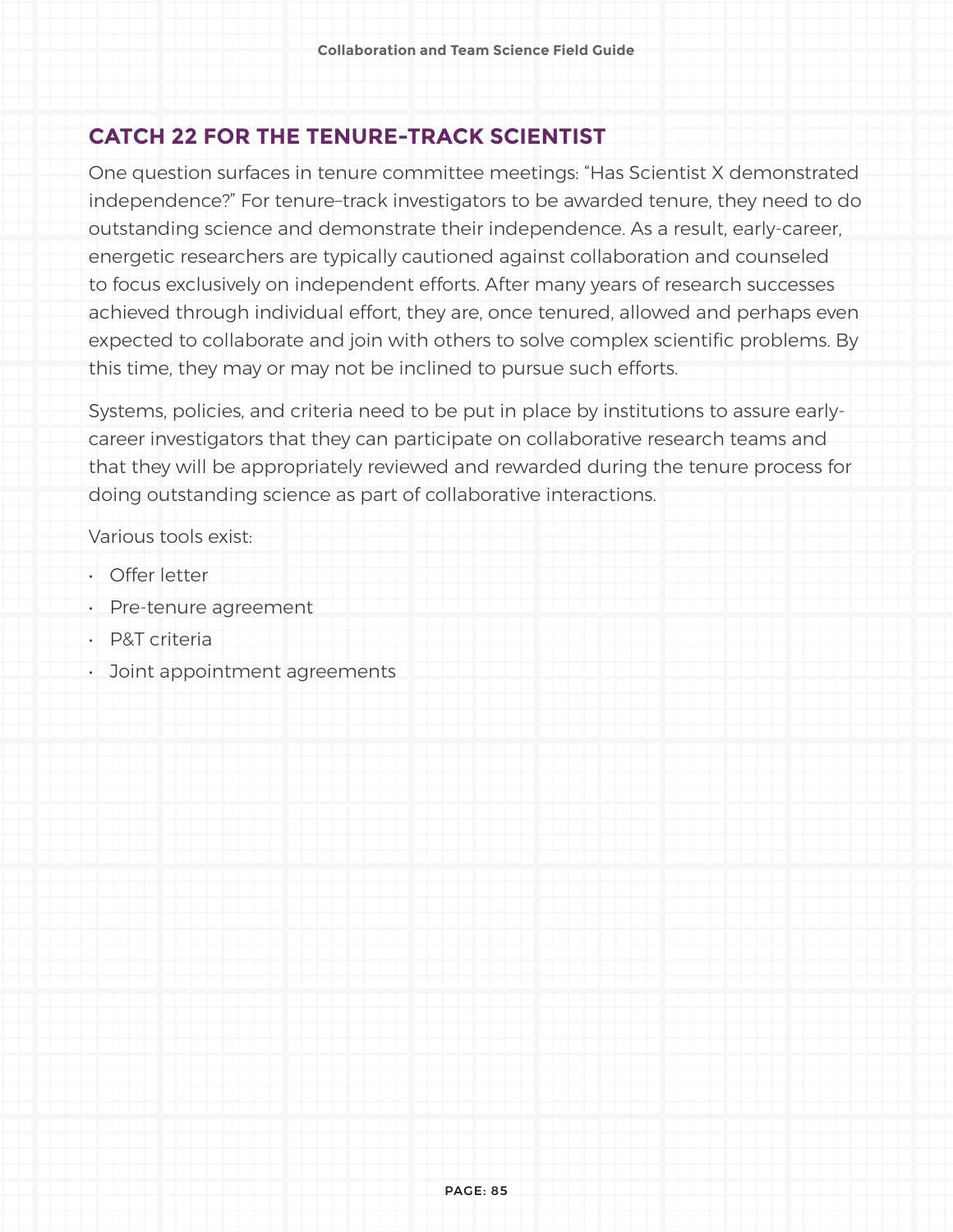## IT'S WORKING: CASE STUDY 16

Dr. Felix had worked largely as a solo investigator for many years until he accepted a senior position on a research team investigating epitope-driven vaccines. Dr. Felix was pleasantly surprised by how supportive the institute was of the team's efforts, and how this was clearly communicated and demonstrated. Leadership had recently revised certain policies that had not been "team science friendly" to encourage investigators to work collaboratively and ensure fair review at tenure meetings, annual performance evaluations, and other institutional venues. Mechanisms were put in place so that individuals would be regularly recognized for the outstanding research they were performing on their own as well as their contributions to meritorious team efforts. Dr. Felix's team leader had an excellent relationship with the institute's leadership, making the group, as a whole, feel supported in their efforts.

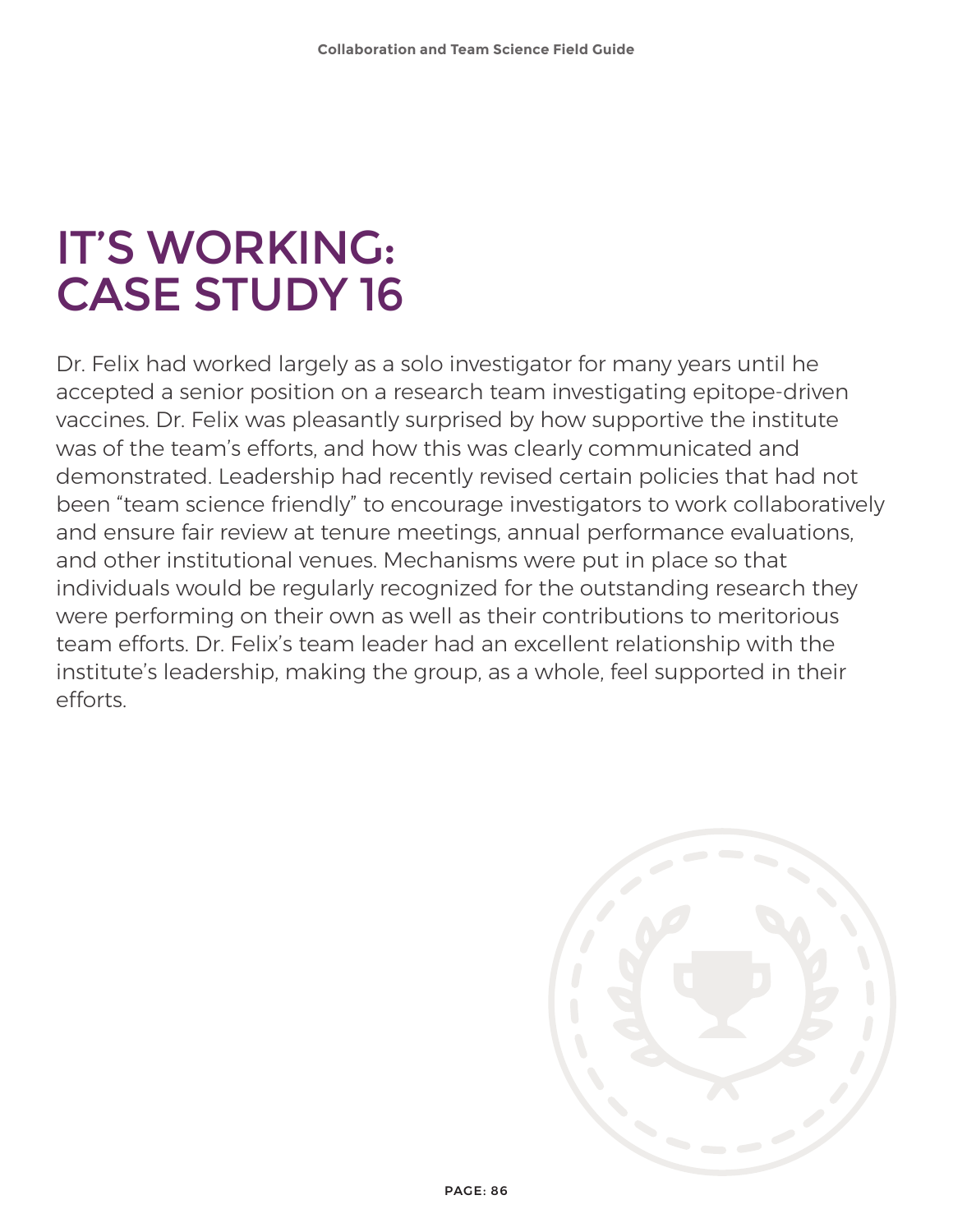### IT'S NOT WORKING: CASE STUDY 17

Dr. Amiel was recruited to a prestigious institute to begin her career as an independent investigator. She was recognized to be a creative thinker, had successfully challenged existing paradigms at the postdoctoral level, and had proposed a compelling line of research to pursue. In addition, her strong scientific contributions and leadership ability were clearly demonstrated in her work with a collaborative research team, an attribute the institutional leadership indicated was highly valued. Dr. Amiel quickly found her place at the new institution, initiated the independent research she proposed, and made substantive contributions as both a participant and a leader in collaborative research efforts. At her formal review three years later, Dr. Amiel was shocked at her overall assessment by the outside review team. She was praised for her independent research, but the review committee strongly suggested that she abandon her collaborative research projects because they "will not contribute to international reputation" and noted that "it is difficult to assess her independence" in the context of the collaborative work. The reviewers said the time Dr. Amiel was squandering on these efforts could be redirected to assure she attained tenure at her next review. Since there were no policies or criteria in place for the review of contributions to team research efforts, they were barely considered by the outside committee and provided no foundation for an appeal to the review.

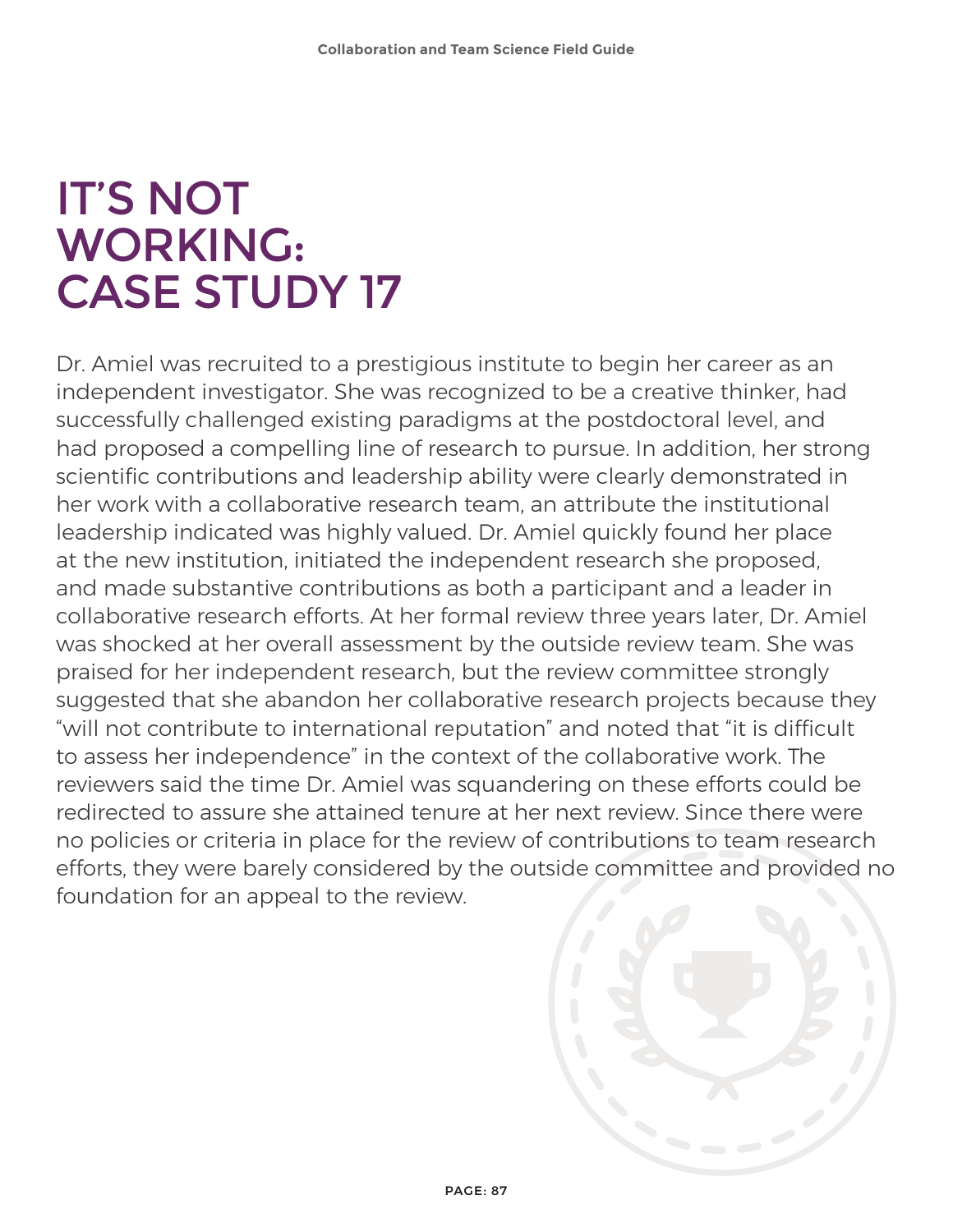### **ASK YOURSELF IF IT'S WORKING**

#### **When It's Working:**

- Institutional messages about the importance of team science and collaboration are supported by policies, processes, and procedures.
- Departments have developed strategies to recognize individual accomplishment in the context of a team.
- Expectations around collaborative research are explicitly captured in offer letters or pre-tenure agreements.
- Team science is actively supported through the implementation of research and scientific administrative positions that work closely with the researchers in support of collaboration.
- More senior researchers sponsor more junior colleagues by giving them opportunities for senior authorship on papers, national/international speaking engagements, or take the lead on a new research direction.

#### **When It's Not Working:**

- Scientists participating in collaborative research efforts are skeptical that their efforts will be recognized and rewarded.
- Early career scientists are unwilling to participate in team efforts for fear that they will risk not being recognized as independent.
- Criteria for tenure are out of date and committees operate through a "*we know it when we see it*" or "*we've always done it this way*" approach.
- Agreements are all verbal and a collaborative investigator does not have anything in writing to confirm conversations about how they will be reviewed for their team efforts.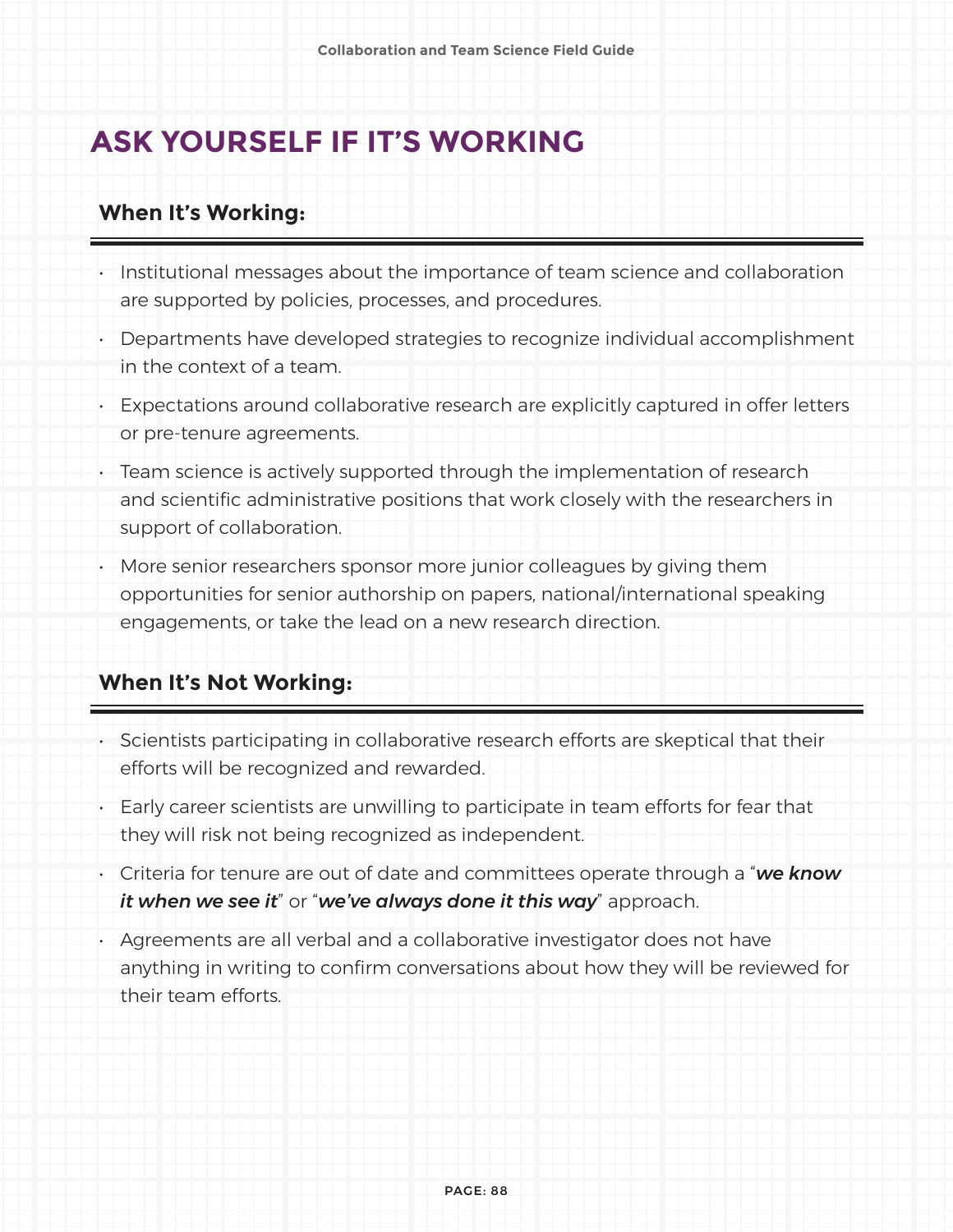#### **Take Aways:**

- Institutions should align their messages about team science with their policies and procedures.
- Positions evolve over time to increasingly support the scientific and administrative needs of team science.
- Written agreements can help assure that both the researchers and the institutional leadership have clear expectations about:
	- 1. how team science will occur and
	- 2. how it will be recognized, reviewed, and rewarded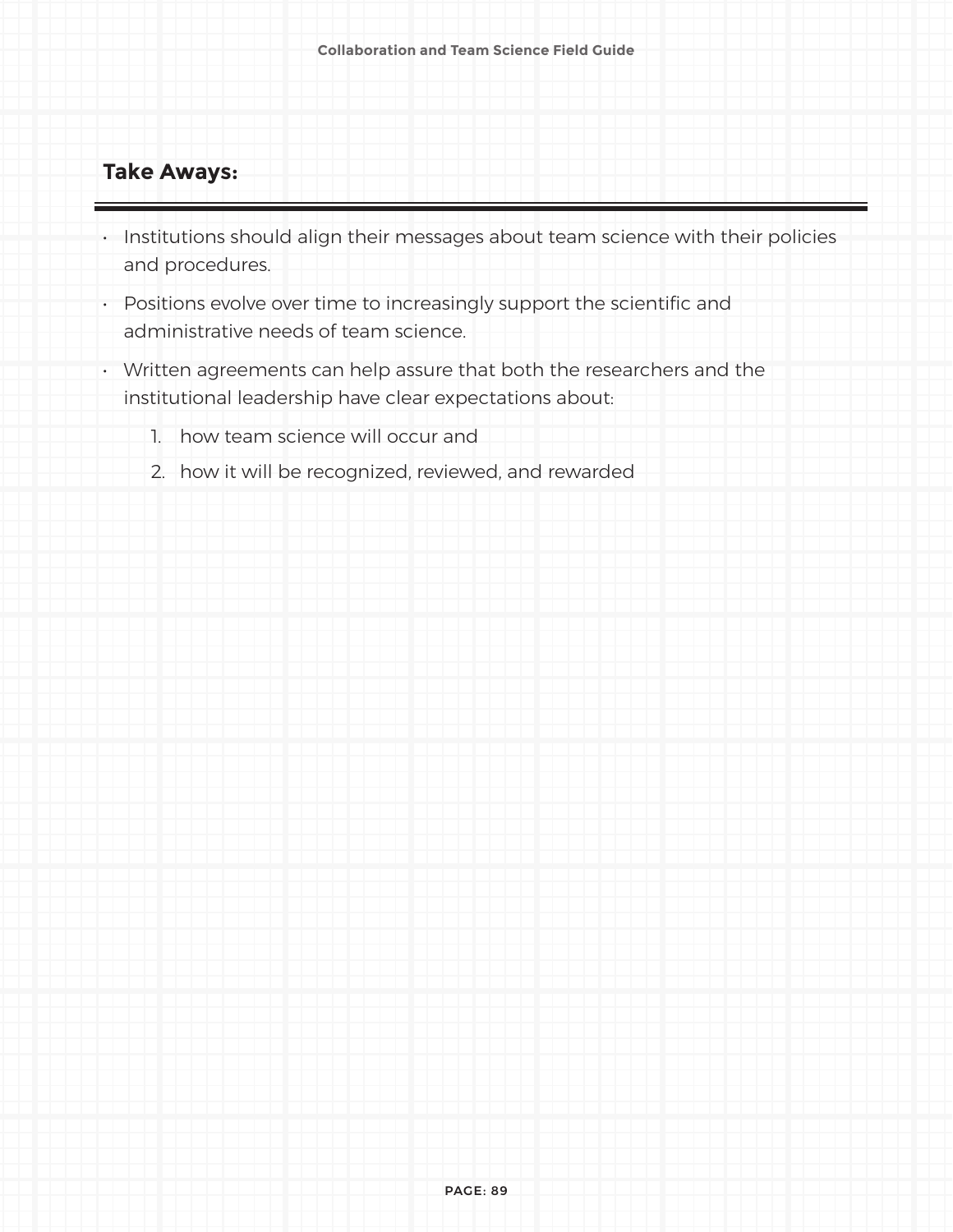### **CHAPTER 09** Managing **Difference**

Team science is an exercise in diversity. The dimensions of differences that come together in inter- and trans-disciplinary research range from disciplinary, social, knowledge and skills, to personality and power, just to name a few. Although the rationale for team science is grounded in an appreciation of the potential benefits of disciplinary diversity, that diversity does not automatically blend into a harmonious, cooperative team of researchers exchanging information and moving in the same problem-solving direction.

At the most general level, many research studies show that as long as there is not great pressure within a group to conform and agree, heterogeneous groups outperform homogeneous groups in solving problems (Hong and Page 2004). Heterogeneous groups are often found to have more interpersonal and group process related problems than homogeneous groups. More specifically, demographic diversity negatively affects group process. However, such problems are not inevitable and they need not be insurmountable.

Differences are at the core of the research team's strength and at the same time serve as a challenge to their successful functioning: strength because the very purpose of a team is to bring multiple perspectives to bear on complex problems; and challenge because the more people involved the greater the likelihood of difficulties in communication, conflict, and coordination. Unless managed well, any type of diversity can become the basis for conflict and stereotyping or other problems in social integration and communication. You may have such diversity in your group; categories that are known to impact group performance and group process are shown in the text box page 91.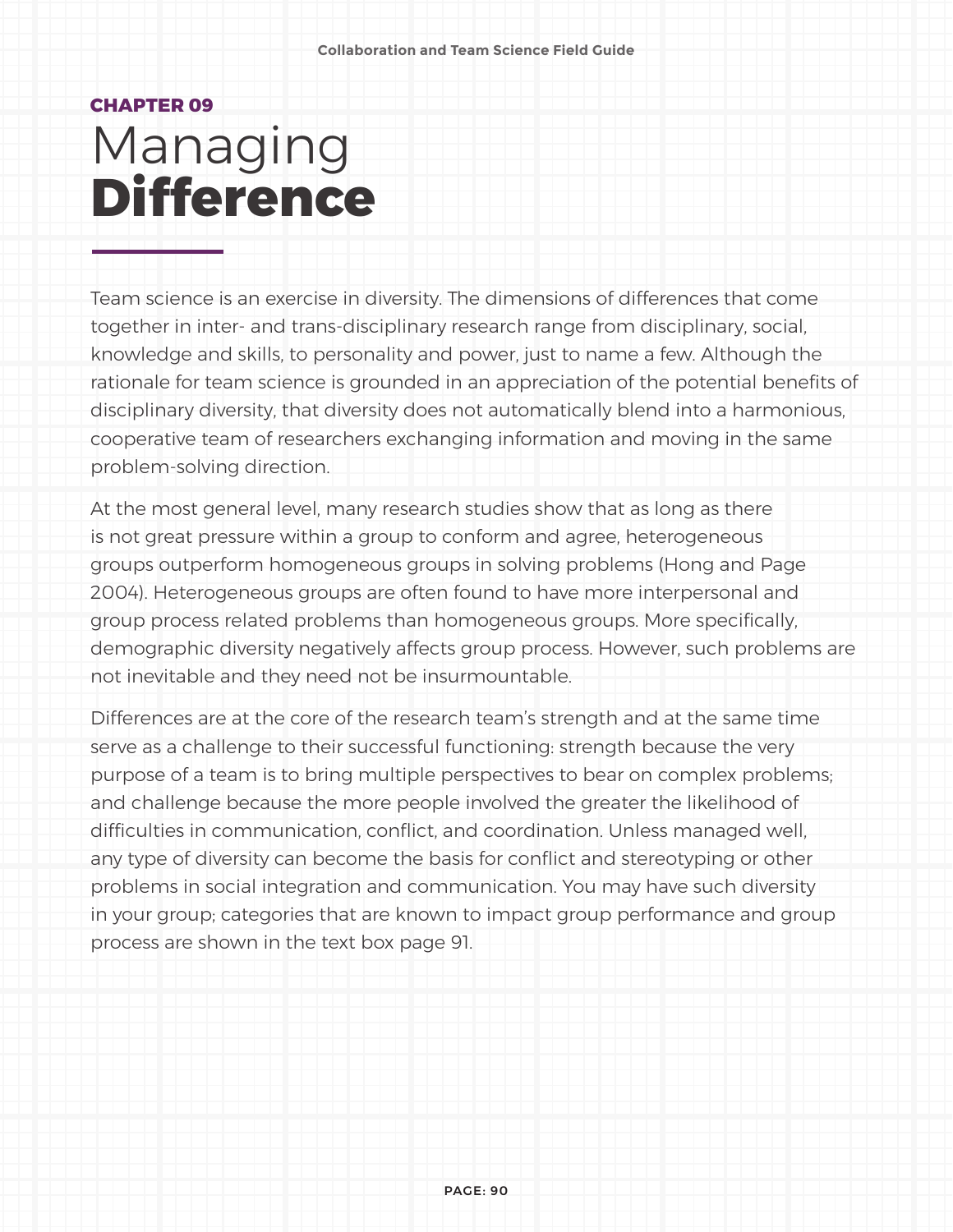#### **HOW TO HARNESS DIVERSITY IN TEAM SCIENCE**

- Establish trust (see *Chapter 05: Trust*)
- Create an environment of Psychological Safety (see *Chapter 05: Trust*)
- Develop the skills to have difficult conversations (see *Chapter 10: Conflict Is Normal*)
- Set expectations (see *Chapter 04: Building a Research Team*)
- Recognize that different perspectives are essential for a better outcome
- Share and understand differences among group members
- Be curious and ask questions before making a decision
- Assume that every team member has something important to contribute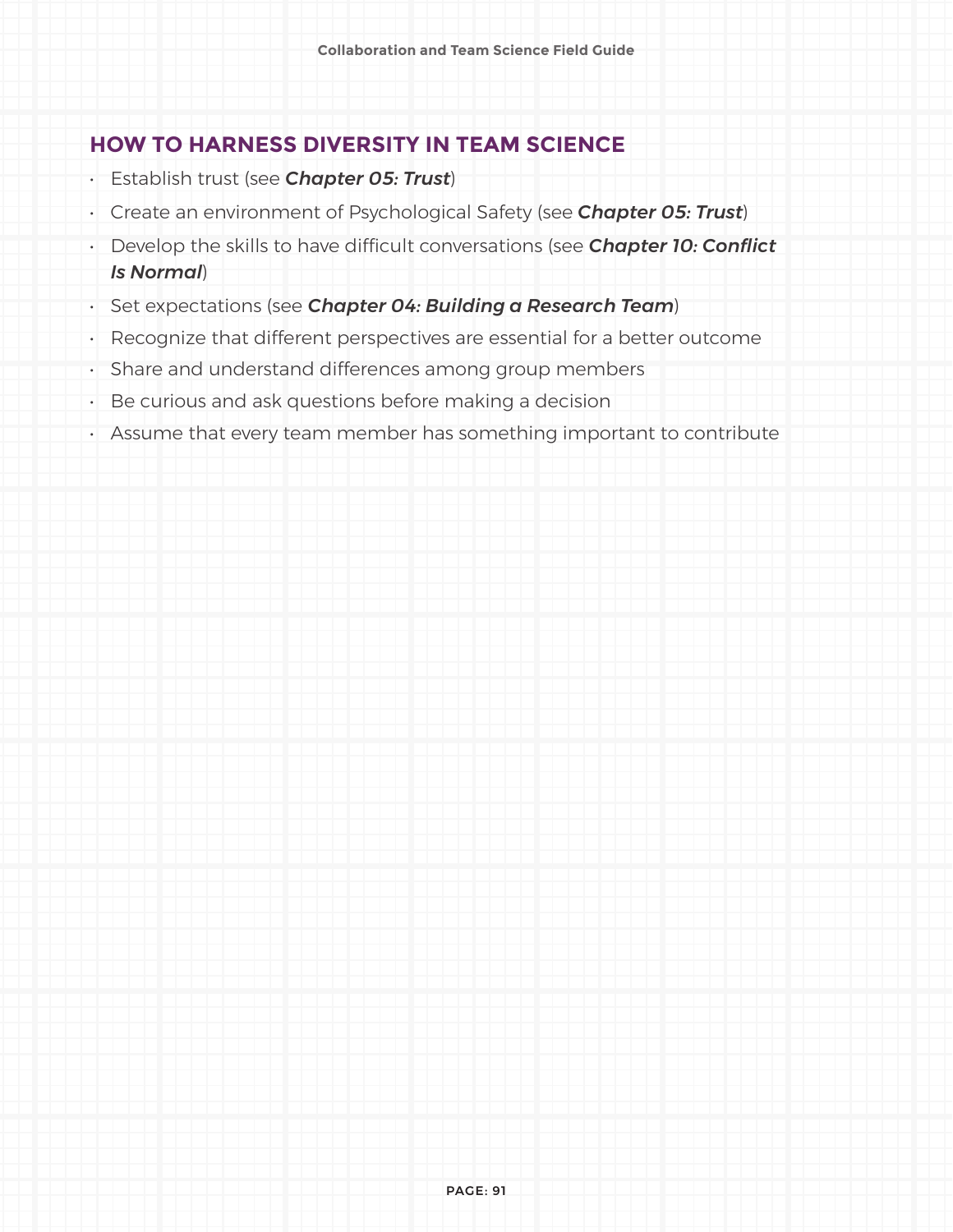### **Categories and Types of Diversity**

(Mannix and Neale 2005)

#### **SOCIAL-CATEGORY DIFFERENCES**

Race

**Ethnicity** 

Gender

Age

Religion

Sexual Orientation

Physical Abilities

#### **DIFFERENCES IN KNOWLEDGE OR SKILLS**

Education Functional Knowledge

Information or Expertise

**Training** 

Experience

Abilities

#### **DIFFERENCES IN VALUES OR BELIEFS**

Cultural Background Ideological Beliefs

#### **PERSONALITY DIFFERENCES**

Cognitive Style Affective Disposition Motivational Factors

#### **ORGANIZATIONAL- OR COMMUNITY -STATUS DIFFERENCES**

Tenure or Length of Service

Title

Special Relationship with Some Organizational Leaders

#### **DIFFERENCES IN SOCIAL AND NETWORK TIES**

Work-Related Ties Friendship Ties Community Ties In-Group Memberships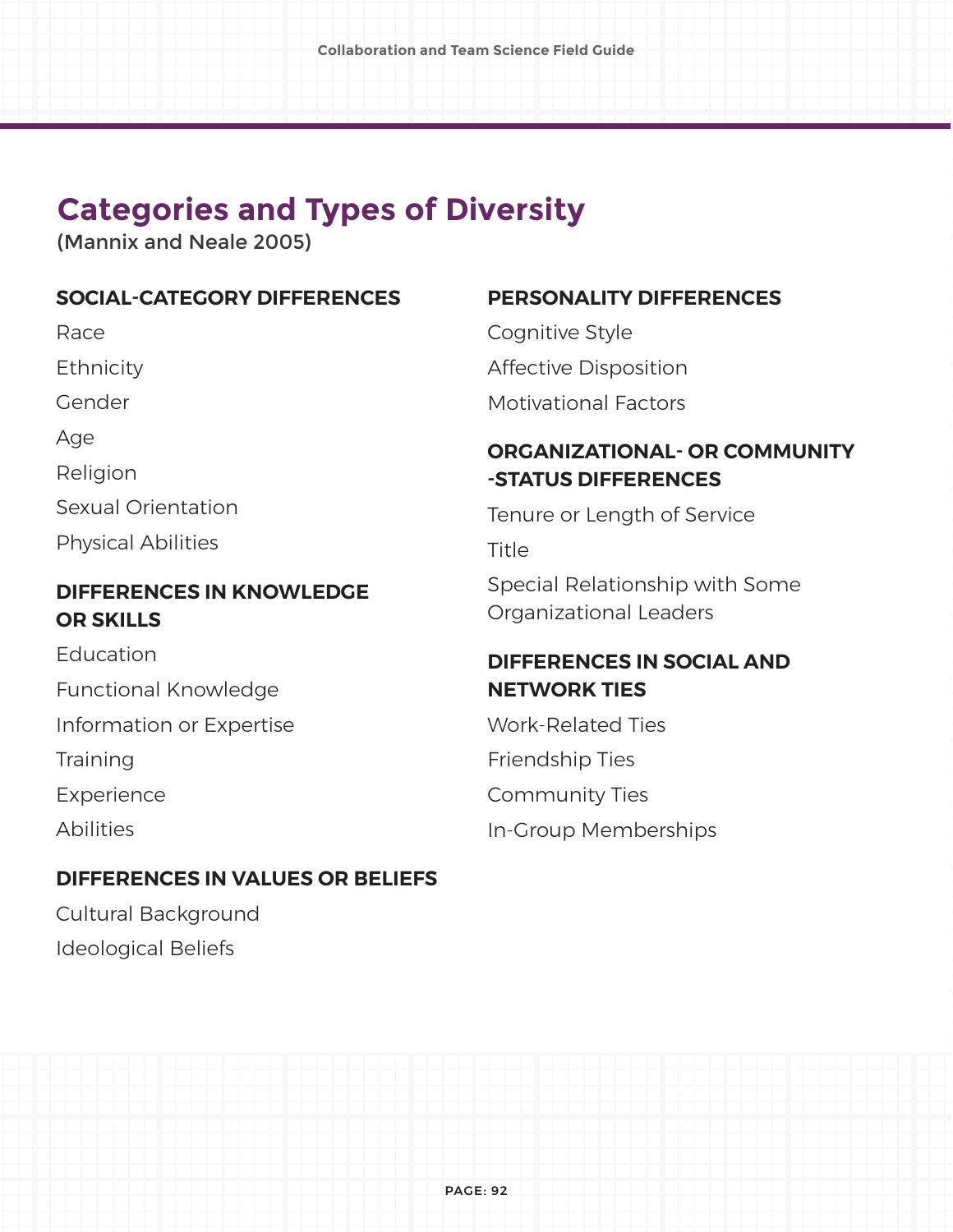There is a relationship between different types of diversity and their impact on group performance. Informational diversity corresponds to differences in individuals' knowledge, skills, and experience-related background. Research has shown that informational diversity is positively related to group performance. When informational diversity is present, scientific teams work better if there is at least a moderate level of conflict over science-related matters. As we have tried to emphasize in this guide, a research team should be a place where disagreement can flourish. Diversity, not just expertise, seems to make a difference in team performance. For example, it has been reported that "the greater the proportion of experts a team had, the more likely it was to disintegrate into nonproductive conflict or stalemate"(Gratton and Erickson 2007).

By comparison, the impact of social/category differences on group process and performance seems to depend on how well it is managed: in general, the less conflict, the better the group's performance. Visible differences can lend themselves to evocation of stereotypes and biases and be the basis for misunderstandings and failed communications. The effects of stereotypes and biases can be modulated by creating opportunities for team members to learn about each other explicitly rather than based assumptions and visible traits. Some studies have indicated that, when demographic diversity is viewed as a potential strength, then it is more likely to contribute to stronger team coherence. With the increase in team science and collaborations across institutions and even nations, demographic diversity in science is an ongoing feature of life. In this way, if team members become aware of differences related to demography, personality style, values, beliefs, and status, they are able to exploit those differences as a basis of establishing bonds with fellow team members.

Earlier, we wrote about the four phases of team development (see *Chapter 04: Building a Research Team*) and the importance of psychological safety in building trust so that a group can progress from the storming to norming stage. Psychological safety and trust also can serve to bridge across differences. In fact, the relationship is reciprocal—bridging differences helps to build trust and establish psychological safety. *"If a team cannot create an environment that is tolerant of divergent perspectives and that reflects cooperative goal and interdependence, then the individuals who carry the burden of unique perspectives may be unwilling to pay the social and psychological costs necessary to share their viewpoints"* (Mannix and Neale 2005).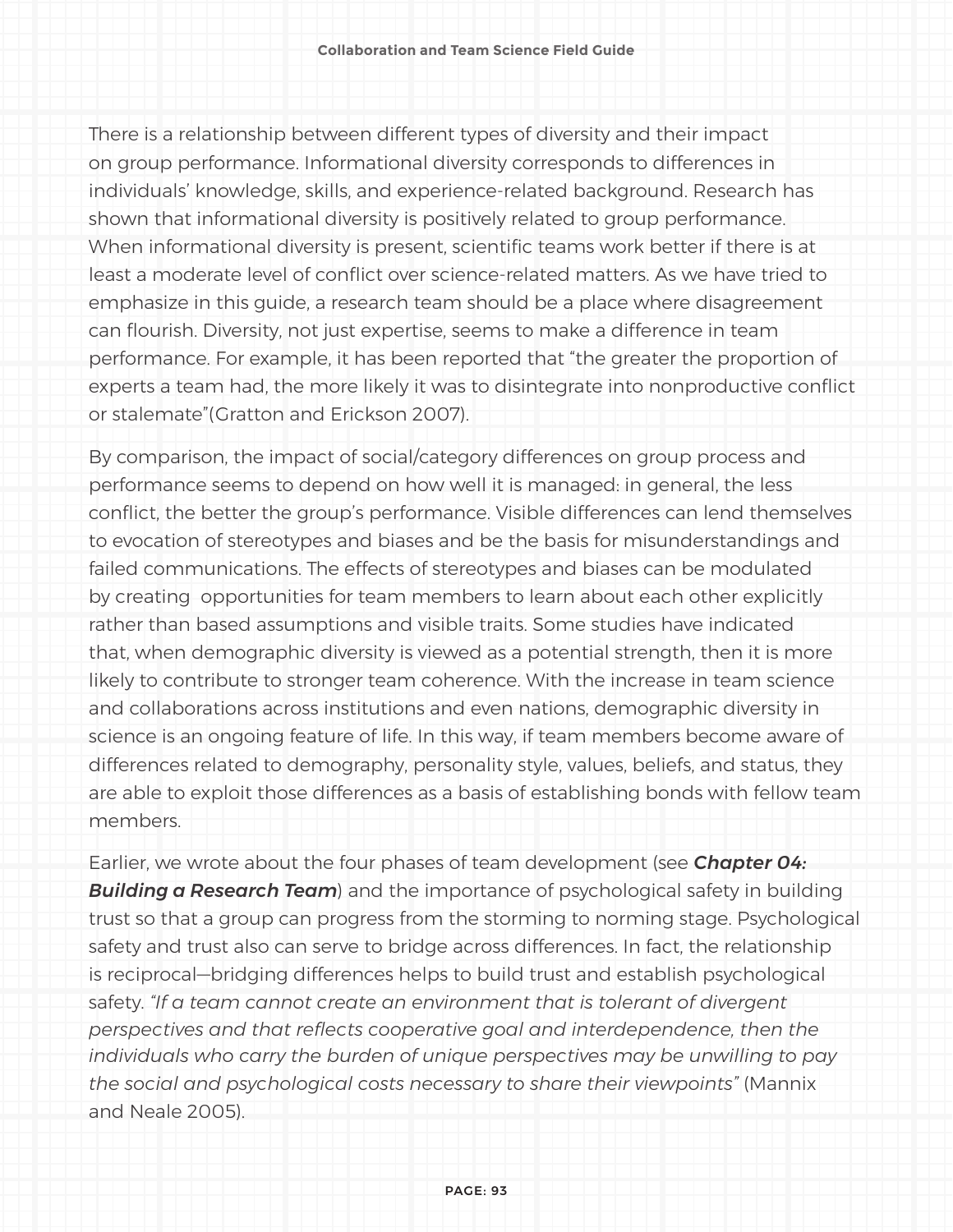In the same way that self-awareness is essential for individuals to be able to interact effectively and cooperatively with colleagues (see *Chapter 02: Preparing Yourself for Team Science*), teams must be aware of disciplinary differences that lead to conflicting scientific strategies, methodological approaches, tools for managing data, and preferences regarding research direction. For example, when researchers became aware of the methodological and conceptual differences they were experiencing, they were able to build a shared framework within which their discussions could be productive and their work could progress. Most often, that awareness develops in meetings that are structured to identify and clarify scientific misunderstandings. Although researchers typically are more interested in doing science than in attending to the fine points of group dynamics, spending time developing skills in communication, conflict management and decision making can have a beneficial effect on the scientific work itself. The Toolbox Dialogue Initiative is one tool focused on working with collaborative teams to guide them through a structured dialogue in order to achieve greater self-awareness and mutual understanding among team members (*Michael O'Rourke – The Toolbox Dialogue Initiative: [toolbox-project.org/](http://toolbox-project.org/)*).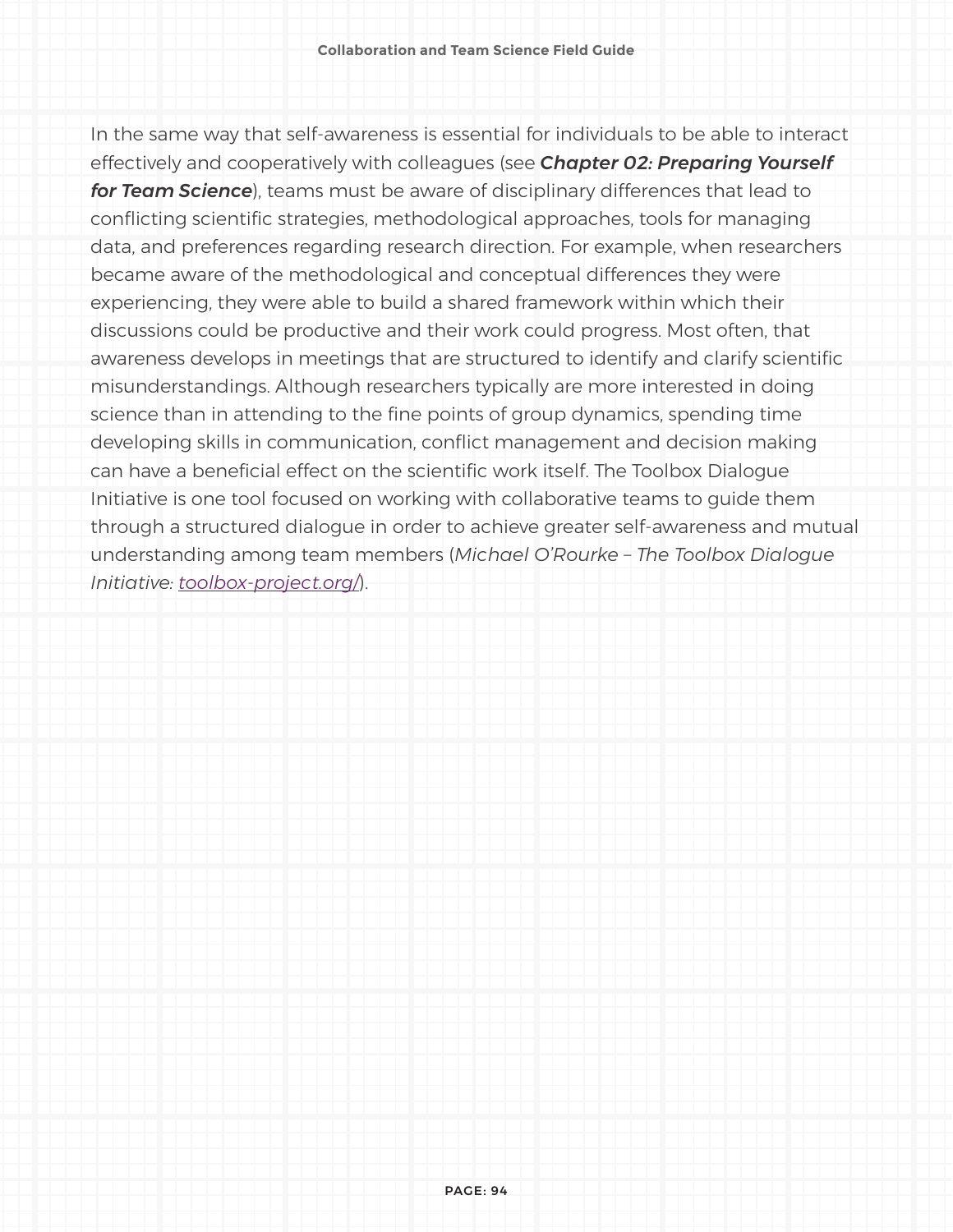## IT'S WORKING: CASE STUDY 18

A group of scientists came together with an interest in developing a novel *in vitro* model system that could recapitulate the interplay of different cell types and how they changed during the disease process. During the first team meeting, one of the researchers, a materials science engineer, presented a concept for a matrix that could be used to support cells such that different cell types could be combined, as one would find them in the body, and their interactions studied. In the meeting room, three other disciplinary backgrounds were also represented among the group members. It became quickly apparent that the different members were not speaking the same language; in fact, their approaches and methodologies were quite distinct. Recognizing this, one of the group members interrupted the scientific discussion once it was clear that there were going to be some challenges and asked permission to talk about the discomfort and tension he noticed.

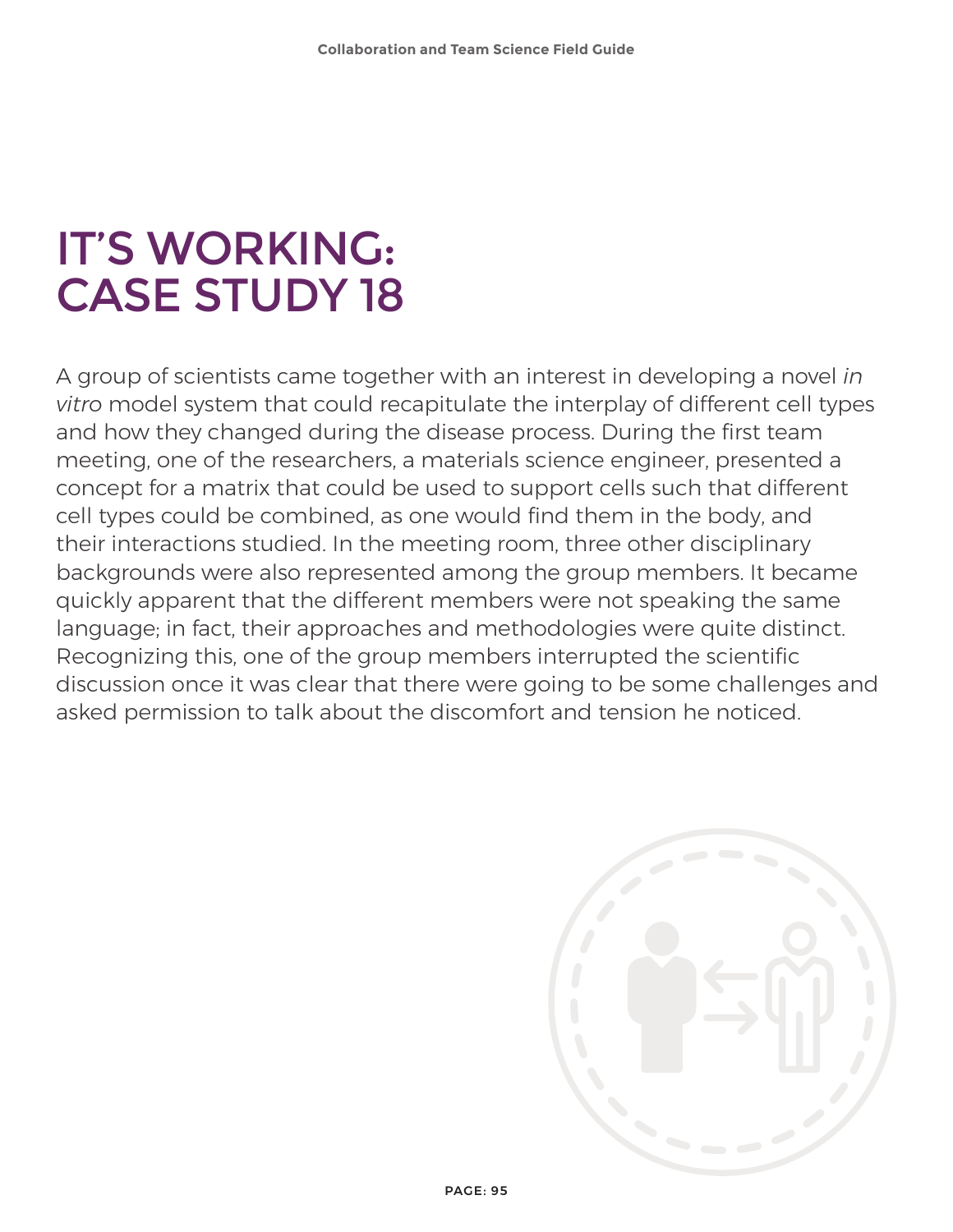## IT'S NOT WORKING: CASE STUDY 19

Dr. Chin, a new post-doc, recently joined Dr. Smith's laboratory. She has been working diligently on her project and has been very productive. She is well spoken and presents her data clearly at laboratory meetings but is generally very quiet and difficult to engage in casual conversations. Dr. Smith has been pleased with her work thus far but is disappointed that she fails to propose new directions for her project. Dr. Clark, the other post-doc in the laboratory, has been in the laboratory for several years and has become good friends with Dr. Smith. He is very self-assured and enthusiastic and often speaks up at laboratory meetings, contributing suggestions and new ideas that enhance the projects of the laboratory. He and Dr. Smith often eat lunch together and go out after work to discuss new ideas for his project. They also regularly leave the laboratory together to play tennis during the day. Dr. Chin's previous laboratory had a very strict hierarchy and her former PI dictated her entire project. She has had numerous ideas for her project but because she is only a junior postdoc she does not feel it is her place to present these suggestions to Dr. Smith.

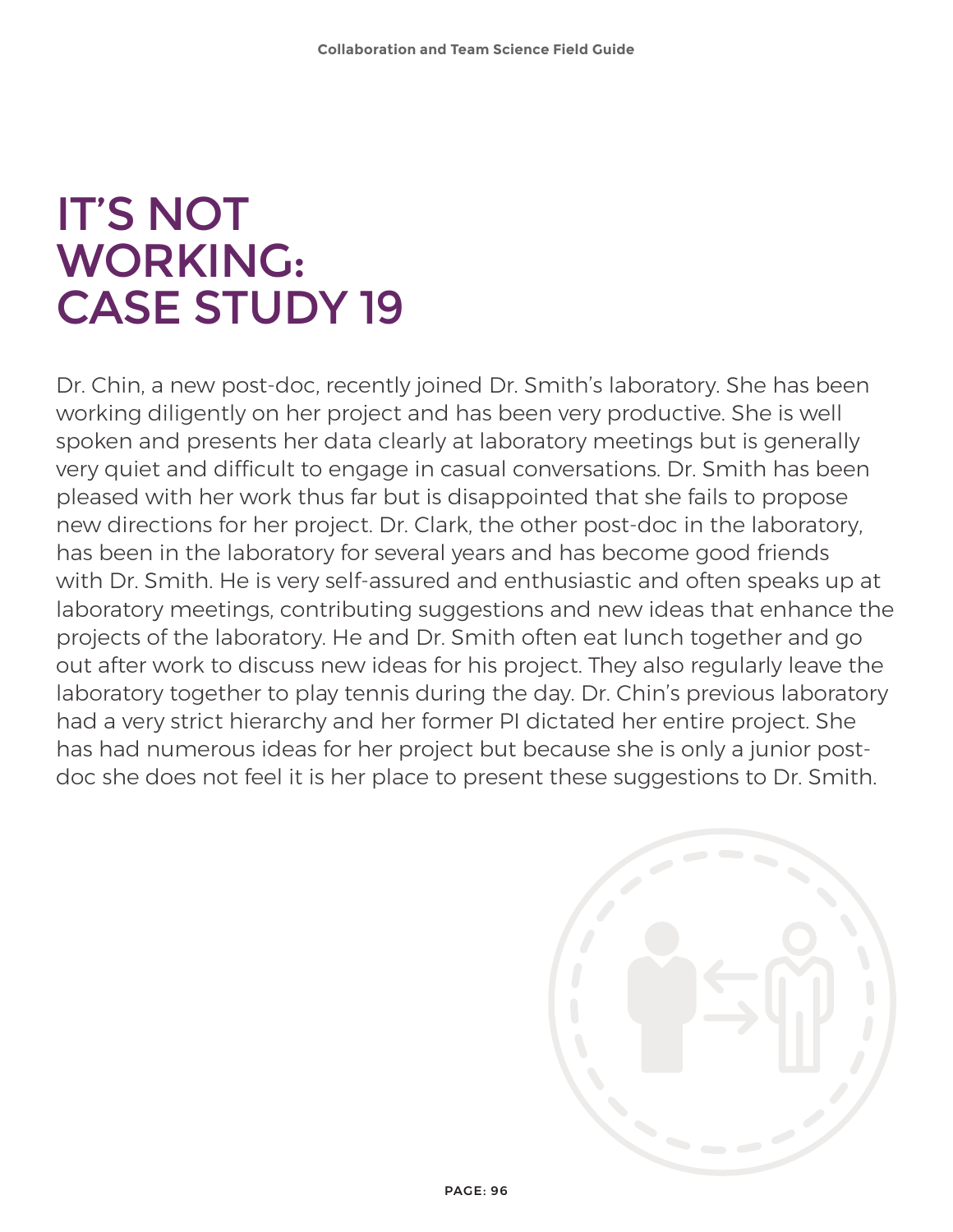The single most important factor in overcoming the challenges that diversity can introduce is the development of a strong team identity. As a team begins to work well, the growing sense of identity balances and integrates their disciplinary, institutional, and demographic identities. This shared identity is built around a sense of shared vision, growing trust, clear roles and responsibilities, as well as problem conceptualization. The more you and your team members think of their identity as being "a member of X team," the stronger the potential bonds within the team with shared messages such as: "we are in this together, we are pursuing the same goals, we must support one another." In addition, any differences in status will begin to minimize with the increasing cohesion.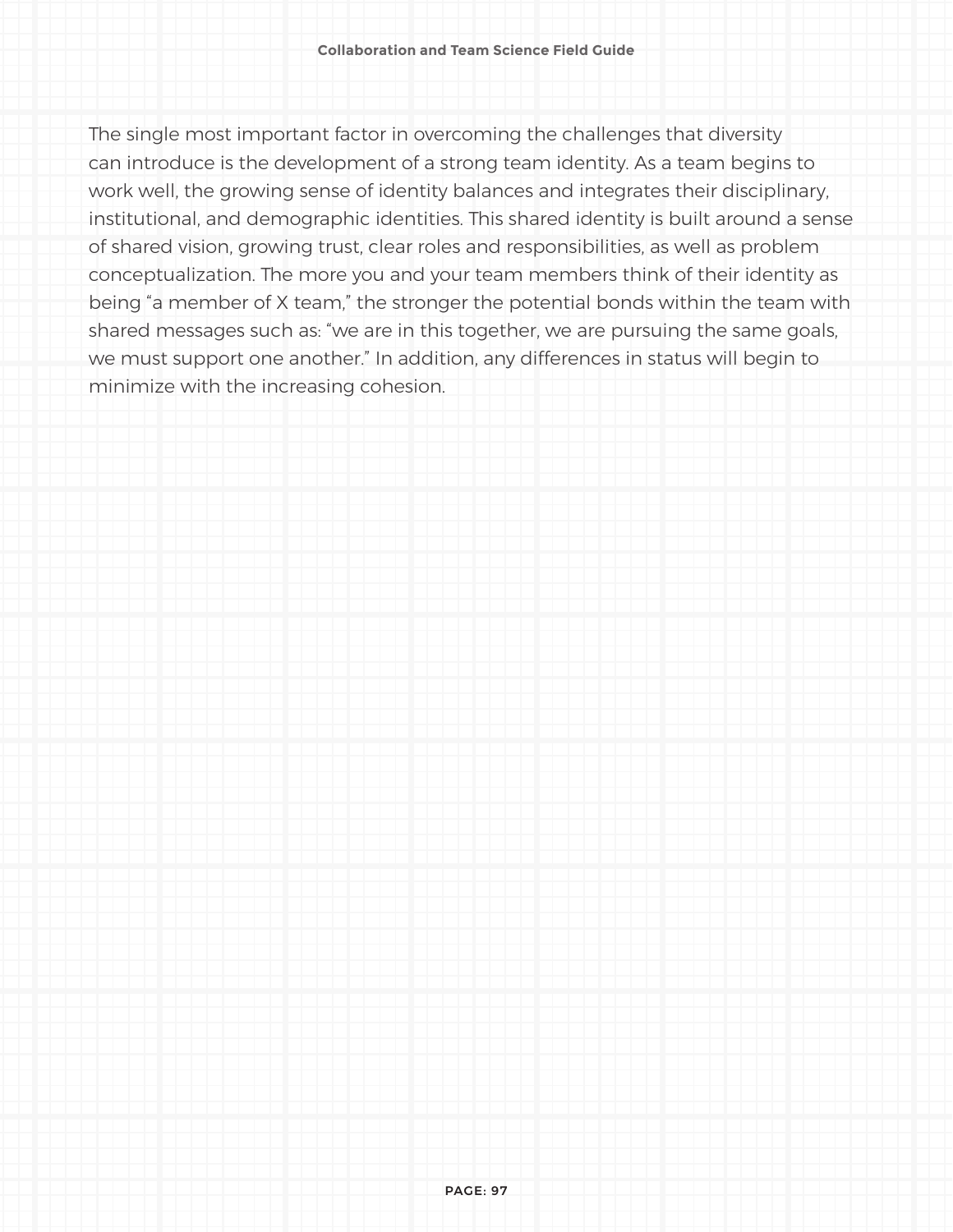### **ASK YOURSELF: IS IT WORKING**

#### **When It's Working:**

- Groups are able to work together cooperatively and supportively across differences.
- Active listening and curiosity is used to uncover definitions and meanings that may be distinct to some team members.
- Psychological safety exists and team members participate actively in group discussions.
- Differences in power and status among team members begin to moderate as the team spends more time together.
- At team meetings people do not cluster only with people like themselves.
- Disagreement about scientific matters is expected and valued, and interpersonal conflict is diffused at the earliest stage possible.
- People are able to raise any identity-related concerns, either with leaders or the entire team.

#### **When It's Not Working:**

- There are high levels of inter-personal or inter-group tensions among team members.
- Rivalries develop among different groups within the team.
- At team meetings, people in same identity groupings cluster together.
- During team meetings, the fact that there are tensions among the group members is reflected in how people interact, either keeping silent or confronting others.
- Different identity groups discuss common concerns among themselves rather than raising them with the entire team or with leadership.
- When inter-group problems arise, people are too busy to attend to them.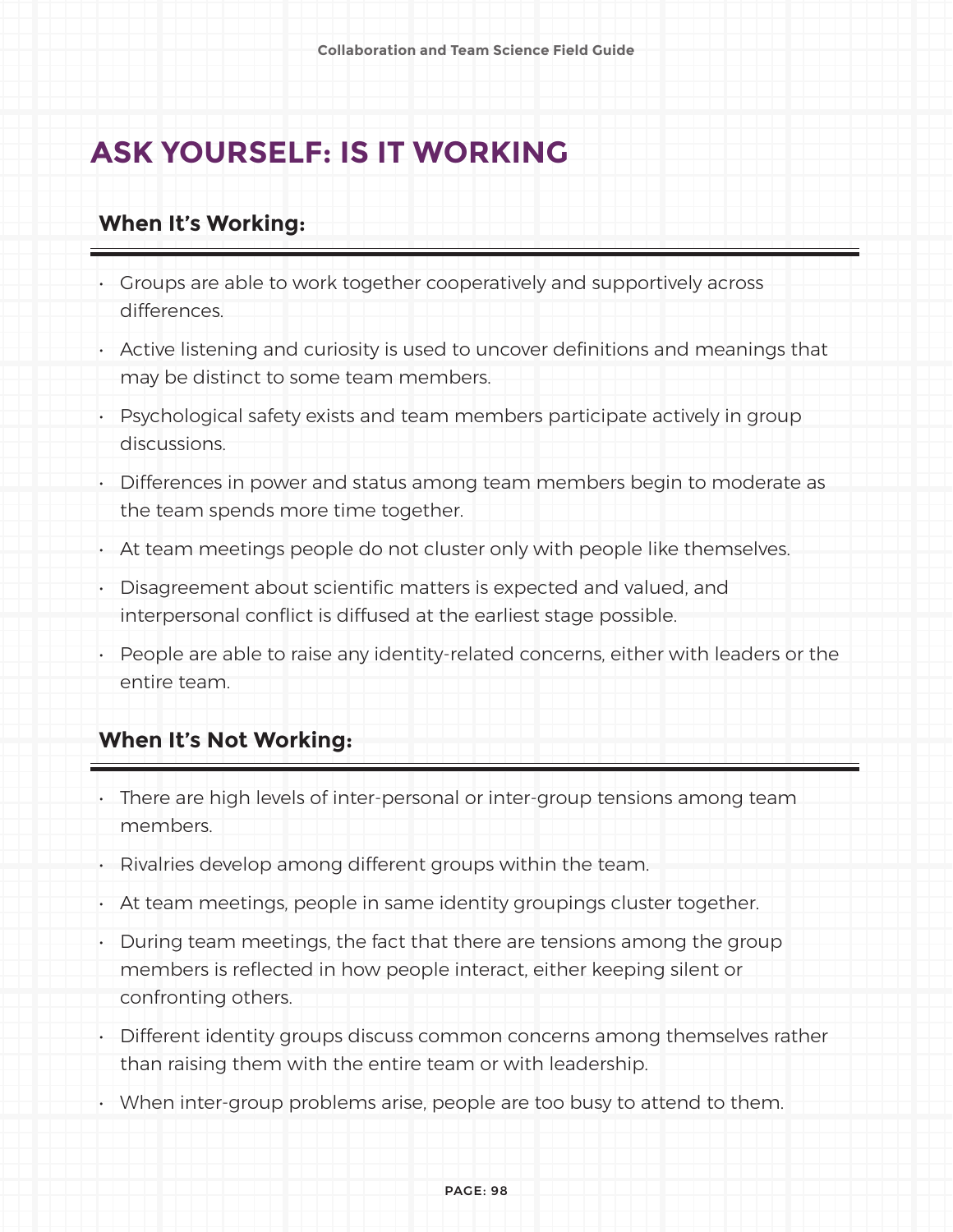#### **Take Aways:**

- Pay attention to the dynamics of interaction within a team and between diverse groups and be open to surfacing differences so they can be discussed openly.
- Diversity can be a strong asset to a scientific team when individual strengths are recognized and valued.
- Building a strong sense of team identity is essential for team functioning.
- A clear vision that is understood by all promotes team identity.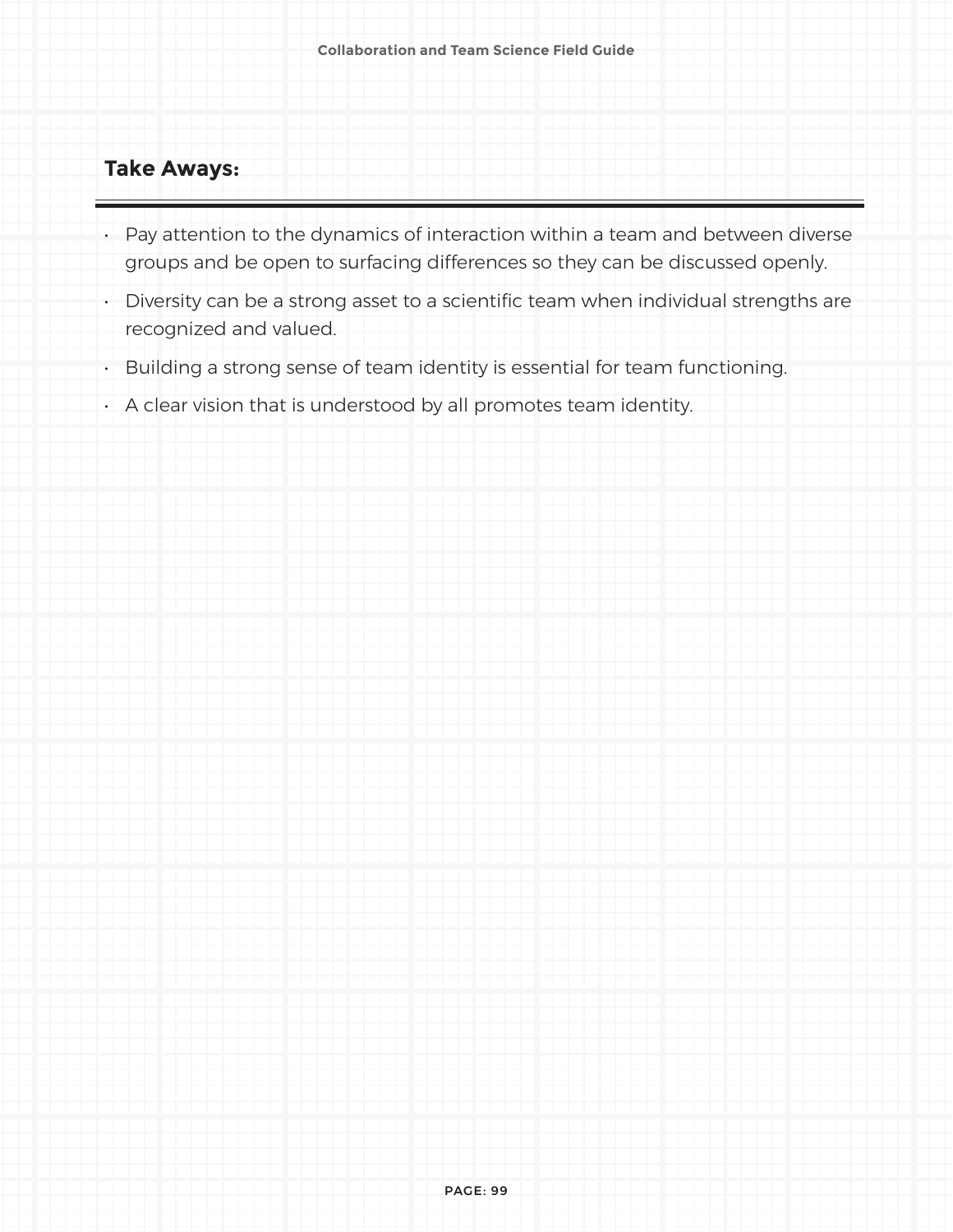### **CHAPTER 10 Conflict Is Normal**

Conflict is about differences; it exists when two or more parties disagree, compete, or perceive that their interests are incompatible. Conflict is both an inevitable and a necessary aspect of human interaction. It is impossible to imagine a collaborative venture in which conflict does not occur. But conflict does not automatically mean there is something wrong with a team. In fact, social cohesion emerges from engaging in and resolving conflicts.

Science is competitive by nature and this can generate conflict. Many people, including scientists, fear conflict and tend to avoid it. Many scientists are both competitive and conflict avoidant—a potentially counterproductive combination especially for members of a scientific team. Ignoring problems and avoiding conflicts can undermine the research endeavor. This is particularly the case if competitiveness leads to engaging others in ways that elicit conflicts. If you avoid acknowledging and addressing these conflicts, you cannot understand what led to them, which is necessary for resolution.

Team leaders and members should learn not to fear conflict even though they may never enjoy it. We have seen that surfacing differences and talking them through is the only way to manage the disagreement and, if handled well, can strengthen the team.

#### **UNDERSTANDING CONFLICT**

Earlier in the *Field Guide*, we wrote about the importance of self-awareness and awareness of others (see *Chapter 02: Preparing Yourself for Team Science*). One arena in which it is especially useful to be aware of your emotions and reactions is in the way you handle and respond to disagreements or other types of conflict. A wellknown inventory of conflict styles, the Thomas-Kilmann Conflict Mode Instrument (Thomas and Kilmann 1974 updated in 2007), may help you identify your most natural style of resolving conflict as well as other conflict resolution styles that may be useful in different situations.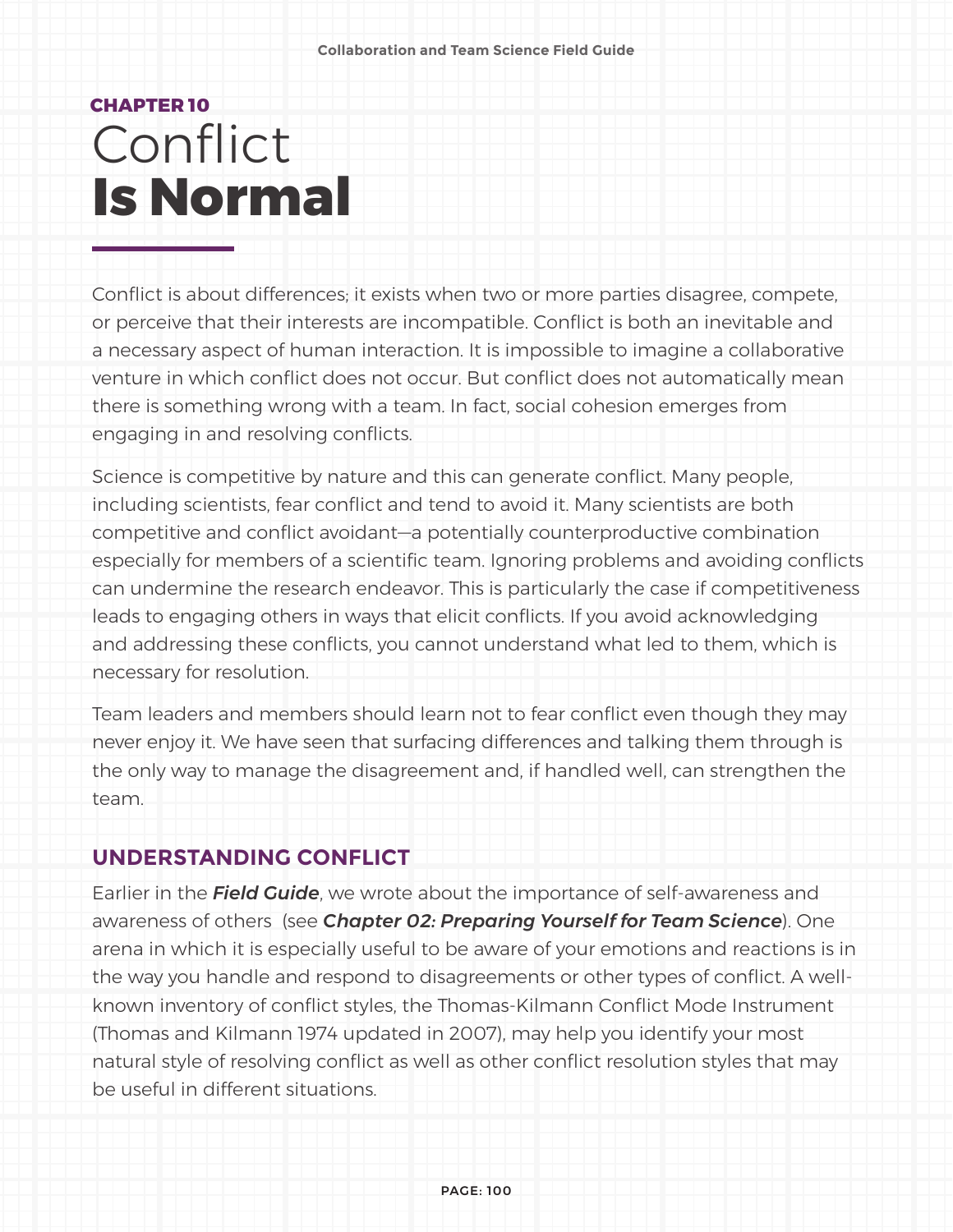A particular conflict resolution style may be more effective in some circumstances and a liability in others. One example where an approach can be a liability follows. Imagine the head of a research laboratory whose preferred mode of handling conflict is avoidance, a common trait among scientists. If there is discord among the scientists in his laboratory and he is reluctant to address it, the conflict can fester, undermining the research endeavor and possibly derailing the project. Recognizing your conflict style preference(s) and understanding the ramifications of the other styles can be helpful in guiding the way you approach future conflicts.

The most successful team players and leaders do not hold themselves captive to their dominant conflict resolution style(s). Instead, they adapt their reaction to conflict according to the issues at hand, the styles of those with whom they disagree, and the ends they hope to achieve. They recognize and are adept at using all styles as appropriate for each situation.

#### **HOW TO ENGAGE WITH CONFLICT**

If you are leading or participating on a team, consider the following steps for managing and resolving conflict:

- **Understand the culture and the context of conflict**—seek out the meaning of the conflict for yourself and/or the other parties.
- **Actively listen**—assure others you have heard what they said and ask questions to confirm your understanding.
- **Acknowledge emotions**—they will likely be part of the conflict, but expressing them and hearing them can help lift barriers to resolution.
- **Look beneath the surface for hidden meaning**—hidden fears, needs, histories, or goals may be the underlying source of the problem.
- **Separate what matters from what is in the way**—get away from discussing who is right or wrong and focus more on how to satisfy mutual needs.
- *•* **Learn from difficult behaviors**—let those experiences help you develop your skills in managing difficult situations and having empathy for and patience with others.
- **Solve problems creatively and negotiate collaboratively**—this also means committing to action.
- **Understand why others might be resistant to change**—the problem could be an unmet need.

Adapted from Cloke and Goldsmith, 2000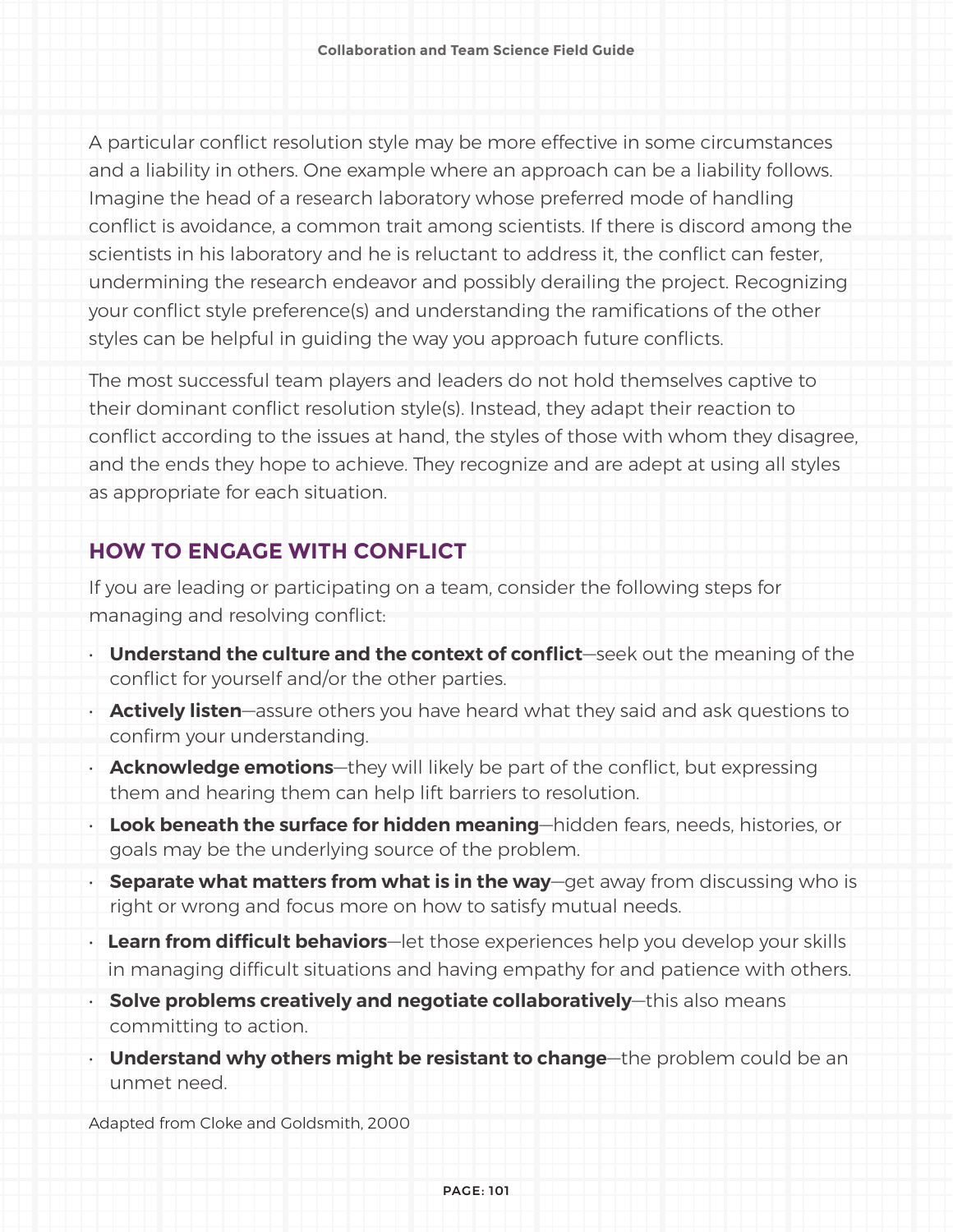When dealing with conflict, it is important to recognize people's tendencies to overemphasize the importance of personal and interpersonal dimensions and underestimate the significance of organizational factors. Personal and interpersonal factors are usually quite visible and, in conflict situations, often quite dramatic. By contrast, organizational factors often operate outside of our immediate awareness. For example, if there were to be a conflict between two team members, your first instinct may be to consider the personalities of each person, citing the aggressiveness of one or the reclusiveness of the other. However, an alternative approach that may get to the root of the conflict would be to consider the competition that the two feel in vying for the team leader's favor. Not surprisingly, it is less common to identify the ways in which the leader may have inadvertently sparked the conflict by failing to ensure roles and responsibilities were clearly defined. The leader may have neglected to discuss how each team member's contributions integrate into the greater whole and are important for the overall vision of the team's research endeavor (see *Chapter 06: Vision*).

Scientific teams are necessarily diverse. By itself, diversity of thought, opinion, approach, or identity is neither good nor bad; what matters is how it is handled. Critically examining the culture of a team can often provide insight into understanding why differences in personal attributes that could be an asset for a team instead develop into a source of conflict and disharmony.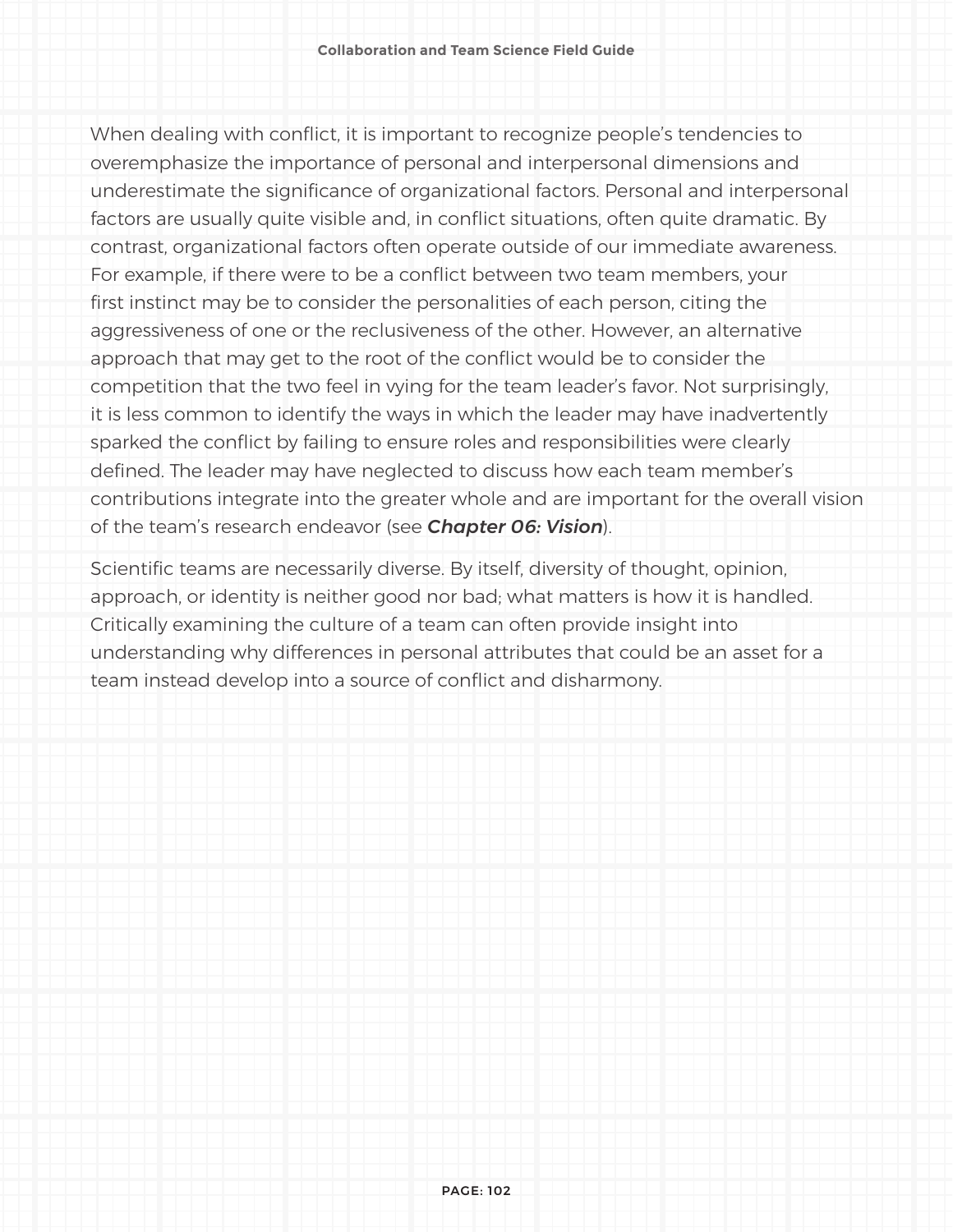# CONFLICT RESOLUTION STYLES

When you encounter conflict, you may rely more heavily on one style than on others, whether because of temperament or practice. But everyone is capable of using all five conflict resolution styles. Think about how different styles could be used in different situations.

**Competing:** When competing, you use whatever power seems appropriate to win your own position. Competing can involve "standing up for your rights," defending a position you believe is correct, or simply trying to win.

**Accommodating:** When accommodating, you neglect your own concerns to satisfy the concerns of others. Accommodating might take the form of selflessness or yielding to another person's direction or point of view.

**Avoiding:** When avoiding, you sidestep the conflict altogether.

**Collaborating:** When collaborating, you attempt to work with the other person to find a solution that fully satisfies the concerns of both. It means digging into an issue to pinpoint the underlying needs and wants of the individuals.

**Compromising:** When compromising, you attempt to find an expedient and mutually acceptable solution that partially and even fully satisfies the concerns of all parties.

Adapted from Thomas-Kilmann, 2007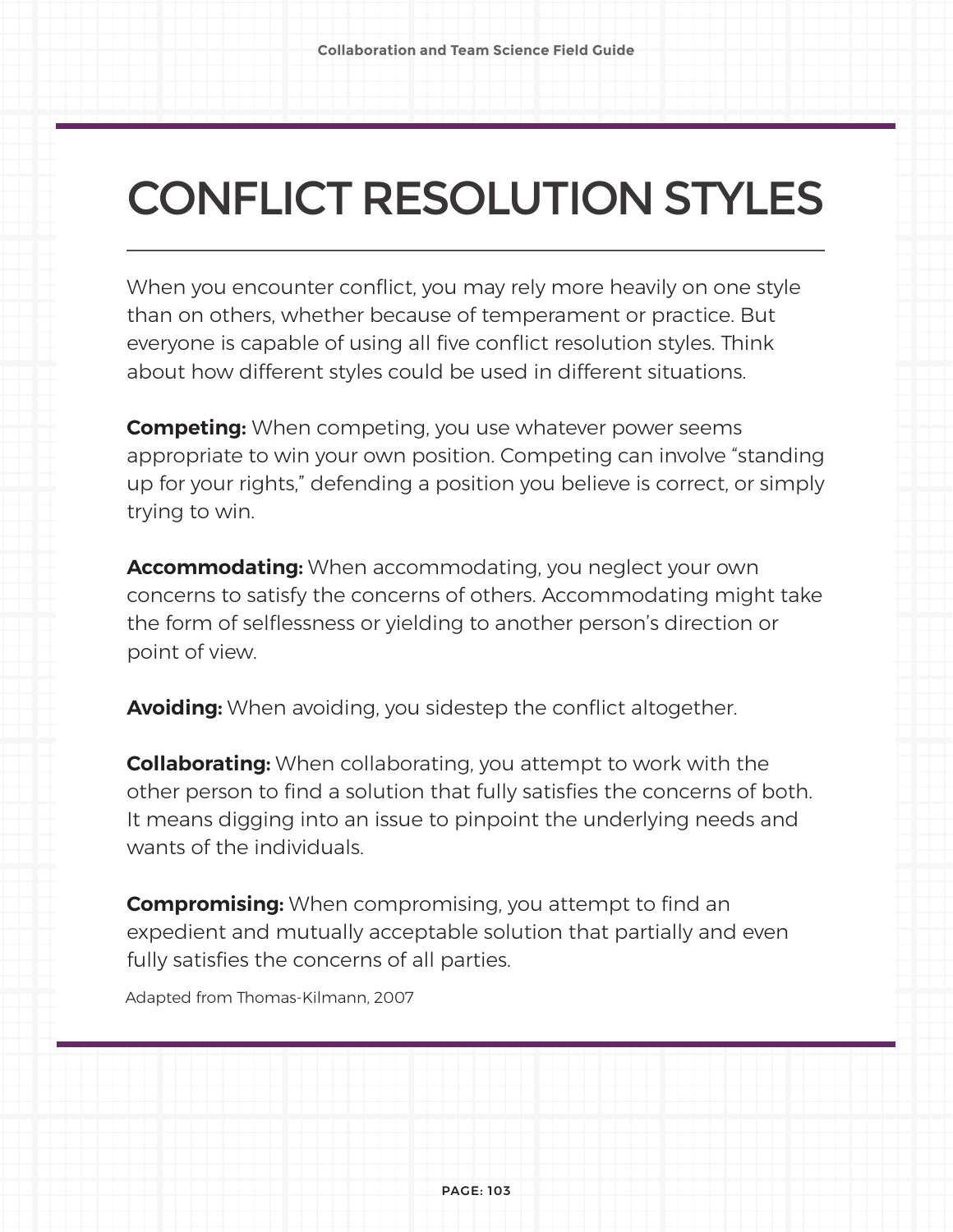## QUESTIONS TO EXPLORE WHEN FACING CONFLICT:

- Who is involved and what are their personalities, emotions, thoughts, motivations, values, ideologies, and/or identities?
- What are the interpersonal dynamics, including communication, intimacy, rivalry, competition, power, and hierarchy?
- How are the organizational structure and dynamics (such as roles and responsibilities, rules, policies and procedures, and organizational norms and values) contributing?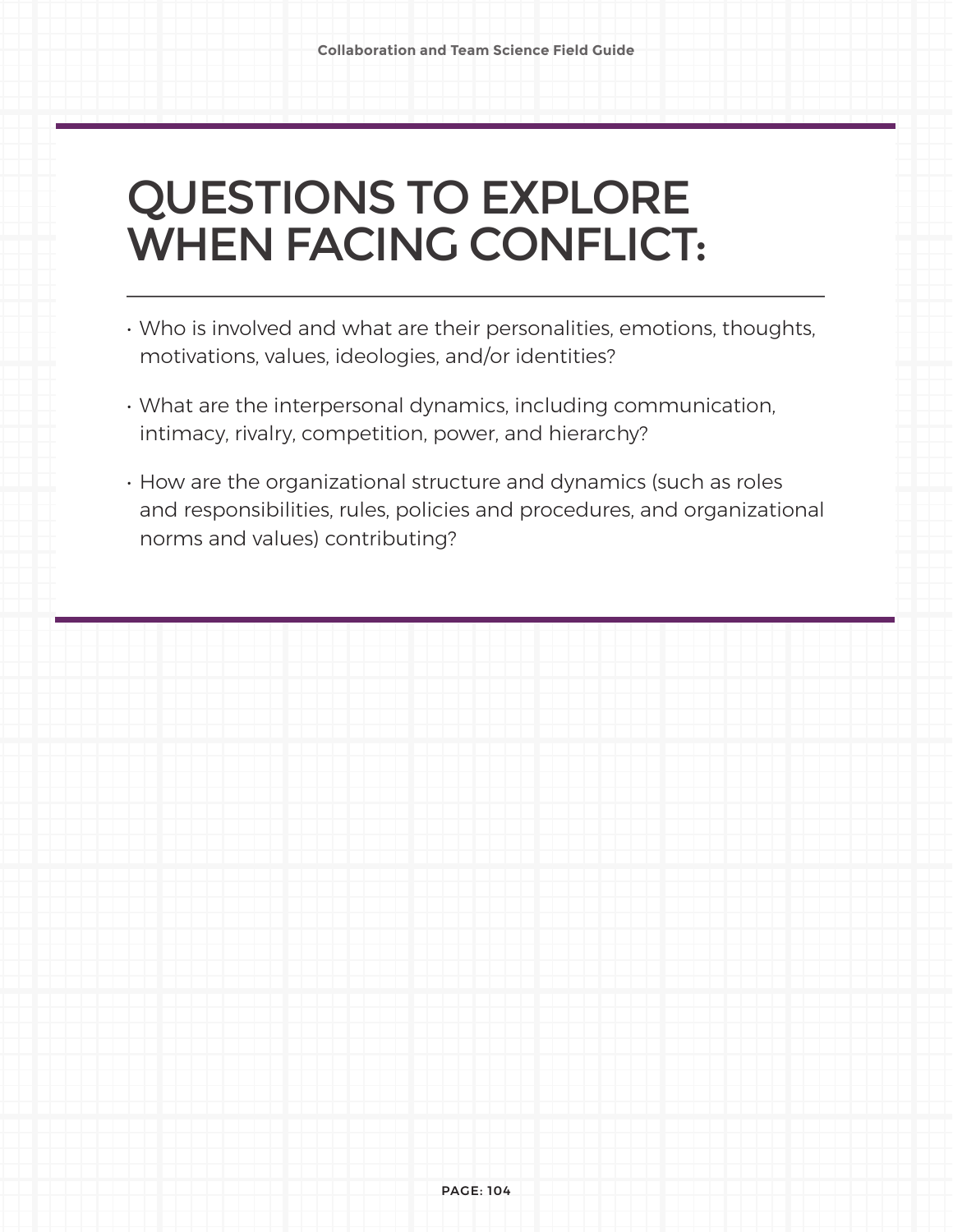## LISTENING: THE FIRST STEP TOWARD PROBLEM SOLVING

Skillful listening helps you to gather the information you need to reframe a conflict as a joint problem and build the rapport and trust that is necessary to begin a process of jointly solving the problem through the collaboration of the disputants.

When approached for help in resolving a conflict, the best place to start is by listening. Instead of immediately trying to solve the problem, interrogating people or prematurely analyzing the problem/situation, ask the person to explain to you what has happened and listen. If there are things you do not understand ask questions to gain more information. You may need to seek out others and ask them for their account of the situation as well, before you can come to a decision about what next steps to take.

True listening is a far more comprehensive endeavor than simply hearing someone talk. It is a multifaceted effort that includes attending to the speaker's words, tone of voice, and body language.

There are several components to effective listening.

**Visibly "Tune-In"**—Face others directly, adopt an open posture, make eye contact, and relax.

**Active Listening**—Focus exclusively on the person speaking, make efforts to connect, and be open to what others have to say.

**LISTENING: THE FIRST STEP TOWARD PROBLEM SOLVING CONTINUES ON PAGE 106 >>**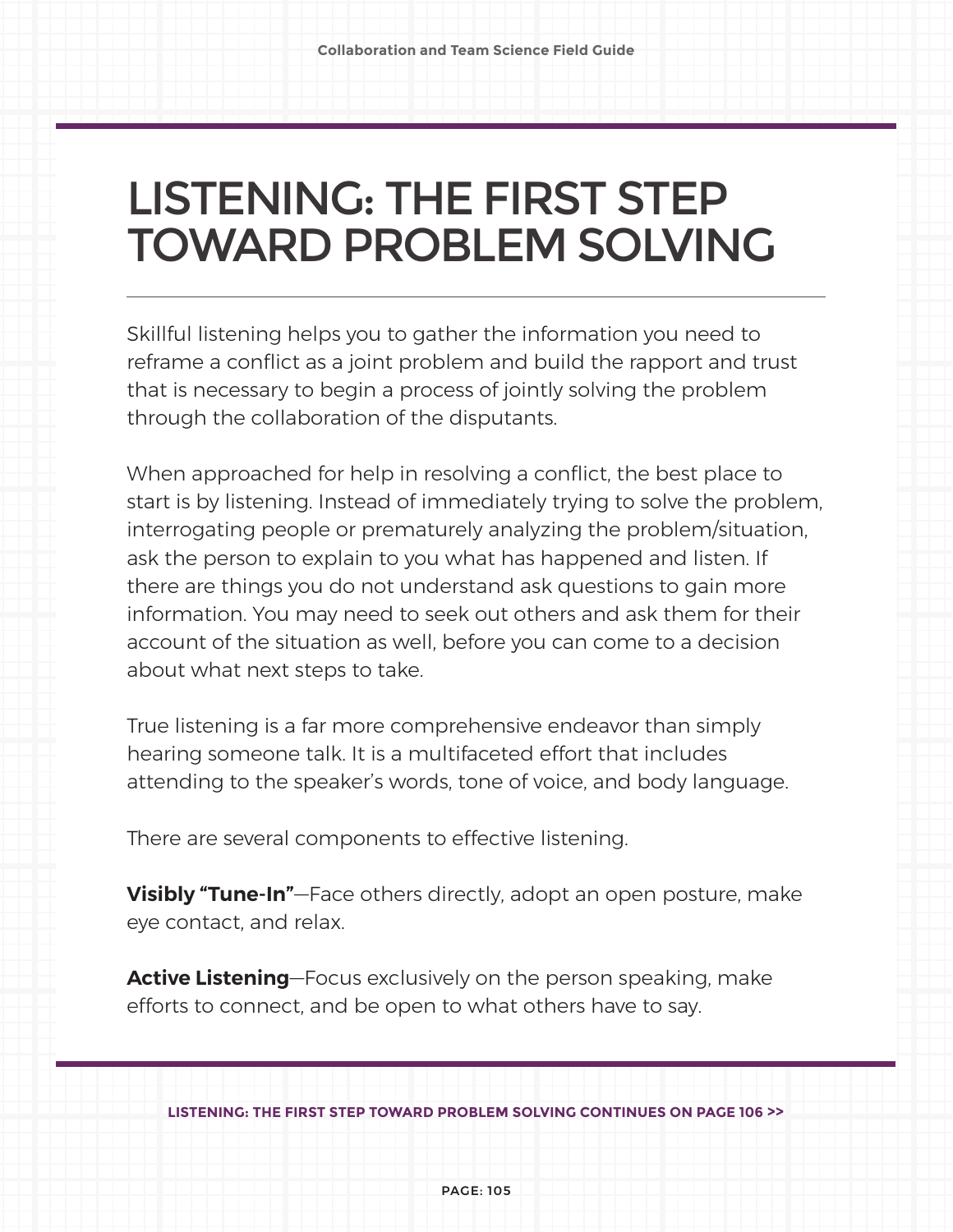## LISTENING: THE FIRST STEP TOWARD PROBLEM SOLVING

**Accurate Listening**—Paraphrase others' points to assure that you understand and, if something is unclear, ask for more information.

**Listening for Meaning**—Restate the issue or problem and request feedback on your understanding, and ask as many questions as needed for full understanding.

Adapted from Egan, 2001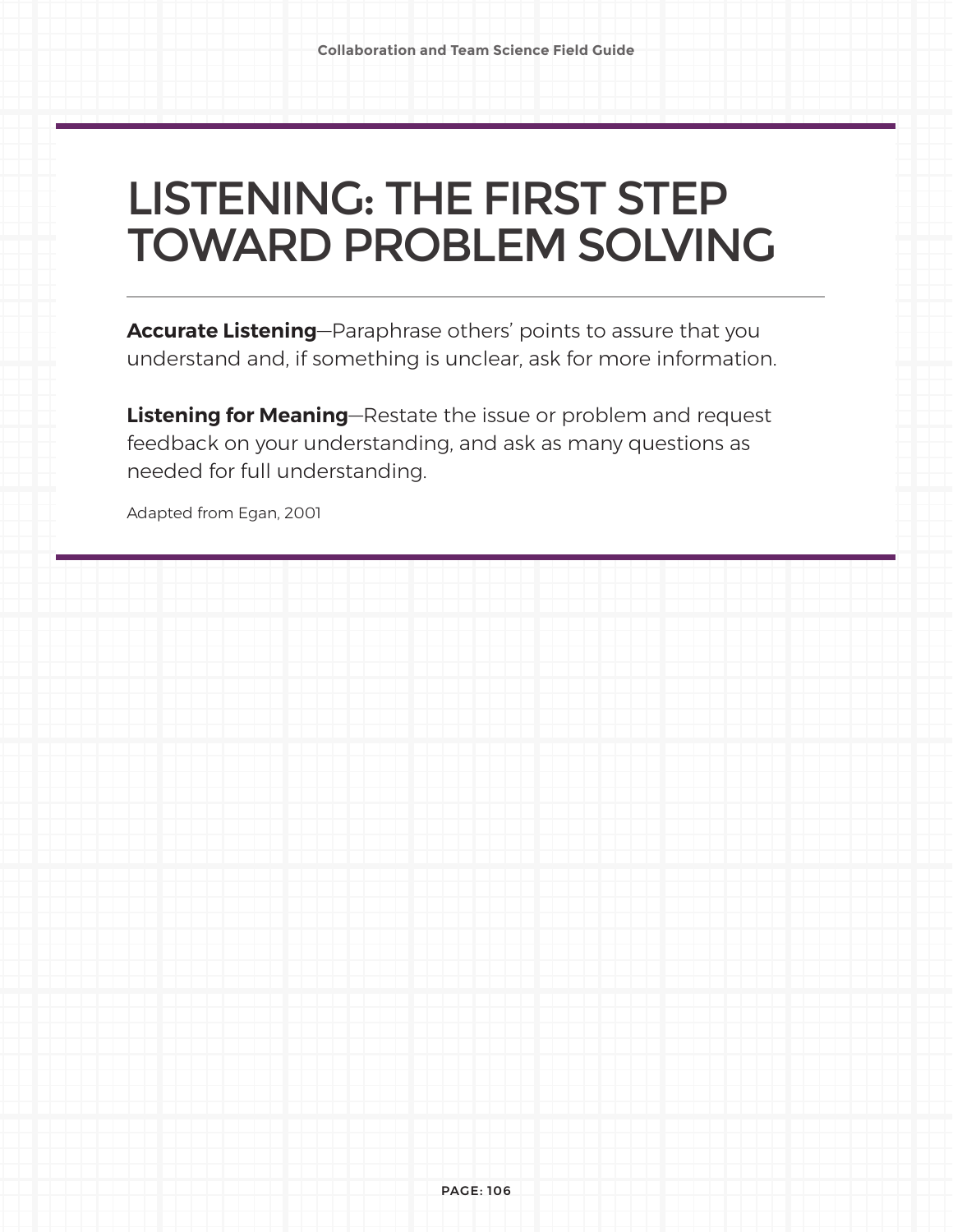# PRINCIPLED NEGOTIATION

In a team setting, the assumption that conflict is bad or that two people in conflict are necessarily adversaries can be incredibly destructive. Rather, if all parties can see their conflict as a joint problem, they can entertain the idea of working together toward a joint solution where both people can benefit. The end goal is to negotiate in a principled way rather than in a manner that resembles fighting.

Principled negotiation has five steps:

- Separate the people from the problem.
- Focus on interests, not positions.
- Invent options for mutual gain.
- Insist on using objective criteria to evaluate options.
- Be focused on the future.

The aim of such negotiation is to find a solution that is attractive to all parties and leaves them feeling that they have achieved something. In addition, an ideal outcome is that all parties believe that their ability to manage and resolve conflict has been enhanced by the very way they have negotiated. Adapted from (Fisher, Ury et al. 1991)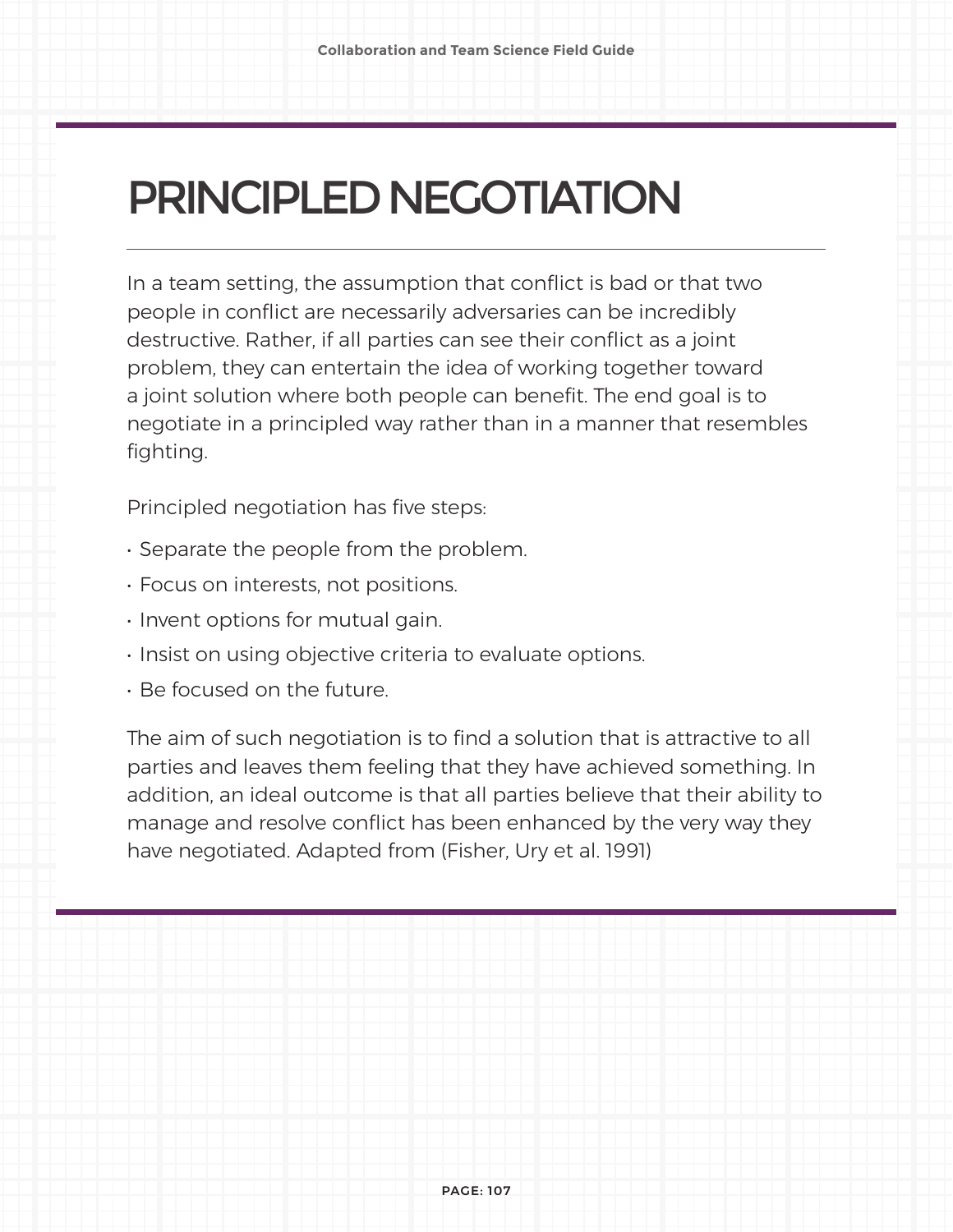## IT'S WORKING: CASE STUDY 20

Dr. Willoughby, a postdoc, complained to her team leader, Dr. Franke, that a senior technician on the project, Dr. Tuma, was withholding data and was unwilling to keep her informed about the studies he was conducting. Dr. Tuma independently reported that Dr. Willoughby was treating him abusively and claiming his ideas for herself. Dr. Franke quickly realized it was important to tackle this conflict head on and invited both individuals to a neutral place for a discussion. After listening carefully to each of them, Dr. Franke became aware that Dr. Tuma was having difficulties managing boundaries and setting limits in his working relationship with Dr. Willoughby. A voraciously curious researcher with seemingly unlimited energy and a willingness to spend day and night in the laboratory, Dr. Willoughby would quickly design new experiments based on the studies and results of others on the research team. Other team participants were able to capitalize on her enthusiasm and work collaboratively with her. For reasons of personal history and style, Dr. Tuma experienced her curiosity as intrusiveness and saw her eagerness to build on the work of others as if she were taking ideas away from them; he felt that his contributions to the team were being threatened. Dr. Franke helped the two scientists negotiate an agreement about how they would work together, including rules about sharing data and communicating about each other's studies. The two then jointly designed a process by which they would each be expected to obtain agreement from the other about building on the other's work or collaborating.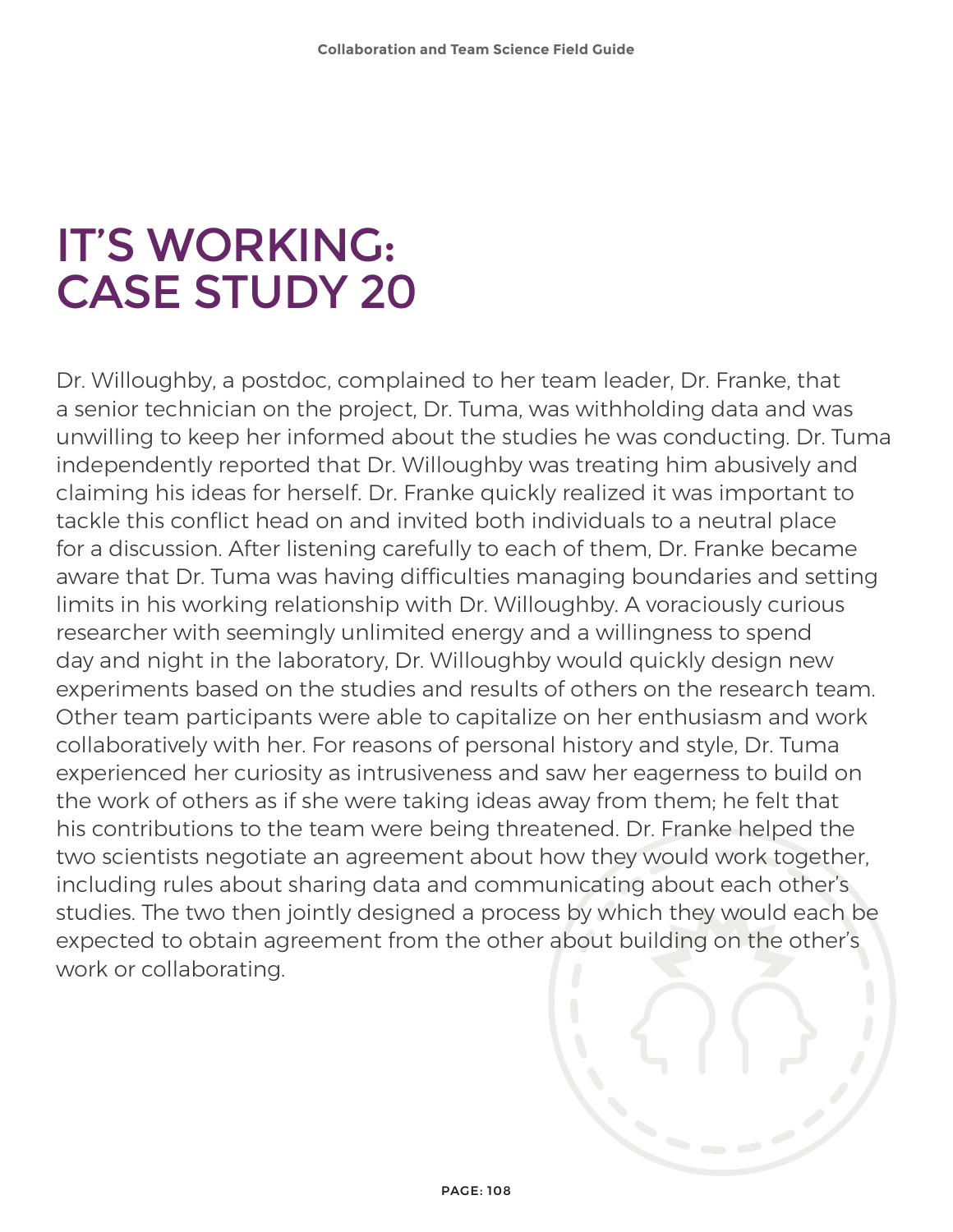# IT'S NOT WORKING: CASE STUDY 21

Dr. Lewis, a team leader who recently assembled a new research group to address a thorny scientific issue, announces that she wants everyone to focus their energies on research and that she does not want to be bothered with petty personal disputes that arise among participants. "I expect you to work out among yourselves whatever differences may arise," she explains in her introductory discussion with every person who joins the team. After an initial period of harmonious interaction among members of the group, two postdocs with different supervisors begin to quarrel about access to the electron microscope and other team resources. Unable to resolve their differences, the two soon begin to have disagreements about cleaning the shared equipment after use and the usage and purchase of reagents. The tension between the two begins to negatively affect the overall group dynamic and functioning until one of the postdoctoral researchers approaches Dr. Lewis to inform her that he is leaving the team.

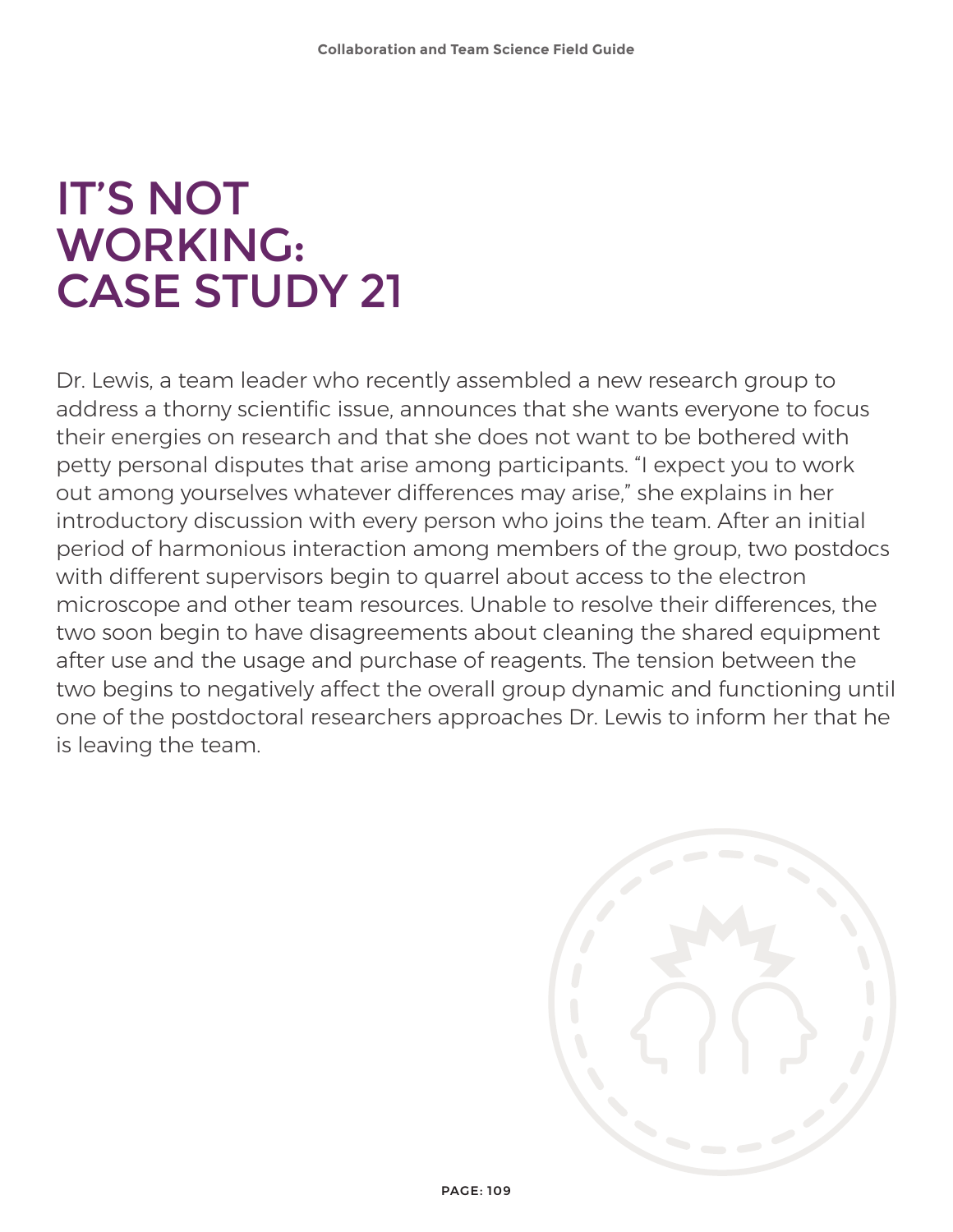### **ASK YOURSELF: IS IT WORKING**

#### **When It's Working:**

- All team members—from team leaders to trainees—are attuned to potential conflicts among team members, have established processes to address them, and are comfortable intervening should they arise.
- The team maintains high expectations of interpersonal civility (see *Chapter 05: Trust* and *Chapter 11: Sustaining and Strengthening the Team*).
- Areas of scientific and methodological disagreement are not understood in personal terms.
- Once recognized, ambiguities over team members' roles and responsibilities are addressed proactively.
- The team leader conveys and demonstrates to team members that conflict can have a positive impact—from improving group cohesion and enhancing research to promoting team goals.
- Initial signs of conflict are addressed promptly.

#### **When It's Not Working:**

- There are undiscussed interpersonal conflict(s) and tensions within the team.
- Groups do not listen to concerns, engage in mediation between colleagues, nor seek out other third-party resources to serve as neutral intervenors.
- The team is unaware of or avoids acknowledging other team members' motivations and needs.
- The "deeper" meaning behind the conflict is not seen.
- There is a failure to listen carefully to team discussion.
- Group members interpret conflict as unhealthy when it is actually constructive.
- Individuals misread a lack of argument or challenge as agreement.
- Team leads overestimate team members' ability to work together as a team.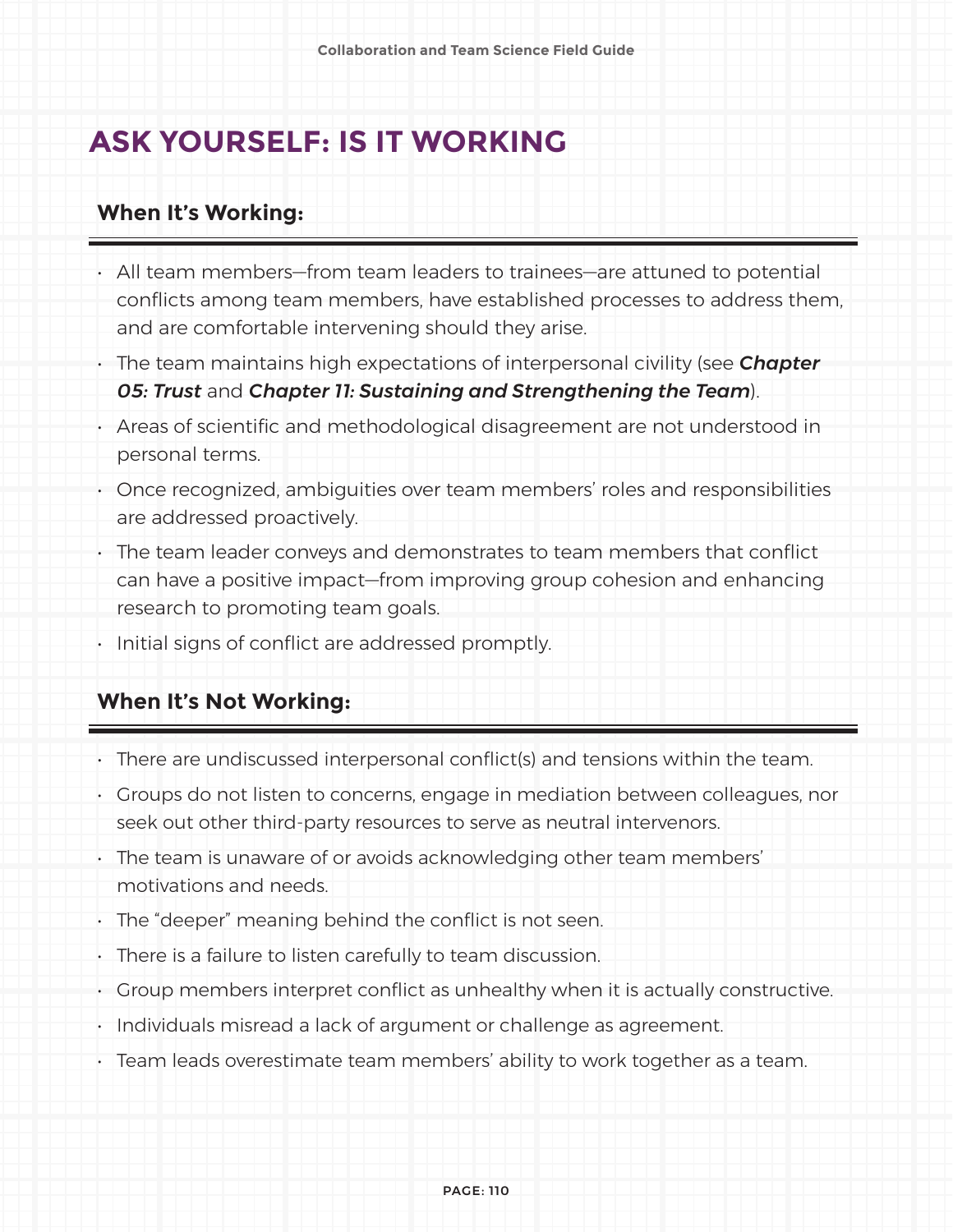#### **Take Aways:**

- When handled skillfully, conflict can be productive and provide opportunities for creativity. If it is handled poorly, it can undermine a team's functioning.
- Ignoring conflict is a sure way to guarantee that it will remain alive and perhaps worsen.
- Resolving conflict requires individuals to take the time to understand what is driving it.
- Team leaders must develop strong listening skills to thoughtfully and fairly intervene in conflicts; they can then encourage and mentor team members to learn and use those same skills to listen to one another and begin to understand differing opinions and perspectives.
- Teams should be proactive and establish processes to handle conflicts, ambiguities, or other concerns when they arise.
- Taking the Thomas-Kilmann Conflict Mode Type Instrument can greatly benefit the team by helping everyone understand their (and others') conflict styles.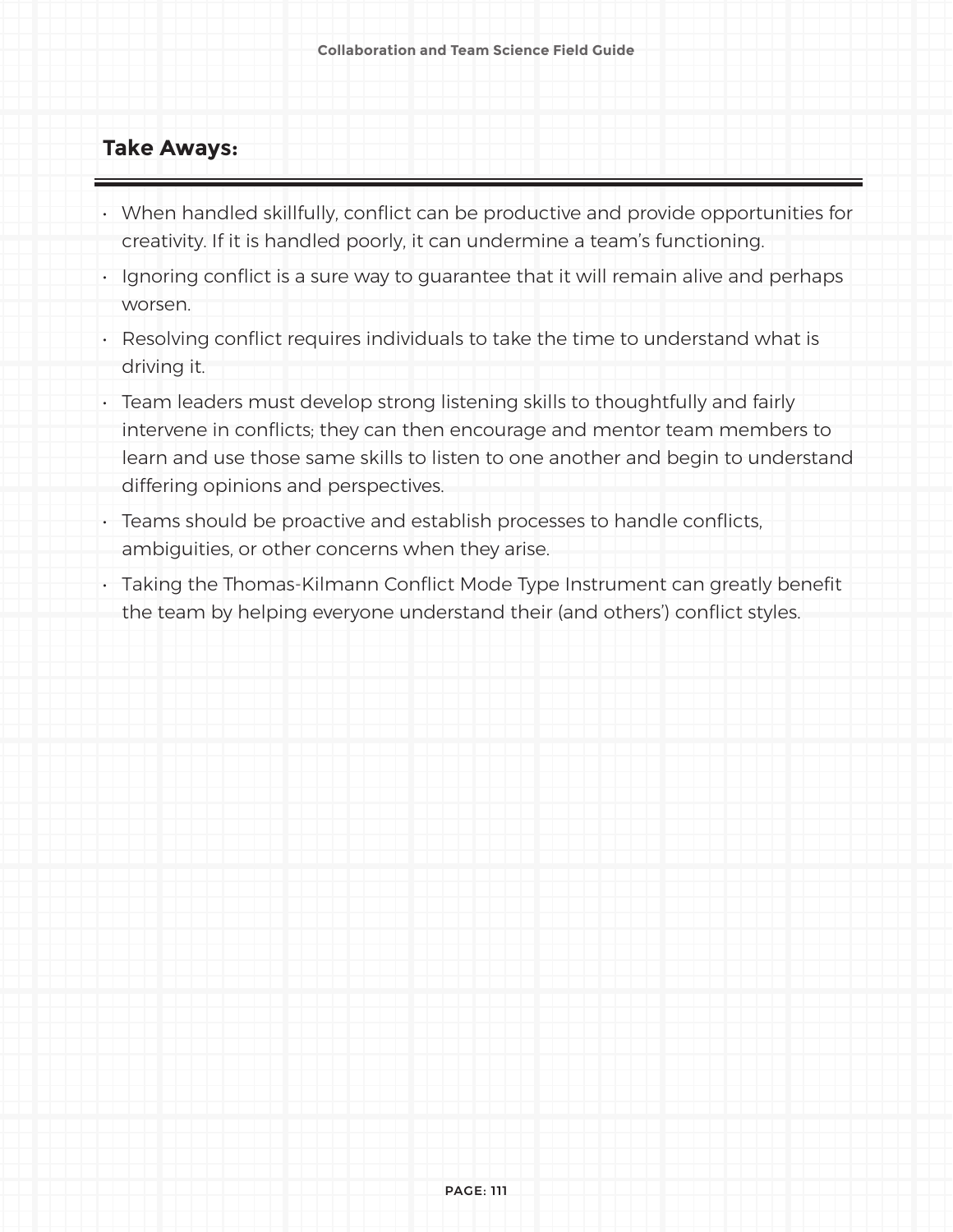# **CHAPTER 11** Sustaining and **Strengthening the Team**

A scientific problem and how to approach it is what brings the team together. That is why the notion of having a strong vision is so critically important. However, if the team does not also attend to team dynamics, they run the risk of derailing. We find that many of the interdependent characteristics of successful teams are also at play in positive team dynamics, including good communication, effective conflict management, strong leadership, shared goals, recognition and reward for collaborative research, and the development of interpersonal trust (see the *Table of Contents* to locate modules on these topics).

Creativity and innovation are oftentimes mentioned as the benefits for bringing people together from different disciplines. The contributions from the various dimensions of difference can come together in new and original ways. However, this does not occur magically. Just as groups need to be mindful of how they are sharing data and information, they need to challenge themselves to not get too comfortable with their team mates.

In his book *The Wisdom of Crowds,* James Surowiecki identifies four characteristics that minimize the risk of group-think and support effective team functioning *(Surowiecki 2005):* 

**Diversity of opinion** - a multiplicity of perspectives in the team;

**Independence** – individual members do not feel pressure to agree with others;

**Decentralization** – individual members have different specialized knowledge;

**Aggregation** – processes of mechanisms for integrating perspectives and making collective decisions.

Almost by definition scientific teams meet the criteria for elements 1 and 3. Attending to team dynamics enables the team to take fullest advantage of its diverse strengths. One important way to sustain a positive team dynamic is to create an atmosphere in which everyone feels free to participate in discussion.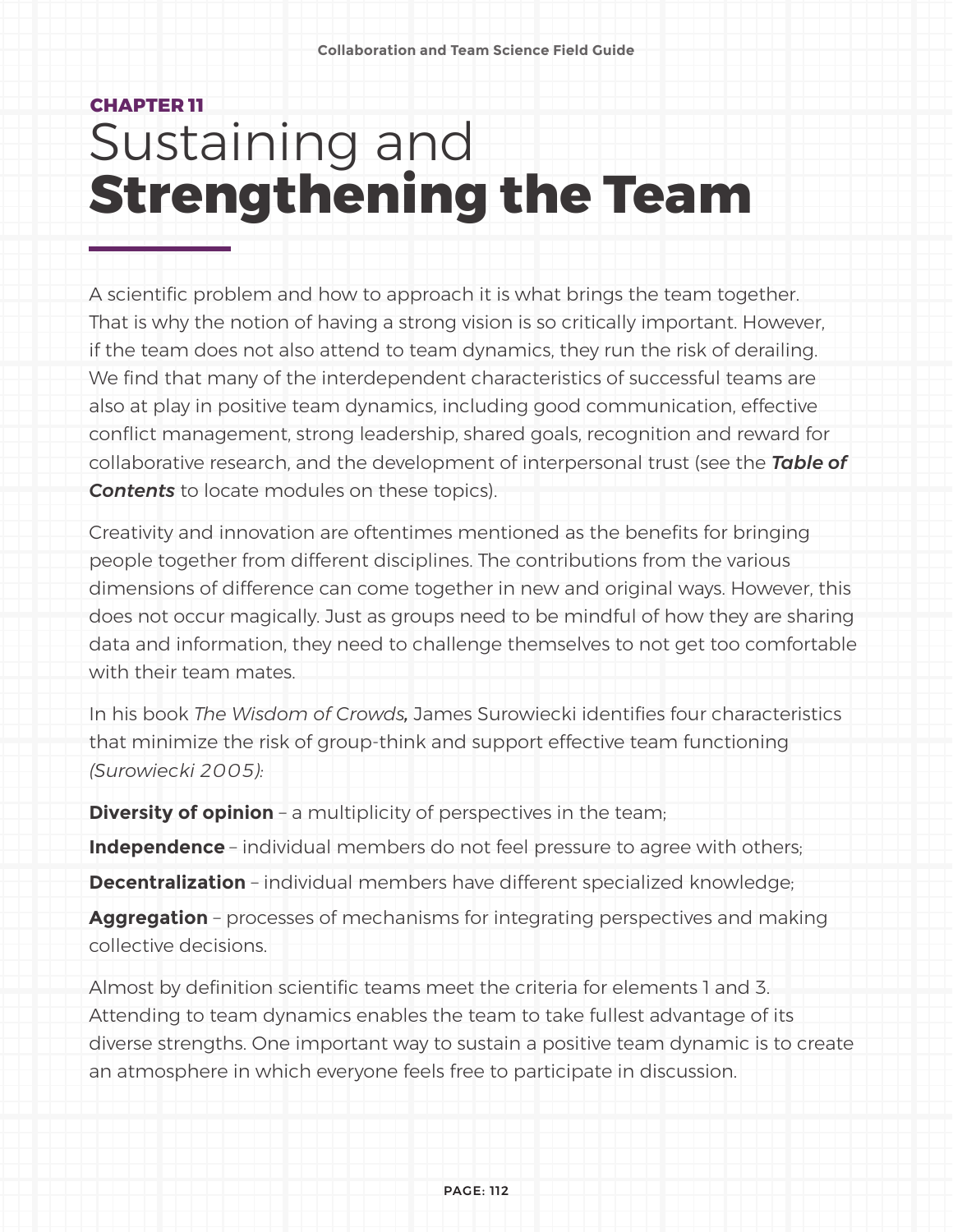For example, when discussing a particular research finding or an unexpected obstacle, it can be powerful to remind everyone that brainstorming is enriched by viewing every idea put forward is valuable. Not all ideas need to be implemented, but they can be shared such that the team can determine if they would be feasible. Many more ideas can be generated by adopting the approach of saying "thank-you" to every idea and then building on it by saying "and." This building of ideas can move a not so good idea to a great one through additions and iteration. Once many ideas are on the table then the group can begin to narrow the field to select the ones that are likely to have the greatest impact. Responding to someone else's idea by saying "yes, but," or "that's a dumb idea," or asking "how are you going to do that?" can have the effect of squashing the idea. Once the idea is dead, there is nothing to build on.

Another way to keep a group fresh or even accelerate productivity is to step back and ask what new expertise is needed on the team and invite new people to participate, which will cause the team to enter a storming cycle. While storming can be a challenge, it also ensures that the group mixes it up, considers new perspectives, and moves out of its comfort zone and back into an arena where creativity and innovation can flourish.

#### **HOW TO STRENGTHEN TEAM DYNAMICS**

- Monitor the group environment to ensure that the psychological safety remains intact—that it is collegial and nonthreatening.
- Identify, recognize, and leverage the strengths each team member brings to the group.
- Practice building on each other's ideas to spark innovation and cultivate creativity before narrowing possibilities down to identify a solution or path forward.
- Recognize that individual accomplishments contribute to overall successes for the team.

#### **ONE BAD APPLE**

Almost everyone has had the experience of being in a group where a single individual poisons the group's morale and undermines the group's performance. This happens even in teams with lots of "talented, very smart, and likeable people." In the same way that it is imperative to address conflicts as they occur—they do not go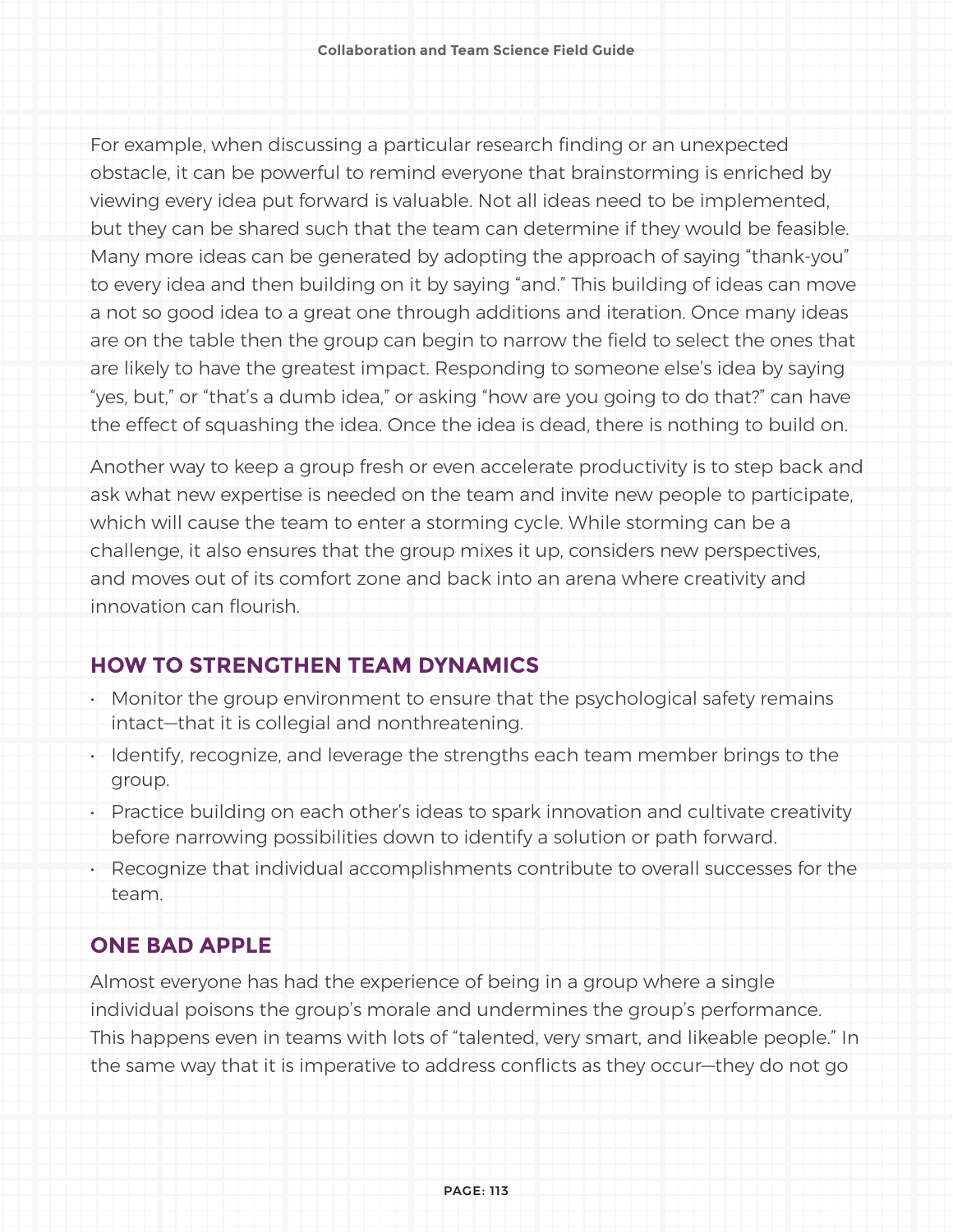## **The Five Dysfunctions of a Team**

In thinking about team dynamics, it may be helpful for you to compare the characteristics of successful teams with the indicators of failed teams. In *The Five Dysfunctions of a Team*, Patrick Lencioni identifies five traits that characterize dysfunctional teams:

- Absence of trust
- Fear of conflict
- Lack of commitment
- Avoidance of accountability
- Inattention to results

Successful teams are alert to the signs of these dysfunctions and take steps to confront and overcome them. A small but consistent amount of attention to team dynamics can pay off tremendously in terms of improving team morale and performance (Adapted from Lencioni, 2002).

away on their own—it is important that a group deal with the bad apple and directly address the problems that person is creating. When we speak of the bad apple in a group, we are not talking merely about individual eccentricities, or ordinary non-conformity. Research has identified three types of people who fairly consistently present problems for teams or groups (Felps, Mitchell et al. 2006):

- **1. The slacker** a person who simply does not pull their weight, who almost always does less than they can, and often attends to matters that have nothing to do with the work of the team even when they are at work (e.g., talking on the phone, searching the web, taking long breaks).
- **2. The miscreant** a person who attacks and insults others and regularly violates "interpersonal norms of respect."
- **3.** The depressive pessimist a person who is continually negative in mood and attitude and often complaining about the work being unpleasant or expressing pessimism about the group's project coming to a successful end.

Studies consistently find that such individuals can do great damage to a team's spirit and performance. While there are no "cures" for bad apples, there are suggestions for how to address the problem. First, it is important to try not to hire such people in the first place. Careful reference and background checking can assist with that. Second, if such a person is hired and begins to cause problems, it is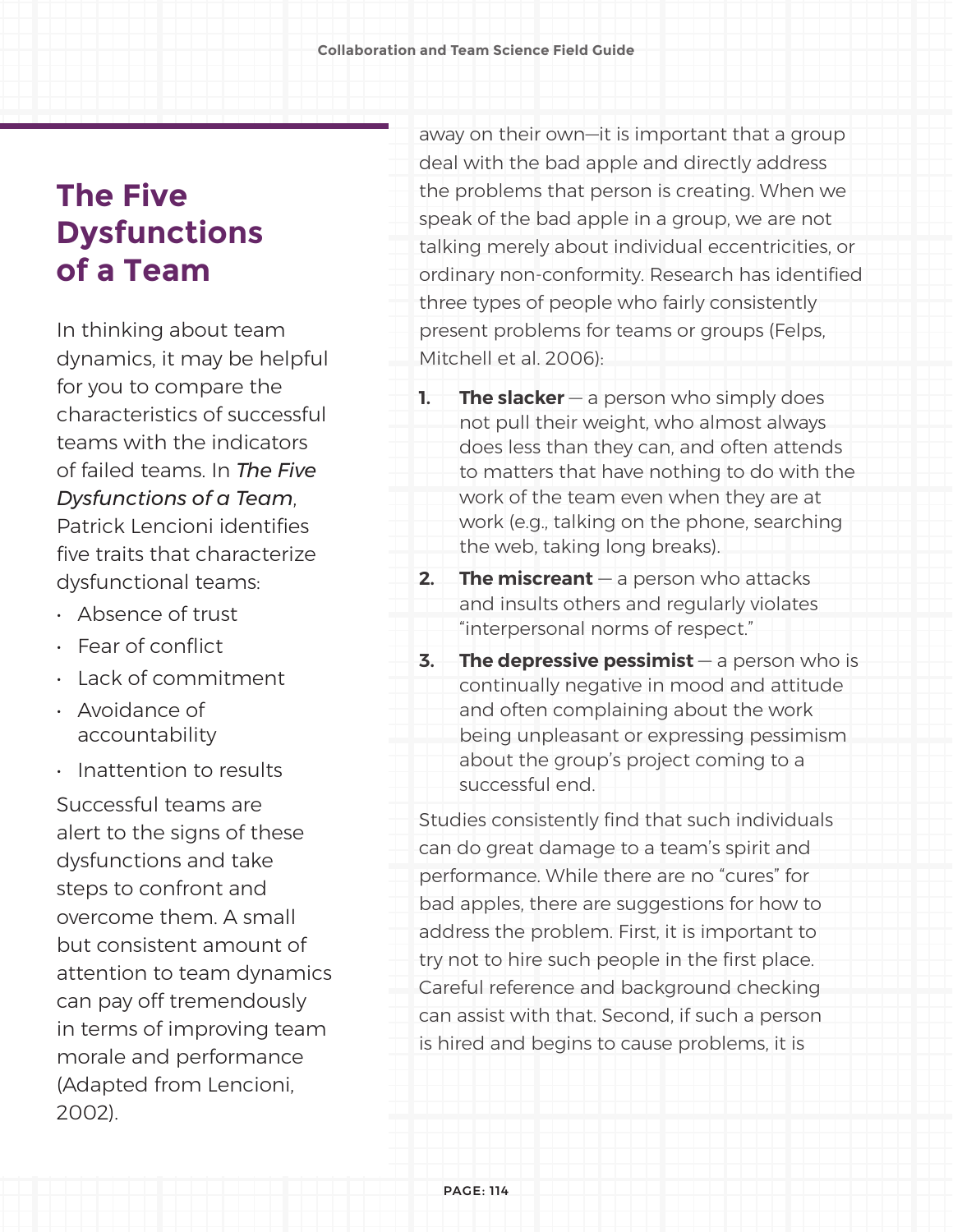important that the team and its leaders respond quickly. Bad apples do not change spontaneously. Using performance appraisals that take into account behavior as well as performance can be important for giving feedback, issuing warnings, initiating monitoring, taking disciplinary actions, and even firing when nothing else works.

As many can attest, dynamics are not necessarily tangible or easy to define; they can be more easily recognized when considering a team from a "few steps back." Taking time to examine how things are going and group process can make a big difference. The chart below is one example of a simple team or collaboration assessment form that can structure such an examination. Whether using a formal assessment tool or taking a more informal approach, teams can set a regular time for members to discuss how they are experiencing the team and to discuss what is functioning well and what needs to be addressed.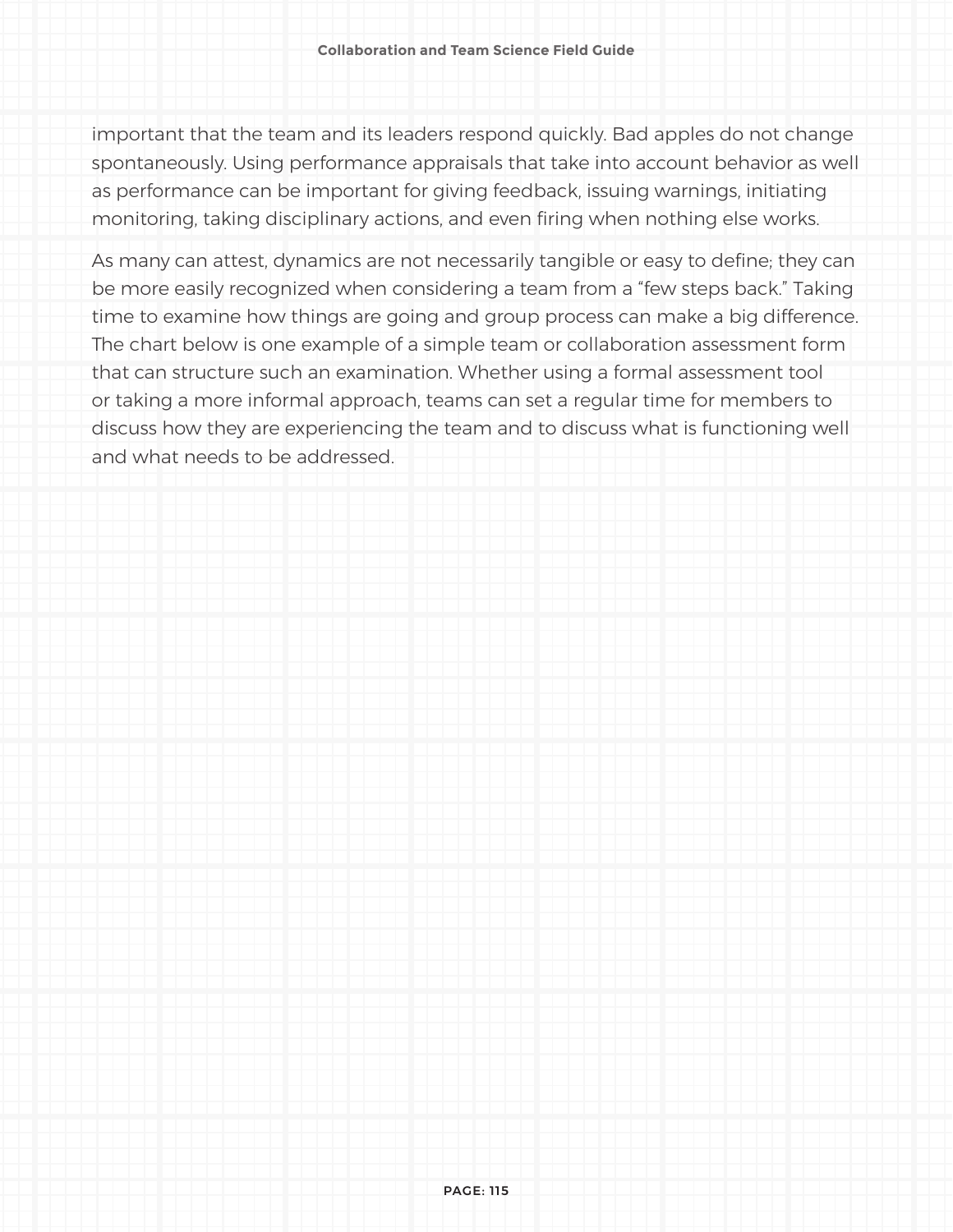## Evaluation for Scientific Collaborations: Relationship and Performance\*

| <b>Indicators</b>                                             | Poor | <b>Marginal</b> | <b>Satisfactory</b> |  | <b>Good Excellent</b> |
|---------------------------------------------------------------|------|-----------------|---------------------|--|-----------------------|
| <b>Relationship Indicators</b>                                |      |                 |                     |  |                       |
| Communication                                                 |      |                 |                     |  |                       |
| <b>Process for Resolving</b><br><b>Disputes</b>               |      |                 |                     |  |                       |
| <b>Adequate Notice of Problems</b>                            |      |                 |                     |  |                       |
| <b>Responsiveness of Parties to</b><br><b>Concerns Raised</b> |      |                 |                     |  |                       |
| <b>Level of Trust Among</b><br>Participants                   |      |                 |                     |  |                       |
| <b>Openness</b>                                               |      |                 |                     |  |                       |
| Ability to Work as a Team                                     |      |                 |                     |  |                       |
| <b>Performance Indicators</b>                                 |      |                 |                     |  |                       |
| <b>Availability of Resources</b>                              |      |                 |                     |  |                       |
| <b>Keeping to Schedule</b>                                    |      |                 |                     |  |                       |
| <b>Commitment of Participants</b><br>(Individuals/Leaders)    |      |                 |                     |  |                       |
| <b>Attitude of Participants</b>                               |      |                 |                     |  |                       |
| <b>Expectations</b>                                           |      |                 |                     |  |                       |
| <b>Barriers (Fewer Barriers =</b><br><b>Higher Rating)</b>    |      |                 |                     |  |                       |
| <b>Synergy</b>                                                |      |                 |                     |  |                       |

\* Adapted from a form used by the Office of the Ombudsman, Center for Conflict Resolution, NIH.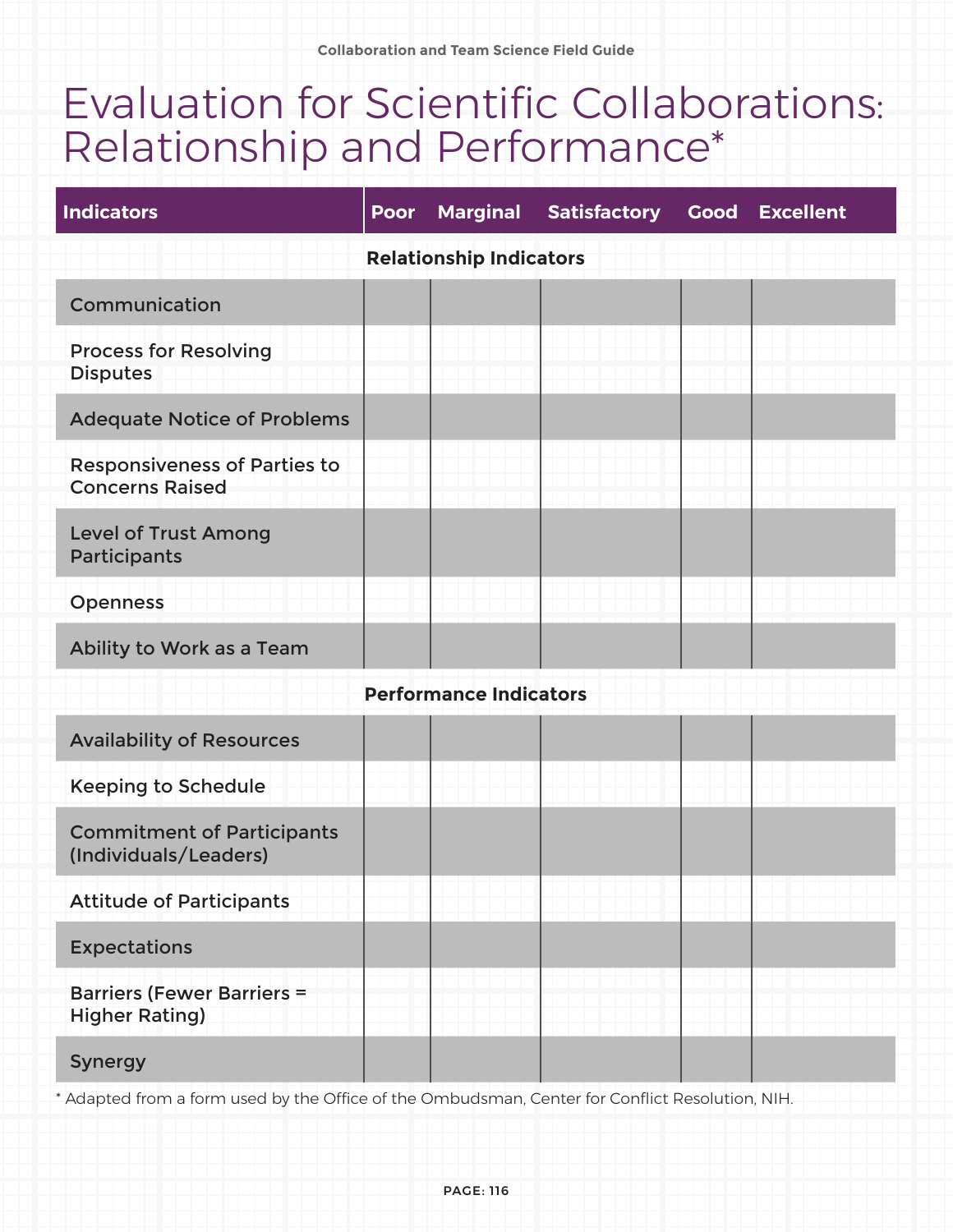# IT'S WORKING: CASE STUDY 22

A new initiative included team members who were steeped in tradition and knew how the system works, and others who were newer and willing to challenge the status quo. At the outset of their collaboration, they spent half a day outlining their expectations about how they would communicate, make decisions, and address any problems that might arise. In addition, they committed themselves to creating an atmosphere in which any member of the team could safely raise any scientific question they had. To that end, they established an informal set of ground rules to provide guidance for team discussions. Shortly after the collaboration began, they found that team members often chatted in the hallways in addition to participating in formal meetings. During idea generating sessions, they learned to build on each other's ideas instead of shooting them down or telling the group theirs was better. Judgement was suspended and all ideas provided a bridge to a better one. The combination of experiences and backgrounds contributed to a collegial atmosphere where everyone had a voice.

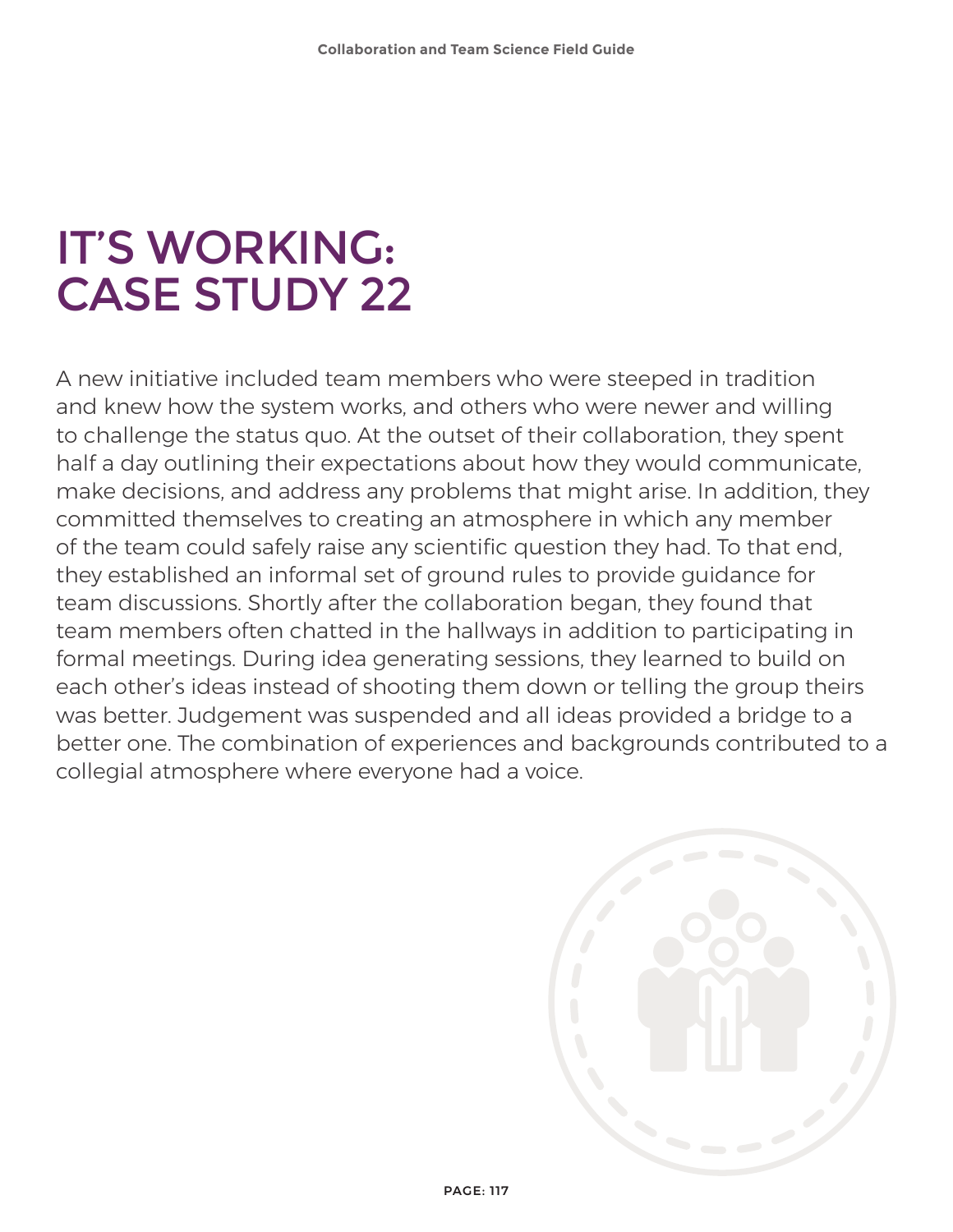## IT'S NOT WORKING: CASE STUDY 23

Dr. Donaldson, a junior scientist, was loyal to his former laboratory chief who hired him and not the current laboratory chief, Dr. Chu, who later became his supervisor. When Dr. Donaldson was unhappy about Dr. Chu, he turned to his previous boss. When Dr. Chu was unhappy with Dr. Donaldson, he turned to his laboratory manager asking him to monitor Dr. Donaldson. This made Dr. Donaldson feel anxious and insecure about his place on the team. He began to feel isolated and less committed to the team's research. He vented his frustrations to a fellow junior scientist, who in turn told a friend of his. This created an environment where everyone felt vulnerable to other team members' gossip and where social dynamics began to affect the lab's productivity and scientific achievements.

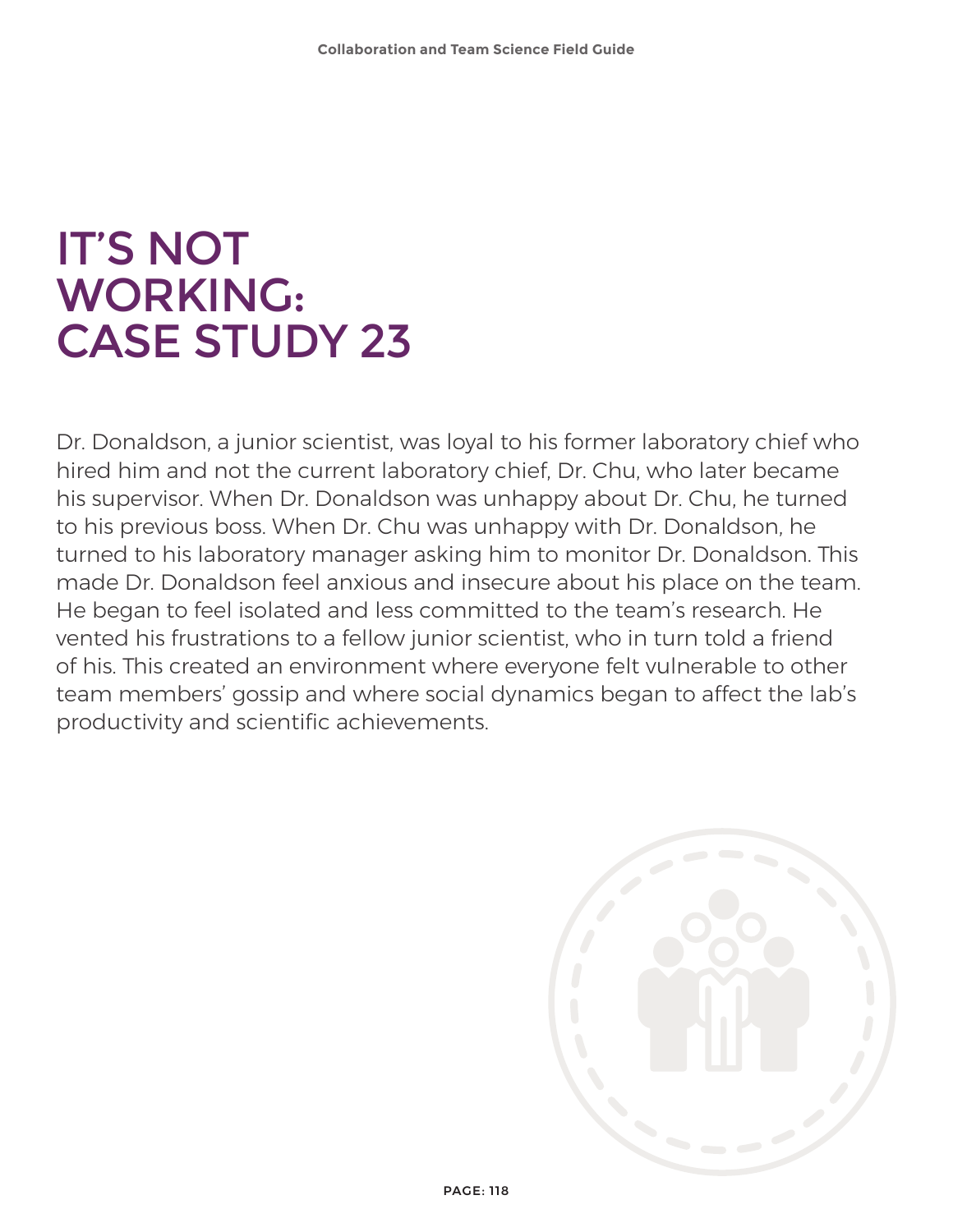### **Emotional Intelligence**

A positive mood supports a team's flexibility and resilience. "A team with a strong positive mood will be hopeful about the future and grateful for what is going well today," wrote facilitators Marcia Hughes and James Bradford Terrell in *Team Emotional and Social Intelligence* (2009). Team members and leaders must also be sure, of course, to reality-test their optimistic ideas or they run the risk of unchecked expectations, leading to burnout.

The authors list seven key ingredients that contribute to a positive team mood:

- Curiosity
- Perseverance
- Positive, can-do attitude
- Hopefulness
- Attitude of abundance
- Playfulness
- Zest

To promote a positive mood among your team, try gathering team members in pairs or small groups to answer the following questions; then discuss responses as a large group:

- How do you demonstrate a positive attitude as a team?
- How do you demonstrate a long-term view and keep things in perspective?
- Are playfulness and a sense of zest encouraged in your team? If so, how?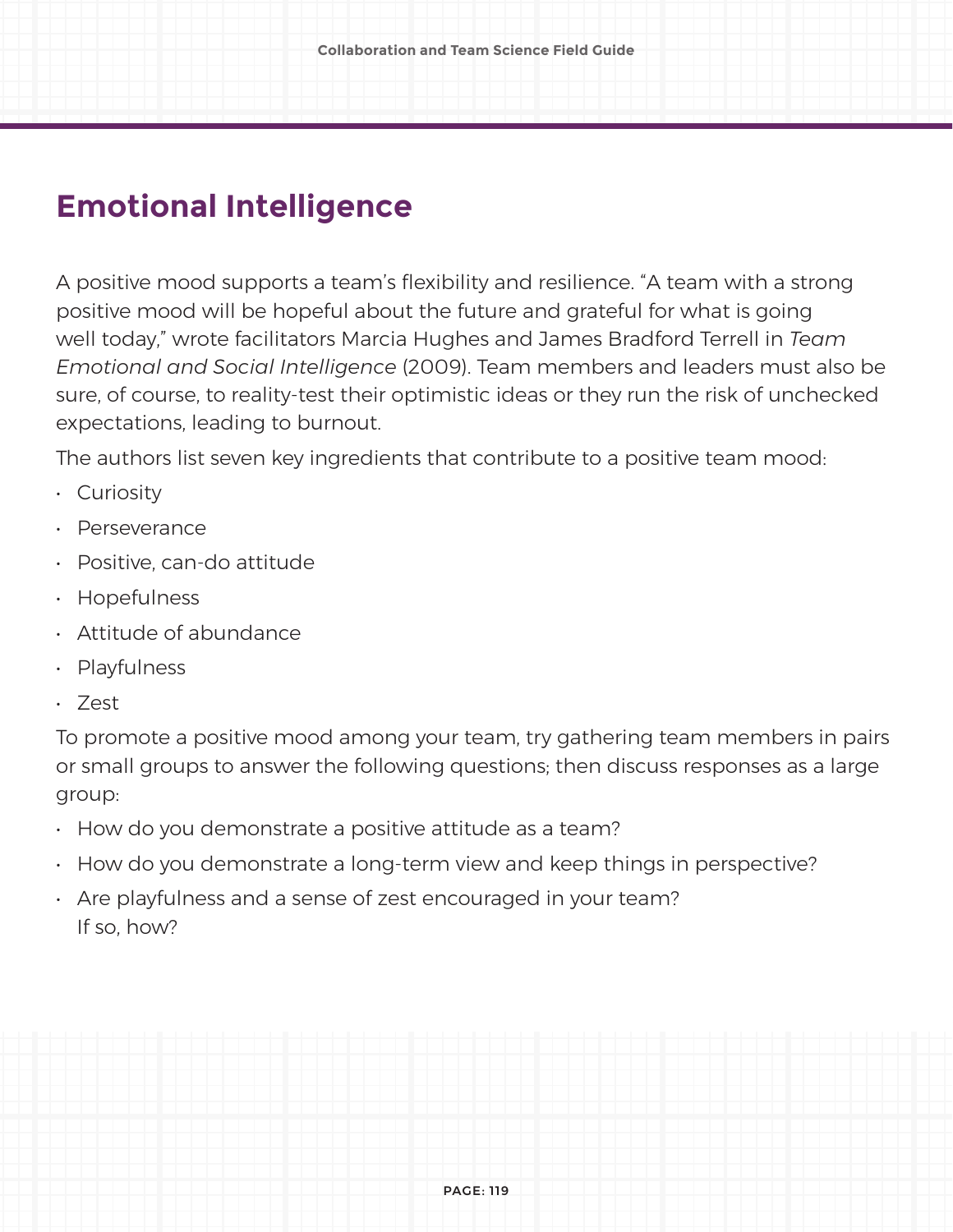### **ASK YOURSELF: IS IT WORKING**

#### **When It's Working:**

- Psychological safety is sustained over time, and team members regularly discuss issues and concerns.
- Team members are aware of each other's strengths and tap into them to move the project forward.
- Teams understand that if they are feeling too comfortable, it is probably time to infuse some new members into the team.
- Team members are engaged and feel they are valued and value others, creating an atmosphere of mutual support.
- The group uses "thank-you, and" when sharing ideas.
- Team members know that decisions are made fairly and there will be an opportunity for comment.

#### **When It's Not Working:**

- An unpredictable, uncertain atmosphere leads to feelings of anxiety, vulnerability, and threat.
- Team members are uncomfortable discussing difficult issues as a group, contributing to indirect communication.
- Little sense of personal recognition or value among team members dampens the sense of ownership of team goals.
- Team members have insufficient or unequal commitments to team performance.
- Team members feel disengaged, isolated, alienated, or defensive.
- Team members, including the team leader, do not provide candid feedback.
- Team members engage in gossip.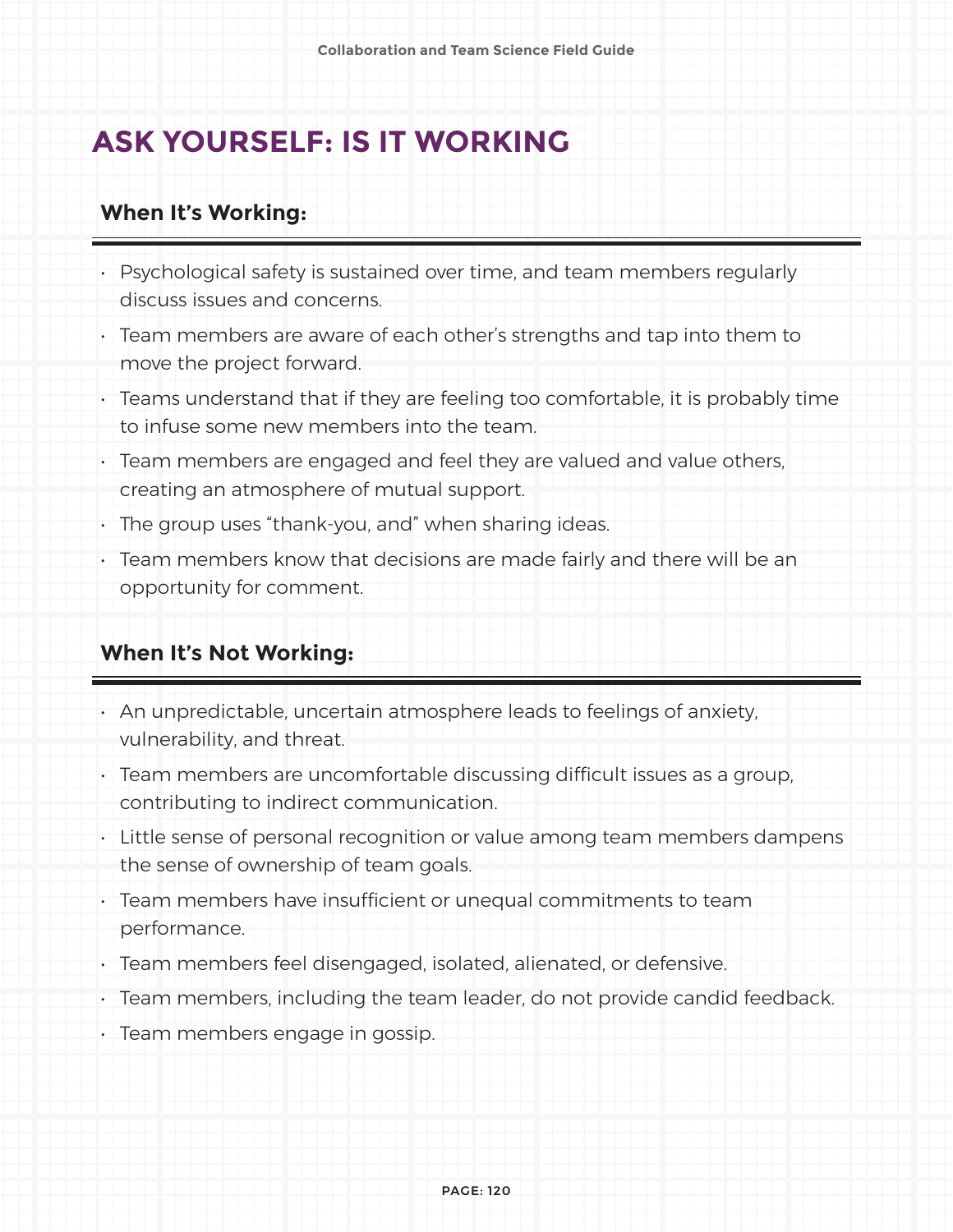#### **Take Aways:**

#### **Sustain and Strengthen Team Dynamics:**

- Don't let the team get too comfortable, bring in new members as the project evolves.
- Treat every idea as valuable and nurture them with "thank-you, and…"
- Identify, recognize, and take advantage of each other's strengths.
- Check in with the full team from time to time to review what is working well and to make sure there are no hidden issues.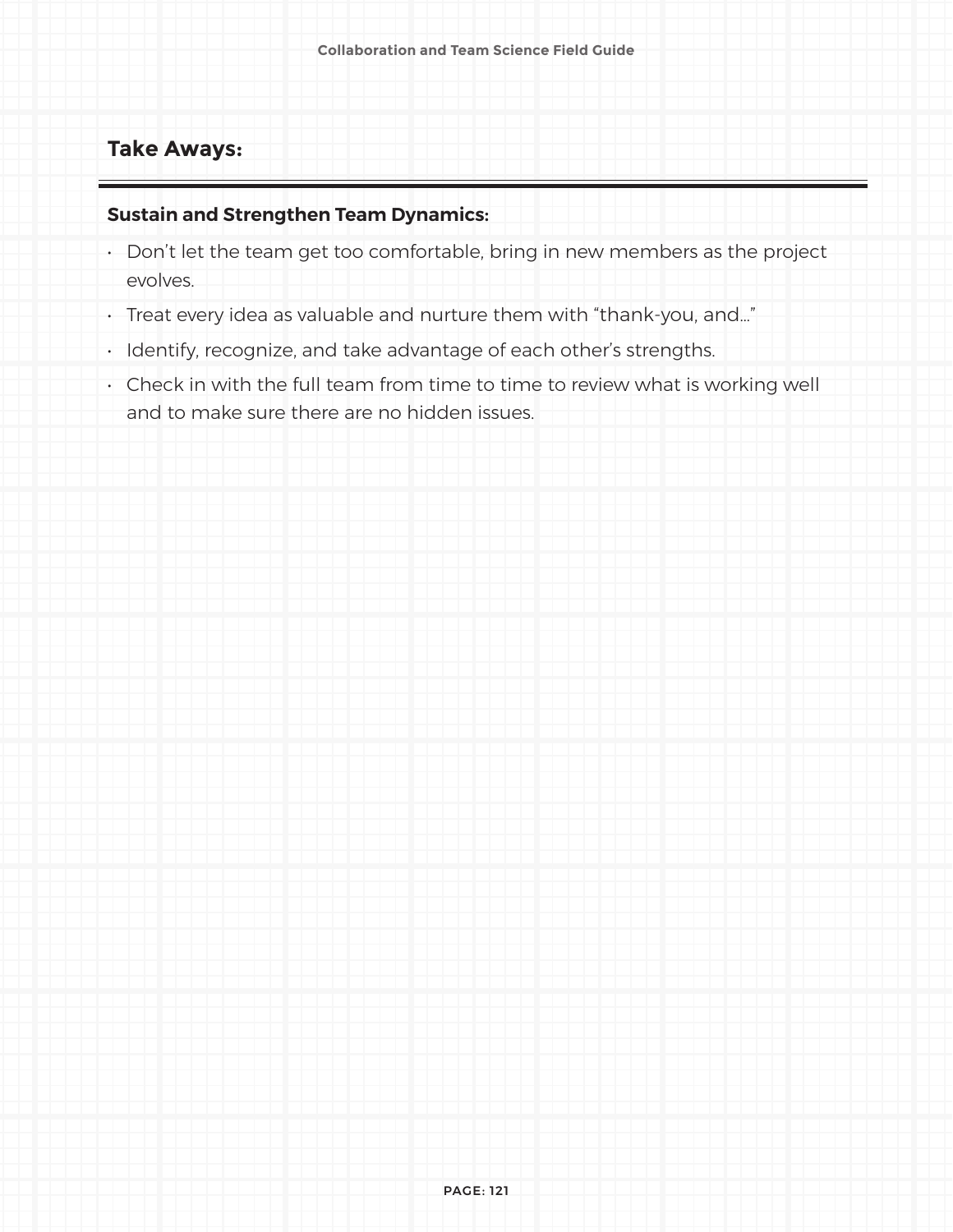## **CHAPTER 12** Navigating and Leveraging **Networks and Systems**

Working across boundaries, even within the same scientific organization, can be challenging. This is especially true when an institution's culture values work that is done largely independently, in isolation, and procedures, policies, or processes are not in place to facilitate cross-organizational interactions. Collaborating with others beyond the confines of an organization presents additional challenges.

We visualize a research team as the intersection of organizational entities that may or may not have their own points of interconnection. The team benefits from the expertise contributed by each of the component parts and, together, the components constitute an overall network or system within which the team operates. A research laboratory could be considered as its own focused system within the context of a larger system—the department or division—that, in turn, sits within and/or is influenced by a larger, more powerful system.

A team can transcend different organizational levels and extend its reach within and beyond the organization. A more complex conceptualization would include various interactions among investigators within and among institutions that contribute to the overall project. A sketch of this might look similar to a network map, not unlike a molecular interaction map that is used to demonstrate the complexity of the system in which a gene or protein is functioning. Thus, we come to recognize that highly collaborative teams function within the context of multiple and sometimes interconnected systems, and they also help establish strong networks of researchers who together can accomplish more than they could as individuals.

If the community of researchers within an institution does not believe, or does not perceive, that team science is truly valued and rewarded at the same level as individual achievements, their motivation to participate on research teams will be diminished.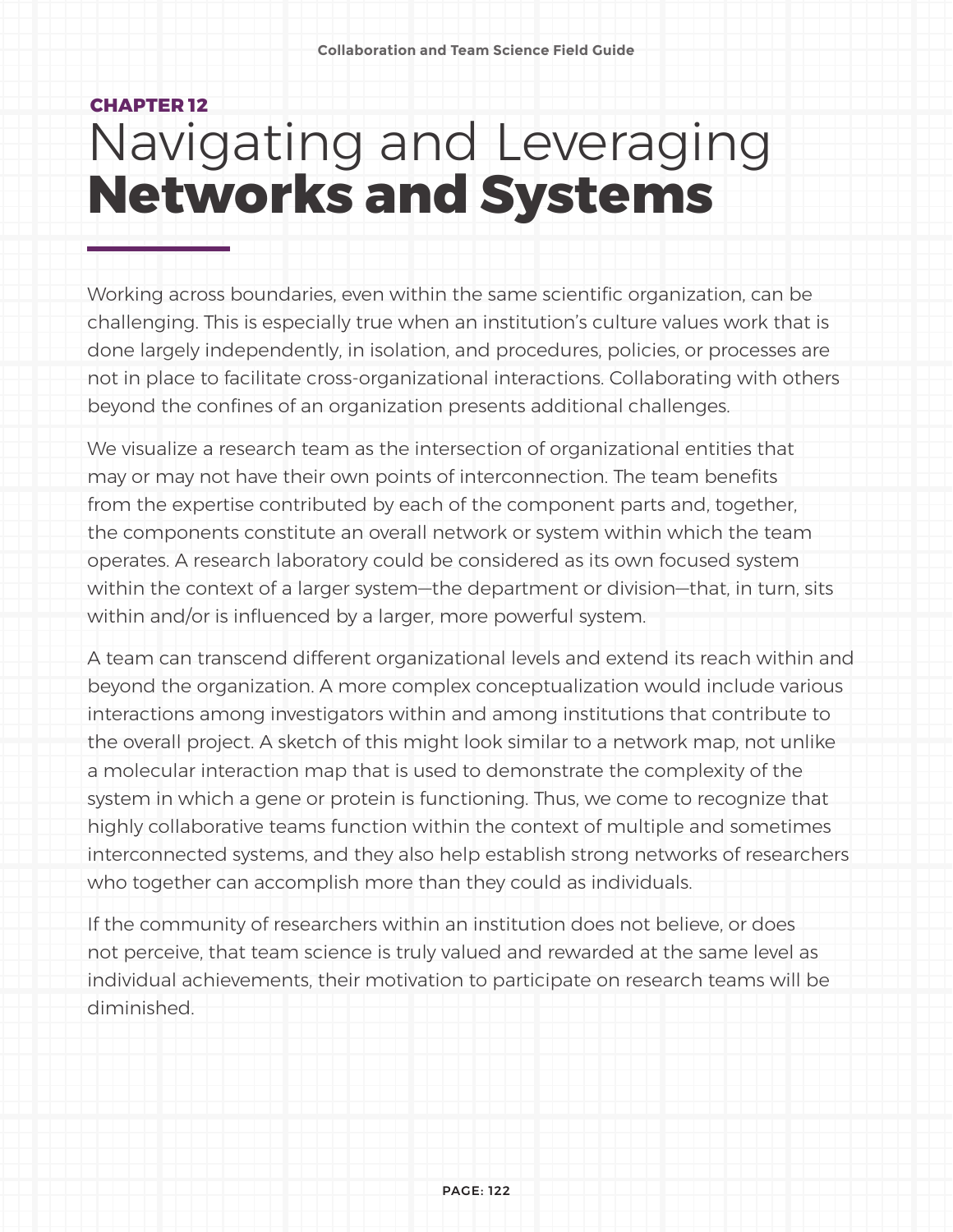## **Can Architecture Support Team Science?**

The University of Saskatchewan in Saskatoon, Saskatchewan, Canada, spearheaded an effort focused on integrating collaborative research and teaching approaches into its Health Sciences enterprise. The leadership envisioned that an interdisciplinary approach would strengthen success in securing research funding, maximize the research impact, augment clinical research, and expand opportunities for research trainees at all levels. The University embarked on a project to build an Academic Health Sciences Complex with interdisciplinary collaboration as its foundation. Multiple scientific disciplines would be included but not limited to medical, dental, veterinary, pharmacy, nutritional, clinical psychology, and public health. They would be brought together in buildings designed with open laboratory space, shared specialty facilities, and places designed for collisions such as open stairways, seating areas, coffee bars and snack rooms. In addition to promoting physical connections, glass was a strong feature throughout, permitting daylight to penetrate into the atriums and laboratories and to permit people to make visual contact at a high rate, to enhance safety as well as transparency. As the leadership strategically guided this vision forward, it kept in mind five interacting facets: people, space, operations, institutional leadership, and training (Bennett, Nelan et al. In press).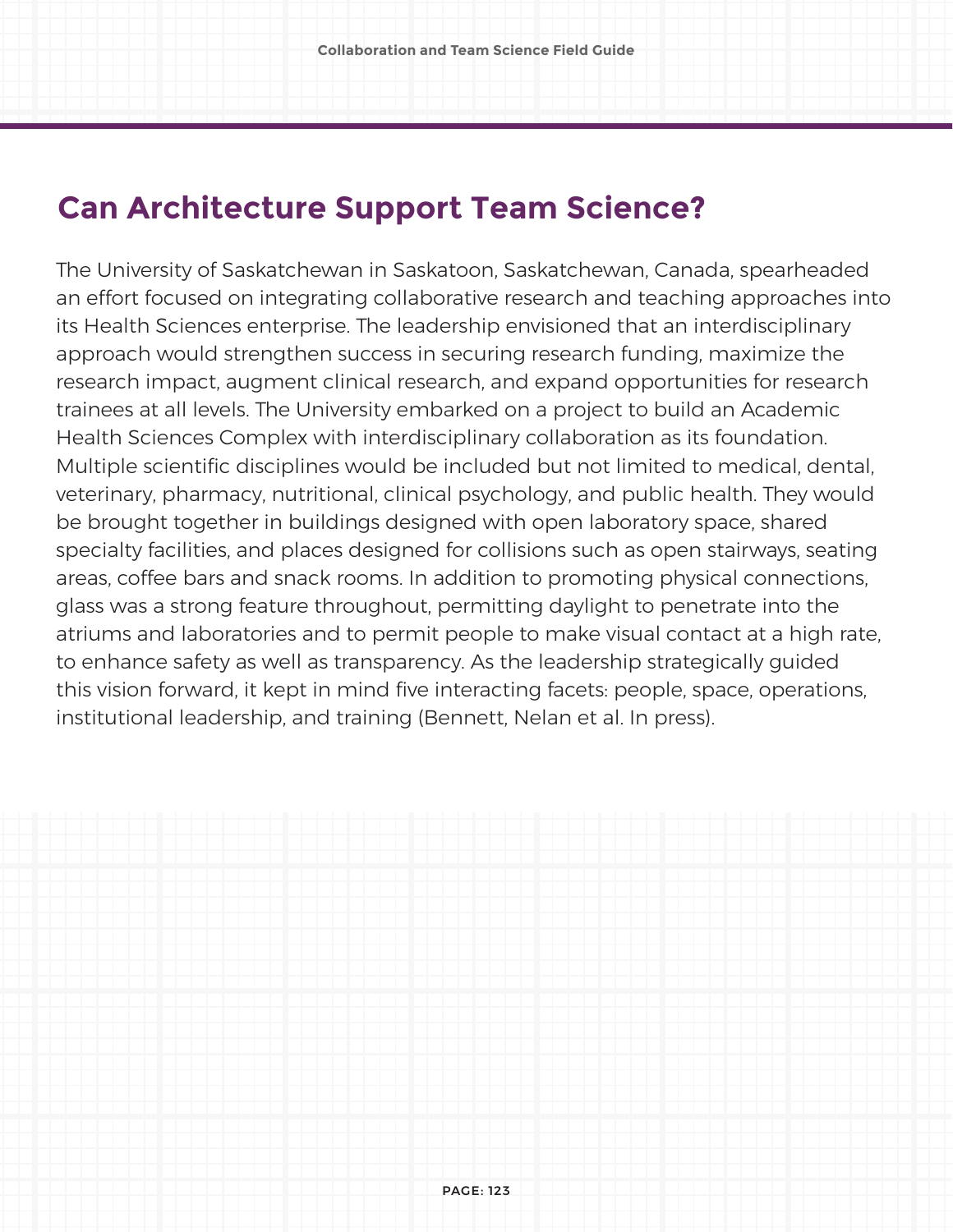#### **THE TEAM AS A SYSTEM: SOCIAL NETWORK ANALYSIS**

The social structure of a team will impact how the group functions and how well it performs. Once teams have formed and begun working toward their goals, team members can map out their social network by performing a *social network analysis* (SNA). Merely creating an organizational chart and a listing of the job responsibilities of each of the members of a research team will not necessarily give you a good picture of how a team actually works, who interacts with whom, or the impact on the team of each of its members.

An SNA can help you and other team members understand the interactions that are or are not taking place within and outside of the team. Within this context, team members can identify areas of strength or weakness and assess how valuable resources are utilized. The ultimate goal of this approach is to implement strategies to improve the team's ability to create and share knowledge by looking at how people interact.

#### An SNA can help a team answer the following questions:

- What systems have we put in place?
- Can we use our internal or external systems to more effectively get work done?
- How can those systems be modified or enhanced to better support the team's mission?

To perform an SNA, consider four types of networks: knowledge, access, source receptive, and energy (see box page 125).

#### **INDIVIDUAL NETWORK ANALYSIS**

Your individual network can be leveraged in the context of team effort. Professional connections can result in a benefit to the whole team as they seek out additional experts to contribute to their effort. When people join a team, they are not only establishing a new network, they are also expanding everyone's interconnections and possibilities for interaction. They can chart their own existing network and within it, identify where ties can be strengthened or gaps filled to broaden one's reach within and beyond the walls of the institution.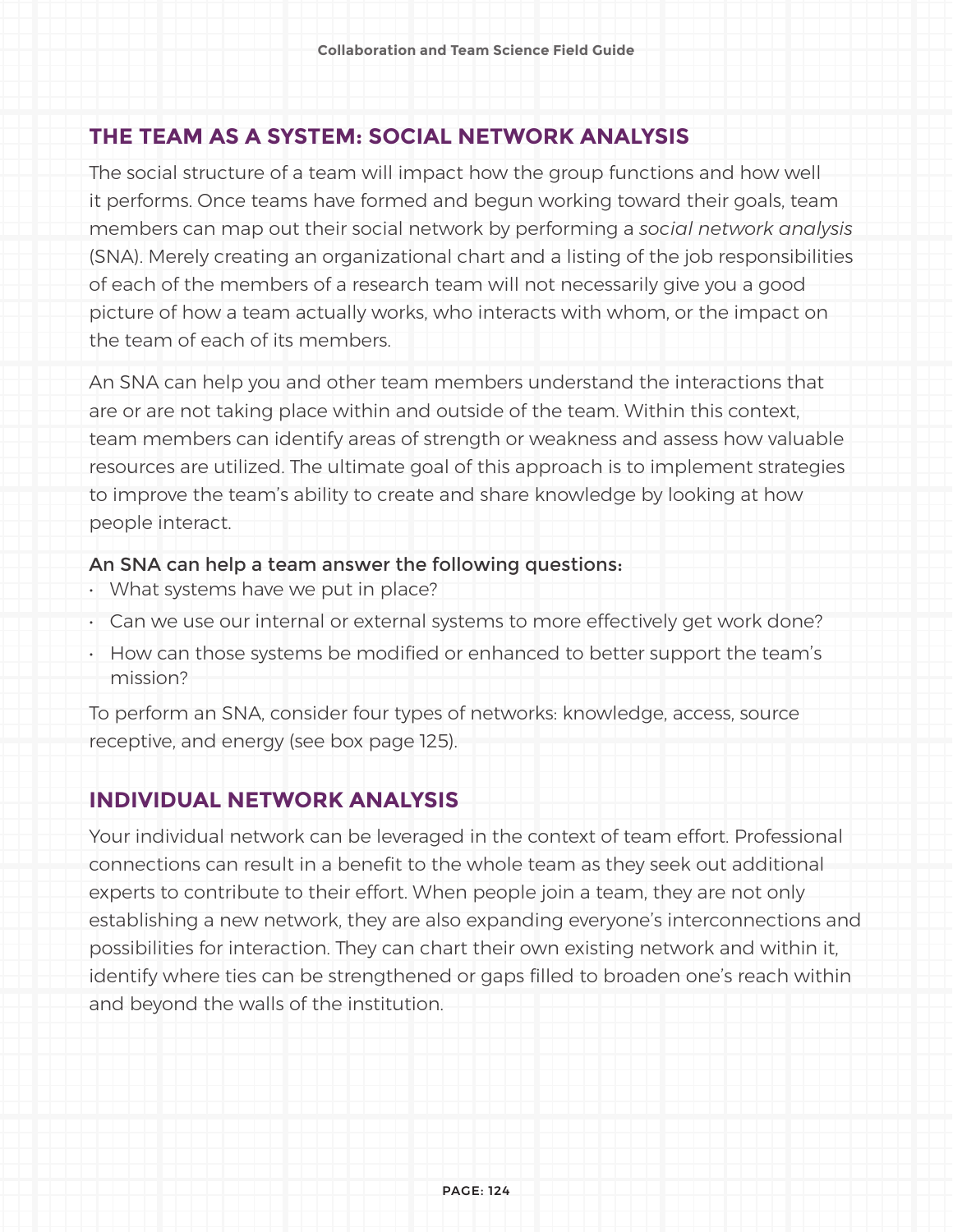## **System Network Analysis**

Four types of networks are described below. Asking the questions provided in italics can help you gain a better understanding of the components that constitute each network.

**Knowledge Network:** Knowing who can answer questions or provide more information allows for more efficient functioning and points the team in the right direction to obtain the information it needs. Effective teams may build in some redundancy here so that the team does not come to a halt if a key person in the knowledge network suddenly becomes unavailable. *Ask: Who does or does not have the specific information I need?*

**Access Network:** You may know where to go for information, but a critical question is whether the person with the information will share it and be a resource for additional information. *Ask: I've identified who has the information, and will he or she share it now and in the future?*

**Source Receptive Network:** Within teams, the old adage "knowledge is power" sometimes points to an ugly reality: team members are not always collaborative. If there is personal enmity between two team members, or if trust is low, they might withhold data, materials, or technical assistance. *Ask: Will I be welcomed as a collaborator? Will he or she share with me the data and resources I'm looking for?*

**Energy Network:** The outcome of the above interactions may impact the energy of team members and the group as a whole. Energy can propel a team forward and support its functioning; likewise, drains on energy can sap momentum. Key people and interactions that infuse energy into the team or suck it away should be quickly identified. Not surprisingly, energized teams perform better when the group is focused on a positive goal and when the members are fully engaged, feel they are valued, and sense that they are contributing to the overall progress toward the stated objectives. Every team member—from team leader to junior scientist plays an important role in a team's energy and team functioning. *Ask: How did my interactions with him or her feel? Did it give or take from the team's energy?*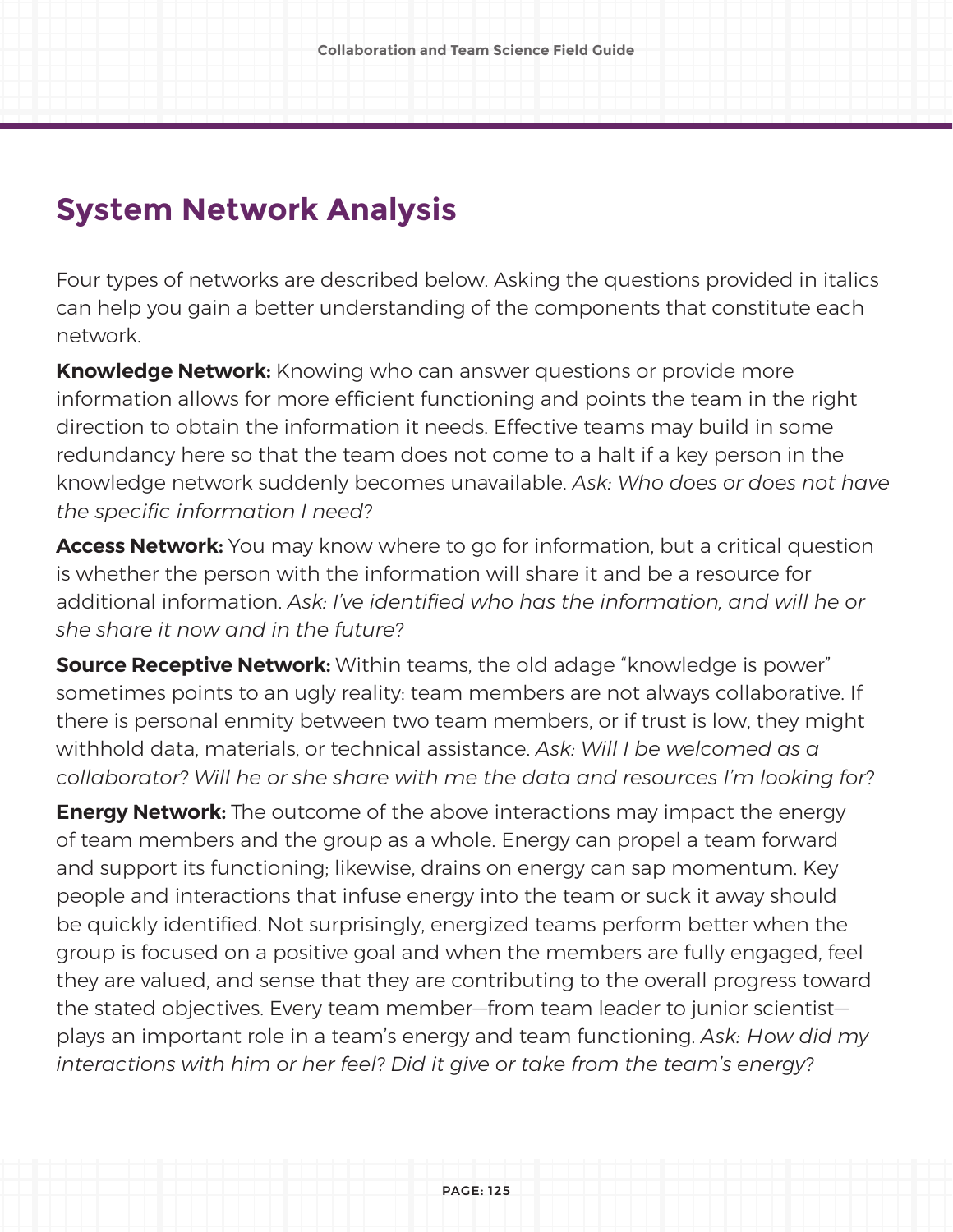## **ASK YOURSELF: IS IT WORKING**

#### **When It's Working:**

- Team leaders are aware of immediate and overall institutional support and communicate that to team members.
- Team leaders and members work together to secure support and recognition of the team as a whole. Individual contributions to the team are also recognized.
- Teams thrive when there is top-down support and bottom-up vision and enthusiasm.
- Perceptions that the institution is unsupportive, while frustrating, do not stand in the way of the leader doing what he or she thinks is right.
- Teams cut across boundaries and have distinct patterns of communication, information exchange, informal influence, and trust.
- Teams establish formal and informal networks that facilitate research progress.
- Team leaders take the time to understand the social networks.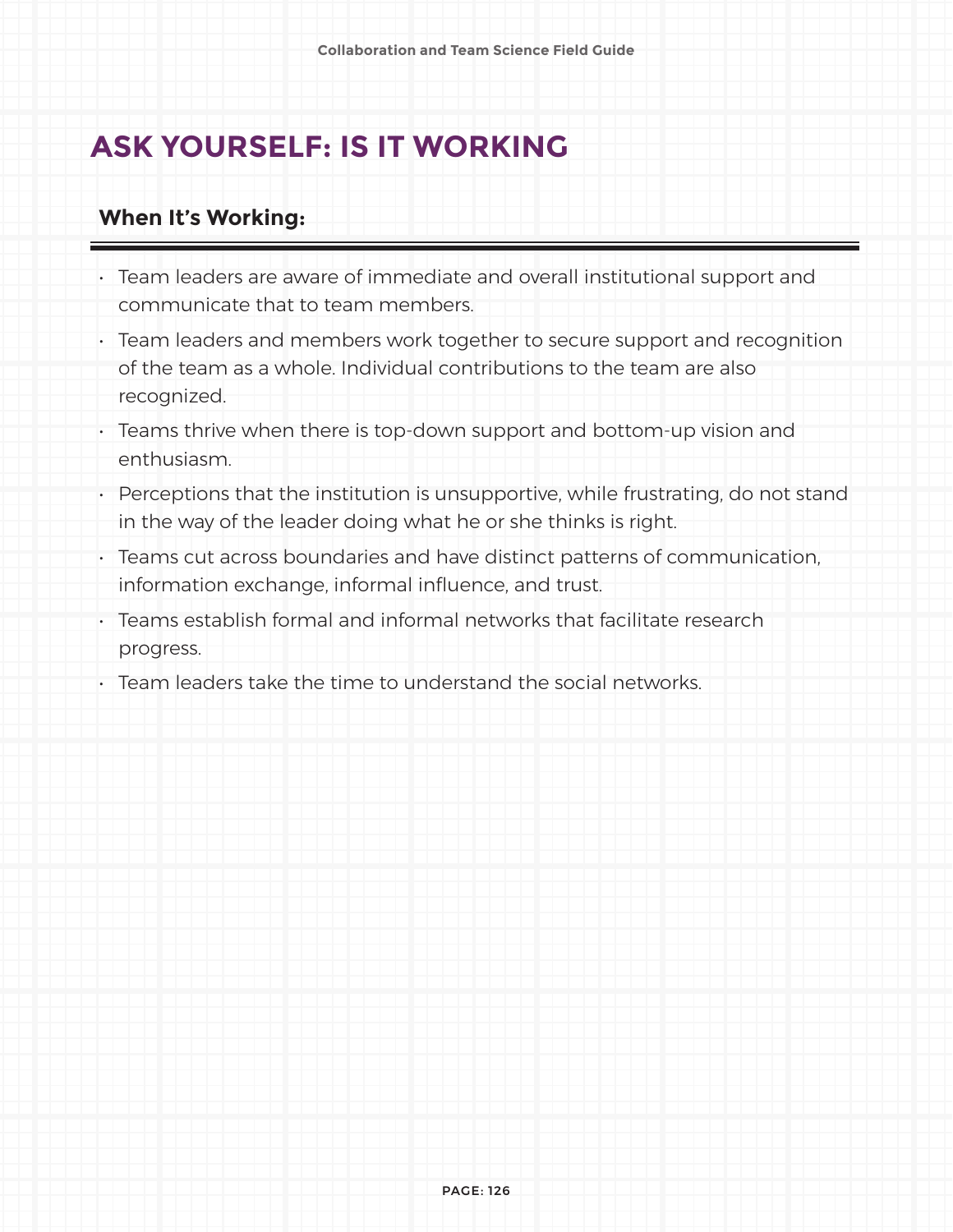#### **When It's Not Working:**

- Junior scientists and clinicians are wary of entering into complex collaborations for fear that their institutions will not recognize their contributions during review.
- Team leaders and members are unsure whether their work on a team will help, or hinder, their careers.
- There is confusion over the team's place in the organizational structure.
- Organizational leaders do not consider teams as they develop strategic plans, budgets, and other institutional policies.
- The team is unable to establish connections as a group with key individuals or groups within the organization.
- The team encounters resistance, obstruction, or complacency when it interacts with other institutional bodies.
- Team members experience their organization's administration and leaders as oppositional.

#### **Take Aways:**

- All teams function within larger systems that have an impact on how they operate.
- Team leaders must have a holistic view of where the team sits within the institution and who the key players are influencing the team's functioning.
- Team leaders must seek institutional support for their efforts at the highest levels.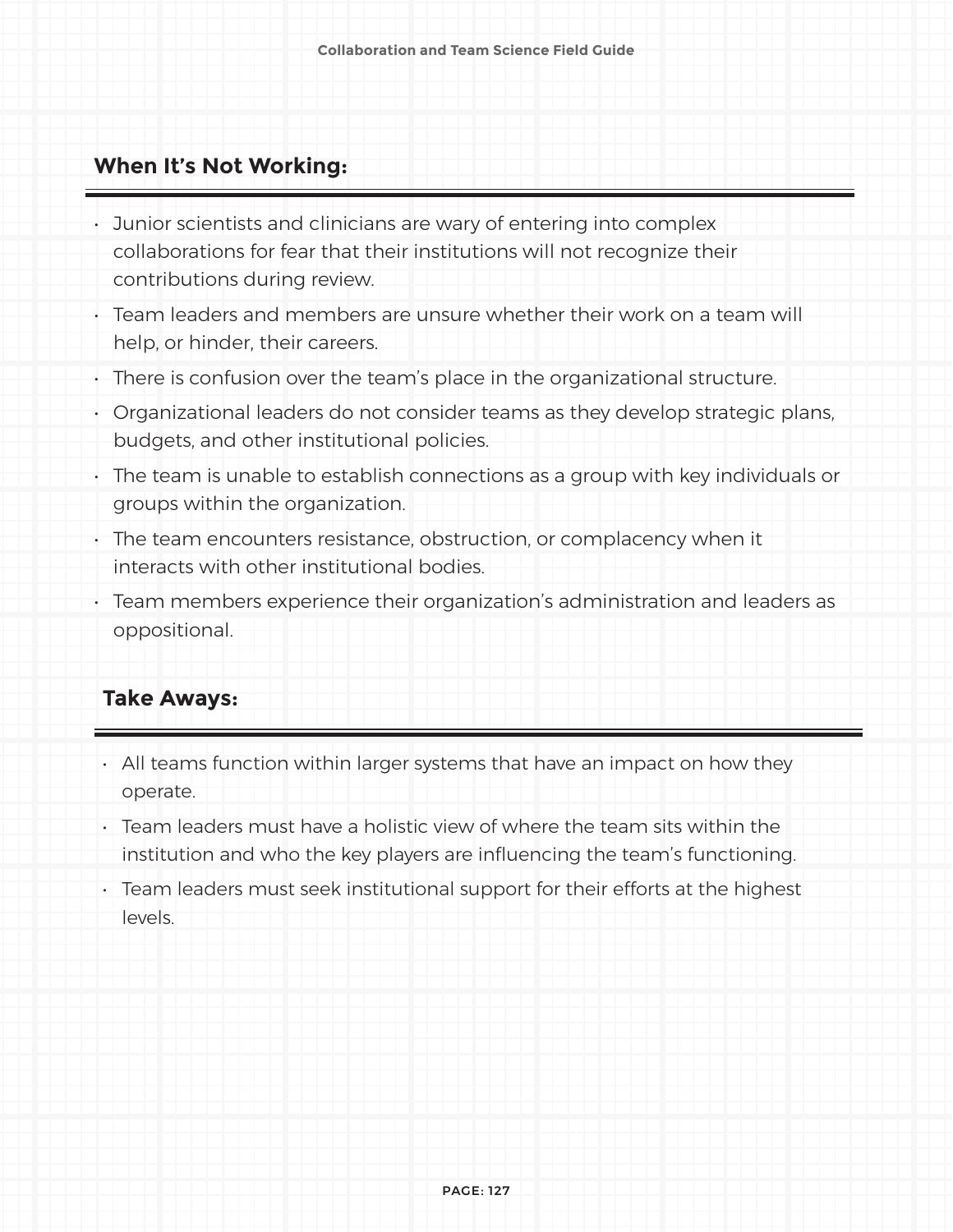#### **CHAPTER 13**

# **Fun**

How many times we have heard or even told students at a career fair, "If you do what you love, you will love what you do." It sounds so trite, so simplistic, and yet there is something about that phrase that people enjoy holding onto.

When thinking about this in the context of the laboratory and a great collaboration, what is the driving force behind this commitment to solve a research question together? This is where passion comes in. We have used the words *commitment, vision,* and *mentorship*—all of which are vitally important, and all derive from an inner passion and a relentless curiosity. What could be more fun and more satisfying than finding other people with similar passions and interests with whom to unravel complexities and make new discoveries?

It is not just successful scientific problem solving and discovery that lead scientists to work collaboratively. Although it is not often discussed, one of the most compelling aspects of collaborative work is that it is fun. Anyone who visits a highly cohesive laboratory quickly notices that people work well together, there is a welcoming and enthusiastic environment, and the laboratory members are clearly comfortable working with each other. In informal discussions with scientists, they often refer to having fun and point to the satisfaction that comes from being part of a team that works well together. Daniel Kahneman, the psychologist who won the Nobel Prize in economics, describes the delight he discovered in his collaboration with Amos Tversky:

*"[W]e met in Jerusalem to look at the results and write a paper. The experience was magical. I had enjoyed collaborative work before, but this was different. Amos was often described by people who knew him as the smartest person they knew. He was also very funny, with an endless supply of jokes appropriate to every nuance of a situation. In his presence, I became funny as well, and the result was that we could spend hours of solid work in continuous mirth . . . [A]nd we were not just having fun. I quickly discovered that Amos had a remedy for everything I found*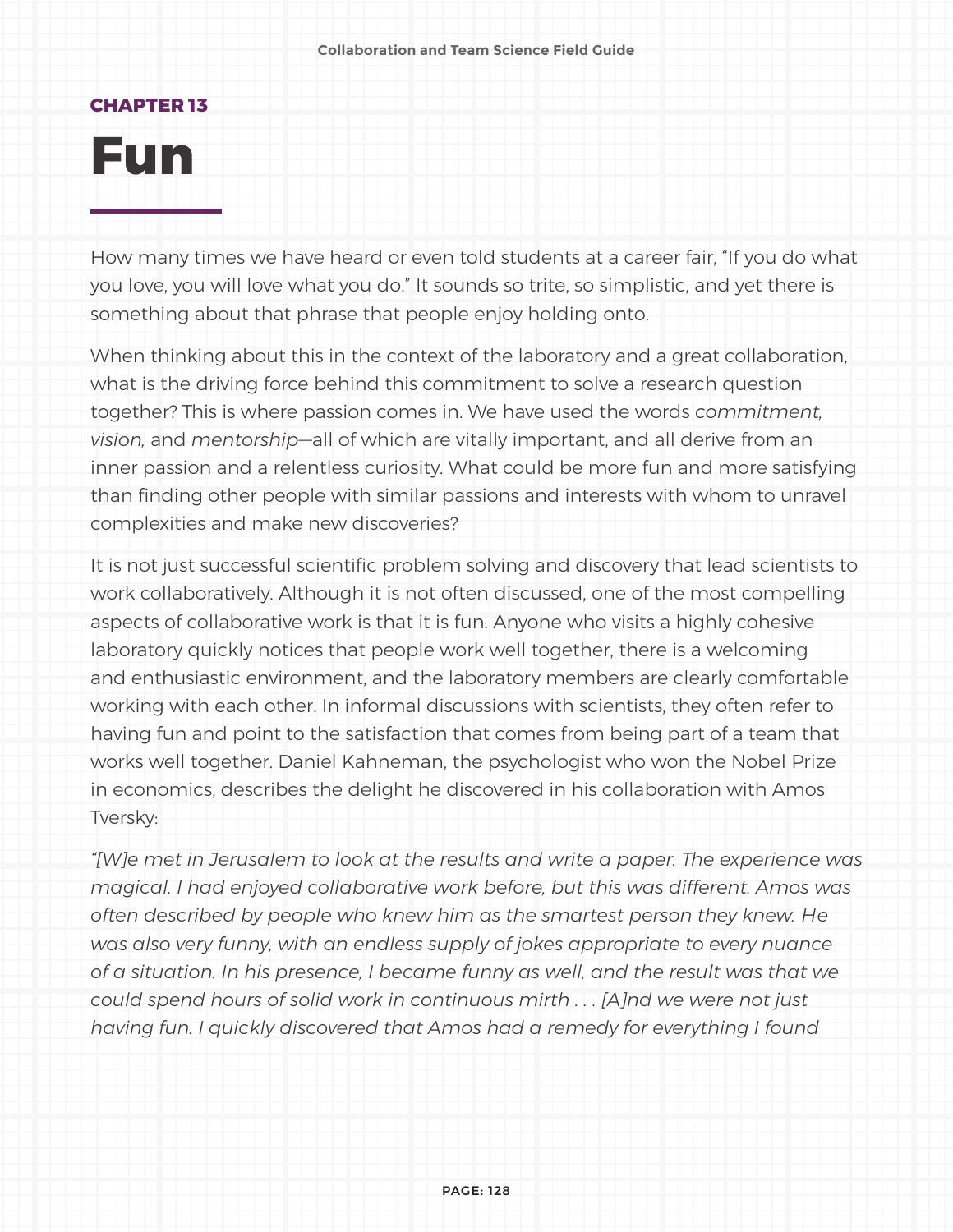*difficult about writing. With him movement was always forward . . . [A]s we were writing our first paper, I was conscious of how much better it was than the more hesitant piece I would have written by myself" (American Psychologist, 2003).*

Kahneman's remarks point to many of the best things that research collaborations can offer: complementarity in styles and abilities, enhanced quality of the final product, a deeply satisfying connection to a colleague, and substantial doses of fun.

Interestingly, recent research in the relatively new area of positive psychology supports these informal observations. In a wide variety of settings, there are very strong correlations between people's happiness in their work and their commitment to that work, their relationships with colleagues, and productivity.

More broadly, there is also research demonstrating the adaptive value of positive affect. "Beyond their pleasant subjective feel, positive emotions, positive mood, and positive sentiments carry multiple, interrelated benefits" (Fredrickson & Losada, 2005). These benefits are both behavioral and physical. Among the noteworthy behavioral benefits of positive affect are an expanded scope of attention, increased creativity and intuition, and broadened behavioral repertoires.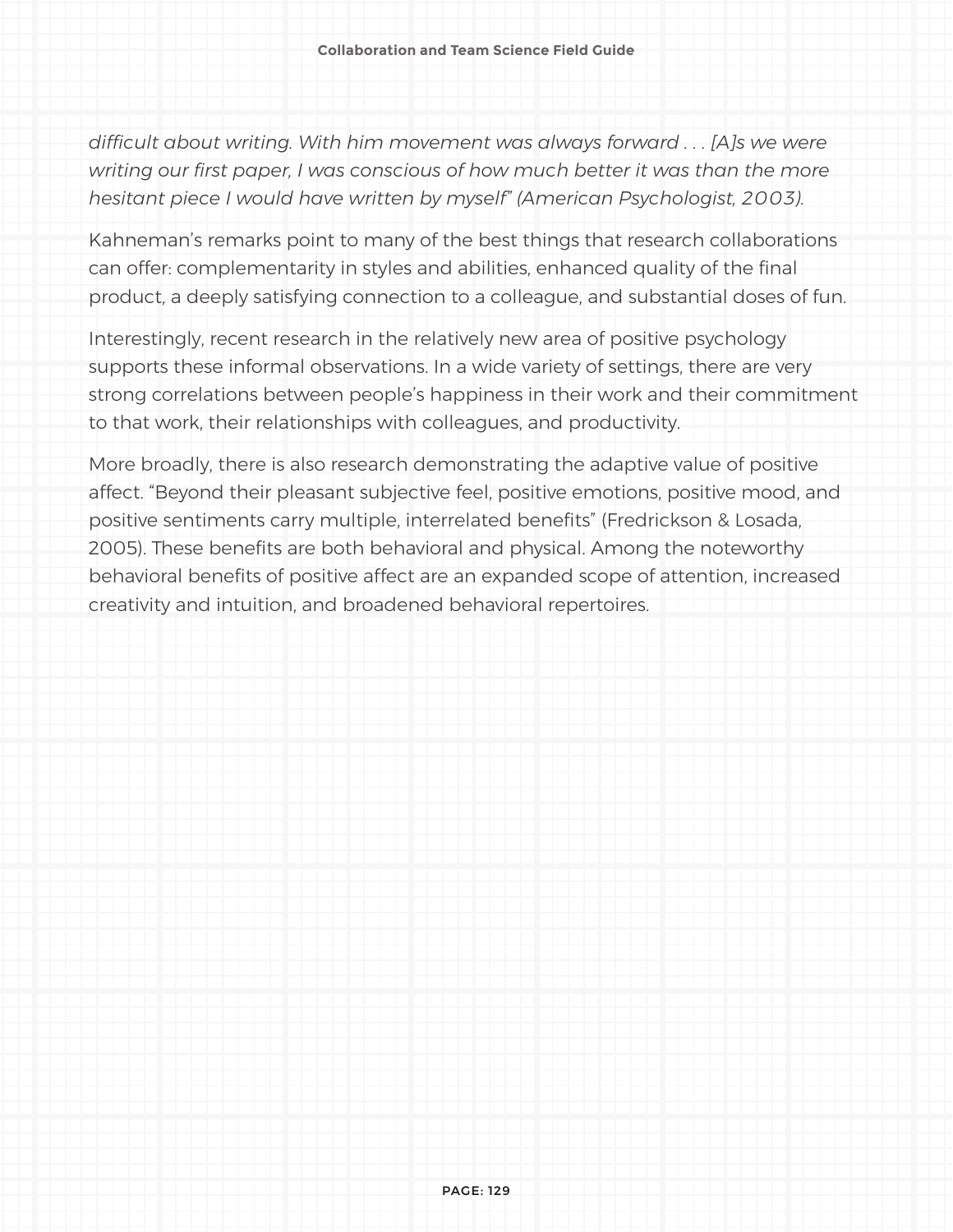# About **the Authors**

#### **L. Michelle Bennett (***[LMBennett@nih.gov](mailto:LMBennett%40nih.gov?subject=)***)**

L. Michelle Bennett directs the Center for Research Strategy (CRS), a strategic scientific planning and analysis office that serves the NCI Director and supports NCI priorities. Located within the Office of the Director, CRS is ideally positioned to collaborate, catalyze, convene, and coordinate initiatives across NCI's Divisions, Offices, and Centers. Dr. Bennett earned her Ph.D. in oncology from the University of Wisconsin–Madison and as a postdoctoral fellow performed some of the earliest work on *BRCA1* and *BRCA2* including the characterization and localization of *BRCA1* to the long arm of Chromosome 17. She has extensive practical experience in promoting collaboration and team-based approaches by bringing together research scientists with diverse backgrounds and expertise to solve complex scientific problems and is certified as an Executive Coach. Dr. Bennett is the recipient of many awards, including NIH and Institute Director's Awards, the NCI Women's Scientist Advisors Achievement Award, and the NCI Exceptional Mentor Award.

#### **Howard Gadlin (***howard.gadlin@gmail.com***)**

Howard Gadlin was the Ombudsman and Director of the Center for Cooperative Resolution at the National Institutes of Health from 1999 until his retirement at the end of 2015. An experienced mediator, trainer, and consultant, he remains active in conflict resolution and team science activities. Dr. Gadlin has years of experience working with conflicts related to race, ethnicity, and gender, including sexual harassment. Dr. Gadlin is past President of the University and College Ombuds Association (UCOA) and The Ombudsman Association (TOA), and past chairperson of the Coalition of Federal Ombudsmen. Currently he is the co-editor of the Journal of the International Ombudsman Association. He earned his PhD in Psychology from the University of Michigan.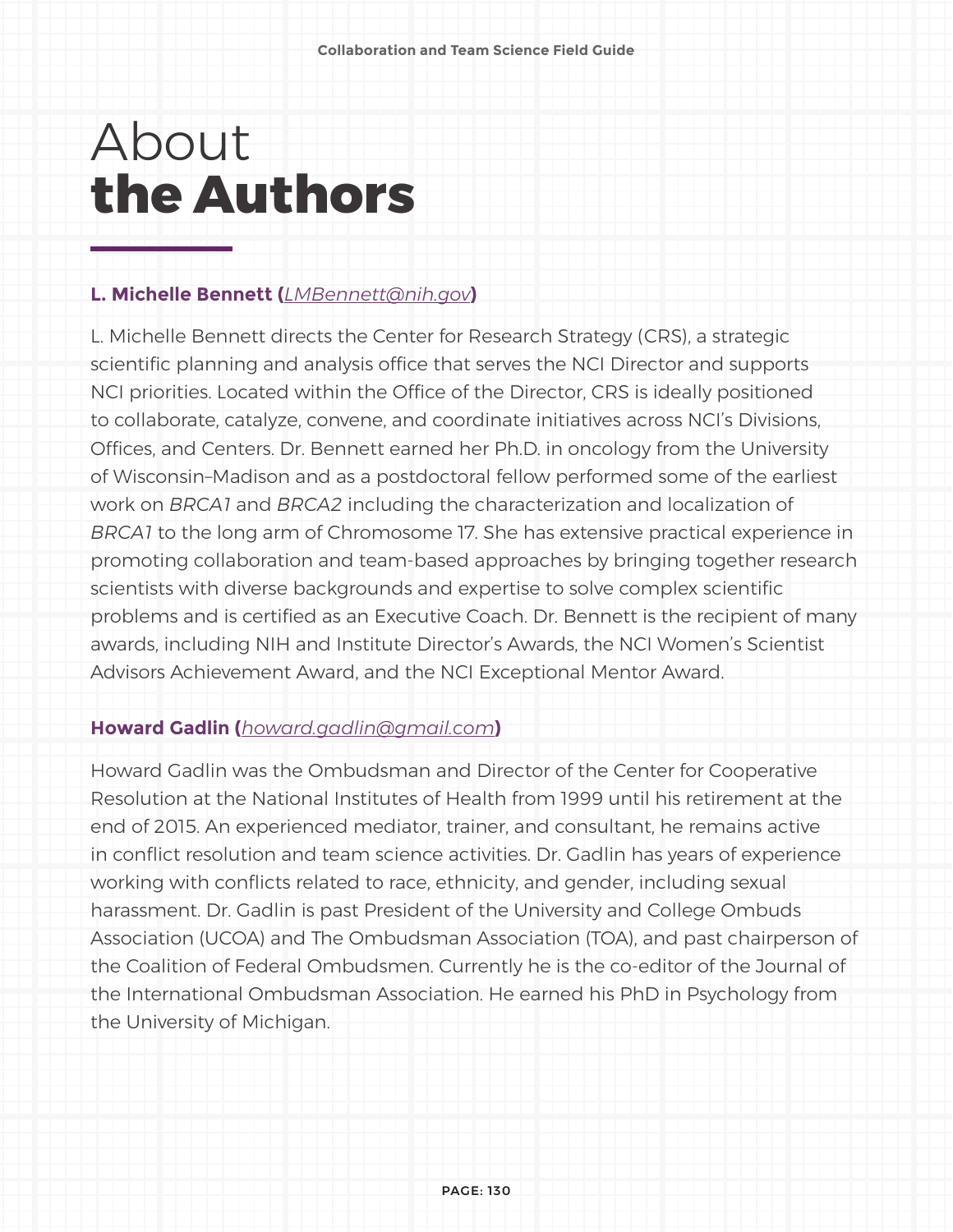#### **Christophe Marchand (***[Christophe.Marchand@nih.gov](mailto:Christophe.Marchand%40nih.gov?subject=)***)**

Christophe Marchand is a Health Scientist Administrator in the Center for Research Strategy within the Office of the Director at the National Cancer Institute (NCI/NIH). Molecular pharmacologist by training, Dr. Marchand has been at the NCI for the past 20 years, including 18 in a research laboratory at the Center for Cancer Research (CCR/NCI). He has co-authored over 100 peer-reviewed publications and is the recipient of 3 NCI Director's Innovation Awards (2007, 2011 & 2016). Dr. Marchand led the Professional Development Committee of the NCI Staff Scientists and Staff Clinicians Organization from 2011 to 2016, and has been involved in capacity building ever since.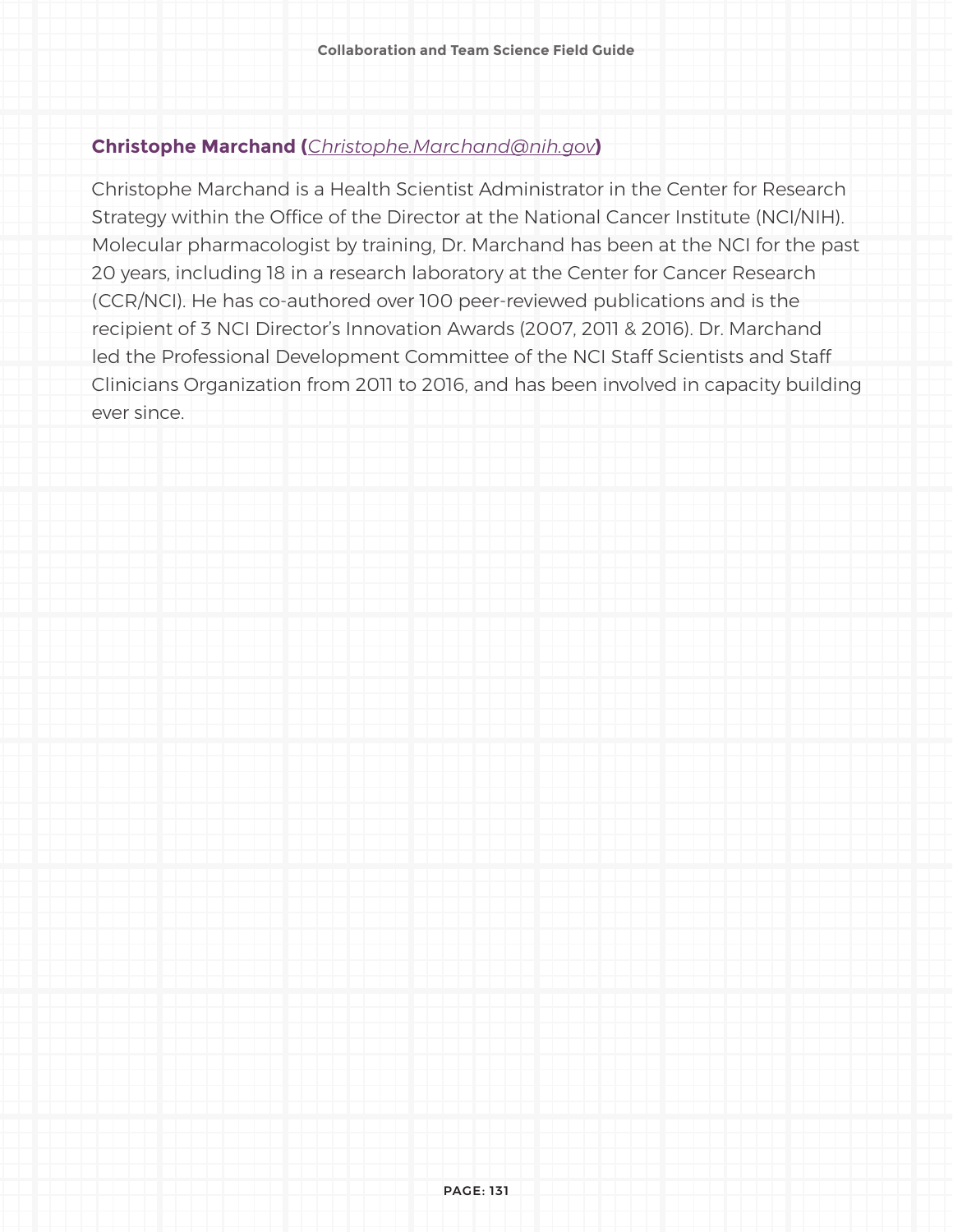# **Appendix**

#### **A. COLLABORATIVE AGREEMENT TEMPLATE**

Although each research project has unique features, certain core issues are common to most of them and can be addressed by collaborators posing the following questions:

#### **Overall Goals**

- What is the overall vision for the collaboration?
- What are the scientific issues, goals, and anticipated outcomes or products of the collaboration?
- When is the collaboration over?
- When is the project over?

#### **Who Will Do What?**

- What are the expected contributions of each participant?
- Who will write any progress reports and final reports?
- How and by whom will personnel decisions be made? How and by whom will personnel be supervised?
- How and by whom will data be managed? How will access to data be managed? How will you handle long-term storage and access to data after the project is complete?

#### **Authorship, Credit**

- What will be the criteria and the process for assigning authorship and credit?
- How will credit be attributed to each collaborator's institution for public presentations, abstracts, and written articles?
- How and by whom will public presentations be made?
- How and by whom will media inquiries be handled?
- When and how will you handle intellectual property and patent applications?

#### **Contingencies and Communicating**

• What will be your mechanism for routine communications among members of the research team (to ensure that all appropriate members of the team are kept fully informed of relevant issues)?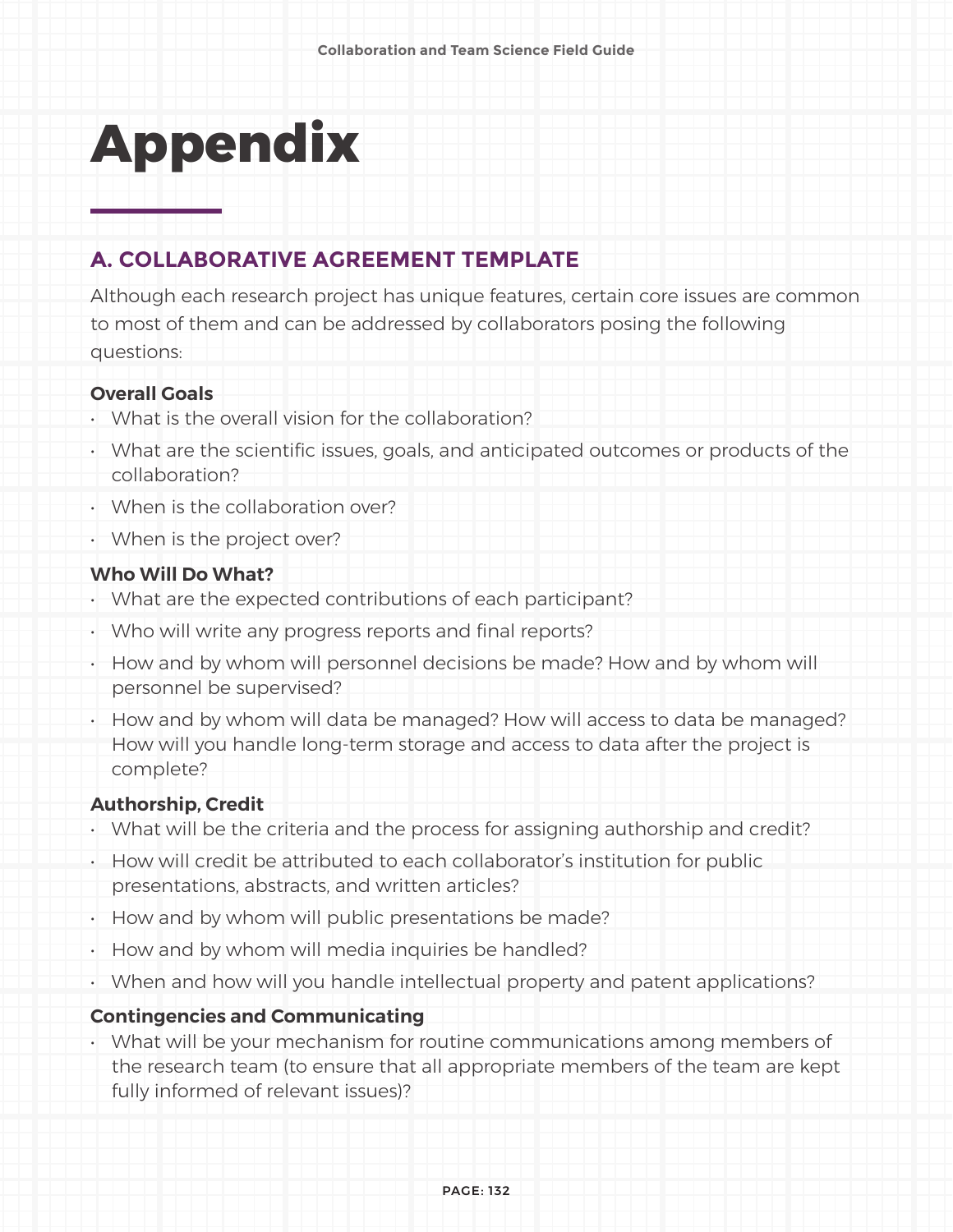- How will you decide about redirecting the research agenda as discoveries are made?
- How will you negotiate the development of new collaborations and spin-off projects, if any?
- Should one of the principals of the research team move to another institution or leave the project, how will you handle data, specimens, laboratory books, and authorship and credit?

#### **Conflict of Interest**

- How will you identify potential conflicts of interest among collaborators?
- Could a collaborator or any close family members or associates benefit financially from the research?
- Is a collaborator receiving money from someone who could benefit financially from the research?

#### **B. "WELCOME TO MY TEAM" TEMPLATE**

#### **The Letter can transmit important information about:**

- Goal of research group/PI vision
- Fulfilling the mission and providing training
- Role of the PI or Team Leader(s) what can be expected
- Expectations of laboratory or team members

#### **Specific Topic Areas Could Include:**  *Laboratory/Team Interactions and Procedures*

- Team meetings, Journal Clubs, Sharing space and reagents, Using specialized equipment
- Time and attendance, Vacations, Sick leave
- Networking, Attending outside meetings, Professional etiquette
- PI or Team Leader(s) Work habits, Expected work habits

#### **Conduct of research**

- Scientific integrity/research ethics, Notebooks, record keeping, sharing data
- Data presentations, Submission of Abstracts and Presentations
- Responsibility for data storage and retrieval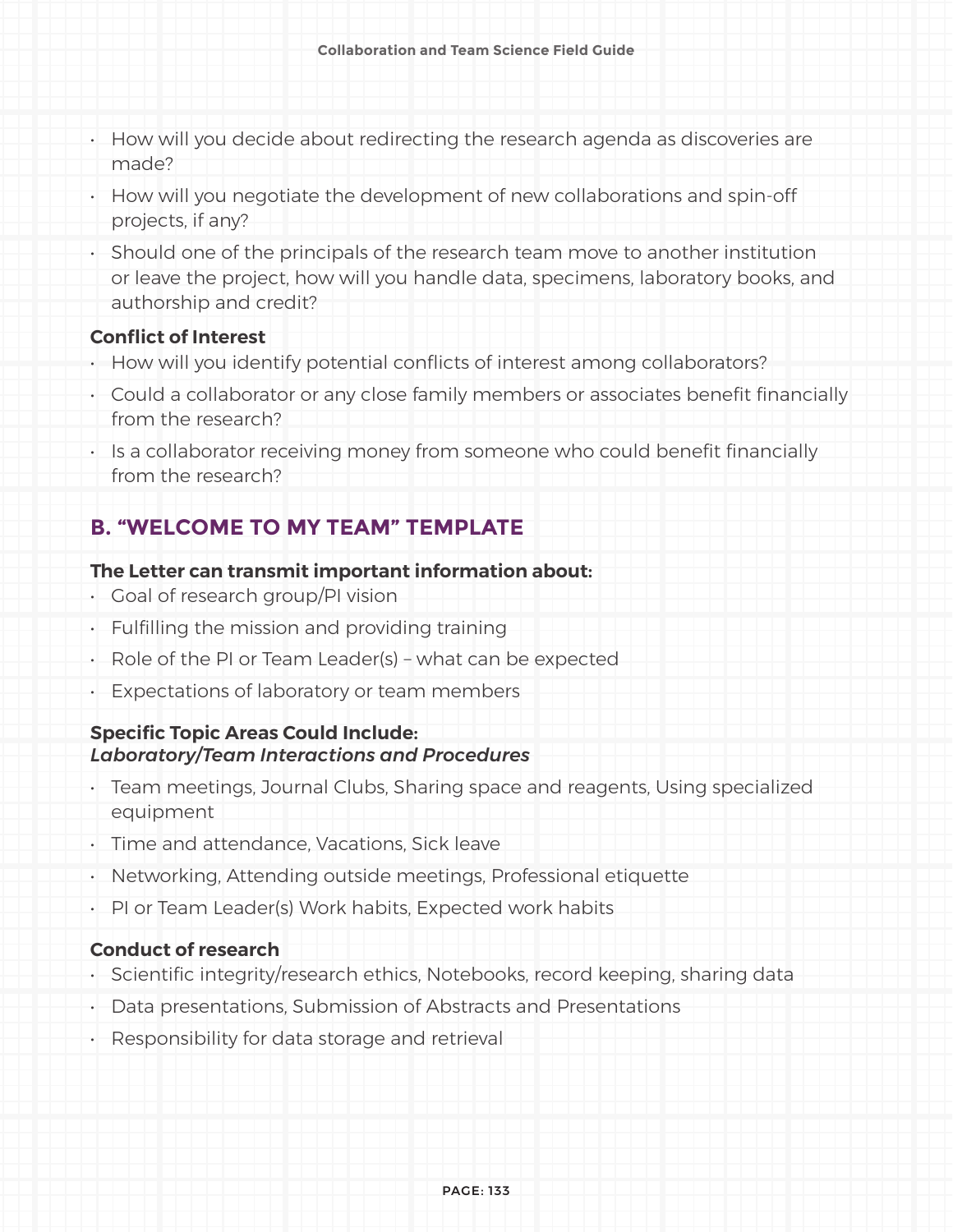#### **Communication**

- Seminars and talks, Abstracts and manuscripts
- Logistics and agendas for routine meetings, Expectations for participation and/or contribution
- Process to follow if there is a disagreement

#### **Authorship & Collaborations/Sharing Credit**

- Criteria/process for deciding, Ongoing projects
- Process for regular review and revision, Acknowledgments

#### **Career Development**

- Training in science, Communication skills (oral, written)
- Personal Interactions professionalism
- Career Planning, Promoting the careers of more junior members
- Opportunities to take on new leadership roles

#### **Evaluation**

- Form and Frequency
- Reference Letters

#### **Scientific Administration & Leadership**

- Manuscript review
- Grantsmanship

#### **Mentoring**

- Finding a mentor (or mentors)
- Mentoring, sponsoring, coaching others

#### **Institutional and Local Resources**

• Employee assistance program/counseling, Housing, Local information

#### **C. LANGUAGE TO INSERT INTO AN OFFER LETTER OR PRE-TENURE AGREEMENT**

Although every recruitment is unique, emphasis on interdisciplinary and multidisciplinary science is becoming quite common. Research institutions wanting to encourage collaborative research while promoting development of bright early career researchers need to establish well-defined guidelines for review and reward of those who engage in interdisciplinary science.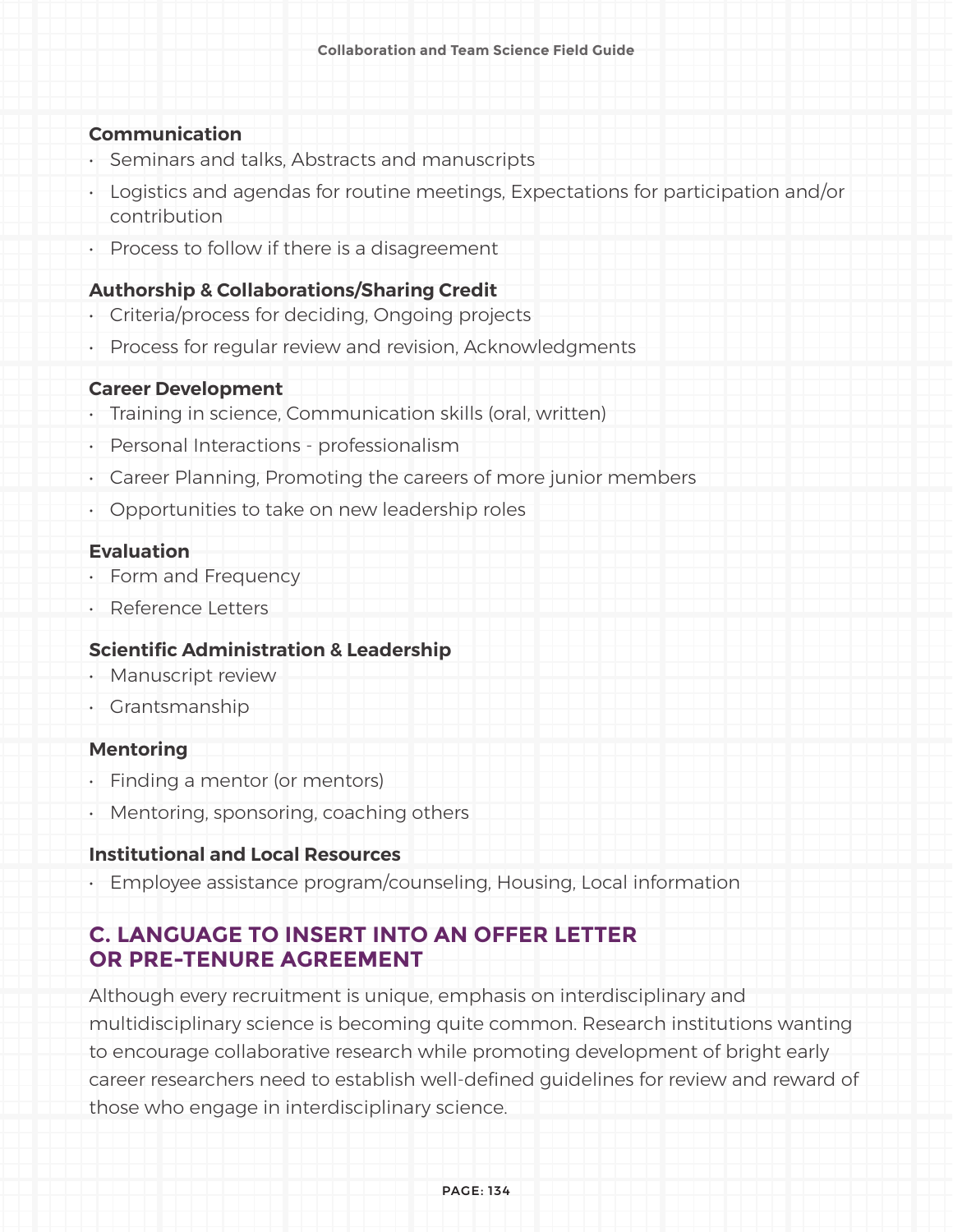It is crucial that offer letters explicitly delineate what is expected of both the institution and the individual scientist. The template below identifies a set of questions the answers to which ought to be clear from either the offer letter or ancillary communications with the recruit.

Participating in or Leading an Interdisciplinary Research Project

#### **Roles, Responsibilities, Expectations**

- 1. What will be the role of the individual?
- 2. What will be expected of the early career scientist?
- 3. How will success be defined for those participating in interdisciplinary research? Leading an interdisciplinary team?
- 4. What will be the role of the department? Chair?
- 5. What will be expected of the department? Chair?

#### **Review and Reward\***

- 1. Success: What criteria will be used to assess the progress and success of the scientist for interdisciplinary work?
- 2. Sharing Credit and Data: How will data sharing, processes for access to data, authorship decisions be reviewed and assessed?

#### **Mentoring**

- 1. How will the early career scientist be mentored in interdisciplinary research? (Individual mentor, mentoring committee, etc.)
- 2. What will be expected of the scientist in mentoring his or her own lab/team members?
- 3. What training is expected and/or required of those participating in or leading interdisciplinary efforts?

#### **Joint Appointments**

For researchers appointed in more than one department the agreement will clearly:

- 1. Identify the departments/organizations involved in supporting the scientist
- 2. State that the departments/organizations are committed to the tenure-track scientist
- 3. State who will be responsible for the administration of the scientist (performance reviews, HR, budget tracking, etc.) and define administrative home
- 4. Which resources will be provided by which department/organization
- 5. Commit to annual review and define who will participate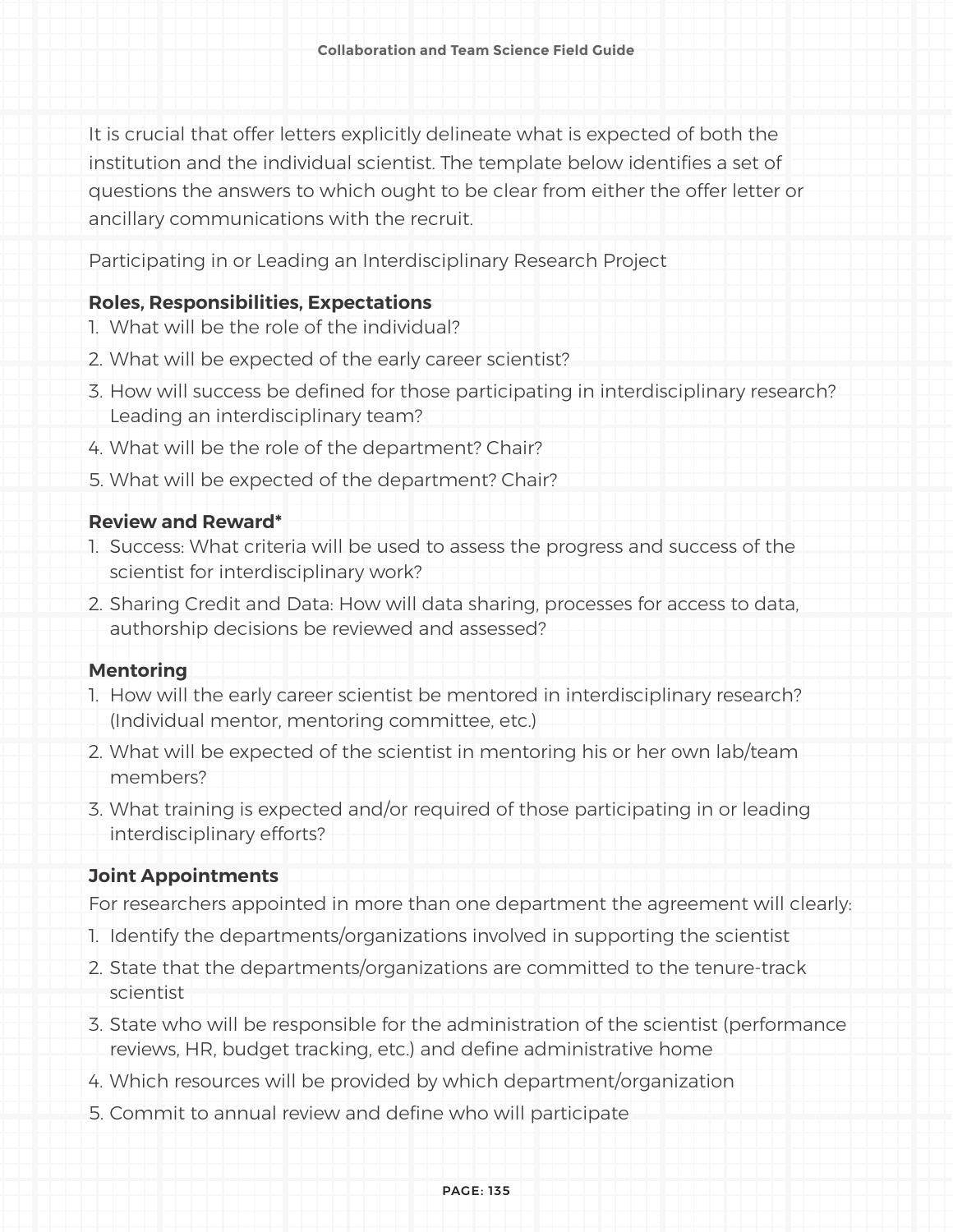- 6. Establish a procedure to follow in case of disagreement
- 7. Establish a procedure to follow should any party decide to withdraw or significantly alter the agreement

#### *\*Possible criteria to include for reviewing an interdisciplinary researcher:*

- 1. Clearly describe the researcher's role in driving the project(s) forward
- 2. What is the major effort that she/he is leading or to which she/he is making significant scientific contributions?
- 3. Is the contribution essential for the overall success of the project?
- 4. How did the contribution influence the overall outcome/direction of the project?
- 5. Was the contribution original rather than a reproduction of the work of others (e.g., was the software developed with novel, original features that will be used by others in the field, or did the scientist merely modify existing software to make it compatible with the workflow of the project)?
- 6. What accomplishments/achievements can be attributed to the PI in the context of the larger team?
- 7. For PIs whose research is mainly collaborative, how is the contribution of the individual PI regarded in the PI's field of research? What is the significance of the contributions?
- 8. What agreements were put in place to decide how authorship, data, and presentations would be shared? What processes were put in place in case of disagreement?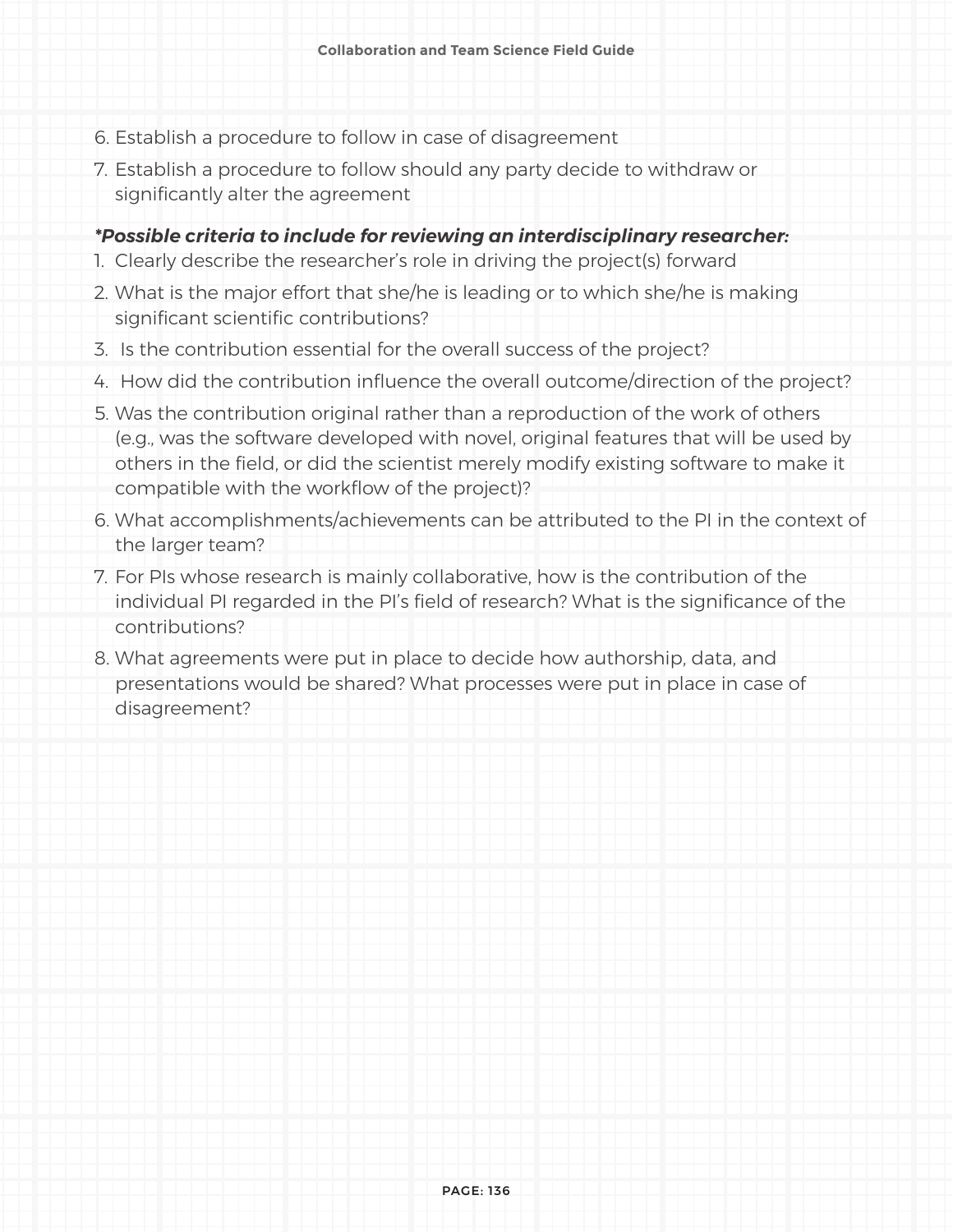# **References**

Adler, L. (2007). Hire with your head: using performance-based hiring to build great teams. Hoboken, N.J., John Wiley & Sons.

Bennett, L. M., R. Maraia and H. Gadlin (2014). "The 'Welcome Letter': A Useful Tool for Laboratories and Teams." J Transl Med Epidemiol 2(2).

Bennett, L. M., R. Nelan, B. Steeves and J. Thornhill (In press). Health Sciences Research at the University of Saskatchewan: The Interrelationship of People, Space, Operations, Institutional Leadership, and Training in Fostering a Team Approach in Health Sciences Research. Advancing Social and Behavioral Health Research through Cross-Disciplinary Team Science: Principle for Success. K. L. Hall and R. T. Vogel. New York, Springer Publishing Company.

Bohmer, R., Feldman, L.R., Ferlins, E.M., and Edmonson, A.C. (2004). "Columbia's Final Mission." Harvard Business School: Case 304-090 (Revised May 2010.).

Cloke, K. and J. Goldsmith (2000). Resolving personal and organizational conflict: stories of transformation and forgiveness. San Francisco, Jossey-Bass Publishers.

Cohen, C. M. and S. L. Cohen (2012). Lab Dynamics: Management and Leadership Skills for Scientists. Cold Spring Harbor Laboratory Press.

Conger, J. A. (2008). The necessary art of persuasion. Boston, Mass., Harvard Business Press.

Egan, G. (2001). The skilled helper: a problem-management and opportunity-development approach to helping, Brooks/Cole Pub. Co.

Felps, W., T. R. Mitchell and E. Byington (2006). "How, When, and Why Bad Apples Spoil the Barrel: Negative Group Members and Dysfunctional Groups." Research in Organizational Behavior, Vol 27 27: 175-222.

Fiore, S. M., D. R. Carter and R. Asensio (2015). Conflict, Trust, and Cohesion: Examining Affective and Attitudinal Factors in Science Teams, Emerald Group Publishing Limited.

Fisher, R., W. Ury and B. Patton (1991). Getting to yes: negotiating agreement without giving in. New York, N.Y., Penguin Books.

Fitzwater, T. (2000). Behavior-based interviewing selecting the right person for the job, Crisp Learning.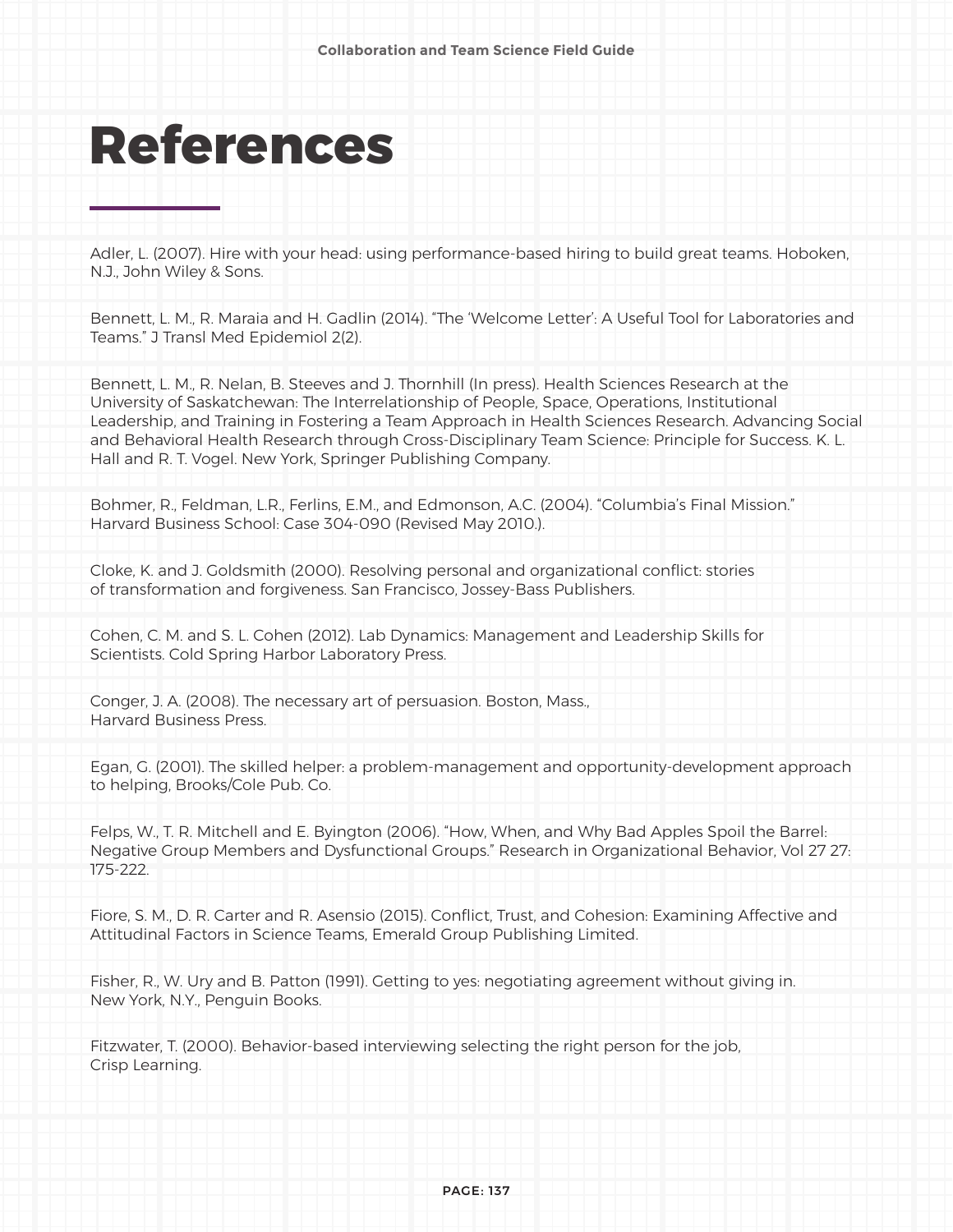Fragale, A. R. (2006). "The power of powerless speech: The effects of speech style and task interdependence on status conferral." Organizational Behavior and Human Decision Processes 101(2): 243-261.

Gratton, L. and T. J. Erickson (2007). "Eight ways to build collaborative teams." Harvard Business Review 85(11): 100-+.

Hale, J. A. (2002). Performance-based evaluation: tools and techniques to measure the impact of training. San Francisco, Jossey-Bass.

Hong, L. and S. E. Page (2004). "Groups of diverse problem solvers can outperform groups of highability problem solvers." Proc Natl Acad Sci U S A 101(46): 16385-16389.

Lencioni, P. (2002). The five dysfunctions of a team: a leadership fable. San Francisco, Jossey-Bass.

Mannix, E. and M. A. Neale (2005). "What Differences Make a Difference? The Promise and Reality of Diverse Teams in Organizations." Psychol Sci Public Interest 6(2): 31-55.

Mazumdar, M., S. Messinger, D. M. Finkelstein, J. D. Goldberg, C. J. Lindsell, S. C. Morton, B. H. Pollock, M. H. Rahbar, L. J. Welty, R. A. Parker, E. Biostatistics, C. Research Design Key Function Committee of the and C. Translational Science Awards (2015). "Evaluating Academic Scientists Collaborating in Team-Based Research: A Proposed Framework." Acad Med 90(10): 1302-1308.

Mellers, B., R. Hertwig and D. Kahneman (2001). "Do frequency representations eliminate conjunction effects? An exercise in adversarial collaboration." Psychological Science 12(4): 269-275.

Monteiro, M. and E. Keating (2009). "Managing Misunderstandings: The Role of Language in Interdisciplinary Scientific Collaboration." Science Communication 31(1): 6-28.

Peiris, J. S., S. T. Lai, L. L. Poon, Y. Guan, L. Y. Yam, W. Lim, J. Nicholls, W. K. Yee, W. W. Yan, M. T. Cheung, V. C. Cheng, K. H. Chan, D. N. Tsang, R. W. Yung, T. K. Ng, K. Y. Yuen and S. s. group (2003). "Coronavirus as a possible cause of severe acute respiratory syndrome." Lancet 361(9366): 1319-1325.

Rath, T. (2007). Strengthsfinder 2.0. New York, Gallup Press.

Ross, L. (1996). Naive Realism: Implications for Social Conflict and Misunderstanding, Lawrence Erlbaum Associates.

Stokols, D., K. L. Hall, B. K. Taylor and R. P. Moser (2008). "The science of team science: overview of the field and introduction to the supplement." Am J Prev Med 35(2 Suppl): S77-89.

Surowiecki, J. (2005). The wisdom of crowds. New York, Anchor Books.

Thomas, K. W. and R. H. Kilmann (1974). Thomas-Kilmann Conflict Mode Instrument, XICOM.

Tuckman, B. W. (1965). "Developmental Sequence in Small Groups." Psychol Bull 63: 384-399.

Tuckman, B. W. and M. A. C. Jensen (1977). "Stages of Small-Group Development Revisited." Group & Organization Studies 2(4): 419-427.